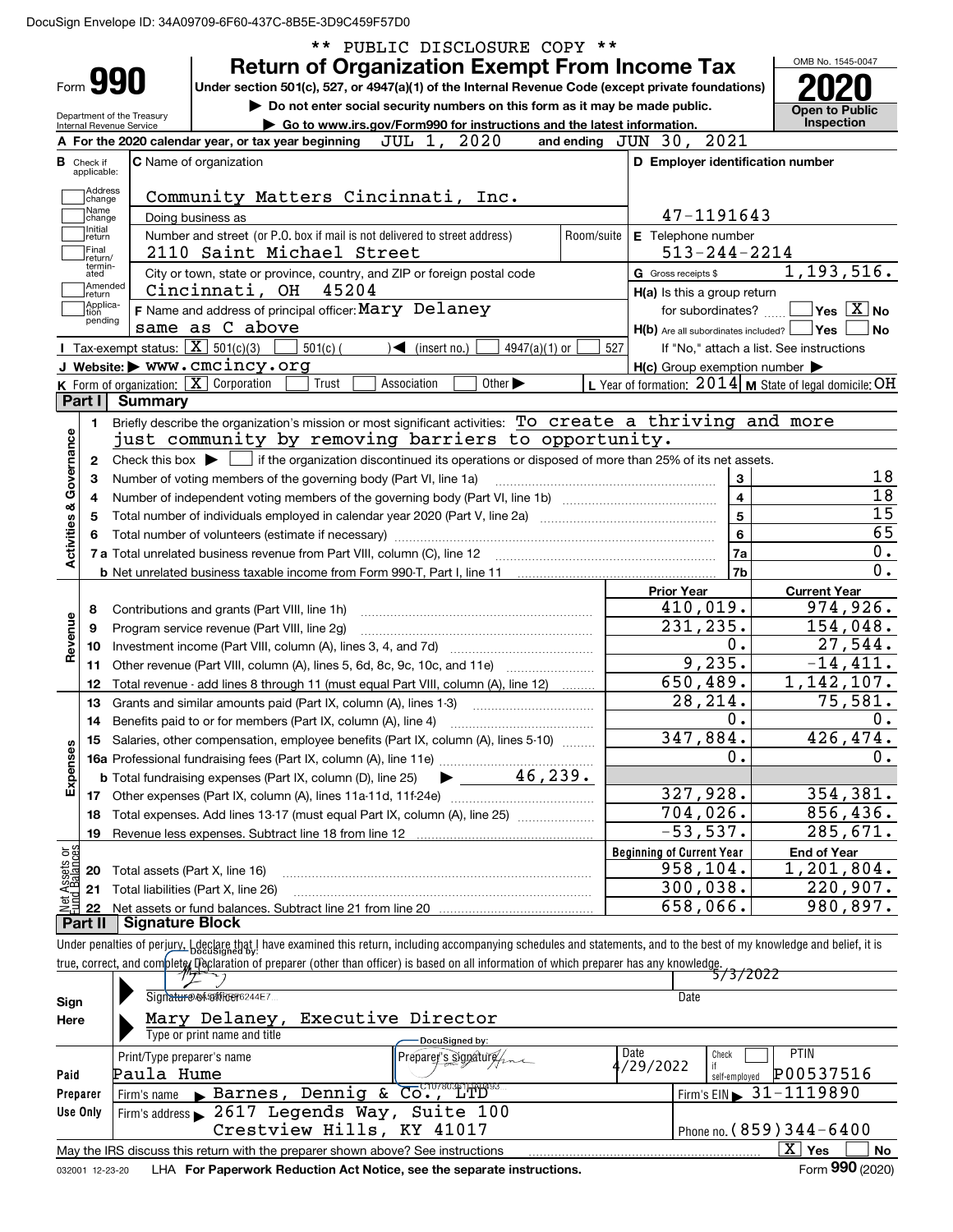|              | Community Matters Cincinnati, Inc.<br>Form 990 (2020)                                                                                                                                               | 47-1191643                       | Page $2$                               |
|--------------|-----------------------------------------------------------------------------------------------------------------------------------------------------------------------------------------------------|----------------------------------|----------------------------------------|
|              | <b>Part III   Statement of Program Service Accomplishments</b>                                                                                                                                      |                                  |                                        |
|              | Check if Schedule O contains a response or note to any line in this Part III                                                                                                                        |                                  | $\boxed{\text{X}}$                     |
| 1            | Briefly describe the organization's mission:<br>Community Matters exists to create a thriving and more just community                                                                               |                                  |                                        |
|              | by removing barriers to opportunity. We work closely in partnership                                                                                                                                 |                                  |                                        |
|              | with the residents of the Lower Price Hill neighborhood in Cincinnati,<br>Ohio.                                                                                                                     |                                  |                                        |
| $\mathbf{2}$ | Did the organization undertake any significant program services during the year which were not listed on the                                                                                        |                                  |                                        |
|              | prior Form 990 or 990-EZ?                                                                                                                                                                           |                                  | $\sqrt{\ }$ Yes $\sqrt{\ \text{X}}$ No |
|              | If "Yes," describe these new services on Schedule O.                                                                                                                                                |                                  |                                        |
| 3            | Did the organization cease conducting, or make significant changes in how it conducts, any program services?<br>If "Yes," describe these changes on Schedule O.                                     | $\Box$ Yes $\boxed{\text{X}}$ No |                                        |
| 4            | Describe the organization's program service accomplishments for each of its three largest program services, as measured by expenses.                                                                |                                  |                                        |
|              | Section 501(c)(3) and 501(c)(4) organizations are required to report the amount of grants and allocations to others, the total expenses, and<br>revenue, if any, for each program service reported. |                                  |                                        |
|              | <b>4a</b> (Code:                                                                                                                                                                                    |                                  | 30,875.                                |
|              | Family Sustainability                                                                                                                                                                               |                                  |                                        |
|              |                                                                                                                                                                                                     |                                  |                                        |
|              | We believe that all families should have the resources to achieve their<br>goals. Within this pillar of our work, the Opportunity Hub is the                                                        |                                  |                                        |
|              | primary program and serves as a place where families can partner with                                                                                                                               |                                  |                                        |
|              | us as they move their households from crisis to sustainability. The                                                                                                                                 |                                  |                                        |
|              | Opportunity Hub includes the Community Market, a choice food pantry                                                                                                                                 |                                  |                                        |
|              | that addresses food access in our community.                                                                                                                                                        |                                  |                                        |
|              |                                                                                                                                                                                                     |                                  |                                        |
|              | Each year, we partner with around 600 families, and over 80% of partner                                                                                                                             |                                  |                                        |
|              | families demonstrate progress on their goals each year.                                                                                                                                             |                                  |                                        |
|              |                                                                                                                                                                                                     |                                  |                                        |
|              | $(1)$ (Expenses \$ $\_\_$<br>4b (Code: __<br>Resident Leadership                                                                                                                                    | 44,664.                          |                                        |
|              |                                                                                                                                                                                                     |                                  |                                        |
|              | We are committed to investing in residents so that they can actively                                                                                                                                |                                  |                                        |
|              | lead community development and hold power in community institutions.                                                                                                                                |                                  |                                        |
|              | Current opportunities include: the Washing Well laundromat, where                                                                                                                                   |                                  |                                        |
|              | resident-led staff ensures consistent access to affordable laundry; The                                                                                                                             |                                  |                                        |
|              | Collective, a group of residents who facilitate creative,<br>community-based activities; the LPH Community Gardens and Clean & Green                                                                |                                  |                                        |
|              | Team, projects where residents lead upkeep of our community gardens and                                                                                                                             |                                  |                                        |
|              | beautify the neighborhood; and the Neighborhood Action Team, a                                                                                                                                      |                                  |                                        |
|              | coalition of residents who organize community voice and develop                                                                                                                                     |                                  |                                        |
|              | community initiatives.                                                                                                                                                                              |                                  |                                        |
|              |                                                                                                                                                                                                     |                                  | 78,509.                                |
|              | Thriving Community                                                                                                                                                                                  |                                  |                                        |
|              |                                                                                                                                                                                                     |                                  |                                        |
|              | Finally, we seek to build a Lower Price Hill that is an affordable and                                                                                                                              |                                  |                                        |
|              | vibrant place for our neighbors to live. Current initiatives include                                                                                                                                |                                  |                                        |
|              | The Sanctuary, a community event space; and LPH Thrives, development of                                                                                                                             |                                  |                                        |
|              | affordable housing and resident-owned businesses.                                                                                                                                                   |                                  |                                        |
|              | Most recently, in partnership with Over-the-Rhine Community Housing,                                                                                                                                |                                  |                                        |
|              | the LPH Thrives program began construction on 47 units of dedicated                                                                                                                                 |                                  |                                        |
|              | affordable rental housing and 3 storefront spaces within the community.                                                                                                                             |                                  |                                        |
|              |                                                                                                                                                                                                     |                                  |                                        |
|              |                                                                                                                                                                                                     |                                  |                                        |
|              | 4d Other program services (Describe on Schedule O.)                                                                                                                                                 |                                  |                                        |
|              | (Expenses \$<br>(Revenue \$<br>including grants of \$                                                                                                                                               |                                  |                                        |
|              | 784,651.<br>4e Total program service expenses                                                                                                                                                       |                                  |                                        |
|              | See Schedule 0 for Continuation(s)<br>032002 12-23-20                                                                                                                                               |                                  | Form 990 (2020)                        |
|              |                                                                                                                                                                                                     |                                  |                                        |

 <sup>13120425 758989 58715.1 2020.05093</sup> COMMUNITY MATTERS CINCINN 58715.11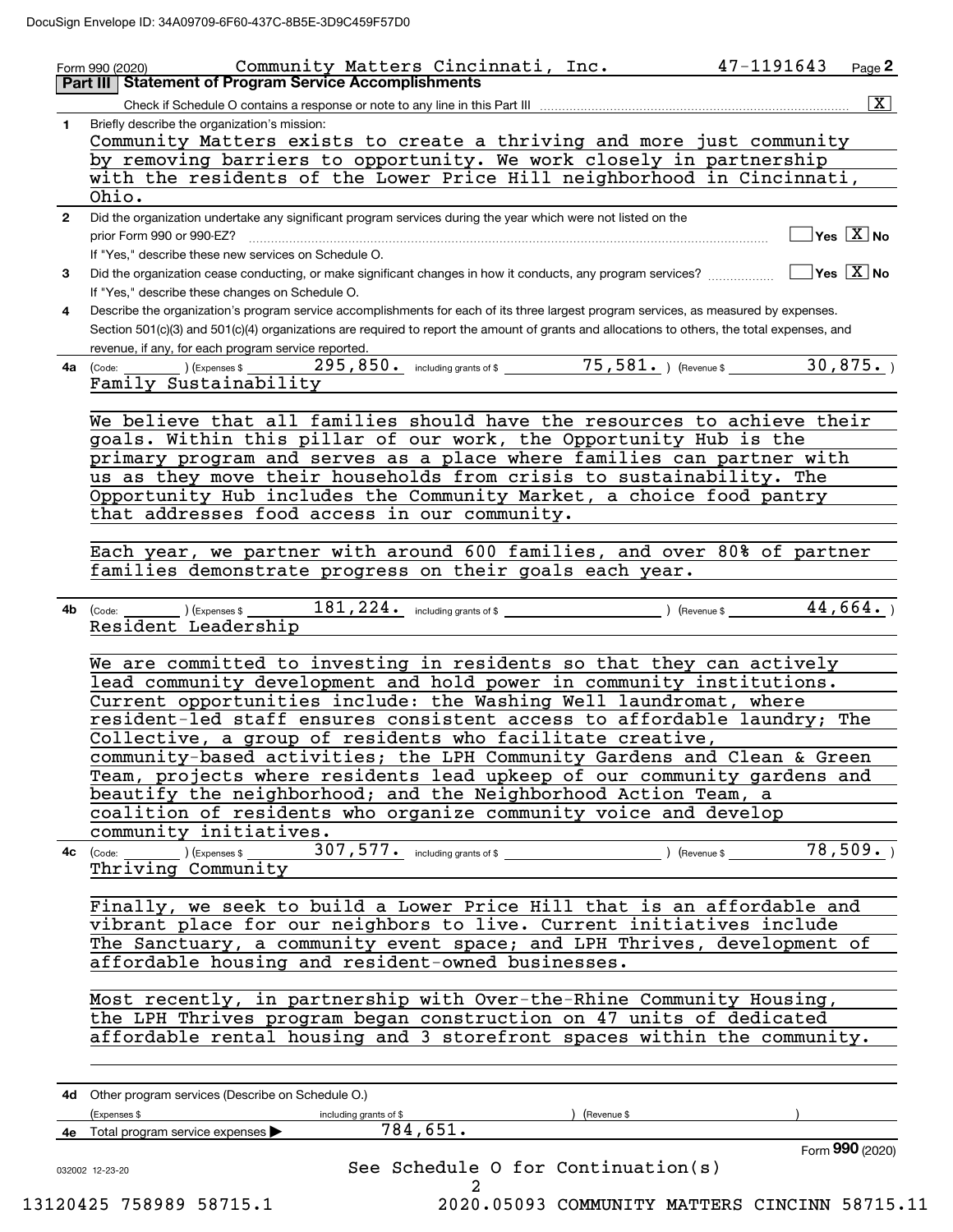# Form 990 (2020) Community Matters Cincinnati, Inc**.** 47-1191643 <sub>Page</sub> 3<br>**Part IV | Checklist of Required Schedules**

|       |                                                                                                                                                                                                                                                   |                 | Yes         | No              |
|-------|---------------------------------------------------------------------------------------------------------------------------------------------------------------------------------------------------------------------------------------------------|-----------------|-------------|-----------------|
| 1     | Is the organization described in section $501(c)(3)$ or $4947(a)(1)$ (other than a private foundation)?                                                                                                                                           |                 |             |                 |
|       |                                                                                                                                                                                                                                                   | 1               | X           |                 |
| 2     |                                                                                                                                                                                                                                                   | $\overline{2}$  | $\mathbf X$ |                 |
| 3     | Did the organization engage in direct or indirect political campaign activities on behalf of or in opposition to candidates for                                                                                                                   |                 |             |                 |
|       |                                                                                                                                                                                                                                                   | 3               |             | x               |
| 4     | Section 501(c)(3) organizations. Did the organization engage in lobbying activities, or have a section 501(h) election in effect                                                                                                                  |                 |             |                 |
|       |                                                                                                                                                                                                                                                   | 4               |             | x               |
| 5     | Is the organization a section 501(c)(4), 501(c)(5), or 501(c)(6) organization that receives membership dues, assessments, or                                                                                                                      |                 |             |                 |
|       |                                                                                                                                                                                                                                                   | 5               |             | x               |
| 6     | Did the organization maintain any donor advised funds or any similar funds or accounts for which donors have the right to                                                                                                                         |                 |             | x               |
|       | provide advice on the distribution or investment of amounts in such funds or accounts? If "Yes," complete Schedule D, Part I                                                                                                                      | 6               |             |                 |
| 7     | Did the organization receive or hold a conservation easement, including easements to preserve open space,                                                                                                                                         | $\overline{7}$  |             | x               |
| 8     | Did the organization maintain collections of works of art, historical treasures, or other similar assets? If "Yes," complete                                                                                                                      |                 |             |                 |
|       |                                                                                                                                                                                                                                                   | 8               |             | x               |
| 9     | Did the organization report an amount in Part X, line 21, for escrow or custodial account liability, serve as a custodian for                                                                                                                     |                 |             |                 |
|       | amounts not listed in Part X; or provide credit counseling, debt management, credit repair, or debt negotiation services?                                                                                                                         |                 |             |                 |
|       |                                                                                                                                                                                                                                                   | 9               |             | x               |
| 10    | Did the organization, directly or through a related organization, hold assets in donor-restricted endowments                                                                                                                                      |                 |             |                 |
|       |                                                                                                                                                                                                                                                   | 10              |             | x               |
| 11    | If the organization's answer to any of the following questions is "Yes," then complete Schedule D, Parts VI, VII, VIII, IX, or X                                                                                                                  |                 |             |                 |
|       | as applicable.                                                                                                                                                                                                                                    |                 |             |                 |
|       | a Did the organization report an amount for land, buildings, and equipment in Part X, line 10? If "Yes," complete Schedule D,                                                                                                                     |                 |             |                 |
|       |                                                                                                                                                                                                                                                   | 11a             | X           |                 |
|       | <b>b</b> Did the organization report an amount for investments - other securities in Part X, line 12, that is 5% or more of its total                                                                                                             |                 |             |                 |
|       |                                                                                                                                                                                                                                                   | 11b             |             | x               |
|       | c Did the organization report an amount for investments - program related in Part X, line 13, that is 5% or more of its total                                                                                                                     |                 |             |                 |
|       |                                                                                                                                                                                                                                                   | 11c             |             | x               |
|       | d Did the organization report an amount for other assets in Part X, line 15, that is 5% or more of its total assets reported in                                                                                                                   |                 |             |                 |
|       |                                                                                                                                                                                                                                                   | 11d             |             | x               |
|       | e Did the organization report an amount for other liabilities in Part X, line 25? If "Yes," complete Schedule D, Part X                                                                                                                           | 11e             | X           |                 |
| f     | Did the organization's separate or consolidated financial statements for the tax year include a footnote that addresses                                                                                                                           |                 | X           |                 |
|       | the organization's liability for uncertain tax positions under FIN 48 (ASC 740)? If "Yes," complete Schedule D, Part X<br>12a Did the organization obtain separate, independent audited financial statements for the tax year? If "Yes," complete | 11f             |             |                 |
|       |                                                                                                                                                                                                                                                   | 12a             |             | x               |
|       | <b>b</b> Was the organization included in consolidated, independent audited financial statements for the tax year?                                                                                                                                |                 |             |                 |
|       | If "Yes," and if the organization answered "No" to line 12a, then completing Schedule D, Parts XI and XII is optional                                                                                                                             | 12b             |             | X,              |
| 13    |                                                                                                                                                                                                                                                   | 13              |             | X               |
| 14a l | Did the organization maintain an office, employees, or agents outside of the United States?                                                                                                                                                       | 14a             |             | $\mathbf x$     |
|       | <b>b</b> Did the organization have aggregate revenues or expenses of more than \$10,000 from grantmaking, fundraising, business,                                                                                                                  |                 |             |                 |
|       | investment, and program service activities outside the United States, or aggregate foreign investments valued at \$100,000                                                                                                                        |                 |             |                 |
|       |                                                                                                                                                                                                                                                   | 14b             |             | х               |
| 15    | Did the organization report on Part IX, column (A), line 3, more than \$5,000 of grants or other assistance to or for any                                                                                                                         |                 |             |                 |
|       |                                                                                                                                                                                                                                                   | 15              |             | х               |
| 16    | Did the organization report on Part IX, column (A), line 3, more than \$5,000 of aggregate grants or other assistance to                                                                                                                          |                 |             |                 |
|       |                                                                                                                                                                                                                                                   | 16              |             | х               |
| 17    | Did the organization report a total of more than \$15,000 of expenses for professional fundraising services on Part IX,                                                                                                                           |                 |             |                 |
|       |                                                                                                                                                                                                                                                   | 17              |             | X               |
| 18    | Did the organization report more than \$15,000 total of fundraising event gross income and contributions on Part VIII, lines                                                                                                                      |                 |             |                 |
|       |                                                                                                                                                                                                                                                   | 18              | X           |                 |
| 19    | Did the organization report more than \$15,000 of gross income from gaming activities on Part VIII, line 9a? If "Yes."                                                                                                                            |                 |             |                 |
|       |                                                                                                                                                                                                                                                   | 19              |             | x<br>X          |
|       |                                                                                                                                                                                                                                                   | <b>20a</b>      |             |                 |
| 21    | b If "Yes" to line 20a, did the organization attach a copy of its audited financial statements to this return?<br>Did the organization report more than \$5,000 of grants or other assistance to any domestic organization or                     | 20 <sub>b</sub> |             |                 |
|       |                                                                                                                                                                                                                                                   | 21              | X           |                 |
|       | 032003 12-23-20                                                                                                                                                                                                                                   |                 |             | Form 990 (2020) |

3

032003 12-23-20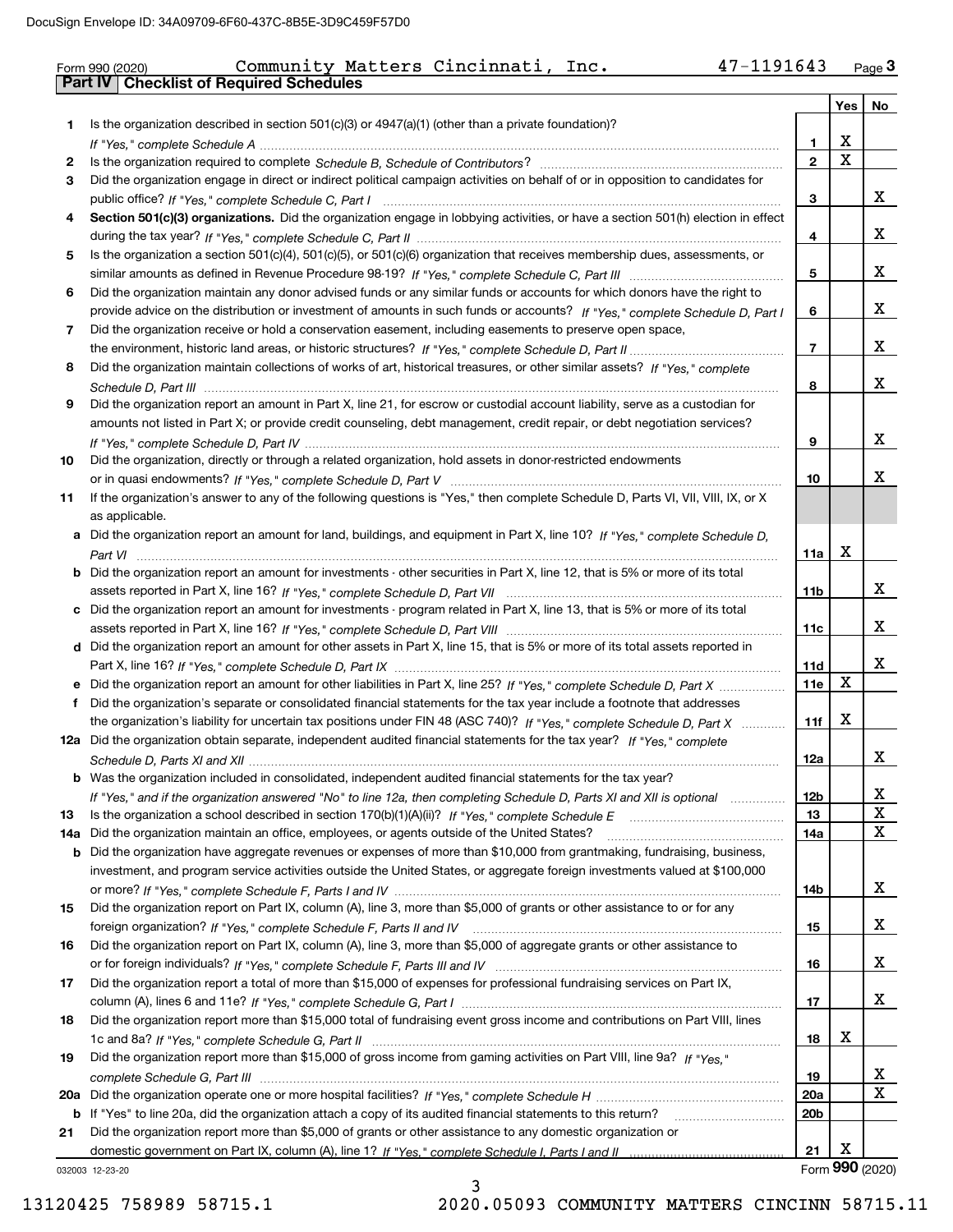|               | 47-1191643<br>Community Matters Cincinnati, Inc.<br>Form 990 (2020)                                                                                                                                                                          |                 |     | Page 4          |
|---------------|----------------------------------------------------------------------------------------------------------------------------------------------------------------------------------------------------------------------------------------------|-----------------|-----|-----------------|
|               | Part IV   Checklist of Required Schedules (continued)                                                                                                                                                                                        |                 |     |                 |
|               |                                                                                                                                                                                                                                              |                 | Yes | No              |
| 22            | Did the organization report more than \$5,000 of grants or other assistance to or for domestic individuals on                                                                                                                                |                 |     |                 |
|               |                                                                                                                                                                                                                                              | 22              |     | X.              |
| 23            | Did the organization answer "Yes" to Part VII, Section A, line 3, 4, or 5 about compensation of the organization's current<br>and former officers, directors, trustees, key employees, and highest compensated employees? If "Yes," complete |                 |     |                 |
|               |                                                                                                                                                                                                                                              | 23              |     | X.              |
|               | 24a Did the organization have a tax-exempt bond issue with an outstanding principal amount of more than \$100,000 as of the                                                                                                                  |                 |     |                 |
|               | last day of the year, that was issued after December 31, 2002? If "Yes," answer lines 24b through 24d and complete                                                                                                                           |                 |     |                 |
|               |                                                                                                                                                                                                                                              | 24a             |     | X.              |
|               | <b>b</b> Did the organization invest any proceeds of tax-exempt bonds beyond a temporary period exception?                                                                                                                                   | 24 <sub>b</sub> |     |                 |
|               | c Did the organization maintain an escrow account other than a refunding escrow at any time during the year to defease                                                                                                                       |                 |     |                 |
|               |                                                                                                                                                                                                                                              | 24c             |     |                 |
|               |                                                                                                                                                                                                                                              | 24d             |     |                 |
|               | 25a Section 501(c)(3), 501(c)(4), and 501(c)(29) organizations. Did the organization engage in an excess benefit                                                                                                                             | 25a             |     | X.              |
|               | b Is the organization aware that it engaged in an excess benefit transaction with a disqualified person in a prior year, and                                                                                                                 |                 |     |                 |
|               | that the transaction has not been reported on any of the organization's prior Forms 990 or 990-EZ? If "Yes," complete                                                                                                                        |                 |     |                 |
|               | Schedule L, Part I                                                                                                                                                                                                                           | 25 <sub>b</sub> |     | x               |
| 26            | Did the organization report any amount on Part X, line 5 or 22, for receivables from or payables to any current                                                                                                                              |                 |     |                 |
|               | or former officer, director, trustee, key employee, creator or founder, substantial contributor, or 35%                                                                                                                                      |                 |     |                 |
|               |                                                                                                                                                                                                                                              | 26              |     | x               |
| 27            | Did the organization provide a grant or other assistance to any current or former officer, director, trustee, key employee,                                                                                                                  |                 |     |                 |
|               | creator or founder, substantial contributor or employee thereof, a grant selection committee member, or to a 35% controlled                                                                                                                  |                 |     | x               |
|               | entity (including an employee thereof) or family member of any of these persons? If "Yes," complete Schedule L, Part III                                                                                                                     | 27              |     |                 |
| 28            | Was the organization a party to a business transaction with one of the following parties (see Schedule L, Part IV<br>instructions, for applicable filing thresholds, conditions, and exceptions):                                            |                 |     |                 |
|               | a A current or former officer, director, trustee, key employee, creator or founder, or substantial contributor? If                                                                                                                           |                 |     |                 |
|               |                                                                                                                                                                                                                                              | 28a             |     | х               |
|               |                                                                                                                                                                                                                                              | 28 <sub>b</sub> |     | X               |
|               | c A 35% controlled entity of one or more individuals and/or organizations described in lines 28a or 28b? If                                                                                                                                  |                 |     |                 |
|               |                                                                                                                                                                                                                                              | 28c             |     | x               |
| 29            |                                                                                                                                                                                                                                              | 29              | x   |                 |
| 30            | Did the organization receive contributions of art, historical treasures, or other similar assets, or qualified conservation                                                                                                                  |                 |     | X               |
| 31            | Did the organization liquidate, terminate, or dissolve and cease operations? If "Yes," complete Schedule N, Part I                                                                                                                           | 30<br>31        |     | X               |
| 32            | Did the organization sell, exchange, dispose of, or transfer more than 25% of its net assets? If "Yes." complete                                                                                                                             |                 |     |                 |
|               | Schedule N. Part II                                                                                                                                                                                                                          | 32              |     | x               |
| 33            | Did the organization own 100% of an entity disregarded as separate from the organization under Regulations                                                                                                                                   |                 |     |                 |
|               |                                                                                                                                                                                                                                              | 33              | х   |                 |
| 34            | Was the organization related to any tax-exempt or taxable entity? If "Yes," complete Schedule R, Part II, III, or IV, and                                                                                                                    |                 |     |                 |
|               |                                                                                                                                                                                                                                              | 34              |     | х               |
|               | 35a Did the organization have a controlled entity within the meaning of section 512(b)(13)?                                                                                                                                                  | 35a             |     | X               |
|               | <b>b</b> If "Yes" to line 35a, did the organization receive any payment from or engage in any transaction with a controlled entity                                                                                                           |                 |     |                 |
| 36            | Section 501(c)(3) organizations. Did the organization make any transfers to an exempt non-charitable related organization?                                                                                                                   | 35b             |     |                 |
|               |                                                                                                                                                                                                                                              | 36              |     | х               |
| 37            | Did the organization conduct more than 5% of its activities through an entity that is not a related organization                                                                                                                             |                 |     |                 |
|               |                                                                                                                                                                                                                                              | 37              |     | x               |
| 38            | Did the organization complete Schedule O and provide explanations in Schedule O for Part VI, lines 11b and 19?                                                                                                                               |                 |     |                 |
|               |                                                                                                                                                                                                                                              | 38              | x   |                 |
| <b>Part V</b> |                                                                                                                                                                                                                                              |                 |     |                 |
|               | Check if Schedule O contains a response or note to any line in this Part V                                                                                                                                                                   |                 |     |                 |
|               |                                                                                                                                                                                                                                              |                 | Yes | No.             |
| b             | 1a<br>0<br>Enter the number of Forms W-2G included in line 1a. Enter -0- if not applicable<br>1b                                                                                                                                             |                 |     |                 |
| с             | Did the organization comply with backup withholding rules for reportable payments to vendors and reportable gaming                                                                                                                           |                 |     |                 |
|               |                                                                                                                                                                                                                                              | 1c              | х   |                 |
|               | 032004 12-23-20                                                                                                                                                                                                                              |                 |     | Form 990 (2020) |
|               | 4                                                                                                                                                                                                                                            |                 |     |                 |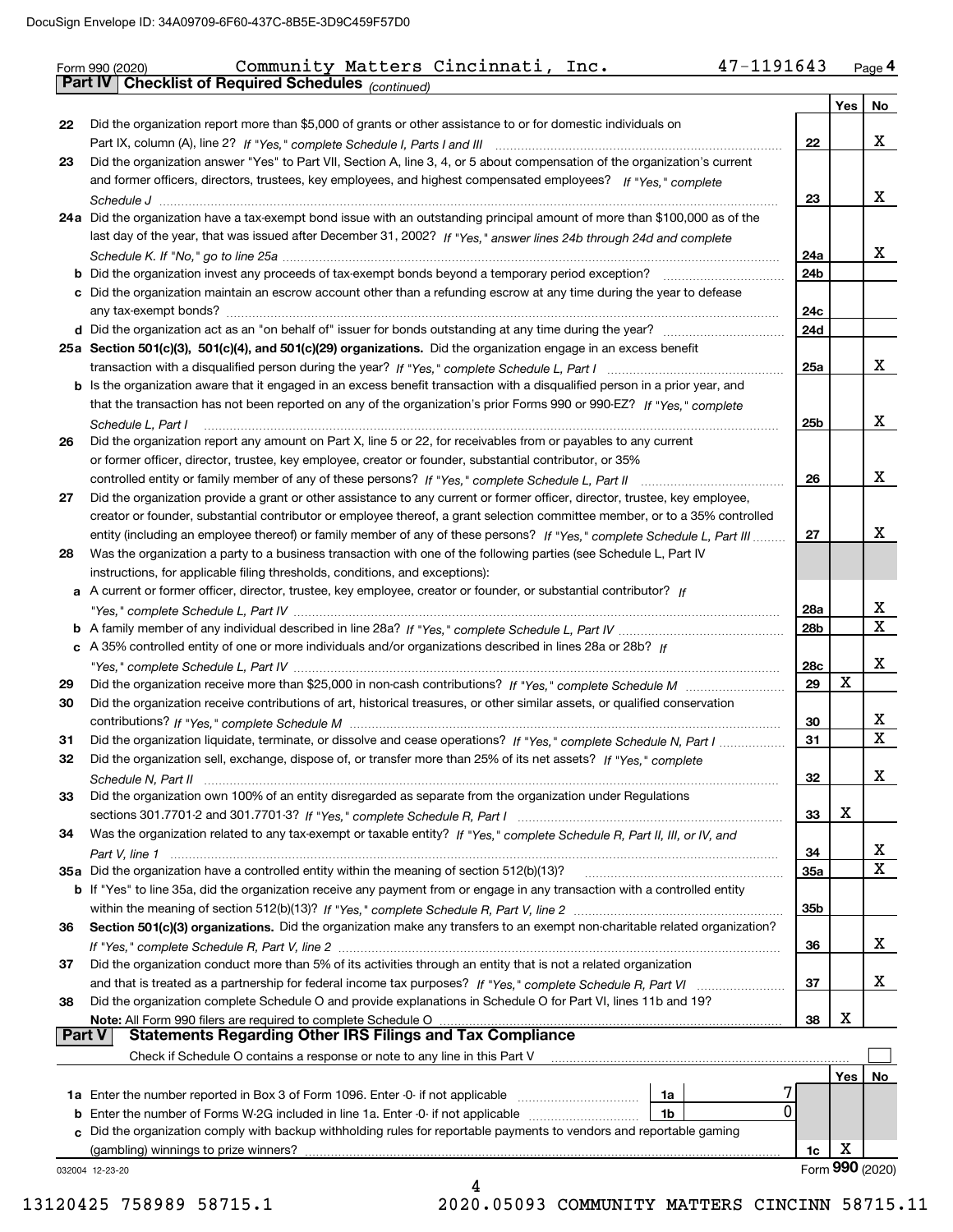|               | 47-1191643<br>Community Matters Cincinnati, Inc.<br>Form 990 (2020)                                                                             |                |     | Page $5$    |  |  |  |  |
|---------------|-------------------------------------------------------------------------------------------------------------------------------------------------|----------------|-----|-------------|--|--|--|--|
| <b>Part V</b> | Statements Regarding Other IRS Filings and Tax Compliance (continued)                                                                           |                |     |             |  |  |  |  |
|               |                                                                                                                                                 |                | Yes | No          |  |  |  |  |
|               | 2a Enter the number of employees reported on Form W-3, Transmittal of Wage and Tax Statements,                                                  |                |     |             |  |  |  |  |
|               | 15<br>filed for the calendar year ending with or within the year covered by this return<br>2a                                                   |                |     |             |  |  |  |  |
|               |                                                                                                                                                 | 2 <sub>b</sub> | X   |             |  |  |  |  |
|               |                                                                                                                                                 |                |     |             |  |  |  |  |
|               | 3a Did the organization have unrelated business gross income of \$1,000 or more during the year?                                                | За             |     | х           |  |  |  |  |
|               |                                                                                                                                                 | 3b             |     |             |  |  |  |  |
|               | 4a At any time during the calendar year, did the organization have an interest in, or a signature or other authority over, a                    |                |     |             |  |  |  |  |
|               |                                                                                                                                                 | 4a             |     | х           |  |  |  |  |
|               | <b>b</b> If "Yes," enter the name of the foreign country $\blacktriangleright$                                                                  |                |     |             |  |  |  |  |
|               | See instructions for filing requirements for FinCEN Form 114, Report of Foreign Bank and Financial Accounts (FBAR).                             |                |     |             |  |  |  |  |
|               |                                                                                                                                                 | 5а             |     | х           |  |  |  |  |
|               |                                                                                                                                                 | 5b             |     | $\mathbf X$ |  |  |  |  |
| c             |                                                                                                                                                 | 5c             |     |             |  |  |  |  |
|               | 6a Does the organization have annual gross receipts that are normally greater than \$100,000, and did the organization solicit                  |                |     |             |  |  |  |  |
|               |                                                                                                                                                 | 6a             |     | х           |  |  |  |  |
|               | <b>b</b> If "Yes," did the organization include with every solicitation an express statement that such contributions or gifts                   |                |     |             |  |  |  |  |
|               | were not tax deductible?                                                                                                                        | 6b             |     |             |  |  |  |  |
| 7             | Organizations that may receive deductible contributions under section 170(c).                                                                   |                |     |             |  |  |  |  |
| а             | Did the organization receive a payment in excess of \$75 made partly as a contribution and partly for goods and services provided to the payor? | 7a             |     | х           |  |  |  |  |
|               | <b>b</b> If "Yes," did the organization notify the donor of the value of the goods or services provided?                                        | 7b             |     |             |  |  |  |  |
|               | c Did the organization sell, exchange, or otherwise dispose of tangible personal property for which it was required                             |                |     |             |  |  |  |  |
|               |                                                                                                                                                 | 7c             |     | х           |  |  |  |  |
|               | 7d                                                                                                                                              |                |     |             |  |  |  |  |
| е             | Did the organization receive any funds, directly or indirectly, to pay premiums on a personal benefit contract?                                 | 7e             |     | х           |  |  |  |  |
|               | Did the organization, during the year, pay premiums, directly or indirectly, on a personal benefit contract?                                    |                |     |             |  |  |  |  |
|               | If the organization received a contribution of qualified intellectual property, did the organization file Form 8899 as required?                |                |     |             |  |  |  |  |
| h             | If the organization received a contribution of cars, boats, airplanes, or other vehicles, did the organization file a Form 1098-C?              |                |     |             |  |  |  |  |
| 8             | Sponsoring organizations maintaining donor advised funds. Did a donor advised fund maintained by the                                            |                |     |             |  |  |  |  |
|               | N/A<br>sponsoring organization have excess business holdings at any time during the year?                                                       | 8              |     |             |  |  |  |  |
| 9             | Sponsoring organizations maintaining donor advised funds.                                                                                       |                |     |             |  |  |  |  |
| а             | N/A<br>Did the sponsoring organization make any taxable distributions under section 4966?                                                       | 9а             |     |             |  |  |  |  |
| b             | N/A<br>Did the sponsoring organization make a distribution to a donor, donor advisor, or related person?                                        | 9b             |     |             |  |  |  |  |
| 10            | Section 501(c)(7) organizations. Enter:                                                                                                         |                |     |             |  |  |  |  |
|               | 10a                                                                                                                                             |                |     |             |  |  |  |  |
|               | Gross receipts, included on Form 990, Part VIII, line 12, for public use of club facilities<br>10 <sub>b</sub>                                  |                |     |             |  |  |  |  |
| 11            | Section 501(c)(12) organizations. Enter:                                                                                                        |                |     |             |  |  |  |  |
| а             | N/A<br>Gross income from members or shareholders<br>11a                                                                                         |                |     |             |  |  |  |  |
|               | b Gross income from other sources (Do not net amounts due or paid to other sources against                                                      |                |     |             |  |  |  |  |
|               | amounts due or received from them.)<br>11b                                                                                                      |                |     |             |  |  |  |  |
|               | 12a Section 4947(a)(1) non-exempt charitable trusts. Is the organization filing Form 990 in lieu of Form 1041?                                  | 12a            |     |             |  |  |  |  |
|               | <b>b</b> If "Yes," enter the amount of tax-exempt interest received or accrued during the year $\ldots \mathbf{N}/\mathbf{A}$<br>12b            |                |     |             |  |  |  |  |
| 13            | Section 501(c)(29) qualified nonprofit health insurance issuers.                                                                                |                |     |             |  |  |  |  |
|               | N/A                                                                                                                                             | 13a            |     |             |  |  |  |  |
|               | Note: See the instructions for additional information the organization must report on Schedule O.                                               |                |     |             |  |  |  |  |
|               | <b>b</b> Enter the amount of reserves the organization is required to maintain by the states in which the                                       |                |     |             |  |  |  |  |
|               | 13b                                                                                                                                             |                |     |             |  |  |  |  |
|               | 13 <sub>c</sub>                                                                                                                                 |                |     |             |  |  |  |  |
| 14a           | Did the organization receive any payments for indoor tanning services during the tax year?                                                      | 14a            |     | Х           |  |  |  |  |
|               | <b>b</b> If "Yes," has it filed a Form 720 to report these payments? If "No," provide an explanation on Schedule O                              | 14b            |     |             |  |  |  |  |
| 15            | Is the organization subject to the section 4960 tax on payment(s) of more than \$1,000,000 in remuneration or                                   |                |     |             |  |  |  |  |
|               |                                                                                                                                                 | 15             |     | х           |  |  |  |  |
|               | If "Yes," see instructions and file Form 4720, Schedule N.                                                                                      |                |     |             |  |  |  |  |
| 16            | Is the organization an educational institution subject to the section 4968 excise tax on net investment income?                                 | 16             |     | х           |  |  |  |  |
|               | If "Yes," complete Form 4720, Schedule O.                                                                                                       |                |     |             |  |  |  |  |

Form (2020) **990**

032005 12-23-20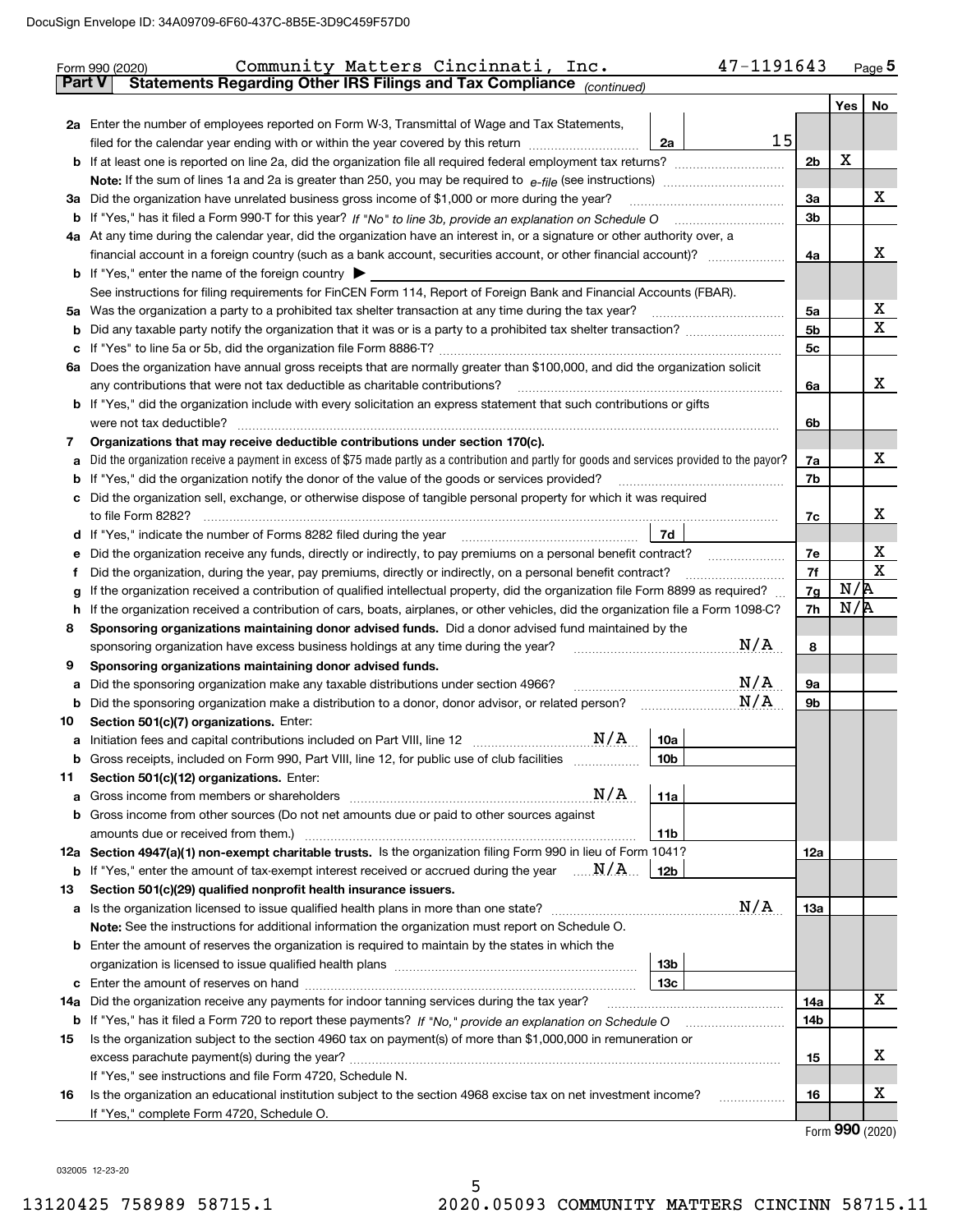|    | Check if Schedule O contains a response or note to any line in this Part VI [11] [12] Check if Schedule O contains a response or note to any line in this Part VI<br><b>Section A. Governing Body and Management</b>           |                         |             | $\overline{\mathbf{x}}$ |
|----|--------------------------------------------------------------------------------------------------------------------------------------------------------------------------------------------------------------------------------|-------------------------|-------------|-------------------------|
|    |                                                                                                                                                                                                                                |                         | Yes         | No                      |
|    | 18<br>1a Enter the number of voting members of the governing body at the end of the tax year<br>1a                                                                                                                             |                         |             |                         |
|    | If there are material differences in voting rights among members of the governing body, or if the governing                                                                                                                    |                         |             |                         |
|    | body delegated broad authority to an executive committee or similar committee, explain on Schedule O.                                                                                                                          |                         |             |                         |
| b  | 18<br>Enter the number of voting members included on line 1a, above, who are independent<br>1b                                                                                                                                 |                         |             |                         |
| 2  | Did any officer, director, trustee, or key employee have a family relationship or a business relationship with any other                                                                                                       |                         |             |                         |
|    | officer, director, trustee, or key employee?                                                                                                                                                                                   | $\mathbf{2}$            |             | X                       |
| 3  | Did the organization delegate control over management duties customarily performed by or under the direct supervision                                                                                                          |                         |             |                         |
|    | of officers, directors, trustees, or key employees to a management company or other person?                                                                                                                                    | 3                       | x           |                         |
| 4  | Did the organization make any significant changes to its governing documents since the prior Form 990 was filed?                                                                                                               | $\overline{\mathbf{4}}$ |             | $\mathbf{X}$            |
| 5  | Did the organization become aware during the year of a significant diversion of the organization's assets?                                                                                                                     | 5                       |             | $\overline{\mathbf{x}}$ |
| 6  | Did the organization have members or stockholders?                                                                                                                                                                             | 6                       |             | $\mathbf X$             |
| 7a | Did the organization have members, stockholders, or other persons who had the power to elect or appoint one or                                                                                                                 |                         |             |                         |
|    |                                                                                                                                                                                                                                | 7a                      |             | X                       |
|    | <b>b</b> Are any governance decisions of the organization reserved to (or subject to approval by) members, stockholders, or                                                                                                    |                         |             |                         |
|    | persons other than the governing body?                                                                                                                                                                                         | 7b                      |             | х                       |
| 8  | Did the organization contemporaneously document the meetings held or written actions undertaken during the year by the following:                                                                                              |                         |             |                         |
| a  |                                                                                                                                                                                                                                | 8а                      | X           |                         |
| b  |                                                                                                                                                                                                                                | 8b                      | X           |                         |
| 9  | Is there any officer, director, trustee, or key employee listed in Part VII, Section A, who cannot be reached at the                                                                                                           |                         |             |                         |
|    |                                                                                                                                                                                                                                | 9                       |             | x                       |
|    | Section B. Policies (This Section B requests information about policies not required by the Internal Revenue Code.)                                                                                                            |                         |             |                         |
|    |                                                                                                                                                                                                                                |                         | Yes         | <u>No</u>               |
|    |                                                                                                                                                                                                                                | 10a                     |             | X                       |
|    | <b>b</b> If "Yes," did the organization have written policies and procedures governing the activities of such chapters, affiliates,                                                                                            |                         |             |                         |
|    |                                                                                                                                                                                                                                | 10 <sub>b</sub>         |             |                         |
|    | 11a Has the organization provided a complete copy of this Form 990 to all members of its governing body before filing the form?                                                                                                | 11a                     | X           |                         |
|    | <b>b</b> Describe in Schedule O the process, if any, used by the organization to review this Form 990.                                                                                                                         |                         |             |                         |
|    |                                                                                                                                                                                                                                | 12a                     | X           |                         |
| b  | Were officers, directors, or trustees, and key employees required to disclose annually interests that could give rise to conflicts?                                                                                            | 12 <sub>b</sub>         | X           |                         |
|    | c Did the organization regularly and consistently monitor and enforce compliance with the policy? If "Yes." describe                                                                                                           |                         |             |                         |
|    | in Schedule O how this was done manufactured and contain an according to the state of the state of the state o                                                                                                                 | 12c                     | Х           |                         |
|    |                                                                                                                                                                                                                                | 13                      | $\mathbf X$ |                         |
| 14 | Did the organization have a written document retention and destruction policy? [11] manufaction policy?                                                                                                                        | 14                      | X           |                         |
| 15 | Did the process for determining compensation of the following persons include a review and approval by independent                                                                                                             |                         |             |                         |
|    | persons, comparability data, and contemporaneous substantiation of the deliberation and decision?                                                                                                                              |                         |             |                         |
|    | a The organization's CEO, Executive Director, or top management official manufactured content content of the organization's CEO, Executive Director, or top management official manufactured content of the state of the state | 15a                     | X           |                         |
|    |                                                                                                                                                                                                                                | 15 <sub>b</sub>         | X           |                         |
|    | If "Yes" to line 15a or 15b, describe the process in Schedule O (see instructions).                                                                                                                                            |                         |             |                         |
|    | 16a Did the organization invest in, contribute assets to, or participate in a joint venture or similar arrangement with a                                                                                                      |                         |             |                         |
|    | taxable entity during the year?                                                                                                                                                                                                | 16a                     |             | х                       |
|    | b If "Yes," did the organization follow a written policy or procedure requiring the organization to evaluate its participation                                                                                                 |                         |             |                         |
|    | in joint venture arrangements under applicable federal tax law, and take steps to safequard the organization's                                                                                                                 |                         |             |                         |
|    |                                                                                                                                                                                                                                | 16b                     |             |                         |
|    | <b>Section C. Disclosure</b>                                                                                                                                                                                                   |                         |             |                         |
| 17 | List the states with which a copy of this Form 990 is required to be filed $\blacktriangleright$ OH                                                                                                                            |                         |             |                         |
|    | Section 6104 requires an organization to make its Forms 1023 (1024 or 1024-A, if applicable), 990, and 990-T (Section 501(c)(3)s only) available                                                                               |                         |             |                         |
| 18 | for public inspection. Indicate how you made these available. Check all that apply.                                                                                                                                            |                         |             |                         |
|    | $\lfloor x \rfloor$ Upon request<br>Own website<br>Another's website<br>Other (explain on Schedule O)                                                                                                                          |                         |             |                         |
|    | Describe on Schedule O whether (and if so, how) the organization made its governing documents, conflict of interest policy, and financial                                                                                      |                         |             |                         |
| 19 |                                                                                                                                                                                                                                |                         |             |                         |
|    | statements available to the public during the tax year.                                                                                                                                                                        |                         |             |                         |
| 20 | State the name, address, and telephone number of the person who possesses the organization's books and records                                                                                                                 |                         |             |                         |
|    | Emily Eskridge - $513-244-2214$<br>2104 Saint Michael Street, Cincinnati,<br>45204<br>OH                                                                                                                                       |                         |             |                         |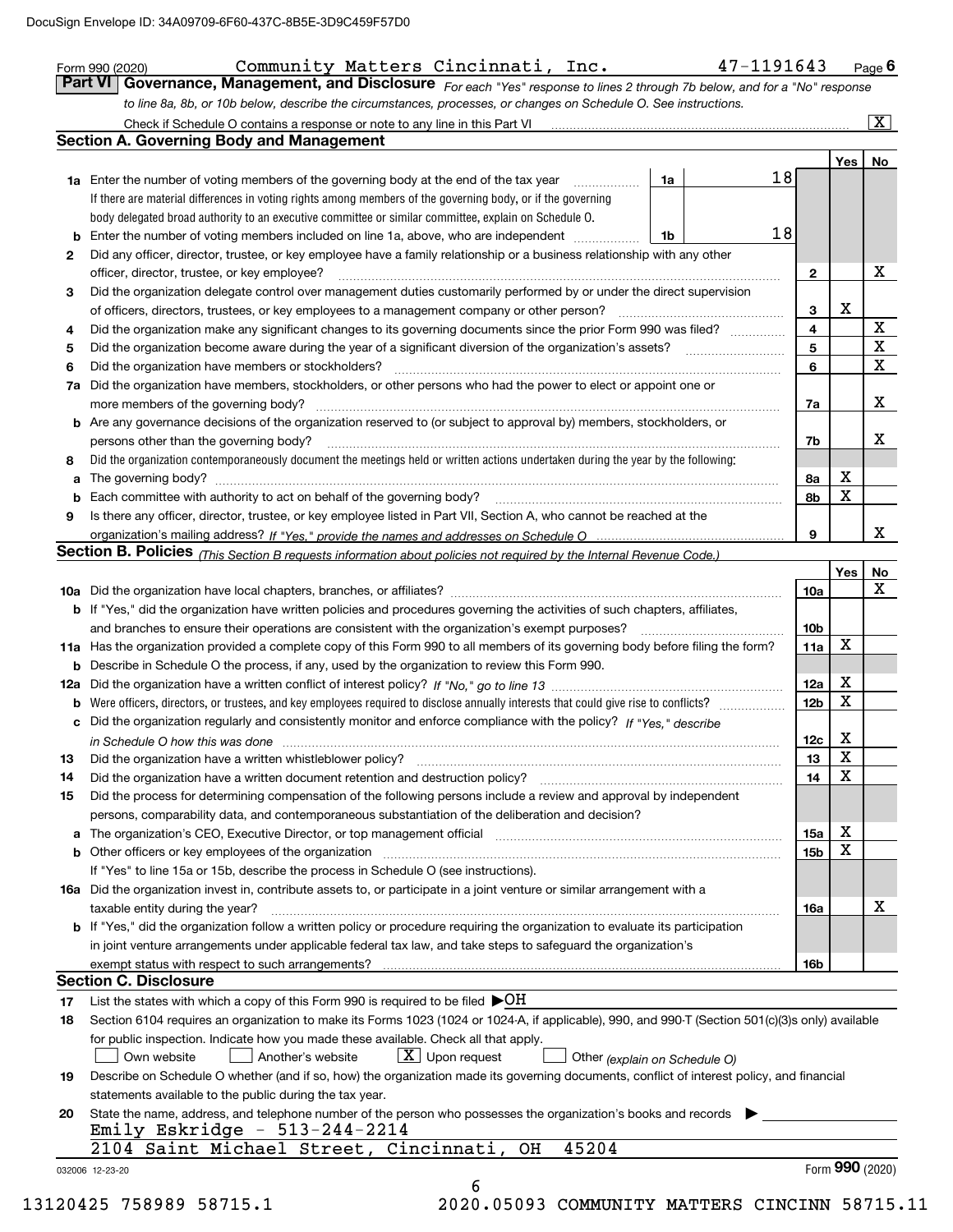| Community Matters Cincinnati, Inc.<br>Form 990 (2020)                                                                                                                                                                                                                                                     | $47 - 1191643$ | Page |  |  |  |  |  |  |
|-----------------------------------------------------------------------------------------------------------------------------------------------------------------------------------------------------------------------------------------------------------------------------------------------------------|----------------|------|--|--|--|--|--|--|
| Part VII Compensation of Officers, Directors, Trustees, Key Employees, Highest Compensated                                                                                                                                                                                                                |                |      |  |  |  |  |  |  |
| <b>Employees, and Independent Contractors</b>                                                                                                                                                                                                                                                             |                |      |  |  |  |  |  |  |
| Check if Schedule O contains a response or note to any line in this Part VII                                                                                                                                                                                                                              |                |      |  |  |  |  |  |  |
| Officers, Directors, Trustees, Key Employees, and Highest Compensated Employees<br>Section A.                                                                                                                                                                                                             |                |      |  |  |  |  |  |  |
| 1a Complete this table for all persons required to be listed. Report compensation for the calendar year ending with or within the organization's tax year.                                                                                                                                                |                |      |  |  |  |  |  |  |
| • List all of the organization's current officers, directors, trustees (whether individuals or organizations), regardless of amount of compensation.                                                                                                                                                      |                |      |  |  |  |  |  |  |
| Enter $-0$ in columns $(D)$ , $(E)$ , and $(F)$ if no compensation was paid.                                                                                                                                                                                                                              |                |      |  |  |  |  |  |  |
| • List all of the organization's current key employees, if any. See instructions for definition of "key employee."                                                                                                                                                                                        |                |      |  |  |  |  |  |  |
| • List the organization's five current highest compensated employees (other than an officer, director, trustee, or key employee) who received report-<br>able compensation (Box 5 of Form W-2 and/or Box 7 of Form 1099-MISC) of more than \$100,000 from the organization and any related organizations. |                |      |  |  |  |  |  |  |
| • List all of the organization's former officers, key employees, and highest compensated employees who received more than \$100,000 of<br>reportable compensation from the organization and any related organizations.                                                                                    |                |      |  |  |  |  |  |  |
| • List all of the organization's former directors or trustees that received, in the capacity as a former director or trustee of the organization,<br>more than \$10,000 of reportable compensation from the organization and any related organizations.                                                   |                |      |  |  |  |  |  |  |

See instructions for the order in which to list the persons above.

Check this box if neither the organization nor any related organization compensated any current officer, director, or trustee.

| Position<br>Name and title<br>Reportable<br>Estimated<br>Average<br>Reportable<br>(do not check more than one<br>hours per<br>compensation<br>compensation<br>amount of<br>box, unless person is both an<br>officer and a director/trustee)<br>week<br>from<br>from related<br>other<br>Individual trustee or director<br>the<br>organizations<br>(list any<br>compensation<br>hours for<br>organization<br>(W-2/1099-MISC)<br>from the<br>  Highest compensated<br>  employee<br>Institutional trustee<br>related<br>(W-2/1099-MISC)<br>organization<br>Key employee<br>organizations<br>and related<br>below<br>organizations<br>Former<br>Officer<br>line)<br>1.00<br>Julia Bean<br>$\mathbf x$<br>1,525.<br>0.<br>0.<br>1.00<br>(2) Marisha Davis<br>$\mathbf X$<br>860.<br>0.<br>$0$ .<br>1.00<br>(3)<br>Tameca Ballard<br>820.<br>$\rm X$<br>0.<br>$\mathbf 0$ .<br>1.00<br>(4) Doug Cushman<br>$\mathbf X$<br>0.<br>0.<br>X<br>$\mathbf 0$ .<br>1.00<br>(5) Kevin Mullen<br>$\mathbf x$<br>0.<br>0.<br>$\mathbf 0$ .<br>2.00<br>(6)<br>Scott Priestle<br>$\mathbf 0$ .<br>0.<br>$0_{.}$<br>$\mathbf x$<br>X<br>1.00<br>Cory Bultema<br>$\mathbf X$<br>$\mathbf 0$ .<br>0.<br>$\mathbf 0$ .<br>X<br>1.00<br>(8) Reba Hennessey<br>0.<br>0.<br>$\mathbf x$<br>$0_{.}$<br>1.00<br>Jennifer Fishwick<br>0.<br>$\mathbf x$<br>0.<br>$\mathbf 0$ .<br>1.00<br>$\mathbf X$<br>0.<br>0.<br>$\mathbf 0$ .<br>1.00<br>$\mathbf x$<br>$0$ .<br>0.<br>$0_{.}$<br>20.00<br>(12) Mary Delaney<br>$0$ .<br>0.<br>X<br>$\mathbf 0$ .<br>20.00<br>0.<br>X<br>0.<br>$\mathbf 0$ .<br>1.00<br>$\mathbf X$<br>0.<br>0.<br>0.<br>1.00<br>$\mathbf X$<br>0.<br>0.<br>0.<br>1.00<br>$\mathbf X$<br>X<br>0.<br>0.<br>0.<br>1.00<br>$\overline{\textbf{X}}$<br>0.<br>0.<br>0. | (A)                    | (B) |  | (C) |  | (D) | (E) | (F) |
|-------------------------------------------------------------------------------------------------------------------------------------------------------------------------------------------------------------------------------------------------------------------------------------------------------------------------------------------------------------------------------------------------------------------------------------------------------------------------------------------------------------------------------------------------------------------------------------------------------------------------------------------------------------------------------------------------------------------------------------------------------------------------------------------------------------------------------------------------------------------------------------------------------------------------------------------------------------------------------------------------------------------------------------------------------------------------------------------------------------------------------------------------------------------------------------------------------------------------------------------------------------------------------------------------------------------------------------------------------------------------------------------------------------------------------------------------------------------------------------------------------------------------------------------------------------------------------------------------------------------------------------------------------------------------------------------------------------------------------------------------------------|------------------------|-----|--|-----|--|-----|-----|-----|
|                                                                                                                                                                                                                                                                                                                                                                                                                                                                                                                                                                                                                                                                                                                                                                                                                                                                                                                                                                                                                                                                                                                                                                                                                                                                                                                                                                                                                                                                                                                                                                                                                                                                                                                                                             |                        |     |  |     |  |     |     |     |
|                                                                                                                                                                                                                                                                                                                                                                                                                                                                                                                                                                                                                                                                                                                                                                                                                                                                                                                                                                                                                                                                                                                                                                                                                                                                                                                                                                                                                                                                                                                                                                                                                                                                                                                                                             |                        |     |  |     |  |     |     |     |
|                                                                                                                                                                                                                                                                                                                                                                                                                                                                                                                                                                                                                                                                                                                                                                                                                                                                                                                                                                                                                                                                                                                                                                                                                                                                                                                                                                                                                                                                                                                                                                                                                                                                                                                                                             |                        |     |  |     |  |     |     |     |
|                                                                                                                                                                                                                                                                                                                                                                                                                                                                                                                                                                                                                                                                                                                                                                                                                                                                                                                                                                                                                                                                                                                                                                                                                                                                                                                                                                                                                                                                                                                                                                                                                                                                                                                                                             |                        |     |  |     |  |     |     |     |
|                                                                                                                                                                                                                                                                                                                                                                                                                                                                                                                                                                                                                                                                                                                                                                                                                                                                                                                                                                                                                                                                                                                                                                                                                                                                                                                                                                                                                                                                                                                                                                                                                                                                                                                                                             |                        |     |  |     |  |     |     |     |
|                                                                                                                                                                                                                                                                                                                                                                                                                                                                                                                                                                                                                                                                                                                                                                                                                                                                                                                                                                                                                                                                                                                                                                                                                                                                                                                                                                                                                                                                                                                                                                                                                                                                                                                                                             |                        |     |  |     |  |     |     |     |
|                                                                                                                                                                                                                                                                                                                                                                                                                                                                                                                                                                                                                                                                                                                                                                                                                                                                                                                                                                                                                                                                                                                                                                                                                                                                                                                                                                                                                                                                                                                                                                                                                                                                                                                                                             |                        |     |  |     |  |     |     |     |
|                                                                                                                                                                                                                                                                                                                                                                                                                                                                                                                                                                                                                                                                                                                                                                                                                                                                                                                                                                                                                                                                                                                                                                                                                                                                                                                                                                                                                                                                                                                                                                                                                                                                                                                                                             |                        |     |  |     |  |     |     |     |
|                                                                                                                                                                                                                                                                                                                                                                                                                                                                                                                                                                                                                                                                                                                                                                                                                                                                                                                                                                                                                                                                                                                                                                                                                                                                                                                                                                                                                                                                                                                                                                                                                                                                                                                                                             | (1)                    |     |  |     |  |     |     |     |
|                                                                                                                                                                                                                                                                                                                                                                                                                                                                                                                                                                                                                                                                                                                                                                                                                                                                                                                                                                                                                                                                                                                                                                                                                                                                                                                                                                                                                                                                                                                                                                                                                                                                                                                                                             | Trustee-start 8/20     |     |  |     |  |     |     |     |
|                                                                                                                                                                                                                                                                                                                                                                                                                                                                                                                                                                                                                                                                                                                                                                                                                                                                                                                                                                                                                                                                                                                                                                                                                                                                                                                                                                                                                                                                                                                                                                                                                                                                                                                                                             |                        |     |  |     |  |     |     |     |
|                                                                                                                                                                                                                                                                                                                                                                                                                                                                                                                                                                                                                                                                                                                                                                                                                                                                                                                                                                                                                                                                                                                                                                                                                                                                                                                                                                                                                                                                                                                                                                                                                                                                                                                                                             | Trustee                |     |  |     |  |     |     |     |
|                                                                                                                                                                                                                                                                                                                                                                                                                                                                                                                                                                                                                                                                                                                                                                                                                                                                                                                                                                                                                                                                                                                                                                                                                                                                                                                                                                                                                                                                                                                                                                                                                                                                                                                                                             |                        |     |  |     |  |     |     |     |
|                                                                                                                                                                                                                                                                                                                                                                                                                                                                                                                                                                                                                                                                                                                                                                                                                                                                                                                                                                                                                                                                                                                                                                                                                                                                                                                                                                                                                                                                                                                                                                                                                                                                                                                                                             | Trustee                |     |  |     |  |     |     |     |
|                                                                                                                                                                                                                                                                                                                                                                                                                                                                                                                                                                                                                                                                                                                                                                                                                                                                                                                                                                                                                                                                                                                                                                                                                                                                                                                                                                                                                                                                                                                                                                                                                                                                                                                                                             |                        |     |  |     |  |     |     |     |
|                                                                                                                                                                                                                                                                                                                                                                                                                                                                                                                                                                                                                                                                                                                                                                                                                                                                                                                                                                                                                                                                                                                                                                                                                                                                                                                                                                                                                                                                                                                                                                                                                                                                                                                                                             | Treasurer              |     |  |     |  |     |     |     |
|                                                                                                                                                                                                                                                                                                                                                                                                                                                                                                                                                                                                                                                                                                                                                                                                                                                                                                                                                                                                                                                                                                                                                                                                                                                                                                                                                                                                                                                                                                                                                                                                                                                                                                                                                             |                        |     |  |     |  |     |     |     |
|                                                                                                                                                                                                                                                                                                                                                                                                                                                                                                                                                                                                                                                                                                                                                                                                                                                                                                                                                                                                                                                                                                                                                                                                                                                                                                                                                                                                                                                                                                                                                                                                                                                                                                                                                             | Trustee                |     |  |     |  |     |     |     |
|                                                                                                                                                                                                                                                                                                                                                                                                                                                                                                                                                                                                                                                                                                                                                                                                                                                                                                                                                                                                                                                                                                                                                                                                                                                                                                                                                                                                                                                                                                                                                                                                                                                                                                                                                             |                        |     |  |     |  |     |     |     |
|                                                                                                                                                                                                                                                                                                                                                                                                                                                                                                                                                                                                                                                                                                                                                                                                                                                                                                                                                                                                                                                                                                                                                                                                                                                                                                                                                                                                                                                                                                                                                                                                                                                                                                                                                             | Chair                  |     |  |     |  |     |     |     |
|                                                                                                                                                                                                                                                                                                                                                                                                                                                                                                                                                                                                                                                                                                                                                                                                                                                                                                                                                                                                                                                                                                                                                                                                                                                                                                                                                                                                                                                                                                                                                                                                                                                                                                                                                             | (7)                    |     |  |     |  |     |     |     |
|                                                                                                                                                                                                                                                                                                                                                                                                                                                                                                                                                                                                                                                                                                                                                                                                                                                                                                                                                                                                                                                                                                                                                                                                                                                                                                                                                                                                                                                                                                                                                                                                                                                                                                                                                             | Vice President         |     |  |     |  |     |     |     |
|                                                                                                                                                                                                                                                                                                                                                                                                                                                                                                                                                                                                                                                                                                                                                                                                                                                                                                                                                                                                                                                                                                                                                                                                                                                                                                                                                                                                                                                                                                                                                                                                                                                                                                                                                             |                        |     |  |     |  |     |     |     |
|                                                                                                                                                                                                                                                                                                                                                                                                                                                                                                                                                                                                                                                                                                                                                                                                                                                                                                                                                                                                                                                                                                                                                                                                                                                                                                                                                                                                                                                                                                                                                                                                                                                                                                                                                             | Trustee                |     |  |     |  |     |     |     |
|                                                                                                                                                                                                                                                                                                                                                                                                                                                                                                                                                                                                                                                                                                                                                                                                                                                                                                                                                                                                                                                                                                                                                                                                                                                                                                                                                                                                                                                                                                                                                                                                                                                                                                                                                             | (9)                    |     |  |     |  |     |     |     |
|                                                                                                                                                                                                                                                                                                                                                                                                                                                                                                                                                                                                                                                                                                                                                                                                                                                                                                                                                                                                                                                                                                                                                                                                                                                                                                                                                                                                                                                                                                                                                                                                                                                                                                                                                             | Trustee                |     |  |     |  |     |     |     |
|                                                                                                                                                                                                                                                                                                                                                                                                                                                                                                                                                                                                                                                                                                                                                                                                                                                                                                                                                                                                                                                                                                                                                                                                                                                                                                                                                                                                                                                                                                                                                                                                                                                                                                                                                             | (10) Brian Borcherding |     |  |     |  |     |     |     |
|                                                                                                                                                                                                                                                                                                                                                                                                                                                                                                                                                                                                                                                                                                                                                                                                                                                                                                                                                                                                                                                                                                                                                                                                                                                                                                                                                                                                                                                                                                                                                                                                                                                                                                                                                             | Trustee                |     |  |     |  |     |     |     |
|                                                                                                                                                                                                                                                                                                                                                                                                                                                                                                                                                                                                                                                                                                                                                                                                                                                                                                                                                                                                                                                                                                                                                                                                                                                                                                                                                                                                                                                                                                                                                                                                                                                                                                                                                             | (11) Jim Daffin        |     |  |     |  |     |     |     |
|                                                                                                                                                                                                                                                                                                                                                                                                                                                                                                                                                                                                                                                                                                                                                                                                                                                                                                                                                                                                                                                                                                                                                                                                                                                                                                                                                                                                                                                                                                                                                                                                                                                                                                                                                             | Trustee                |     |  |     |  |     |     |     |
|                                                                                                                                                                                                                                                                                                                                                                                                                                                                                                                                                                                                                                                                                                                                                                                                                                                                                                                                                                                                                                                                                                                                                                                                                                                                                                                                                                                                                                                                                                                                                                                                                                                                                                                                                             |                        |     |  |     |  |     |     |     |
|                                                                                                                                                                                                                                                                                                                                                                                                                                                                                                                                                                                                                                                                                                                                                                                                                                                                                                                                                                                                                                                                                                                                                                                                                                                                                                                                                                                                                                                                                                                                                                                                                                                                                                                                                             | CEO President          |     |  |     |  |     |     |     |
|                                                                                                                                                                                                                                                                                                                                                                                                                                                                                                                                                                                                                                                                                                                                                                                                                                                                                                                                                                                                                                                                                                                                                                                                                                                                                                                                                                                                                                                                                                                                                                                                                                                                                                                                                             | (13) Emily Eskridge    |     |  |     |  |     |     |     |
|                                                                                                                                                                                                                                                                                                                                                                                                                                                                                                                                                                                                                                                                                                                                                                                                                                                                                                                                                                                                                                                                                                                                                                                                                                                                                                                                                                                                                                                                                                                                                                                                                                                                                                                                                             | CFO                    |     |  |     |  |     |     |     |
|                                                                                                                                                                                                                                                                                                                                                                                                                                                                                                                                                                                                                                                                                                                                                                                                                                                                                                                                                                                                                                                                                                                                                                                                                                                                                                                                                                                                                                                                                                                                                                                                                                                                                                                                                             | (14) Kimberly Washburn |     |  |     |  |     |     |     |
|                                                                                                                                                                                                                                                                                                                                                                                                                                                                                                                                                                                                                                                                                                                                                                                                                                                                                                                                                                                                                                                                                                                                                                                                                                                                                                                                                                                                                                                                                                                                                                                                                                                                                                                                                             | Trustee                |     |  |     |  |     |     |     |
|                                                                                                                                                                                                                                                                                                                                                                                                                                                                                                                                                                                                                                                                                                                                                                                                                                                                                                                                                                                                                                                                                                                                                                                                                                                                                                                                                                                                                                                                                                                                                                                                                                                                                                                                                             | (15) Dan Meyer         |     |  |     |  |     |     |     |
|                                                                                                                                                                                                                                                                                                                                                                                                                                                                                                                                                                                                                                                                                                                                                                                                                                                                                                                                                                                                                                                                                                                                                                                                                                                                                                                                                                                                                                                                                                                                                                                                                                                                                                                                                             | Trustee-exit 10/20     |     |  |     |  |     |     |     |
|                                                                                                                                                                                                                                                                                                                                                                                                                                                                                                                                                                                                                                                                                                                                                                                                                                                                                                                                                                                                                                                                                                                                                                                                                                                                                                                                                                                                                                                                                                                                                                                                                                                                                                                                                             | (16) Jai'La Nored      |     |  |     |  |     |     |     |
|                                                                                                                                                                                                                                                                                                                                                                                                                                                                                                                                                                                                                                                                                                                                                                                                                                                                                                                                                                                                                                                                                                                                                                                                                                                                                                                                                                                                                                                                                                                                                                                                                                                                                                                                                             | Secretary              |     |  |     |  |     |     |     |
|                                                                                                                                                                                                                                                                                                                                                                                                                                                                                                                                                                                                                                                                                                                                                                                                                                                                                                                                                                                                                                                                                                                                                                                                                                                                                                                                                                                                                                                                                                                                                                                                                                                                                                                                                             | (17) Jamar Brantley    |     |  |     |  |     |     |     |
|                                                                                                                                                                                                                                                                                                                                                                                                                                                                                                                                                                                                                                                                                                                                                                                                                                                                                                                                                                                                                                                                                                                                                                                                                                                                                                                                                                                                                                                                                                                                                                                                                                                                                                                                                             | Trustee                |     |  |     |  |     |     |     |

7

032007 12-23-20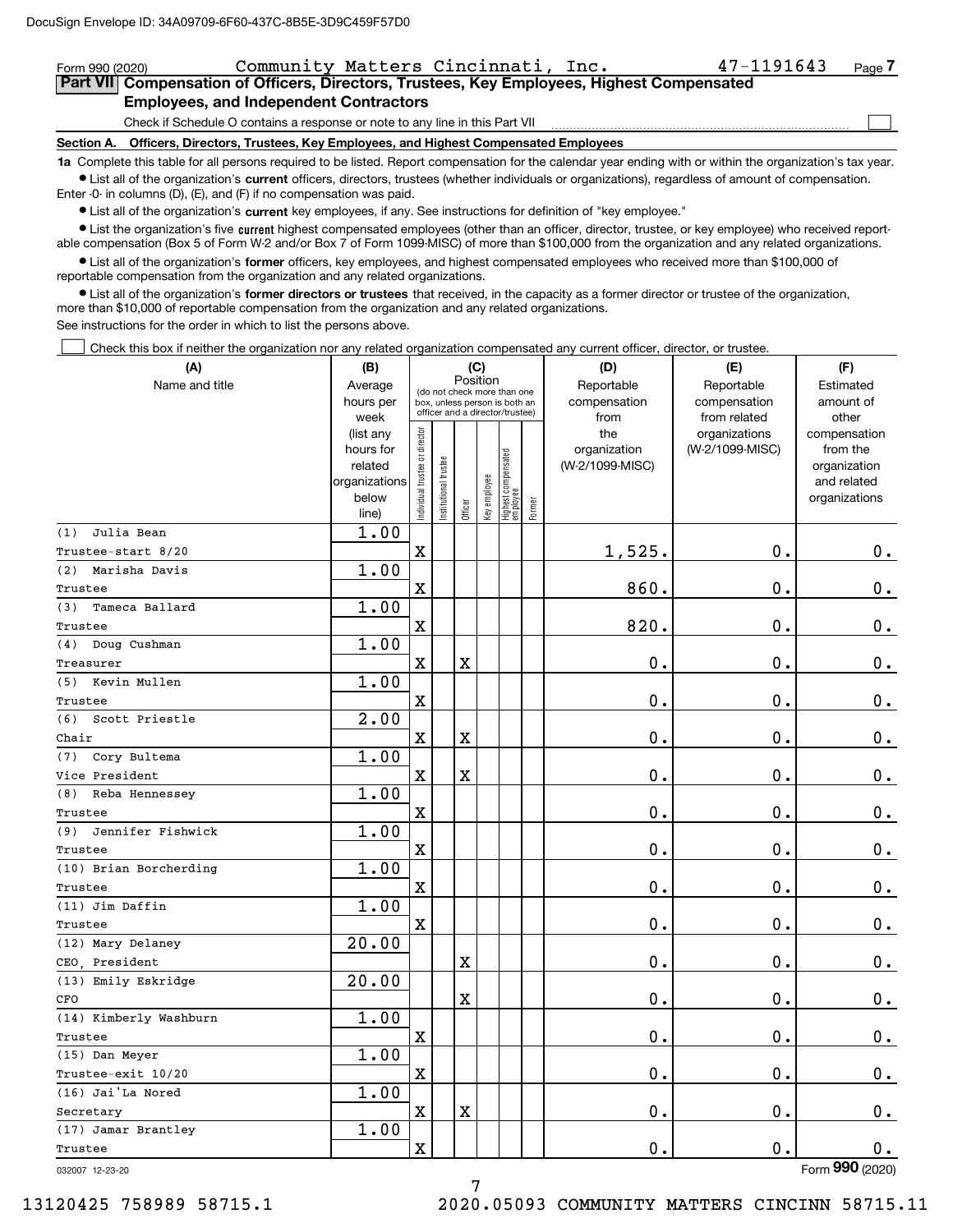| Community Matters Cincinnati, Inc.<br>Form 990 (2020)                                                                                        |                                 |                                |                       |          |              |                                                              |        |                         | 47-1191643       |              | Page 8          |                  |
|----------------------------------------------------------------------------------------------------------------------------------------------|---------------------------------|--------------------------------|-----------------------|----------|--------------|--------------------------------------------------------------|--------|-------------------------|------------------|--------------|-----------------|------------------|
| <b>Part VII</b><br>Section A. Officers, Directors, Trustees, Key Employees, and Highest Compensated Employees (continued)                    |                                 |                                |                       |          |              |                                                              |        |                         |                  |              |                 |                  |
| (A)                                                                                                                                          | (B)<br>(C)<br>(F)<br>(D)<br>(E) |                                |                       |          |              |                                                              |        |                         |                  |              |                 |                  |
| Name and title                                                                                                                               | Average                         |                                |                       | Position |              |                                                              |        | Reportable              | Reportable       |              | Estimated       |                  |
|                                                                                                                                              | hours per                       |                                |                       |          |              | (do not check more than one<br>box, unless person is both an |        | compensation            | compensation     |              | amount of       |                  |
|                                                                                                                                              | week                            |                                |                       |          |              | officer and a director/trustee)                              |        | from                    | from related     |              | other           |                  |
|                                                                                                                                              | (list any                       |                                |                       |          |              |                                                              |        | the                     | organizations    |              | compensation    |                  |
|                                                                                                                                              | hours for                       |                                |                       |          |              |                                                              |        | organization            | (W-2/1099-MISC)  |              | from the        |                  |
|                                                                                                                                              | related                         |                                |                       |          |              |                                                              |        | (W-2/1099-MISC)         |                  |              | organization    |                  |
|                                                                                                                                              | organizations                   |                                |                       |          |              |                                                              |        |                         |                  |              | and related     |                  |
|                                                                                                                                              | below                           | Individual trustee or director | Institutional trustee | Officer  | Key employee | Highest compensated<br> employee                             | Former |                         |                  |              | organizations   |                  |
|                                                                                                                                              | line)                           |                                |                       |          |              |                                                              |        |                         |                  |              |                 |                  |
| (18) Eric Wellinghoff                                                                                                                        | 1.00                            |                                |                       |          |              |                                                              |        |                         |                  |              |                 |                  |
| Trustee-start 10/20                                                                                                                          |                                 | $\mathbf X$                    |                       |          |              |                                                              |        | 0.                      | 0.               |              |                 | 0.               |
| (19) Debbie Valdez                                                                                                                           | 1.00                            |                                |                       |          |              |                                                              |        |                         |                  |              |                 |                  |
| Trustee-start 2/21                                                                                                                           |                                 | $\mathbf X$                    |                       |          |              |                                                              |        | 0.                      | 0.               |              |                 | 0.               |
| (20) Lisa Walters                                                                                                                            | 1.00                            |                                |                       |          |              |                                                              |        |                         |                  |              |                 |                  |
| Trustee-start 2/21                                                                                                                           |                                 | $\mathbf X$                    |                       |          |              |                                                              |        | 0.                      | 0.               |              |                 | 0.               |
| (21) Nycie White                                                                                                                             | 1.00                            |                                |                       |          |              |                                                              |        |                         |                  |              |                 |                  |
| Trustee-start 10/20                                                                                                                          |                                 | $\mathbf X$                    |                       |          |              |                                                              |        | 0.                      | 0.               |              |                 | 0.               |
|                                                                                                                                              |                                 |                                |                       |          |              |                                                              |        |                         |                  |              |                 |                  |
|                                                                                                                                              |                                 |                                |                       |          |              |                                                              |        |                         |                  |              |                 |                  |
|                                                                                                                                              |                                 |                                |                       |          |              |                                                              |        |                         |                  |              |                 |                  |
|                                                                                                                                              |                                 |                                |                       |          |              |                                                              |        |                         |                  |              |                 |                  |
|                                                                                                                                              |                                 |                                |                       |          |              |                                                              |        |                         |                  |              |                 |                  |
|                                                                                                                                              |                                 |                                |                       |          |              |                                                              |        |                         |                  |              |                 |                  |
|                                                                                                                                              |                                 |                                |                       |          |              |                                                              |        |                         |                  |              |                 |                  |
|                                                                                                                                              |                                 |                                |                       |          |              |                                                              |        |                         |                  |              |                 |                  |
|                                                                                                                                              |                                 |                                |                       |          |              |                                                              |        |                         |                  |              |                 |                  |
|                                                                                                                                              |                                 |                                |                       |          |              |                                                              |        |                         |                  |              |                 |                  |
| 1b Subtotal                                                                                                                                  |                                 |                                |                       |          |              |                                                              |        | 3,205.                  | 0.               |              |                 | 0.               |
| c Total from continuation sheets to Part VII, Section A <b>Constanting the Continuum</b>                                                     |                                 |                                |                       |          |              |                                                              |        | 0.                      | 0.               |              |                 | $\overline{0}$ . |
|                                                                                                                                              |                                 |                                |                       |          |              |                                                              |        | 3,205.                  | $\overline{0}$ . |              |                 | $\overline{0}$ . |
| Total number of individuals (including but not limited to those listed above) who received more than \$100,000 of reportable<br>$\mathbf{2}$ |                                 |                                |                       |          |              |                                                              |        |                         |                  |              |                 |                  |
| compensation from the organization $\blacktriangleright$                                                                                     |                                 |                                |                       |          |              |                                                              |        |                         |                  |              |                 | 0                |
|                                                                                                                                              |                                 |                                |                       |          |              |                                                              |        |                         |                  |              | Yes<br>No       |                  |
| Did the organization list any former officer, director, trustee, key employee, or highest compensated employee on<br>3                       |                                 |                                |                       |          |              |                                                              |        |                         |                  |              |                 |                  |
| line 1a? If "Yes," complete Schedule J for such individual manufactured contained and the manufactured complete                              |                                 |                                |                       |          |              |                                                              |        |                         |                  | 3            | X               |                  |
| For any individual listed on line 1a, is the sum of reportable compensation and other compensation from the organization                     |                                 |                                |                       |          |              |                                                              |        |                         |                  |              |                 |                  |
|                                                                                                                                              |                                 |                                |                       |          |              |                                                              |        |                         |                  | 4            | х               |                  |
| Did any person listed on line 1a receive or accrue compensation from any unrelated organization or individual for services<br>5              |                                 |                                |                       |          |              |                                                              |        |                         |                  |              |                 |                  |
|                                                                                                                                              |                                 |                                |                       |          |              |                                                              |        |                         |                  | 5            | x               |                  |
| <b>Section B. Independent Contractors</b>                                                                                                    |                                 |                                |                       |          |              |                                                              |        |                         |                  |              |                 |                  |
| Complete this table for your five highest compensated independent contractors that received more than \$100,000 of compensation from<br>1    |                                 |                                |                       |          |              |                                                              |        |                         |                  |              |                 |                  |
| the organization. Report compensation for the calendar year ending with or within the organization's tax year.                               |                                 |                                |                       |          |              |                                                              |        |                         |                  |              |                 |                  |
| (A)                                                                                                                                          |                                 |                                |                       |          |              |                                                              |        | (B)                     |                  | (C)          |                 |                  |
| Name and business address                                                                                                                    |                                 |                                | <b>NONE</b>           |          |              |                                                              |        | Description of services |                  | Compensation |                 |                  |
|                                                                                                                                              |                                 |                                |                       |          |              |                                                              |        |                         |                  |              |                 |                  |
|                                                                                                                                              |                                 |                                |                       |          |              |                                                              |        |                         |                  |              |                 |                  |
|                                                                                                                                              |                                 |                                |                       |          |              |                                                              |        |                         |                  |              |                 |                  |
|                                                                                                                                              |                                 |                                |                       |          |              |                                                              |        |                         |                  |              |                 |                  |
|                                                                                                                                              |                                 |                                |                       |          |              |                                                              |        |                         |                  |              |                 |                  |
|                                                                                                                                              |                                 |                                |                       |          |              |                                                              |        |                         |                  |              |                 |                  |
|                                                                                                                                              |                                 |                                |                       |          |              |                                                              |        |                         |                  |              |                 |                  |
|                                                                                                                                              |                                 |                                |                       |          |              |                                                              |        |                         |                  |              |                 |                  |
|                                                                                                                                              |                                 |                                |                       |          |              |                                                              |        |                         |                  |              |                 |                  |
|                                                                                                                                              |                                 |                                |                       |          |              |                                                              |        |                         |                  |              |                 |                  |
| Total number of independent contractors (including but not limited to those listed above) who received more than<br>2                        |                                 |                                |                       |          |              |                                                              |        |                         |                  |              |                 |                  |
| \$100,000 of compensation from the organization                                                                                              |                                 |                                |                       |          | 0            |                                                              |        |                         |                  |              |                 |                  |
|                                                                                                                                              |                                 |                                |                       |          |              |                                                              |        |                         |                  |              | Form 990 (2020) |                  |

032008 12-23-20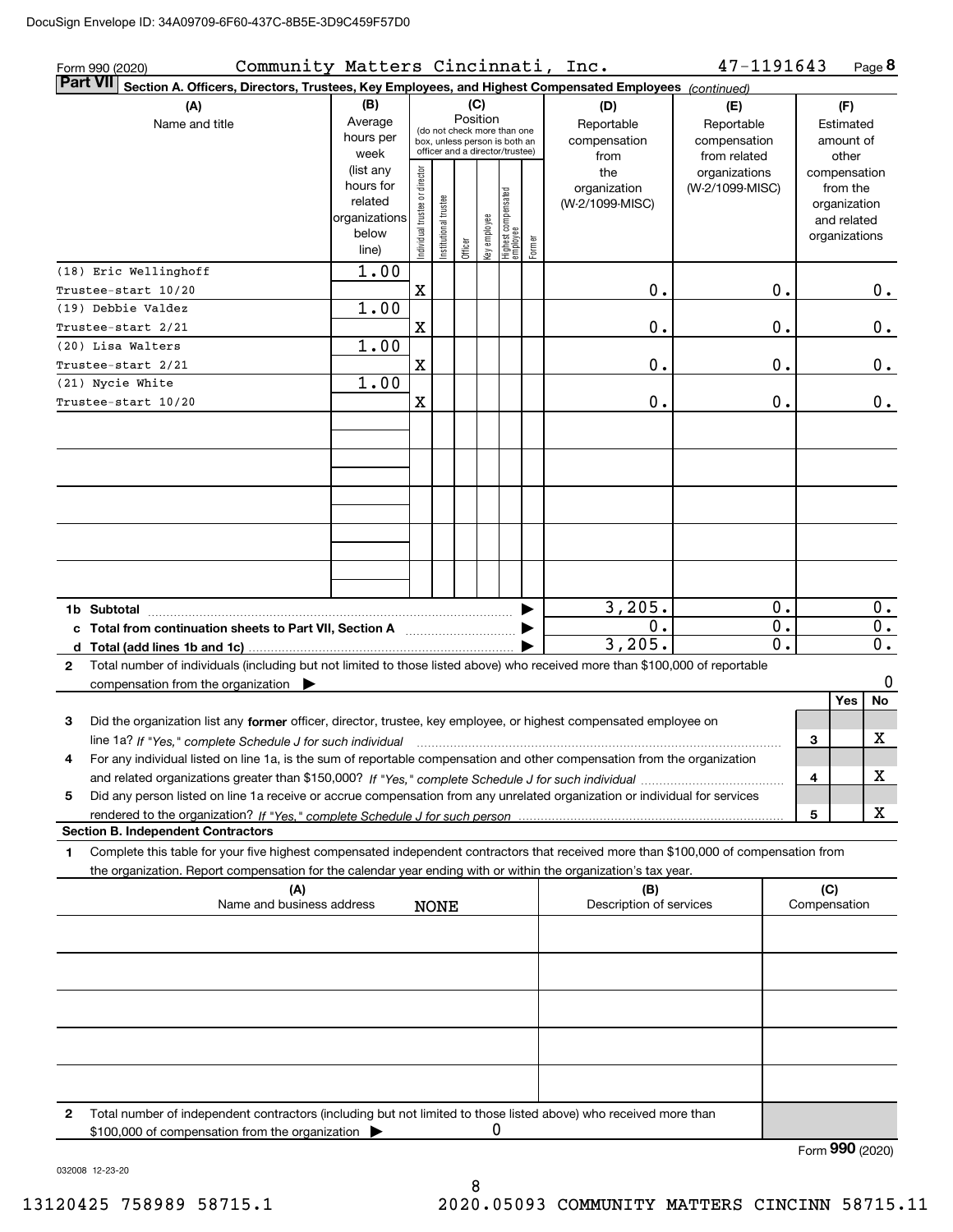| <b>Part VIII</b><br>Check if Schedule O contains a response or note to any line in this Part VIII<br>(B)<br>$\overline{(C)}$<br>(D)<br>(A)<br>Revenue excluded<br>Related or exempt<br>Unrelated<br>Total revenue<br>from tax under<br>function revenue<br>Ibusiness revenue<br>sections 512 - 514<br>1a<br>1 a Federated campaigns<br>Contributions, Gifts, Grants<br>and Other Similar Amounts<br><b>b</b> Membership dues<br>1b<br>195,814.<br>1 <sub>c</sub><br>c Fundraising events <i>manually</i><br>1d<br>d Related organizations<br>$\cdots$<br>140,971.<br>1e<br>e Government grants (contributions)<br>f All other contributions, gifts, grants, and<br>638, 141.<br>similar amounts not included above<br>1f<br>37,282.<br> 1g <br>g Noncash contributions included in lines 1a-1f<br>974,926.<br><b>Business Code</b><br>60,910.<br>60,910.<br>900099<br>2 a Rental Income<br>Program Service<br>Revenue<br>900099<br>51,802.<br>$\frac{51,802.}{41,336.}$<br><b>b Program Revenue</b><br>41,336.<br>900099<br>Contracts<br>d<br>f All other program service revenue<br>154,048.<br>Investment income (including dividends, interest, and<br>3<br>8.<br>8.<br>Income from investment of tax-exempt bond proceeds<br>4<br>5<br>(i) Real<br>(ii) Personal<br>6 a Gross rents<br>  6a<br>Less: rental expenses<br>6b<br>b<br>Rental income or (loss)<br>6с<br>d Net rental income or (loss)<br>(i) Securities<br>(ii) Other<br>7 a Gross amount from sales of<br>50,000.<br>assets other than inventory<br>7a<br><b>b</b> Less: cost or other basis<br>22,464.<br>evenue<br>  7b<br>and sales expenses<br>27,536.<br><b>7c</b><br>c Gain or (loss)<br>27,536.<br>$\overline{27,536}$ .<br>Other R<br>8 a Gross income from fundraising events (not<br>including $$195,814.$ of<br>contributions reported on line 1c). See<br>2,791.<br>8a<br>28,945.<br>8 <sub>b</sub><br><b>b</b> Less: direct expenses<br>$-26, 154.$<br>$-26, 154.$<br>c Net income or (loss) from fundraising events<br>9 a Gross income from gaming activities. See<br>9a<br>9 <sub>b</sub><br><b>b</b> Less: direct expenses <b>manually</b><br>c Net income or (loss) from gaming activities<br>10 a Gross sales of inventory, less returns<br> 10a<br>10b<br><b>b</b> Less: cost of goods sold<br>c Net income or (loss) from sales of inventory<br><b>Business Code</b><br>Miscellaneous<br>Revenue<br>10,583.<br>10,583.<br>11 a Workers Comp refund<br>900099<br>b Miscellaneous<br>900099<br>1,160.<br>1,160.<br>с<br>11,743.<br>$\blacktriangleright$<br>, 142, 107.<br>154,048.<br>13, 133.<br>0.<br>11<br>12<br>Form 990 (2020)<br>032009 12-23-20 | 47-1191643<br>Community Matters Cincinnati, Inc.<br>Form 990 (2020) |  |  |                             |  |  |  |  |  |
|---------------------------------------------------------------------------------------------------------------------------------------------------------------------------------------------------------------------------------------------------------------------------------------------------------------------------------------------------------------------------------------------------------------------------------------------------------------------------------------------------------------------------------------------------------------------------------------------------------------------------------------------------------------------------------------------------------------------------------------------------------------------------------------------------------------------------------------------------------------------------------------------------------------------------------------------------------------------------------------------------------------------------------------------------------------------------------------------------------------------------------------------------------------------------------------------------------------------------------------------------------------------------------------------------------------------------------------------------------------------------------------------------------------------------------------------------------------------------------------------------------------------------------------------------------------------------------------------------------------------------------------------------------------------------------------------------------------------------------------------------------------------------------------------------------------------------------------------------------------------------------------------------------------------------------------------------------------------------------------------------------------------------------------------------------------------------------------------------------------------------------------------------------------------------------------------------------------------------------------------------------------------------------------------------------------------------------------------------------------------------------------------------------------------------------------------------------------------------------------------------------------------------------------------------------------------------------------------------------------------------------------------|---------------------------------------------------------------------|--|--|-----------------------------|--|--|--|--|--|
|                                                                                                                                                                                                                                                                                                                                                                                                                                                                                                                                                                                                                                                                                                                                                                                                                                                                                                                                                                                                                                                                                                                                                                                                                                                                                                                                                                                                                                                                                                                                                                                                                                                                                                                                                                                                                                                                                                                                                                                                                                                                                                                                                                                                                                                                                                                                                                                                                                                                                                                                                                                                                                             |                                                                     |  |  | <b>Statement of Revenue</b> |  |  |  |  |  |
|                                                                                                                                                                                                                                                                                                                                                                                                                                                                                                                                                                                                                                                                                                                                                                                                                                                                                                                                                                                                                                                                                                                                                                                                                                                                                                                                                                                                                                                                                                                                                                                                                                                                                                                                                                                                                                                                                                                                                                                                                                                                                                                                                                                                                                                                                                                                                                                                                                                                                                                                                                                                                                             |                                                                     |  |  |                             |  |  |  |  |  |
|                                                                                                                                                                                                                                                                                                                                                                                                                                                                                                                                                                                                                                                                                                                                                                                                                                                                                                                                                                                                                                                                                                                                                                                                                                                                                                                                                                                                                                                                                                                                                                                                                                                                                                                                                                                                                                                                                                                                                                                                                                                                                                                                                                                                                                                                                                                                                                                                                                                                                                                                                                                                                                             |                                                                     |  |  |                             |  |  |  |  |  |
|                                                                                                                                                                                                                                                                                                                                                                                                                                                                                                                                                                                                                                                                                                                                                                                                                                                                                                                                                                                                                                                                                                                                                                                                                                                                                                                                                                                                                                                                                                                                                                                                                                                                                                                                                                                                                                                                                                                                                                                                                                                                                                                                                                                                                                                                                                                                                                                                                                                                                                                                                                                                                                             |                                                                     |  |  |                             |  |  |  |  |  |
|                                                                                                                                                                                                                                                                                                                                                                                                                                                                                                                                                                                                                                                                                                                                                                                                                                                                                                                                                                                                                                                                                                                                                                                                                                                                                                                                                                                                                                                                                                                                                                                                                                                                                                                                                                                                                                                                                                                                                                                                                                                                                                                                                                                                                                                                                                                                                                                                                                                                                                                                                                                                                                             |                                                                     |  |  |                             |  |  |  |  |  |
|                                                                                                                                                                                                                                                                                                                                                                                                                                                                                                                                                                                                                                                                                                                                                                                                                                                                                                                                                                                                                                                                                                                                                                                                                                                                                                                                                                                                                                                                                                                                                                                                                                                                                                                                                                                                                                                                                                                                                                                                                                                                                                                                                                                                                                                                                                                                                                                                                                                                                                                                                                                                                                             |                                                                     |  |  |                             |  |  |  |  |  |
|                                                                                                                                                                                                                                                                                                                                                                                                                                                                                                                                                                                                                                                                                                                                                                                                                                                                                                                                                                                                                                                                                                                                                                                                                                                                                                                                                                                                                                                                                                                                                                                                                                                                                                                                                                                                                                                                                                                                                                                                                                                                                                                                                                                                                                                                                                                                                                                                                                                                                                                                                                                                                                             |                                                                     |  |  |                             |  |  |  |  |  |
|                                                                                                                                                                                                                                                                                                                                                                                                                                                                                                                                                                                                                                                                                                                                                                                                                                                                                                                                                                                                                                                                                                                                                                                                                                                                                                                                                                                                                                                                                                                                                                                                                                                                                                                                                                                                                                                                                                                                                                                                                                                                                                                                                                                                                                                                                                                                                                                                                                                                                                                                                                                                                                             |                                                                     |  |  |                             |  |  |  |  |  |
|                                                                                                                                                                                                                                                                                                                                                                                                                                                                                                                                                                                                                                                                                                                                                                                                                                                                                                                                                                                                                                                                                                                                                                                                                                                                                                                                                                                                                                                                                                                                                                                                                                                                                                                                                                                                                                                                                                                                                                                                                                                                                                                                                                                                                                                                                                                                                                                                                                                                                                                                                                                                                                             |                                                                     |  |  |                             |  |  |  |  |  |
|                                                                                                                                                                                                                                                                                                                                                                                                                                                                                                                                                                                                                                                                                                                                                                                                                                                                                                                                                                                                                                                                                                                                                                                                                                                                                                                                                                                                                                                                                                                                                                                                                                                                                                                                                                                                                                                                                                                                                                                                                                                                                                                                                                                                                                                                                                                                                                                                                                                                                                                                                                                                                                             |                                                                     |  |  |                             |  |  |  |  |  |
|                                                                                                                                                                                                                                                                                                                                                                                                                                                                                                                                                                                                                                                                                                                                                                                                                                                                                                                                                                                                                                                                                                                                                                                                                                                                                                                                                                                                                                                                                                                                                                                                                                                                                                                                                                                                                                                                                                                                                                                                                                                                                                                                                                                                                                                                                                                                                                                                                                                                                                                                                                                                                                             |                                                                     |  |  |                             |  |  |  |  |  |
|                                                                                                                                                                                                                                                                                                                                                                                                                                                                                                                                                                                                                                                                                                                                                                                                                                                                                                                                                                                                                                                                                                                                                                                                                                                                                                                                                                                                                                                                                                                                                                                                                                                                                                                                                                                                                                                                                                                                                                                                                                                                                                                                                                                                                                                                                                                                                                                                                                                                                                                                                                                                                                             |                                                                     |  |  |                             |  |  |  |  |  |
|                                                                                                                                                                                                                                                                                                                                                                                                                                                                                                                                                                                                                                                                                                                                                                                                                                                                                                                                                                                                                                                                                                                                                                                                                                                                                                                                                                                                                                                                                                                                                                                                                                                                                                                                                                                                                                                                                                                                                                                                                                                                                                                                                                                                                                                                                                                                                                                                                                                                                                                                                                                                                                             |                                                                     |  |  |                             |  |  |  |  |  |
|                                                                                                                                                                                                                                                                                                                                                                                                                                                                                                                                                                                                                                                                                                                                                                                                                                                                                                                                                                                                                                                                                                                                                                                                                                                                                                                                                                                                                                                                                                                                                                                                                                                                                                                                                                                                                                                                                                                                                                                                                                                                                                                                                                                                                                                                                                                                                                                                                                                                                                                                                                                                                                             |                                                                     |  |  |                             |  |  |  |  |  |
|                                                                                                                                                                                                                                                                                                                                                                                                                                                                                                                                                                                                                                                                                                                                                                                                                                                                                                                                                                                                                                                                                                                                                                                                                                                                                                                                                                                                                                                                                                                                                                                                                                                                                                                                                                                                                                                                                                                                                                                                                                                                                                                                                                                                                                                                                                                                                                                                                                                                                                                                                                                                                                             |                                                                     |  |  |                             |  |  |  |  |  |
|                                                                                                                                                                                                                                                                                                                                                                                                                                                                                                                                                                                                                                                                                                                                                                                                                                                                                                                                                                                                                                                                                                                                                                                                                                                                                                                                                                                                                                                                                                                                                                                                                                                                                                                                                                                                                                                                                                                                                                                                                                                                                                                                                                                                                                                                                                                                                                                                                                                                                                                                                                                                                                             |                                                                     |  |  |                             |  |  |  |  |  |
|                                                                                                                                                                                                                                                                                                                                                                                                                                                                                                                                                                                                                                                                                                                                                                                                                                                                                                                                                                                                                                                                                                                                                                                                                                                                                                                                                                                                                                                                                                                                                                                                                                                                                                                                                                                                                                                                                                                                                                                                                                                                                                                                                                                                                                                                                                                                                                                                                                                                                                                                                                                                                                             |                                                                     |  |  |                             |  |  |  |  |  |
|                                                                                                                                                                                                                                                                                                                                                                                                                                                                                                                                                                                                                                                                                                                                                                                                                                                                                                                                                                                                                                                                                                                                                                                                                                                                                                                                                                                                                                                                                                                                                                                                                                                                                                                                                                                                                                                                                                                                                                                                                                                                                                                                                                                                                                                                                                                                                                                                                                                                                                                                                                                                                                             |                                                                     |  |  |                             |  |  |  |  |  |
|                                                                                                                                                                                                                                                                                                                                                                                                                                                                                                                                                                                                                                                                                                                                                                                                                                                                                                                                                                                                                                                                                                                                                                                                                                                                                                                                                                                                                                                                                                                                                                                                                                                                                                                                                                                                                                                                                                                                                                                                                                                                                                                                                                                                                                                                                                                                                                                                                                                                                                                                                                                                                                             |                                                                     |  |  |                             |  |  |  |  |  |
|                                                                                                                                                                                                                                                                                                                                                                                                                                                                                                                                                                                                                                                                                                                                                                                                                                                                                                                                                                                                                                                                                                                                                                                                                                                                                                                                                                                                                                                                                                                                                                                                                                                                                                                                                                                                                                                                                                                                                                                                                                                                                                                                                                                                                                                                                                                                                                                                                                                                                                                                                                                                                                             |                                                                     |  |  |                             |  |  |  |  |  |
|                                                                                                                                                                                                                                                                                                                                                                                                                                                                                                                                                                                                                                                                                                                                                                                                                                                                                                                                                                                                                                                                                                                                                                                                                                                                                                                                                                                                                                                                                                                                                                                                                                                                                                                                                                                                                                                                                                                                                                                                                                                                                                                                                                                                                                                                                                                                                                                                                                                                                                                                                                                                                                             |                                                                     |  |  |                             |  |  |  |  |  |
|                                                                                                                                                                                                                                                                                                                                                                                                                                                                                                                                                                                                                                                                                                                                                                                                                                                                                                                                                                                                                                                                                                                                                                                                                                                                                                                                                                                                                                                                                                                                                                                                                                                                                                                                                                                                                                                                                                                                                                                                                                                                                                                                                                                                                                                                                                                                                                                                                                                                                                                                                                                                                                             |                                                                     |  |  |                             |  |  |  |  |  |
|                                                                                                                                                                                                                                                                                                                                                                                                                                                                                                                                                                                                                                                                                                                                                                                                                                                                                                                                                                                                                                                                                                                                                                                                                                                                                                                                                                                                                                                                                                                                                                                                                                                                                                                                                                                                                                                                                                                                                                                                                                                                                                                                                                                                                                                                                                                                                                                                                                                                                                                                                                                                                                             |                                                                     |  |  |                             |  |  |  |  |  |
|                                                                                                                                                                                                                                                                                                                                                                                                                                                                                                                                                                                                                                                                                                                                                                                                                                                                                                                                                                                                                                                                                                                                                                                                                                                                                                                                                                                                                                                                                                                                                                                                                                                                                                                                                                                                                                                                                                                                                                                                                                                                                                                                                                                                                                                                                                                                                                                                                                                                                                                                                                                                                                             |                                                                     |  |  |                             |  |  |  |  |  |
|                                                                                                                                                                                                                                                                                                                                                                                                                                                                                                                                                                                                                                                                                                                                                                                                                                                                                                                                                                                                                                                                                                                                                                                                                                                                                                                                                                                                                                                                                                                                                                                                                                                                                                                                                                                                                                                                                                                                                                                                                                                                                                                                                                                                                                                                                                                                                                                                                                                                                                                                                                                                                                             |                                                                     |  |  |                             |  |  |  |  |  |
|                                                                                                                                                                                                                                                                                                                                                                                                                                                                                                                                                                                                                                                                                                                                                                                                                                                                                                                                                                                                                                                                                                                                                                                                                                                                                                                                                                                                                                                                                                                                                                                                                                                                                                                                                                                                                                                                                                                                                                                                                                                                                                                                                                                                                                                                                                                                                                                                                                                                                                                                                                                                                                             |                                                                     |  |  |                             |  |  |  |  |  |
|                                                                                                                                                                                                                                                                                                                                                                                                                                                                                                                                                                                                                                                                                                                                                                                                                                                                                                                                                                                                                                                                                                                                                                                                                                                                                                                                                                                                                                                                                                                                                                                                                                                                                                                                                                                                                                                                                                                                                                                                                                                                                                                                                                                                                                                                                                                                                                                                                                                                                                                                                                                                                                             |                                                                     |  |  |                             |  |  |  |  |  |
|                                                                                                                                                                                                                                                                                                                                                                                                                                                                                                                                                                                                                                                                                                                                                                                                                                                                                                                                                                                                                                                                                                                                                                                                                                                                                                                                                                                                                                                                                                                                                                                                                                                                                                                                                                                                                                                                                                                                                                                                                                                                                                                                                                                                                                                                                                                                                                                                                                                                                                                                                                                                                                             |                                                                     |  |  |                             |  |  |  |  |  |
|                                                                                                                                                                                                                                                                                                                                                                                                                                                                                                                                                                                                                                                                                                                                                                                                                                                                                                                                                                                                                                                                                                                                                                                                                                                                                                                                                                                                                                                                                                                                                                                                                                                                                                                                                                                                                                                                                                                                                                                                                                                                                                                                                                                                                                                                                                                                                                                                                                                                                                                                                                                                                                             |                                                                     |  |  |                             |  |  |  |  |  |
|                                                                                                                                                                                                                                                                                                                                                                                                                                                                                                                                                                                                                                                                                                                                                                                                                                                                                                                                                                                                                                                                                                                                                                                                                                                                                                                                                                                                                                                                                                                                                                                                                                                                                                                                                                                                                                                                                                                                                                                                                                                                                                                                                                                                                                                                                                                                                                                                                                                                                                                                                                                                                                             |                                                                     |  |  |                             |  |  |  |  |  |
|                                                                                                                                                                                                                                                                                                                                                                                                                                                                                                                                                                                                                                                                                                                                                                                                                                                                                                                                                                                                                                                                                                                                                                                                                                                                                                                                                                                                                                                                                                                                                                                                                                                                                                                                                                                                                                                                                                                                                                                                                                                                                                                                                                                                                                                                                                                                                                                                                                                                                                                                                                                                                                             |                                                                     |  |  |                             |  |  |  |  |  |
|                                                                                                                                                                                                                                                                                                                                                                                                                                                                                                                                                                                                                                                                                                                                                                                                                                                                                                                                                                                                                                                                                                                                                                                                                                                                                                                                                                                                                                                                                                                                                                                                                                                                                                                                                                                                                                                                                                                                                                                                                                                                                                                                                                                                                                                                                                                                                                                                                                                                                                                                                                                                                                             |                                                                     |  |  |                             |  |  |  |  |  |
|                                                                                                                                                                                                                                                                                                                                                                                                                                                                                                                                                                                                                                                                                                                                                                                                                                                                                                                                                                                                                                                                                                                                                                                                                                                                                                                                                                                                                                                                                                                                                                                                                                                                                                                                                                                                                                                                                                                                                                                                                                                                                                                                                                                                                                                                                                                                                                                                                                                                                                                                                                                                                                             |                                                                     |  |  |                             |  |  |  |  |  |
|                                                                                                                                                                                                                                                                                                                                                                                                                                                                                                                                                                                                                                                                                                                                                                                                                                                                                                                                                                                                                                                                                                                                                                                                                                                                                                                                                                                                                                                                                                                                                                                                                                                                                                                                                                                                                                                                                                                                                                                                                                                                                                                                                                                                                                                                                                                                                                                                                                                                                                                                                                                                                                             |                                                                     |  |  |                             |  |  |  |  |  |
|                                                                                                                                                                                                                                                                                                                                                                                                                                                                                                                                                                                                                                                                                                                                                                                                                                                                                                                                                                                                                                                                                                                                                                                                                                                                                                                                                                                                                                                                                                                                                                                                                                                                                                                                                                                                                                                                                                                                                                                                                                                                                                                                                                                                                                                                                                                                                                                                                                                                                                                                                                                                                                             |                                                                     |  |  |                             |  |  |  |  |  |
|                                                                                                                                                                                                                                                                                                                                                                                                                                                                                                                                                                                                                                                                                                                                                                                                                                                                                                                                                                                                                                                                                                                                                                                                                                                                                                                                                                                                                                                                                                                                                                                                                                                                                                                                                                                                                                                                                                                                                                                                                                                                                                                                                                                                                                                                                                                                                                                                                                                                                                                                                                                                                                             |                                                                     |  |  |                             |  |  |  |  |  |
|                                                                                                                                                                                                                                                                                                                                                                                                                                                                                                                                                                                                                                                                                                                                                                                                                                                                                                                                                                                                                                                                                                                                                                                                                                                                                                                                                                                                                                                                                                                                                                                                                                                                                                                                                                                                                                                                                                                                                                                                                                                                                                                                                                                                                                                                                                                                                                                                                                                                                                                                                                                                                                             |                                                                     |  |  |                             |  |  |  |  |  |
|                                                                                                                                                                                                                                                                                                                                                                                                                                                                                                                                                                                                                                                                                                                                                                                                                                                                                                                                                                                                                                                                                                                                                                                                                                                                                                                                                                                                                                                                                                                                                                                                                                                                                                                                                                                                                                                                                                                                                                                                                                                                                                                                                                                                                                                                                                                                                                                                                                                                                                                                                                                                                                             |                                                                     |  |  |                             |  |  |  |  |  |
|                                                                                                                                                                                                                                                                                                                                                                                                                                                                                                                                                                                                                                                                                                                                                                                                                                                                                                                                                                                                                                                                                                                                                                                                                                                                                                                                                                                                                                                                                                                                                                                                                                                                                                                                                                                                                                                                                                                                                                                                                                                                                                                                                                                                                                                                                                                                                                                                                                                                                                                                                                                                                                             |                                                                     |  |  |                             |  |  |  |  |  |
|                                                                                                                                                                                                                                                                                                                                                                                                                                                                                                                                                                                                                                                                                                                                                                                                                                                                                                                                                                                                                                                                                                                                                                                                                                                                                                                                                                                                                                                                                                                                                                                                                                                                                                                                                                                                                                                                                                                                                                                                                                                                                                                                                                                                                                                                                                                                                                                                                                                                                                                                                                                                                                             |                                                                     |  |  |                             |  |  |  |  |  |
|                                                                                                                                                                                                                                                                                                                                                                                                                                                                                                                                                                                                                                                                                                                                                                                                                                                                                                                                                                                                                                                                                                                                                                                                                                                                                                                                                                                                                                                                                                                                                                                                                                                                                                                                                                                                                                                                                                                                                                                                                                                                                                                                                                                                                                                                                                                                                                                                                                                                                                                                                                                                                                             |                                                                     |  |  |                             |  |  |  |  |  |
|                                                                                                                                                                                                                                                                                                                                                                                                                                                                                                                                                                                                                                                                                                                                                                                                                                                                                                                                                                                                                                                                                                                                                                                                                                                                                                                                                                                                                                                                                                                                                                                                                                                                                                                                                                                                                                                                                                                                                                                                                                                                                                                                                                                                                                                                                                                                                                                                                                                                                                                                                                                                                                             |                                                                     |  |  |                             |  |  |  |  |  |
|                                                                                                                                                                                                                                                                                                                                                                                                                                                                                                                                                                                                                                                                                                                                                                                                                                                                                                                                                                                                                                                                                                                                                                                                                                                                                                                                                                                                                                                                                                                                                                                                                                                                                                                                                                                                                                                                                                                                                                                                                                                                                                                                                                                                                                                                                                                                                                                                                                                                                                                                                                                                                                             |                                                                     |  |  |                             |  |  |  |  |  |
|                                                                                                                                                                                                                                                                                                                                                                                                                                                                                                                                                                                                                                                                                                                                                                                                                                                                                                                                                                                                                                                                                                                                                                                                                                                                                                                                                                                                                                                                                                                                                                                                                                                                                                                                                                                                                                                                                                                                                                                                                                                                                                                                                                                                                                                                                                                                                                                                                                                                                                                                                                                                                                             |                                                                     |  |  |                             |  |  |  |  |  |
|                                                                                                                                                                                                                                                                                                                                                                                                                                                                                                                                                                                                                                                                                                                                                                                                                                                                                                                                                                                                                                                                                                                                                                                                                                                                                                                                                                                                                                                                                                                                                                                                                                                                                                                                                                                                                                                                                                                                                                                                                                                                                                                                                                                                                                                                                                                                                                                                                                                                                                                                                                                                                                             |                                                                     |  |  |                             |  |  |  |  |  |
|                                                                                                                                                                                                                                                                                                                                                                                                                                                                                                                                                                                                                                                                                                                                                                                                                                                                                                                                                                                                                                                                                                                                                                                                                                                                                                                                                                                                                                                                                                                                                                                                                                                                                                                                                                                                                                                                                                                                                                                                                                                                                                                                                                                                                                                                                                                                                                                                                                                                                                                                                                                                                                             |                                                                     |  |  |                             |  |  |  |  |  |
|                                                                                                                                                                                                                                                                                                                                                                                                                                                                                                                                                                                                                                                                                                                                                                                                                                                                                                                                                                                                                                                                                                                                                                                                                                                                                                                                                                                                                                                                                                                                                                                                                                                                                                                                                                                                                                                                                                                                                                                                                                                                                                                                                                                                                                                                                                                                                                                                                                                                                                                                                                                                                                             |                                                                     |  |  |                             |  |  |  |  |  |
|                                                                                                                                                                                                                                                                                                                                                                                                                                                                                                                                                                                                                                                                                                                                                                                                                                                                                                                                                                                                                                                                                                                                                                                                                                                                                                                                                                                                                                                                                                                                                                                                                                                                                                                                                                                                                                                                                                                                                                                                                                                                                                                                                                                                                                                                                                                                                                                                                                                                                                                                                                                                                                             |                                                                     |  |  |                             |  |  |  |  |  |
|                                                                                                                                                                                                                                                                                                                                                                                                                                                                                                                                                                                                                                                                                                                                                                                                                                                                                                                                                                                                                                                                                                                                                                                                                                                                                                                                                                                                                                                                                                                                                                                                                                                                                                                                                                                                                                                                                                                                                                                                                                                                                                                                                                                                                                                                                                                                                                                                                                                                                                                                                                                                                                             |                                                                     |  |  |                             |  |  |  |  |  |
|                                                                                                                                                                                                                                                                                                                                                                                                                                                                                                                                                                                                                                                                                                                                                                                                                                                                                                                                                                                                                                                                                                                                                                                                                                                                                                                                                                                                                                                                                                                                                                                                                                                                                                                                                                                                                                                                                                                                                                                                                                                                                                                                                                                                                                                                                                                                                                                                                                                                                                                                                                                                                                             |                                                                     |  |  |                             |  |  |  |  |  |
|                                                                                                                                                                                                                                                                                                                                                                                                                                                                                                                                                                                                                                                                                                                                                                                                                                                                                                                                                                                                                                                                                                                                                                                                                                                                                                                                                                                                                                                                                                                                                                                                                                                                                                                                                                                                                                                                                                                                                                                                                                                                                                                                                                                                                                                                                                                                                                                                                                                                                                                                                                                                                                             |                                                                     |  |  |                             |  |  |  |  |  |
|                                                                                                                                                                                                                                                                                                                                                                                                                                                                                                                                                                                                                                                                                                                                                                                                                                                                                                                                                                                                                                                                                                                                                                                                                                                                                                                                                                                                                                                                                                                                                                                                                                                                                                                                                                                                                                                                                                                                                                                                                                                                                                                                                                                                                                                                                                                                                                                                                                                                                                                                                                                                                                             |                                                                     |  |  |                             |  |  |  |  |  |
|                                                                                                                                                                                                                                                                                                                                                                                                                                                                                                                                                                                                                                                                                                                                                                                                                                                                                                                                                                                                                                                                                                                                                                                                                                                                                                                                                                                                                                                                                                                                                                                                                                                                                                                                                                                                                                                                                                                                                                                                                                                                                                                                                                                                                                                                                                                                                                                                                                                                                                                                                                                                                                             |                                                                     |  |  |                             |  |  |  |  |  |
|                                                                                                                                                                                                                                                                                                                                                                                                                                                                                                                                                                                                                                                                                                                                                                                                                                                                                                                                                                                                                                                                                                                                                                                                                                                                                                                                                                                                                                                                                                                                                                                                                                                                                                                                                                                                                                                                                                                                                                                                                                                                                                                                                                                                                                                                                                                                                                                                                                                                                                                                                                                                                                             |                                                                     |  |  |                             |  |  |  |  |  |
|                                                                                                                                                                                                                                                                                                                                                                                                                                                                                                                                                                                                                                                                                                                                                                                                                                                                                                                                                                                                                                                                                                                                                                                                                                                                                                                                                                                                                                                                                                                                                                                                                                                                                                                                                                                                                                                                                                                                                                                                                                                                                                                                                                                                                                                                                                                                                                                                                                                                                                                                                                                                                                             |                                                                     |  |  |                             |  |  |  |  |  |

9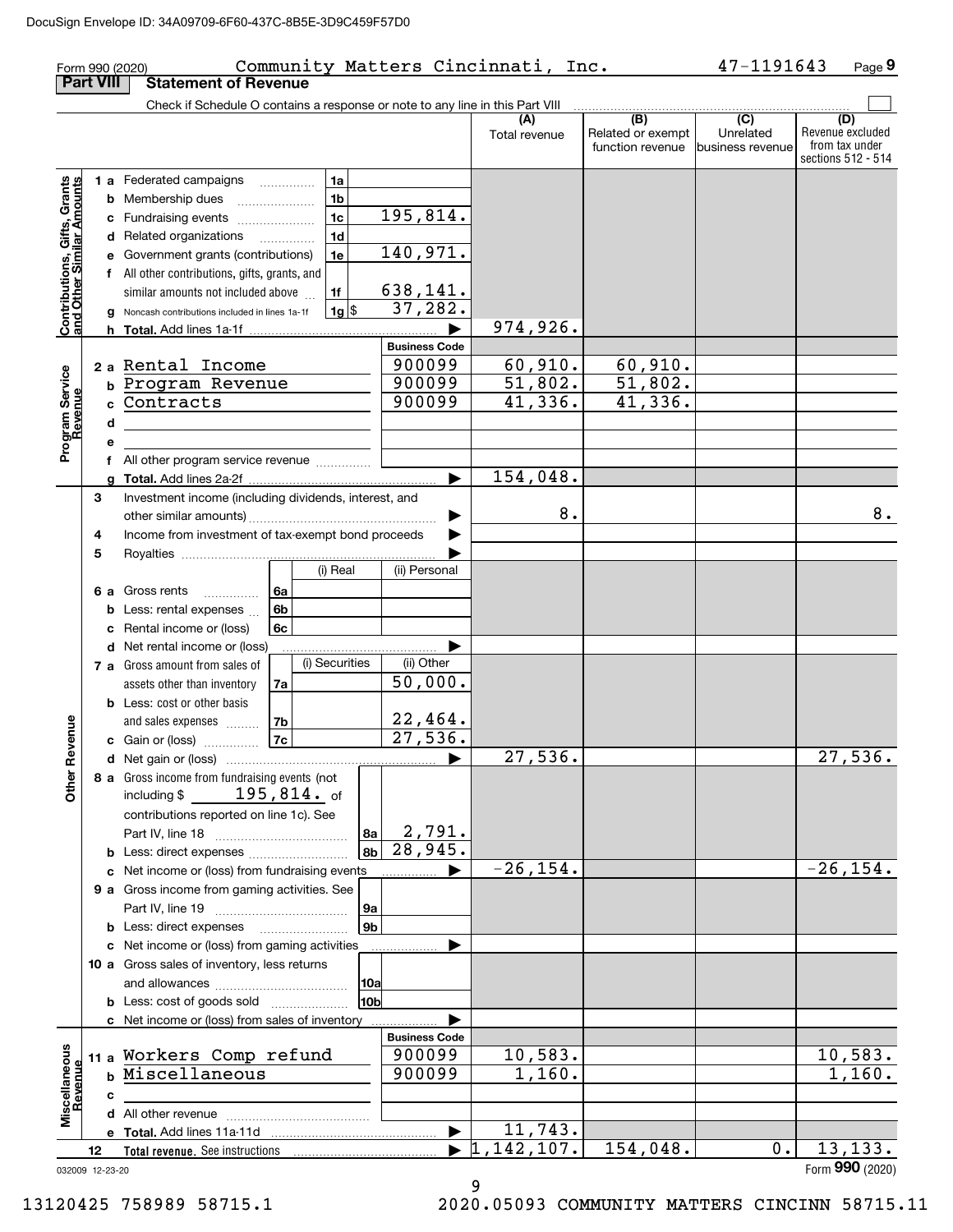### Form 990 (2020) Community Matters Cincinnati, Inc. 47-1191643  $_{\rm Page}$ **Part IX Statement of Functional Expenses**

*Section 501(c)(3) and 501(c)(4) organizations must complete all columns. All other organizations must complete column (A).*

|              | Check if Schedule O contains a response or note to any line in this Part IX                                                                                                                                |                       |                                    |                                           |                                |  |  |  |  |  |
|--------------|------------------------------------------------------------------------------------------------------------------------------------------------------------------------------------------------------------|-----------------------|------------------------------------|-------------------------------------------|--------------------------------|--|--|--|--|--|
|              | Do not include amounts reported on lines 6b,<br>7b, 8b, 9b, and 10b of Part VIII.                                                                                                                          | (A)<br>Total expenses | (B)<br>Program service<br>expenses | (C)<br>Management and<br>general expenses | (D)<br>Fundraising<br>expenses |  |  |  |  |  |
| 1.           | Grants and other assistance to domestic organizations                                                                                                                                                      |                       |                                    |                                           |                                |  |  |  |  |  |
|              | and domestic governments. See Part IV, line 21                                                                                                                                                             | 75,581.               | 75,581.                            |                                           |                                |  |  |  |  |  |
| $\mathbf{2}$ | Grants and other assistance to domestic                                                                                                                                                                    |                       |                                    |                                           |                                |  |  |  |  |  |
|              | individuals. See Part IV, line 22                                                                                                                                                                          |                       |                                    |                                           |                                |  |  |  |  |  |
| 3            | Grants and other assistance to foreign                                                                                                                                                                     |                       |                                    |                                           |                                |  |  |  |  |  |
|              | organizations, foreign governments, and foreign                                                                                                                                                            |                       |                                    |                                           |                                |  |  |  |  |  |
|              | individuals. See Part IV, lines 15 and 16                                                                                                                                                                  |                       |                                    |                                           |                                |  |  |  |  |  |
| 4            | Benefits paid to or for members                                                                                                                                                                            |                       |                                    |                                           |                                |  |  |  |  |  |
| 5            | Compensation of current officers, directors,                                                                                                                                                               |                       |                                    |                                           |                                |  |  |  |  |  |
|              | trustees, and key employees                                                                                                                                                                                |                       |                                    |                                           |                                |  |  |  |  |  |
| 6            | Compensation not included above to disqualified                                                                                                                                                            |                       |                                    |                                           |                                |  |  |  |  |  |
|              | persons (as defined under section 4958(f)(1)) and                                                                                                                                                          |                       |                                    |                                           |                                |  |  |  |  |  |
| 7            | persons described in section 4958(c)(3)(B)<br>$\overline{\phantom{a}}$                                                                                                                                     | 334,095.              | 290, 107.                          | 14,376.                                   | 29,612.                        |  |  |  |  |  |
| 8            | Pension plan accruals and contributions (include                                                                                                                                                           |                       |                                    |                                           |                                |  |  |  |  |  |
|              | section 401(k) and 403(b) employer contributions)                                                                                                                                                          | 8,524.                |                                    | 451.                                      | 766.                           |  |  |  |  |  |
| 9            | Other employee benefits                                                                                                                                                                                    | 54,099.               | $\frac{7,307.}{46,369.}$           | 2,863.                                    |                                |  |  |  |  |  |
| 10           |                                                                                                                                                                                                            | 29,756.               | 25,504.                            | 1,575.                                    | $\frac{4,867.}{2,677.}$        |  |  |  |  |  |
| 11           | Fees for services (nonemployees):                                                                                                                                                                          |                       |                                    |                                           |                                |  |  |  |  |  |
| a            |                                                                                                                                                                                                            |                       |                                    |                                           |                                |  |  |  |  |  |
| b            |                                                                                                                                                                                                            | 1,059.                | 964.                               | 95.                                       |                                |  |  |  |  |  |
| c            |                                                                                                                                                                                                            | 7,585.                | 6,902.                             | 683.                                      |                                |  |  |  |  |  |
| d            |                                                                                                                                                                                                            |                       |                                    |                                           |                                |  |  |  |  |  |
| е            | Professional fundraising services. See Part IV, line 17                                                                                                                                                    |                       |                                    |                                           |                                |  |  |  |  |  |
| f            | Investment management fees                                                                                                                                                                                 |                       |                                    |                                           |                                |  |  |  |  |  |
| g            | Other. (If line 11g amount exceeds 10% of line 25,                                                                                                                                                         |                       |                                    |                                           |                                |  |  |  |  |  |
|              | column (A) amount, list line 11g expenses on Sch O.)                                                                                                                                                       | 8,443.                | 7,683.                             | 760.                                      |                                |  |  |  |  |  |
| 12           |                                                                                                                                                                                                            |                       |                                    |                                           |                                |  |  |  |  |  |
| 13           |                                                                                                                                                                                                            | 55,596.               | 54,331.                            | 481.                                      | 784.                           |  |  |  |  |  |
| 14           |                                                                                                                                                                                                            |                       |                                    |                                           |                                |  |  |  |  |  |
| 15           |                                                                                                                                                                                                            |                       |                                    |                                           |                                |  |  |  |  |  |
| 16           |                                                                                                                                                                                                            | 170,057.<br>4,046.    | 164,504.<br>3,692.                 | 2,007.<br>128.                            | 3,546.<br>$\overline{226}$ .   |  |  |  |  |  |
| 17           | Travel                                                                                                                                                                                                     |                       |                                    |                                           |                                |  |  |  |  |  |
| 18           | Payments of travel or entertainment expenses<br>for any federal, state, or local public officials                                                                                                          |                       |                                    |                                           |                                |  |  |  |  |  |
| 19           | Conferences, conventions, and meetings                                                                                                                                                                     | 2,006.                | 1,831.                             | $\overline{63}$ .                         | $\overline{112}$ .             |  |  |  |  |  |
| 20           | Interest                                                                                                                                                                                                   | 7,153.                | 7,153.                             |                                           |                                |  |  |  |  |  |
| 21           |                                                                                                                                                                                                            |                       |                                    |                                           |                                |  |  |  |  |  |
| 22           | Depreciation, depletion, and amortization                                                                                                                                                                  | 41,531.               | 37,639.                            | 1,406.                                    | 2,486.                         |  |  |  |  |  |
| 23           | Insurance                                                                                                                                                                                                  | 19,623.               | 17,802.                            | 658.                                      | $\overline{1,163}$ .           |  |  |  |  |  |
| 24           | Other expenses. Itemize expenses not covered<br>above (List miscellaneous expenses on line 24e. If<br>line 24e amount exceeds 10% of line 25, column (A)<br>amount, list line 24e expenses on Schedule O.) |                       |                                    |                                           |                                |  |  |  |  |  |
| a            | In-kind goods                                                                                                                                                                                              | 37,282.               | 37,282.                            |                                           |                                |  |  |  |  |  |
| b            |                                                                                                                                                                                                            |                       |                                    |                                           |                                |  |  |  |  |  |
| с            |                                                                                                                                                                                                            |                       |                                    |                                           |                                |  |  |  |  |  |
| d            |                                                                                                                                                                                                            |                       |                                    |                                           |                                |  |  |  |  |  |
| е            | All other expenses                                                                                                                                                                                         |                       |                                    |                                           |                                |  |  |  |  |  |
| 25           | Total functional expenses. Add lines 1 through 24e                                                                                                                                                         | 856,436.              | 784,651.                           | 25,546.                                   | 46,239.                        |  |  |  |  |  |
| 26           | Joint costs. Complete this line only if the organization                                                                                                                                                   |                       |                                    |                                           |                                |  |  |  |  |  |
|              | reported in column (B) joint costs from a combined                                                                                                                                                         |                       |                                    |                                           |                                |  |  |  |  |  |
|              | educational campaign and fundraising solicitation.                                                                                                                                                         |                       |                                    |                                           |                                |  |  |  |  |  |
|              | Check here $\blacktriangleright$<br>if following SOP 98-2 (ASC 958-720)                                                                                                                                    |                       |                                    |                                           |                                |  |  |  |  |  |

10

032010 12-23-20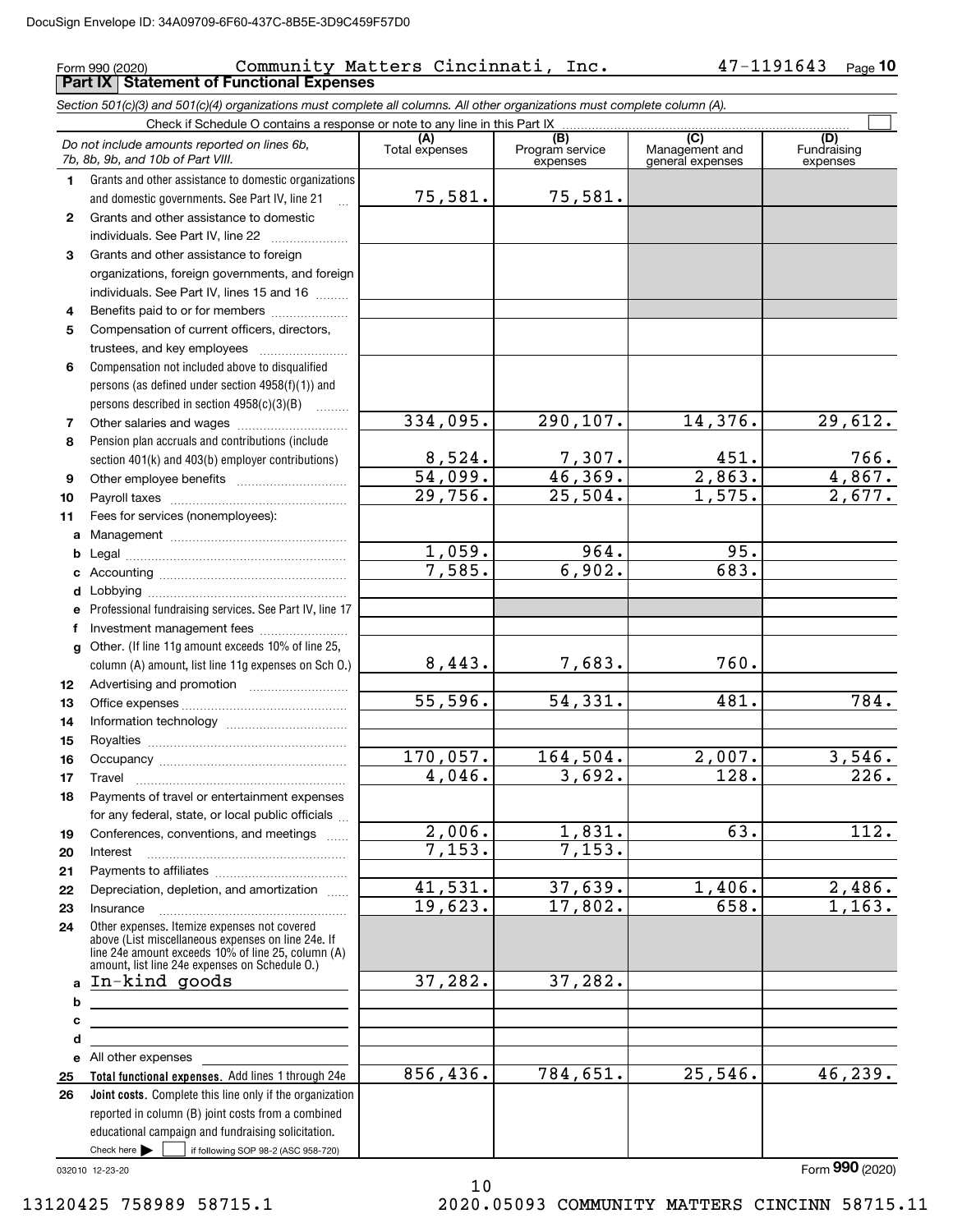|                             | Form 990 (2020) | Community Matters Cincinnati, Inc.                                                                                                                                                                                             |          |          |                          |                 | 47-1191643 Page 11      |
|-----------------------------|-----------------|--------------------------------------------------------------------------------------------------------------------------------------------------------------------------------------------------------------------------------|----------|----------|--------------------------|-----------------|-------------------------|
|                             | Part X          | <b>Balance Sheet</b>                                                                                                                                                                                                           |          |          |                          |                 |                         |
|                             |                 |                                                                                                                                                                                                                                |          |          |                          |                 |                         |
|                             |                 |                                                                                                                                                                                                                                |          |          | (A)<br>Beginning of year |                 | (B)<br>End of year      |
|                             | 1               |                                                                                                                                                                                                                                |          |          | 166,889.                 | $\mathbf{1}$    | 290,343.                |
|                             | $\mathbf{2}$    |                                                                                                                                                                                                                                |          |          | 100.                     | $\mathbf{2}$    |                         |
|                             | 3               |                                                                                                                                                                                                                                |          | 3        |                          |                 |                         |
|                             | 4               |                                                                                                                                                                                                                                | 33,934.  | 4        | 218, 440.                |                 |                         |
|                             | 5               | Loans and other receivables from any current or former officer, director,                                                                                                                                                      |          |          |                          |                 |                         |
|                             |                 | trustee, key employee, creator or founder, substantial contributor, or 35%                                                                                                                                                     |          |          |                          |                 |                         |
|                             |                 |                                                                                                                                                                                                                                |          | 5        |                          |                 |                         |
|                             | 6               | Loans and other receivables from other disqualified persons (as defined                                                                                                                                                        |          |          |                          |                 |                         |
|                             |                 | under section $4958(f)(1)$ , and persons described in section $4958(c)(3)(B)$                                                                                                                                                  |          | 6        |                          |                 |                         |
|                             | 7               |                                                                                                                                                                                                                                |          |          |                          | 7               |                         |
| Assets                      | 8               |                                                                                                                                                                                                                                |          |          | 8                        |                 |                         |
|                             | 9               |                                                                                                                                                                                                                                |          |          | 3,079.                   | 9               | 2,914.                  |
|                             |                 | 10a Land, buildings, and equipment: cost or other                                                                                                                                                                              |          |          |                          |                 |                         |
|                             |                 | basis. Complete Part VI of Schedule D  10a                                                                                                                                                                                     |          | 876,707. |                          |                 |                         |
|                             |                 |                                                                                                                                                                                                                                |          | 221,635. | 754, 102.                | 10 <sub>c</sub> | 655,072.                |
|                             | 11              |                                                                                                                                                                                                                                |          | 11       |                          |                 |                         |
|                             | 12              |                                                                                                                                                                                                                                |          | 12       |                          |                 |                         |
|                             | 13              |                                                                                                                                                                                                                                |          | 13       |                          |                 |                         |
|                             | 14              |                                                                                                                                                                                                                                |          | 14       |                          |                 |                         |
|                             | 15              |                                                                                                                                                                                                                                | $0$ .    | 15       | 35,035.                  |                 |                         |
|                             | 16              |                                                                                                                                                                                                                                |          |          | 958,104.                 | 16              | 1,201,804.              |
|                             | 17              |                                                                                                                                                                                                                                | 28, 254. | 17       | 23,928.                  |                 |                         |
|                             | 18              |                                                                                                                                                                                                                                |          | 18       |                          |                 |                         |
|                             | 19              | Deferred revenue material contracts and a contract of the contract of the contract of the contract of the contract of the contract of the contract of the contract of the contract of the contract of the contract of the cont |          |          |                          | 19              | 51,882.                 |
|                             | 20              |                                                                                                                                                                                                                                |          |          |                          | 20              |                         |
|                             | 21<br>22        | Escrow or custodial account liability. Complete Part IV of Schedule D                                                                                                                                                          |          |          |                          | 21              |                         |
|                             |                 | Loans and other payables to any current or former officer, director,<br>trustee, key employee, creator or founder, substantial contributor, or 35%                                                                             |          |          |                          |                 |                         |
| Liabilities                 |                 | controlled entity or family member of any of these persons                                                                                                                                                                     |          |          |                          | 22              |                         |
|                             | 23              |                                                                                                                                                                                                                                |          |          |                          | 23              |                         |
|                             | 24              |                                                                                                                                                                                                                                |          |          | 225,551.                 | 24              | 101,583.                |
|                             | 25              | Other liabilities (including federal income tax, payables to related third                                                                                                                                                     |          |          |                          |                 |                         |
|                             |                 | parties, and other liabilities not included on lines 17-24). Complete Part X                                                                                                                                                   |          |          |                          |                 |                         |
|                             |                 | of Schedule D                                                                                                                                                                                                                  |          |          | 46,233.                  | 25              | 43,514.                 |
|                             | 26              | Total liabilities. Add lines 17 through 25                                                                                                                                                                                     |          |          | 300,038.                 | 26              | $\overline{220}$ , 907. |
|                             |                 | Organizations that follow FASB ASC 958, check here $\blacktriangleright \boxed{X}$                                                                                                                                             |          |          |                          |                 |                         |
|                             |                 | and complete lines 27, 28, 32, and 33.                                                                                                                                                                                         |          |          |                          |                 |                         |
|                             | 27              |                                                                                                                                                                                                                                |          |          | 565,924.                 | 27              | 710,243.                |
|                             | 28              |                                                                                                                                                                                                                                |          |          | 92,142.                  | 28              | 270,654.                |
|                             |                 | Organizations that do not follow FASB ASC 958, check here $\blacktriangleright$                                                                                                                                                |          |          |                          |                 |                         |
|                             |                 | and complete lines 29 through 33.                                                                                                                                                                                              |          |          |                          |                 |                         |
|                             | 29              |                                                                                                                                                                                                                                |          |          |                          | 29              |                         |
|                             | 30              | Paid-in or capital surplus, or land, building, or equipment fund                                                                                                                                                               |          |          |                          | 30              |                         |
| Net Assets or Fund Balances | 31              | Retained earnings, endowment, accumulated income, or other funds                                                                                                                                                               |          |          |                          | 31              |                         |
|                             | 32              |                                                                                                                                                                                                                                |          |          | 658,066.                 | 32              | 980,897.                |
|                             | 33              |                                                                                                                                                                                                                                |          |          | 958,104.                 | 33              | 1,201,804.              |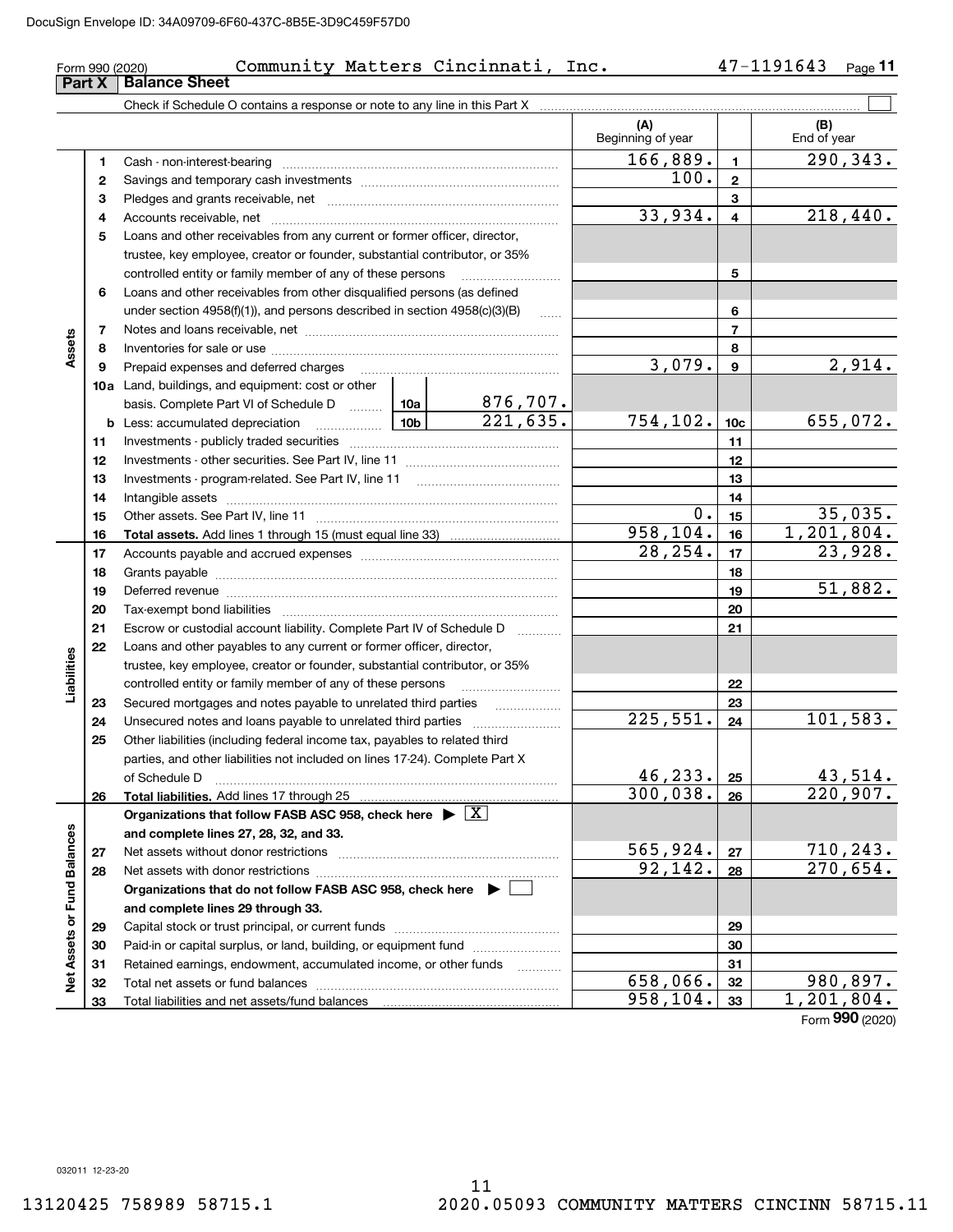|    | Community Matters Cincinnati, Inc.<br>Form 990 (2020)                                                                                                                                                                         | 47-1191643              |                |     | Page $12$               |
|----|-------------------------------------------------------------------------------------------------------------------------------------------------------------------------------------------------------------------------------|-------------------------|----------------|-----|-------------------------|
|    | <b>Reconciliation of Net Assets</b><br>Part XI                                                                                                                                                                                |                         |                |     |                         |
|    |                                                                                                                                                                                                                               |                         |                |     | $\overline{\mathbf{x}}$ |
|    |                                                                                                                                                                                                                               |                         |                |     |                         |
| 1  | Total revenue (must equal Part VIII, column (A), line 12)                                                                                                                                                                     | $\mathbf{1}$            | 1, 142, 107.   |     |                         |
| 2  | Total expenses (must equal Part IX, column (A), line 25)                                                                                                                                                                      | $\mathfrak{p}$          | 856,436.       |     |                         |
| З  | Revenue less expenses. Subtract line 2 from line 1                                                                                                                                                                            | $\mathbf{3}$            |                |     | 285,671.                |
| 4  |                                                                                                                                                                                                                               | $\overline{\mathbf{4}}$ |                |     | 658,066.                |
| 5  |                                                                                                                                                                                                                               | 5                       |                |     |                         |
| 6  |                                                                                                                                                                                                                               | 6                       |                |     |                         |
| 7  |                                                                                                                                                                                                                               | $\overline{7}$          |                |     |                         |
| 8  | Prior period adjustments                                                                                                                                                                                                      | 8                       |                |     | $-31,006.$              |
| 9  | Other changes in net assets or fund balances (explain on Schedule O)                                                                                                                                                          | 9                       |                |     | 68, 166.                |
| 10 | Net assets or fund balances at end of year. Combine lines 3 through 9 (must equal Part X, line 32,                                                                                                                            |                         |                |     |                         |
|    | column (B))                                                                                                                                                                                                                   | 10                      |                |     | 980,897.                |
|    | Part XII Financial Statements and Reporting                                                                                                                                                                                   |                         |                |     |                         |
|    |                                                                                                                                                                                                                               |                         |                |     | x                       |
|    |                                                                                                                                                                                                                               |                         |                | Yes | <b>No</b>               |
| 1. | $\boxed{\mathbf{X}}$ Accrual<br>Accounting method used to prepare the Form 990: <u>I</u> Cash<br>Other                                                                                                                        |                         |                |     |                         |
|    | If the organization changed its method of accounting from a prior year or checked "Other," explain in Schedule O.                                                                                                             |                         |                |     |                         |
|    | 2a Were the organization's financial statements compiled or reviewed by an independent accountant?                                                                                                                            |                         | 2a             | X   |                         |
|    | If "Yes," check a box below to indicate whether the financial statements for the year were compiled or reviewed on a                                                                                                          |                         |                |     |                         |
|    | separate basis, consolidated basis, or both:                                                                                                                                                                                  |                         |                |     |                         |
|    | $\lfloor x \rfloor$ Separate basis<br><b>Consolidated basis</b><br>Both consolidated and separate basis                                                                                                                       |                         |                |     |                         |
|    | <b>b</b> Were the organization's financial statements audited by an independent accountant?                                                                                                                                   |                         | 2 <sub>b</sub> |     | х                       |
|    | If "Yes," check a box below to indicate whether the financial statements for the year were audited on a separate basis,                                                                                                       |                         |                |     |                         |
|    | consolidated basis, or both:                                                                                                                                                                                                  |                         |                |     |                         |
|    | Separate basis<br><b>Consolidated basis</b><br>Both consolidated and separate basis                                                                                                                                           |                         |                |     |                         |
|    | c If "Yes" to line 2a or 2b, does the organization have a committee that assumes responsibility for oversight of the audit,                                                                                                   |                         |                |     |                         |
|    | review, or compilation of its financial statements and selection of an independent accountant?                                                                                                                                |                         | 2c             | Х   |                         |
|    | If the organization changed either its oversight process or selection process during the tax year, explain on Schedule O.                                                                                                     |                         |                |     |                         |
|    | 3a As a result of a federal award, was the organization required to undergo an audit or audits as set forth in the Single Audit                                                                                               |                         |                |     |                         |
|    |                                                                                                                                                                                                                               |                         | За             |     | х                       |
|    | b If "Yes," did the organization undergo the required audit or audits? If the organization did not undergo the required audit                                                                                                 |                         |                |     |                         |
|    | or audits, explain why on Schedule O and describe any steps taken to undergo such audits [11] contains the school of audits [11] or audits [11] or audits [11] or audits [11] or audits [11] or audits [11] or audits [11] or |                         | 3b             |     |                         |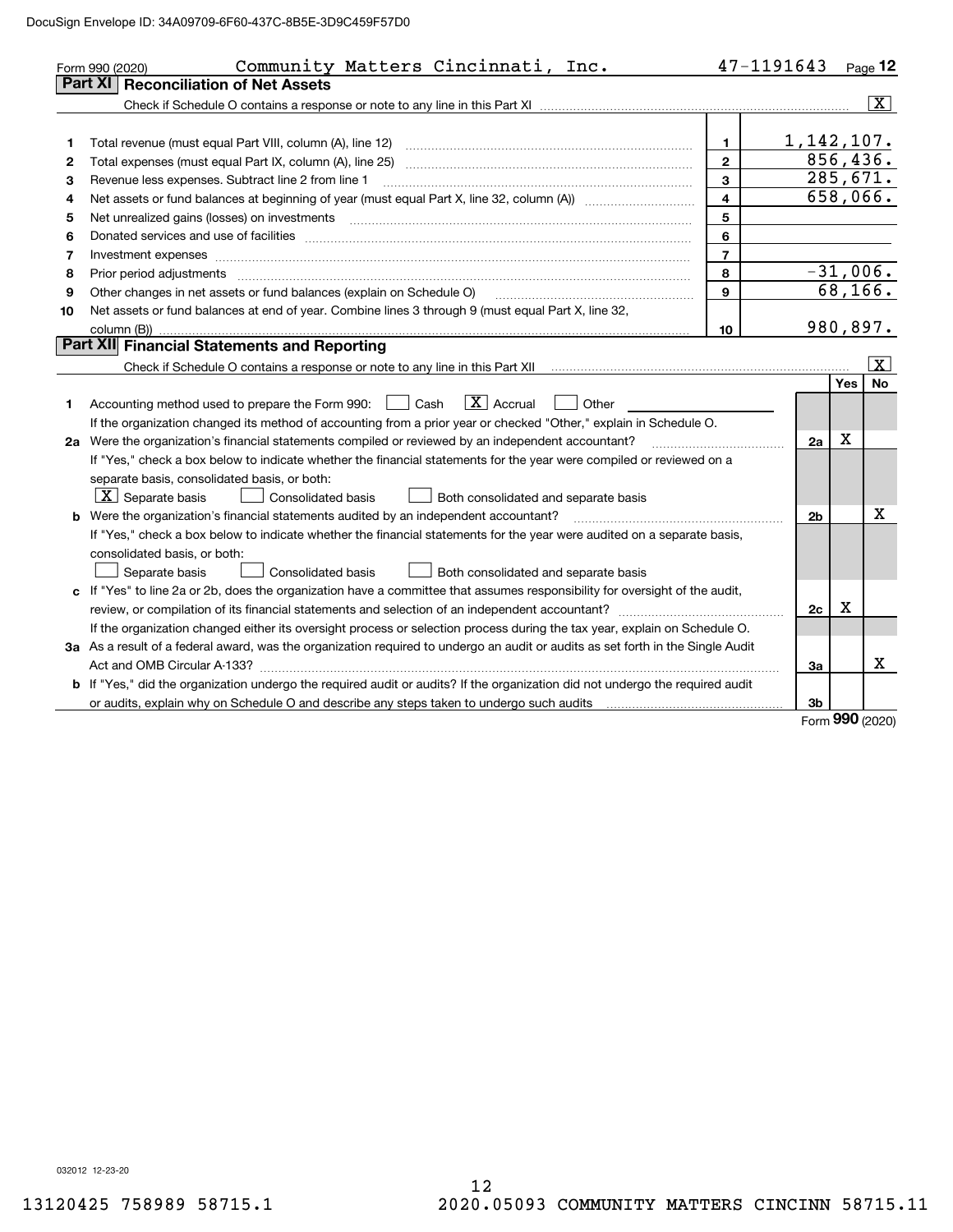|                      |                     | <b>SCHEDULE A</b>                                                                                                                  |                                               |                                                                                    |                                                                                                                                                                                             |                                    |                                 |                            |  | OMB No. 1545-0047                     |
|----------------------|---------------------|------------------------------------------------------------------------------------------------------------------------------------|-----------------------------------------------|------------------------------------------------------------------------------------|---------------------------------------------------------------------------------------------------------------------------------------------------------------------------------------------|------------------------------------|---------------------------------|----------------------------|--|---------------------------------------|
| (Form 990 or 990-EZ) |                     | <b>Public Charity Status and Public Support</b><br>Complete if the organization is a section $501(c)(3)$ organization or a section |                                               |                                                                                    |                                                                                                                                                                                             |                                    |                                 |                            |  |                                       |
|                      |                     |                                                                                                                                    | 4947(a)(1) nonexempt charitable trust.        |                                                                                    |                                                                                                                                                                                             |                                    |                                 |                            |  |                                       |
|                      |                     | Department of the Treasury<br>Internal Revenue Service                                                                             |                                               |                                                                                    | Attach to Form 990 or Form 990-EZ.<br>Go to www.irs.gov/Form990 for instructions and the latest information.                                                                                |                                    |                                 |                            |  | <b>Open to Public</b><br>Inspection   |
|                      |                     | Name of the organization                                                                                                           |                                               |                                                                                    |                                                                                                                                                                                             |                                    |                                 |                            |  | <b>Employer identification number</b> |
|                      |                     |                                                                                                                                    |                                               |                                                                                    | Community Matters Cincinnati, Inc.                                                                                                                                                          |                                    |                                 |                            |  | 47-1191643                            |
|                      | Part I              |                                                                                                                                    |                                               |                                                                                    | Reason for Public Charity Status. (All organizations must complete this part.) See instructions.                                                                                            |                                    |                                 |                            |  |                                       |
|                      |                     |                                                                                                                                    |                                               |                                                                                    | The organization is not a private foundation because it is: (For lines 1 through 12, check only one box.)                                                                                   |                                    |                                 |                            |  |                                       |
| 1                    |                     |                                                                                                                                    |                                               |                                                                                    | A church, convention of churches, or association of churches described in section 170(b)(1)(A)(i).                                                                                          |                                    |                                 |                            |  |                                       |
| 2                    |                     |                                                                                                                                    |                                               |                                                                                    | A school described in section 170(b)(1)(A)(ii). (Attach Schedule E (Form 990 or 990-EZ).)                                                                                                   |                                    |                                 |                            |  |                                       |
| 3                    |                     |                                                                                                                                    |                                               |                                                                                    | A hospital or a cooperative hospital service organization described in section $170(b)(1)(A)(iii)$ .                                                                                        |                                    |                                 |                            |  |                                       |
| 4                    |                     |                                                                                                                                    |                                               |                                                                                    | A medical research organization operated in conjunction with a hospital described in section 170(b)(1)(A)(iii). Enter the hospital's name,                                                  |                                    |                                 |                            |  |                                       |
|                      |                     | city, and state:                                                                                                                   |                                               |                                                                                    |                                                                                                                                                                                             |                                    |                                 |                            |  |                                       |
| 5                    |                     |                                                                                                                                    |                                               | section 170(b)(1)(A)(iv). (Complete Part II.)                                      | An organization operated for the benefit of a college or university owned or operated by a governmental unit described in                                                                   |                                    |                                 |                            |  |                                       |
| 6                    |                     |                                                                                                                                    |                                               |                                                                                    | A federal, state, or local government or governmental unit described in section 170(b)(1)(A)(v).                                                                                            |                                    |                                 |                            |  |                                       |
| $\overline{7}$       | $\lfloor x \rfloor$ |                                                                                                                                    |                                               |                                                                                    | An organization that normally receives a substantial part of its support from a governmental unit or from the general public described in                                                   |                                    |                                 |                            |  |                                       |
|                      |                     |                                                                                                                                    |                                               | section 170(b)(1)(A)(vi). (Complete Part II.)                                      |                                                                                                                                                                                             |                                    |                                 |                            |  |                                       |
| 8                    |                     |                                                                                                                                    |                                               |                                                                                    | A community trust described in section 170(b)(1)(A)(vi). (Complete Part II.)                                                                                                                |                                    |                                 |                            |  |                                       |
| 9                    |                     |                                                                                                                                    |                                               |                                                                                    | An agricultural research organization described in section 170(b)(1)(A)(ix) operated in conjunction with a land-grant college                                                               |                                    |                                 |                            |  |                                       |
|                      |                     |                                                                                                                                    |                                               |                                                                                    | or university or a non-land-grant college of agriculture (see instructions). Enter the name, city, and state of the college or                                                              |                                    |                                 |                            |  |                                       |
|                      |                     | university:                                                                                                                        |                                               |                                                                                    |                                                                                                                                                                                             |                                    |                                 |                            |  |                                       |
| 10                   |                     |                                                                                                                                    |                                               |                                                                                    | An organization that normally receives (1) more than 33 1/3% of its support from contributions, membership fees, and gross receipts from                                                    |                                    |                                 |                            |  |                                       |
|                      |                     |                                                                                                                                    |                                               |                                                                                    | activities related to its exempt functions, subject to certain exceptions; and (2) no more than 33 1/3% of its support from gross investment                                                |                                    |                                 |                            |  |                                       |
|                      |                     |                                                                                                                                    |                                               | See section 509(a)(2). (Complete Part III.)                                        | income and unrelated business taxable income (less section 511 tax) from businesses acquired by the organization after June 30, 1975.                                                       |                                    |                                 |                            |  |                                       |
| 11                   |                     |                                                                                                                                    |                                               |                                                                                    | An organization organized and operated exclusively to test for public safety. See section 509(a)(4).                                                                                        |                                    |                                 |                            |  |                                       |
| 12                   |                     |                                                                                                                                    |                                               |                                                                                    | An organization organized and operated exclusively for the benefit of, to perform the functions of, or to carry out the purposes of one or                                                  |                                    |                                 |                            |  |                                       |
|                      |                     |                                                                                                                                    |                                               |                                                                                    | more publicly supported organizations described in section 509(a)(1) or section 509(a)(2). See section 509(a)(3). Check the box in                                                          |                                    |                                 |                            |  |                                       |
|                      |                     |                                                                                                                                    |                                               |                                                                                    | lines 12a through 12d that describes the type of supporting organization and complete lines 12e, 12f, and 12g.                                                                              |                                    |                                 |                            |  |                                       |
| a                    |                     |                                                                                                                                    |                                               |                                                                                    | Type I. A supporting organization operated, supervised, or controlled by its supported organization(s), typically by giving                                                                 |                                    |                                 |                            |  |                                       |
|                      |                     |                                                                                                                                    |                                               |                                                                                    | the supported organization(s) the power to regularly appoint or elect a majority of the directors or trustees of the supporting                                                             |                                    |                                 |                            |  |                                       |
|                      |                     |                                                                                                                                    |                                               | organization. You must complete Part IV, Sections A and B.                         |                                                                                                                                                                                             |                                    |                                 |                            |  |                                       |
| b                    |                     |                                                                                                                                    |                                               |                                                                                    | Type II. A supporting organization supervised or controlled in connection with its supported organization(s), by having                                                                     |                                    |                                 |                            |  |                                       |
|                      |                     |                                                                                                                                    |                                               |                                                                                    | control or management of the supporting organization vested in the same persons that control or manage the supported                                                                        |                                    |                                 |                            |  |                                       |
|                      |                     |                                                                                                                                    |                                               |                                                                                    | organization(s). You must complete Part IV, Sections A and C.<br>Type III functionally integrated. A supporting organization operated in connection with, and functionally integrated with, |                                    |                                 |                            |  |                                       |
| с                    |                     |                                                                                                                                    |                                               |                                                                                    | its supported organization(s) (see instructions). You must complete Part IV, Sections A, D, and E.                                                                                          |                                    |                                 |                            |  |                                       |
| d                    |                     |                                                                                                                                    |                                               |                                                                                    | Type III non-functionally integrated. A supporting organization operated in connection with its supported organization(s)                                                                   |                                    |                                 |                            |  |                                       |
|                      |                     |                                                                                                                                    |                                               |                                                                                    | that is not functionally integrated. The organization generally must satisfy a distribution requirement and an attentiveness                                                                |                                    |                                 |                            |  |                                       |
|                      |                     |                                                                                                                                    |                                               |                                                                                    | requirement (see instructions). You must complete Part IV, Sections A and D, and Part V.                                                                                                    |                                    |                                 |                            |  |                                       |
| е                    |                     |                                                                                                                                    |                                               |                                                                                    | Check this box if the organization received a written determination from the IRS that it is a Type I, Type II, Type III                                                                     |                                    |                                 |                            |  |                                       |
|                      |                     |                                                                                                                                    |                                               |                                                                                    | functionally integrated, or Type III non-functionally integrated supporting organization.                                                                                                   |                                    |                                 |                            |  |                                       |
|                      |                     |                                                                                                                                    | f Enter the number of supported organizations |                                                                                    |                                                                                                                                                                                             |                                    |                                 |                            |  |                                       |
| g                    |                     | (i) Name of supported                                                                                                              |                                               | Provide the following information about the supported organization(s).<br>(ii) EIN | (iii) Type of organization                                                                                                                                                                  |                                    | (iv) Is the organization listed | (v) Amount of monetary     |  | (vi) Amount of other                  |
|                      |                     | organization                                                                                                                       |                                               |                                                                                    | (described on lines 1-10                                                                                                                                                                    | in your governing document?<br>Yes | No                              | support (see instructions) |  | support (see instructions)            |
|                      |                     |                                                                                                                                    |                                               |                                                                                    | above (see instructions))                                                                                                                                                                   |                                    |                                 |                            |  |                                       |
|                      |                     |                                                                                                                                    |                                               |                                                                                    |                                                                                                                                                                                             |                                    |                                 |                            |  |                                       |
|                      |                     |                                                                                                                                    |                                               |                                                                                    |                                                                                                                                                                                             |                                    |                                 |                            |  |                                       |
|                      |                     |                                                                                                                                    |                                               |                                                                                    |                                                                                                                                                                                             |                                    |                                 |                            |  |                                       |
|                      |                     |                                                                                                                                    |                                               |                                                                                    |                                                                                                                                                                                             |                                    |                                 |                            |  |                                       |
|                      |                     |                                                                                                                                    |                                               |                                                                                    |                                                                                                                                                                                             |                                    |                                 |                            |  |                                       |
|                      |                     |                                                                                                                                    |                                               |                                                                                    |                                                                                                                                                                                             |                                    |                                 |                            |  |                                       |
|                      |                     |                                                                                                                                    |                                               |                                                                                    |                                                                                                                                                                                             |                                    |                                 |                            |  |                                       |
|                      |                     |                                                                                                                                    |                                               |                                                                                    |                                                                                                                                                                                             |                                    |                                 |                            |  |                                       |
| <b>Total</b>         |                     |                                                                                                                                    |                                               |                                                                                    |                                                                                                                                                                                             |                                    |                                 |                            |  |                                       |
|                      |                     |                                                                                                                                    |                                               |                                                                                    |                                                                                                                                                                                             |                                    |                                 |                            |  |                                       |

LHA For Paperwork Reduction Act Notice, see the Instructions for Form 990 or 990-EZ. <sub>032021</sub> o1-25-21 Schedule A (Form 990 or 990-EZ) 2020 13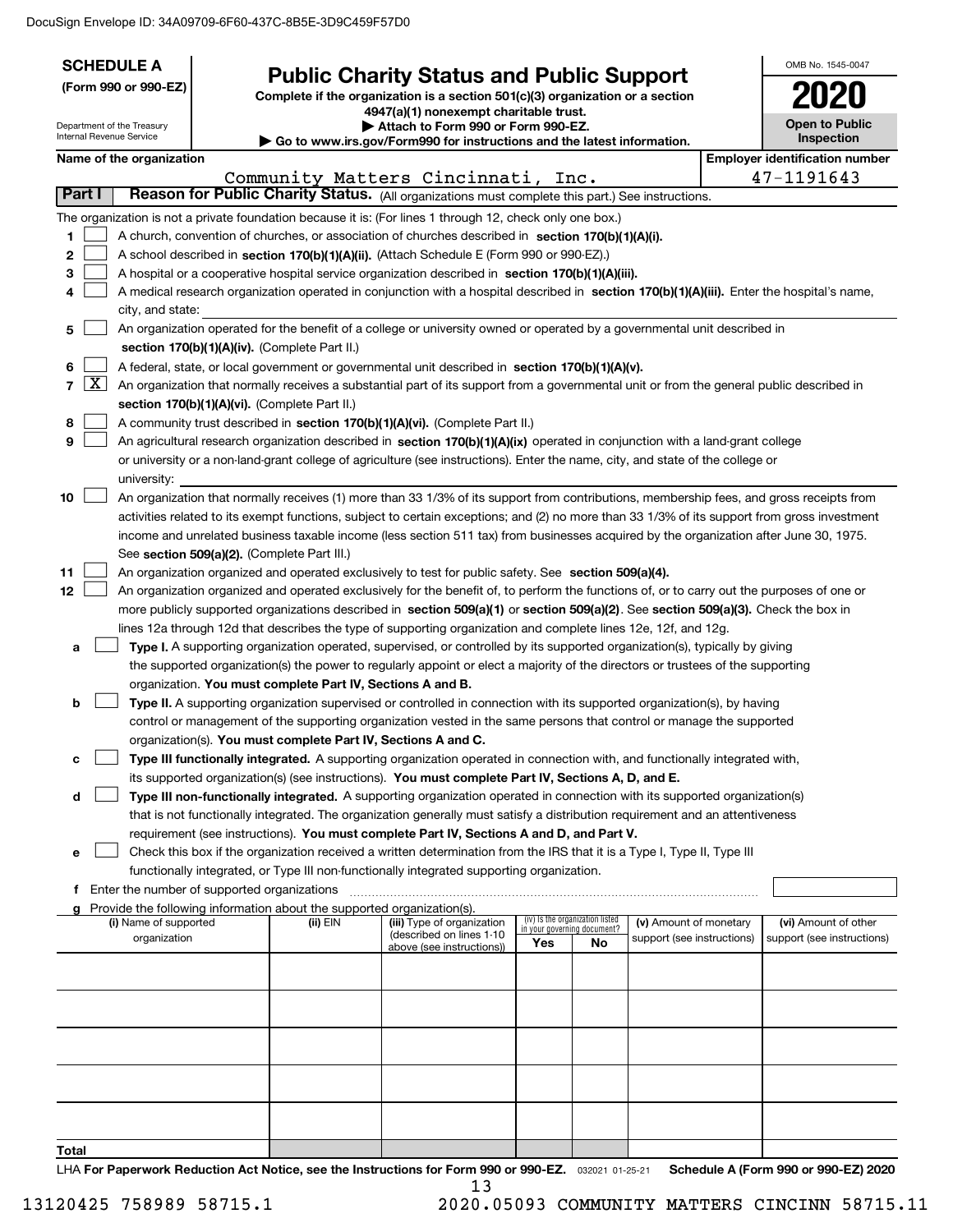### $47 - 1191643$  Page 2 Schedule A (Form 990 or 990-EZ) 2020 Page Community Matters Cincinnati, Inc. 47-1191643

(Complete only if you checked the box on line 5, 7, or 8 of Part I or if the organization failed to qualify under Part III. If the organization fails to qualify under the tests listed below, please complete Part III.) **Part II Support Schedule for Organizations Described in Sections 170(b)(1)(A)(iv) and 170(b)(1)(A)(vi)**

|     | <b>Section A. Public Support</b>                                                                                                           |           |                       |            |                       |                                      |                                          |  |
|-----|--------------------------------------------------------------------------------------------------------------------------------------------|-----------|-----------------------|------------|-----------------------|--------------------------------------|------------------------------------------|--|
|     | Calendar year (or fiscal year beginning in)                                                                                                | (a) 2016  | (b) 2017              | $(c)$ 2018 | $(d)$ 2019            | (e) 2020                             | (f) Total                                |  |
|     | 1 Gifts, grants, contributions, and                                                                                                        |           |                       |            |                       |                                      |                                          |  |
|     | membership fees received. (Do not                                                                                                          |           |                       |            |                       |                                      |                                          |  |
|     | include any "unusual grants.")                                                                                                             |           | $646, 115.$ 352, 055. | 428,836.   |                       | $410,019.$ 974,926.                  | 2811951.                                 |  |
|     | 2 Tax revenues levied for the organ-                                                                                                       |           |                       |            |                       |                                      |                                          |  |
|     | ization's benefit and either paid to                                                                                                       |           |                       |            |                       |                                      |                                          |  |
|     | or expended on its behalf                                                                                                                  |           |                       |            |                       |                                      |                                          |  |
|     | 3 The value of services or facilities                                                                                                      |           |                       |            |                       |                                      |                                          |  |
|     | furnished by a governmental unit to                                                                                                        |           |                       |            |                       |                                      |                                          |  |
|     | the organization without charge                                                                                                            |           |                       |            |                       |                                      |                                          |  |
|     | 4 Total. Add lines 1 through 3                                                                                                             | 646, 115. | 352,055.              |            | $428,836.$ $410,019.$ | 974,926.                             | 2811951.                                 |  |
|     | 5 The portion of total contributions                                                                                                       |           |                       |            |                       |                                      |                                          |  |
|     | by each person (other than a                                                                                                               |           |                       |            |                       |                                      |                                          |  |
|     | governmental unit or publicly                                                                                                              |           |                       |            |                       |                                      |                                          |  |
|     | supported organization) included                                                                                                           |           |                       |            |                       |                                      |                                          |  |
|     | on line 1 that exceeds 2% of the                                                                                                           |           |                       |            |                       |                                      |                                          |  |
|     | amount shown on line 11,                                                                                                                   |           |                       |            |                       |                                      |                                          |  |
|     | column (f)                                                                                                                                 |           |                       |            |                       |                                      | 604,790.                                 |  |
|     | 6 Public support. Subtract line 5 from line 4.                                                                                             |           |                       |            |                       |                                      | 2207161.                                 |  |
|     | <b>Section B. Total Support</b>                                                                                                            |           |                       |            |                       |                                      |                                          |  |
|     | Calendar year (or fiscal year beginning in)                                                                                                | (a) 2016  | (b) 2017              | $(c)$ 2018 | $(d)$ 2019            | (e) 2020                             | (f) Total                                |  |
|     | 7 Amounts from line 4                                                                                                                      | 646,115.  | 352,055.              | 428,836.   | 410,019.              | 974,926.                             | 2811951.                                 |  |
|     | 8 Gross income from interest,                                                                                                              |           |                       |            |                       |                                      |                                          |  |
|     | dividends, payments received on                                                                                                            |           |                       |            |                       |                                      |                                          |  |
|     | securities loans, rents, royalties,                                                                                                        |           |                       |            |                       |                                      |                                          |  |
|     | and income from similar sources                                                                                                            | 7,052.    | 8,582.                |            |                       | 8.                                   | 15,642.                                  |  |
|     | <b>9</b> Net income from unrelated business                                                                                                |           |                       |            |                       |                                      |                                          |  |
|     | activities, whether or not the                                                                                                             |           |                       |            |                       |                                      |                                          |  |
|     | business is regularly carried on                                                                                                           |           |                       |            |                       |                                      |                                          |  |
|     | 10 Other income. Do not include gain                                                                                                       |           |                       |            |                       |                                      |                                          |  |
|     | or loss from the sale of capital                                                                                                           |           |                       |            |                       |                                      |                                          |  |
|     | assets (Explain in Part VI.)                                                                                                               | 2.        | 3.                    | 145.       | 30.                   | 11, 743.                             | 11,923.                                  |  |
|     | <b>11 Total support.</b> Add lines 7 through 10                                                                                            |           |                       |            |                       |                                      | 2839516.                                 |  |
|     | 12 Gross receipts from related activities, etc. (see instructions)                                                                         |           |                       |            |                       | 12                                   | 729,095.                                 |  |
|     | 13 First 5 years. If the Form 990 is for the organization's first, second, third, fourth, or fifth tax year as a section 501(c)(3)         |           |                       |            |                       |                                      |                                          |  |
|     | organization, check this box and stop here                                                                                                 |           |                       |            |                       |                                      |                                          |  |
|     | Section C. Computation of Public Support Percentage                                                                                        |           |                       |            |                       |                                      |                                          |  |
|     |                                                                                                                                            |           |                       |            |                       | 14                                   | 77.73<br>%                               |  |
|     |                                                                                                                                            |           |                       |            |                       | 15                                   | 57.84<br>%                               |  |
|     | 16a 33 1/3% support test - 2020. If the organization did not check the box on line 13, and line 14 is 33 1/3% or more, check this box and  |           |                       |            |                       |                                      |                                          |  |
|     | stop here. The organization qualifies as a publicly supported organization                                                                 |           |                       |            |                       |                                      | $\blacktriangleright$ $\boxed{\text{X}}$ |  |
|     | b 33 1/3% support test - 2019. If the organization did not check a box on line 13 or 16a, and line 15 is 33 1/3% or more, check this box   |           |                       |            |                       |                                      |                                          |  |
|     | and stop here. The organization qualifies as a publicly supported organization manufactured content and stop here. The organization        |           |                       |            |                       |                                      |                                          |  |
|     | 17a 10% -facts-and-circumstances test - 2020. If the organization did not check a box on line 13, 16a, or 16b, and line 14 is 10% or more, |           |                       |            |                       |                                      |                                          |  |
|     | and if the organization meets the facts-and-circumstances test, check this box and stop here. Explain in Part VI how the organization      |           |                       |            |                       |                                      |                                          |  |
|     | meets the facts-and-circumstances test. The organization qualifies as a publicly supported organization                                    |           |                       |            |                       |                                      |                                          |  |
|     | b 10% -facts-and-circumstances test - 2019. If the organization did not check a box on line 13, 16a, 16b, or 17a, and line 15 is 10% or    |           |                       |            |                       |                                      |                                          |  |
|     | more, and if the organization meets the facts-and-circumstances test, check this box and stop here. Explain in Part VI how the             |           |                       |            |                       |                                      |                                          |  |
|     | organization meets the facts-and-circumstances test. The organization qualifies as a publicly supported organization                       |           |                       |            |                       |                                      |                                          |  |
| 18. | Private foundation. If the organization did not check a box on line 13, 16a, 16b, 17a, or 17b, check this box and see instructions         |           |                       |            |                       |                                      |                                          |  |
|     |                                                                                                                                            |           |                       |            |                       | Schodule A (Form 000 or 000 F7) 2020 |                                          |  |

**Schedule A (Form 990 or 990-EZ) 2020**

032022 01-25-21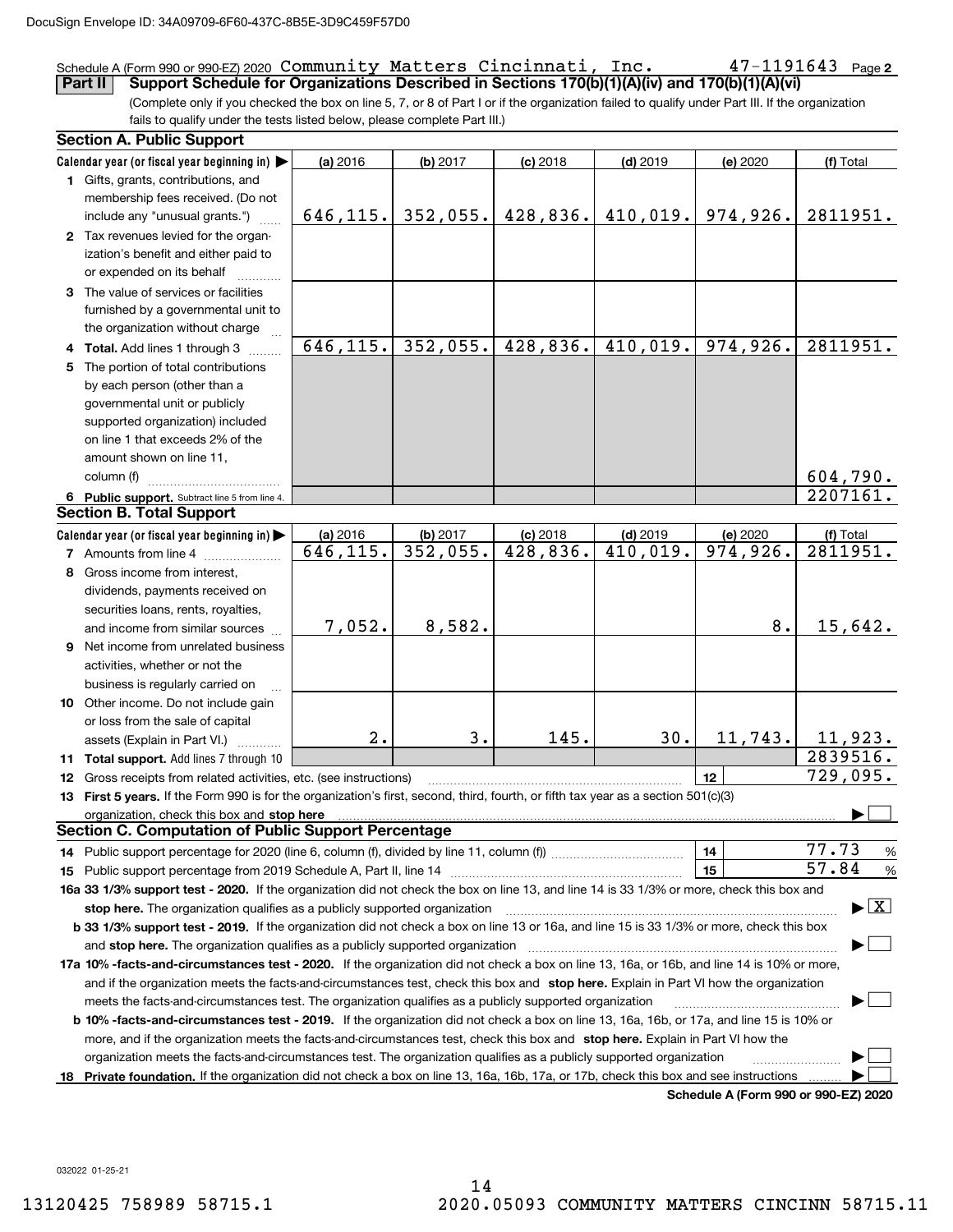### Schedule A (Form 990 or 990-EZ) 2020 Page Community Matters Cincinnati, Inc. 47-1191643 **Part III | Support Schedule for Organizations Described in Section 509(a)(2)**

(Complete only if you checked the box on line 10 of Part I or if the organization failed to qualify under Part II. If the organization fails to qualify under the tests listed below, please complete Part II.)

| <b>Section A. Public Support</b>                                                                                                                                                                                               |            |          |            |            |          |                                      |
|--------------------------------------------------------------------------------------------------------------------------------------------------------------------------------------------------------------------------------|------------|----------|------------|------------|----------|--------------------------------------|
| Calendar year (or fiscal year beginning in) $\blacktriangleright$                                                                                                                                                              | $(a)$ 2016 | (b) 2017 | $(c)$ 2018 | $(d)$ 2019 | (e) 2020 | (f) Total                            |
| 1 Gifts, grants, contributions, and                                                                                                                                                                                            |            |          |            |            |          |                                      |
| membership fees received. (Do not                                                                                                                                                                                              |            |          |            |            |          |                                      |
| include any "unusual grants.")                                                                                                                                                                                                 |            |          |            |            |          |                                      |
| <b>2</b> Gross receipts from admissions,<br>merchandise sold or services per-<br>formed, or facilities furnished in<br>any activity that is related to the<br>organization's tax-exempt purpose                                |            |          |            |            |          |                                      |
| 3 Gross receipts from activities that<br>are not an unrelated trade or bus-                                                                                                                                                    |            |          |            |            |          |                                      |
| iness under section 513                                                                                                                                                                                                        |            |          |            |            |          |                                      |
| 4 Tax revenues levied for the organ-<br>ization's benefit and either paid to                                                                                                                                                   |            |          |            |            |          |                                      |
| or expended on its behalf<br>.                                                                                                                                                                                                 |            |          |            |            |          |                                      |
| 5 The value of services or facilities<br>furnished by a governmental unit to                                                                                                                                                   |            |          |            |            |          |                                      |
| the organization without charge                                                                                                                                                                                                |            |          |            |            |          |                                      |
| <b>6 Total.</b> Add lines 1 through 5                                                                                                                                                                                          |            |          |            |            |          |                                      |
| 7a Amounts included on lines 1, 2, and<br>3 received from disqualified persons                                                                                                                                                 |            |          |            |            |          |                                      |
| <b>b</b> Amounts included on lines 2 and 3 received<br>from other than disqualified persons that<br>exceed the greater of \$5,000 or 1% of the<br>amount on line 13 for the year                                               |            |          |            |            |          |                                      |
| c Add lines 7a and 7b                                                                                                                                                                                                          |            |          |            |            |          |                                      |
| 8 Public support. (Subtract line 7c from line 6.)<br><b>Section B. Total Support</b>                                                                                                                                           |            |          |            |            |          |                                      |
| Calendar year (or fiscal year beginning in)                                                                                                                                                                                    | (a) 2016   | (b) 2017 | $(c)$ 2018 | $(d)$ 2019 | (e) 2020 | (f) Total                            |
| 9 Amounts from line 6                                                                                                                                                                                                          |            |          |            |            |          |                                      |
| <b>10a</b> Gross income from interest,<br>dividends, payments received on<br>securities loans, rents, royalties,<br>and income from similar sources                                                                            |            |          |            |            |          |                                      |
| <b>b</b> Unrelated business taxable income<br>(less section 511 taxes) from businesses<br>acquired after June 30, 1975                                                                                                         |            |          |            |            |          |                                      |
| c Add lines 10a and 10b                                                                                                                                                                                                        |            |          |            |            |          |                                      |
| <b>11</b> Net income from unrelated business<br>activities not included in line 10b,<br>whether or not the business is<br>regularly carried on                                                                                 |            |          |            |            |          |                                      |
| <b>12</b> Other income. Do not include gain<br>or loss from the sale of capital<br>assets (Explain in Part VI.)                                                                                                                |            |          |            |            |          |                                      |
| <b>13</b> Total support. (Add lines 9, 10c, 11, and 12.)                                                                                                                                                                       |            |          |            |            |          |                                      |
| 14 First 5 years. If the Form 990 is for the organization's first, second, third, fourth, or fifth tax year as a section 501(c)(3) organization,                                                                               |            |          |            |            |          |                                      |
| check this box and stop here measure contained and an extraordinary contact the state of the state of the contact the state of the contact the contact of the contact of the contact of the contact of the contact of the cont |            |          |            |            |          |                                      |
| <b>Section C. Computation of Public Support Percentage</b>                                                                                                                                                                     |            |          |            |            |          |                                      |
|                                                                                                                                                                                                                                |            |          |            |            | 15       | %                                    |
| 16 Public support percentage from 2019 Schedule A, Part III, line 15                                                                                                                                                           |            |          |            |            | 16       | %                                    |
| Section D. Computation of Investment Income Percentage                                                                                                                                                                         |            |          |            |            |          |                                      |
| 17 Investment income percentage for 2020 (line 10c, column (f), divided by line 13, column (f))<br>18 Investment income percentage from 2019 Schedule A, Part III, line 17                                                     |            |          |            |            | 17<br>18 | %<br>%                               |
| 19a 33 1/3% support tests - 2020. If the organization did not check the box on line 14, and line 15 is more than 33 1/3%, and line 17 is not                                                                                   |            |          |            |            |          |                                      |
| more than 33 1/3%, check this box and stop here. The organization qualifies as a publicly supported organization                                                                                                               |            |          |            |            |          | ▶                                    |
| b 33 1/3% support tests - 2019. If the organization did not check a box on line 14 or line 19a, and line 16 is more than 33 1/3%, and                                                                                          |            |          |            |            |          |                                      |
| line 18 is not more than 33 1/3%, check this box and stop here. The organization qualifies as a publicly supported organization                                                                                                |            |          |            |            |          |                                      |
| 20 Private foundation. If the organization did not check a box on line 14, 19a, or 19b, check this box and see instructions                                                                                                    |            |          |            |            |          |                                      |
| 032023 01-25-21                                                                                                                                                                                                                |            |          |            |            |          | Schedule A (Form 990 or 990-EZ) 2020 |
|                                                                                                                                                                                                                                |            | 15       |            |            |          |                                      |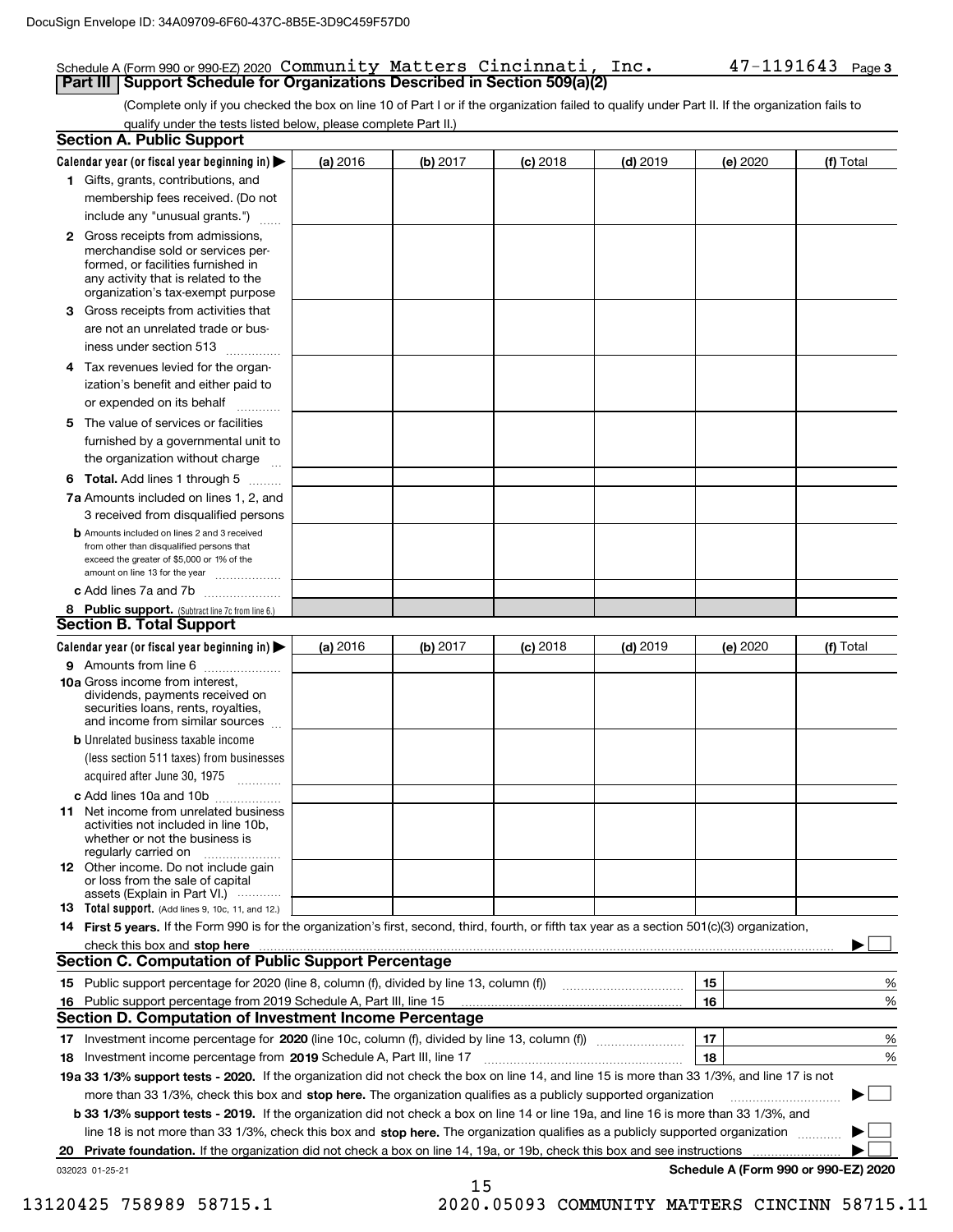### Schedule A (Form 990 or 990-EZ) 2020 Page Community Matters Cincinnati, Inc. 47-1191643

**1**

**2**

**3a**

**3b**

**3c**

**4a**

**4b**

**4c**

**5a**

**5b5c**

**6**

**7**

**8**

**9a**

**9b**

**9c**

**10a**

**10b**

**YesNo**

(Complete only if you checked a box in line 12 on Part I. If you checked box 12a, Part I, complete Sections A and B. If you checked box 12b, Part I, complete Sections A and C. If you checked box 12c, Part I, complete Sections A, D, and E. If you checked box 12d, Part I, complete Sections A and D, and complete Part V.) **Part IV Supporting Organizations**

### **Section A. All Supporting Organizations**

- **1** Are all of the organization's supported organizations listed by name in the organization's governing documents? If "No," describe in **Part VI** how the supported organizations are designated. If designated by *class or purpose, describe the designation. If historic and continuing relationship, explain.*
- **2** Did the organization have any supported organization that does not have an IRS determination of status under section 509(a)(1) or (2)? If "Yes," explain in Part VI how the organization determined that the supported *organization was described in section 509(a)(1) or (2).*
- **3a** Did the organization have a supported organization described in section 501(c)(4), (5), or (6)? If "Yes," answer *lines 3b and 3c below.*
- **b** Did the organization confirm that each supported organization qualified under section 501(c)(4), (5), or (6) and satisfied the public support tests under section 509(a)(2)? If "Yes," describe in **Part VI** when and how the *organization made the determination.*
- **c**Did the organization ensure that all support to such organizations was used exclusively for section 170(c)(2)(B) purposes? If "Yes," explain in **Part VI** what controls the organization put in place to ensure such use.
- **4a***If* Was any supported organization not organized in the United States ("foreign supported organization")? *"Yes," and if you checked box 12a or 12b in Part I, answer lines 4b and 4c below.*
- **b** Did the organization have ultimate control and discretion in deciding whether to make grants to the foreign supported organization? If "Yes," describe in **Part VI** how the organization had such control and discretion *despite being controlled or supervised by or in connection with its supported organizations.*
- **c** Did the organization support any foreign supported organization that does not have an IRS determination under sections 501(c)(3) and 509(a)(1) or (2)? If "Yes," explain in **Part VI** what controls the organization used *to ensure that all support to the foreign supported organization was used exclusively for section 170(c)(2)(B) purposes.*
- **5a** Did the organization add, substitute, or remove any supported organizations during the tax year? If "Yes," answer lines 5b and 5c below (if applicable). Also, provide detail in **Part VI,** including (i) the names and EIN *numbers of the supported organizations added, substituted, or removed; (ii) the reasons for each such action; (iii) the authority under the organization's organizing document authorizing such action; and (iv) how the action was accomplished (such as by amendment to the organizing document).*
- **b** Type I or Type II only. Was any added or substituted supported organization part of a class already designated in the organization's organizing document?
- **cSubstitutions only.**  Was the substitution the result of an event beyond the organization's control?
- **6** Did the organization provide support (whether in the form of grants or the provision of services or facilities) to **Part VI.** *If "Yes," provide detail in* support or benefit one or more of the filing organization's supported organizations? anyone other than (i) its supported organizations, (ii) individuals that are part of the charitable class benefited by one or more of its supported organizations, or (iii) other supporting organizations that also
- **7**Did the organization provide a grant, loan, compensation, or other similar payment to a substantial contributor *If "Yes," complete Part I of Schedule L (Form 990 or 990-EZ).* regard to a substantial contributor? (as defined in section 4958(c)(3)(C)), a family member of a substantial contributor, or a 35% controlled entity with
- **8** Did the organization make a loan to a disqualified person (as defined in section 4958) not described in line 7? *If "Yes," complete Part I of Schedule L (Form 990 or 990-EZ).*
- **9a** Was the organization controlled directly or indirectly at any time during the tax year by one or more in section 509(a)(1) or (2))? If "Yes," *provide detail in* <code>Part VI.</code> disqualified persons, as defined in section 4946 (other than foundation managers and organizations described
- **b** Did one or more disqualified persons (as defined in line 9a) hold a controlling interest in any entity in which the supporting organization had an interest? If "Yes," provide detail in P**art VI**.
- **c**Did a disqualified person (as defined in line 9a) have an ownership interest in, or derive any personal benefit from, assets in which the supporting organization also had an interest? If "Yes," provide detail in P**art VI.**
- **10a** Was the organization subject to the excess business holdings rules of section 4943 because of section supporting organizations)? If "Yes," answer line 10b below. 4943(f) (regarding certain Type II supporting organizations, and all Type III non-functionally integrated
- **b** Did the organization have any excess business holdings in the tax year? (Use Schedule C, Form 4720, to *determine whether the organization had excess business holdings.)*

16

032024 01-25-21

**Schedule A (Form 990 or 990-EZ) 2020**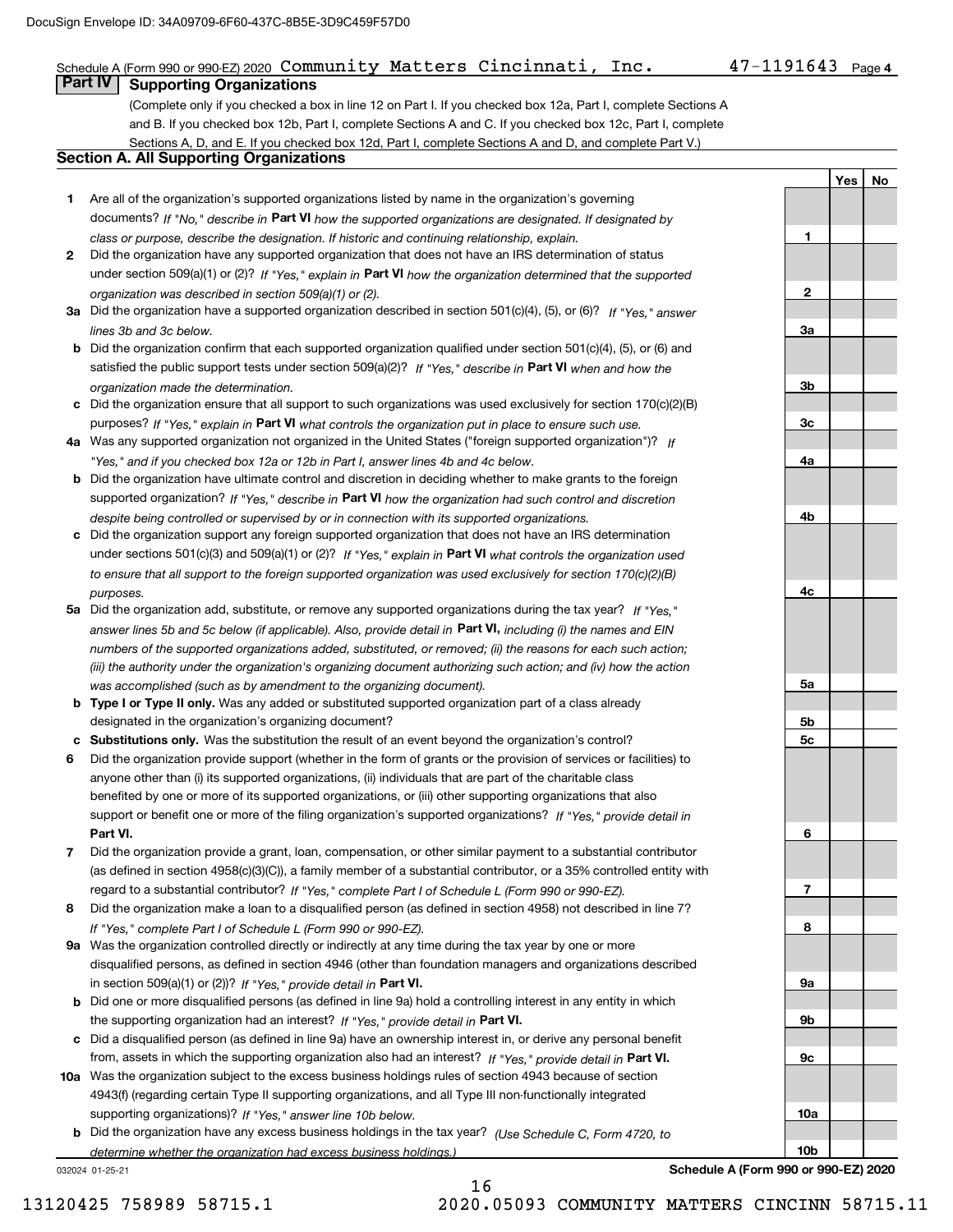# Community Matters Cincinnati, Inc. 47-1191643

**5**

|    | Schedule A (Form 990 or 990-EZ) 2020 COMMUNITY Matters Cincinnati,<br>inc.<br><b>Supporting Organizations (continued)</b><br>Part IV                                                                                                                     | 4/-1191643 |     | Page 5 |
|----|----------------------------------------------------------------------------------------------------------------------------------------------------------------------------------------------------------------------------------------------------------|------------|-----|--------|
|    |                                                                                                                                                                                                                                                          |            |     |        |
|    |                                                                                                                                                                                                                                                          |            | Yes | No     |
| 11 | Has the organization accepted a gift or contribution from any of the following persons?                                                                                                                                                                  |            |     |        |
|    | a A person who directly or indirectly controls, either alone or together with persons described in lines 11b and                                                                                                                                         |            |     |        |
|    | 11c below, the governing body of a supported organization?                                                                                                                                                                                               | 11a        |     |        |
|    | <b>b</b> A family member of a person described in line 11a above?                                                                                                                                                                                        | 11b        |     |        |
|    | c A 35% controlled entity of a person described in line 11a or 11b above? If "Yes" to line 11a, 11b, or 11c, provide                                                                                                                                     |            |     |        |
|    | detail in Part VI.<br><b>Section B. Type I Supporting Organizations</b>                                                                                                                                                                                  | 11c        |     |        |
|    |                                                                                                                                                                                                                                                          |            |     |        |
|    |                                                                                                                                                                                                                                                          |            | Yes | No     |
| 1  | Did the governing body, members of the governing body, officers acting in their official capacity, or membership of one or                                                                                                                               |            |     |        |
|    | more supported organizations have the power to regularly appoint or elect at least a majority of the organization's officers,<br>directors, or trustees at all times during the tax year? If "No," describe in Part VI how the supported organization(s) |            |     |        |
|    | effectively operated, supervised, or controlled the organization's activities. If the organization had more than one supported                                                                                                                           |            |     |        |
|    | organization, describe how the powers to appoint and/or remove officers, directors, or trustees were allocated among the                                                                                                                                 |            |     |        |
|    | supported organizations and what conditions or restrictions, if any, applied to such powers during the tax year.                                                                                                                                         | 1          |     |        |
| 2  | Did the organization operate for the benefit of any supported organization other than the supported                                                                                                                                                      |            |     |        |
|    | organization(s) that operated, supervised, or controlled the supporting organization? If "Yes," explain in                                                                                                                                               |            |     |        |
|    | Part VI how providing such benefit carried out the purposes of the supported organization(s) that operated,                                                                                                                                              |            |     |        |
|    | supervised, or controlled the supporting organization.                                                                                                                                                                                                   | 2          |     |        |
|    | <b>Section C. Type II Supporting Organizations</b>                                                                                                                                                                                                       |            |     |        |
|    |                                                                                                                                                                                                                                                          |            | Yes | No     |
| 1. | Were a majority of the organization's directors or trustees during the tax year also a majority of the directors                                                                                                                                         |            |     |        |
|    | or trustees of each of the organization's supported organization(s)? If "No," describe in Part VI how control                                                                                                                                            |            |     |        |
|    | or management of the supporting organization was vested in the same persons that controlled or managed                                                                                                                                                   |            |     |        |
|    | the supported organization(s).                                                                                                                                                                                                                           | 1          |     |        |
|    | <b>Section D. All Type III Supporting Organizations</b>                                                                                                                                                                                                  |            |     |        |
|    |                                                                                                                                                                                                                                                          |            | Yes | No     |
| 1  | Did the organization provide to each of its supported organizations, by the last day of the fifth month of the                                                                                                                                           |            |     |        |
|    | organization's tax year, (i) a written notice describing the type and amount of support provided during the prior tax                                                                                                                                    |            |     |        |
|    | year, (ii) a copy of the Form 990 that was most recently filed as of the date of notification, and (iii) copies of the                                                                                                                                   |            |     |        |
|    | organization's governing documents in effect on the date of notification, to the extent not previously provided?                                                                                                                                         | 1          |     |        |
| 2  | Were any of the organization's officers, directors, or trustees either (i) appointed or elected by the supported                                                                                                                                         |            |     |        |
|    | organization(s) or (ii) serving on the governing body of a supported organization? If "No," explain in Part VI how                                                                                                                                       |            |     |        |
|    | the organization maintained a close and continuous working relationship with the supported organization(s).                                                                                                                                              | 2          |     |        |
| 3  | By reason of the relationship described in line 2, above, did the organization's supported organizations have a                                                                                                                                          |            |     |        |
|    | significant voice in the organization's investment policies and in directing the use of the organization's                                                                                                                                               |            |     |        |
|    | income or assets at all times during the tax year? If "Yes," describe in Part VI the role the organization's                                                                                                                                             |            |     |        |
|    | supported organizations played in this regard.                                                                                                                                                                                                           | 3          |     |        |
|    | Section E. Type III Functionally Integrated Supporting Organizations                                                                                                                                                                                     |            |     |        |
| 1  | Check the box next to the method that the organization used to satisfy the Integral Part Test during the year (see instructions).                                                                                                                        |            |     |        |
| a  | The organization satisfied the Activities Test. Complete line 2 below.                                                                                                                                                                                   |            |     |        |
| b  | The organization is the parent of each of its supported organizations. Complete line 3 below.                                                                                                                                                            |            |     |        |
| с  | The organization supported a governmental entity. Describe in Part VI how you supported a governmental entity (see instructions).                                                                                                                        |            |     |        |
| 2  | Activities Test. Answer lines 2a and 2b below.                                                                                                                                                                                                           |            | Yes | No     |
| а  | Did substantially all of the organization's activities during the tax year directly further the exempt purposes of                                                                                                                                       |            |     |        |
|    | the supported organization(s) to which the organization was responsive? If "Yes," then in Part VI identify                                                                                                                                               |            |     |        |
|    | those supported organizations and explain how these activities directly furthered their exempt purposes,                                                                                                                                                 |            |     |        |
|    | how the organization was responsive to those supported organizations, and how the organization determined                                                                                                                                                |            |     |        |
|    |                                                                                                                                                                                                                                                          |            |     |        |

- **b** Did the activities described in line 2a, above, constitute activities that, but for the organization's involvement, **Part VI**  *the reasons for the organization's position that its supported organization(s) would have engaged in that these activities constituted substantially all of its activities.* one or more of the organization's supported organization(s) would have been engaged in? If "Yes," e*xplain in these activities but for the organization's involvement.*
- **3** Parent of Supported Organizations. Answer lines 3a and 3b below.

**a** Did the organization have the power to regularly appoint or elect a majority of the officers, directors, or trustees of each of the supported organizations? If "Yes" or "No" provide details in **Part VI.** 

032025 01-25-21 **b** Did the organization exercise a substantial degree of direction over the policies, programs, and activities of each of its supported organizations? If "Yes," describe in Part VI the role played by the organization in this regard.

17

**Schedule A (Form 990 or 990-EZ) 2020**

**2a**

**2b**

**3a**

**3b**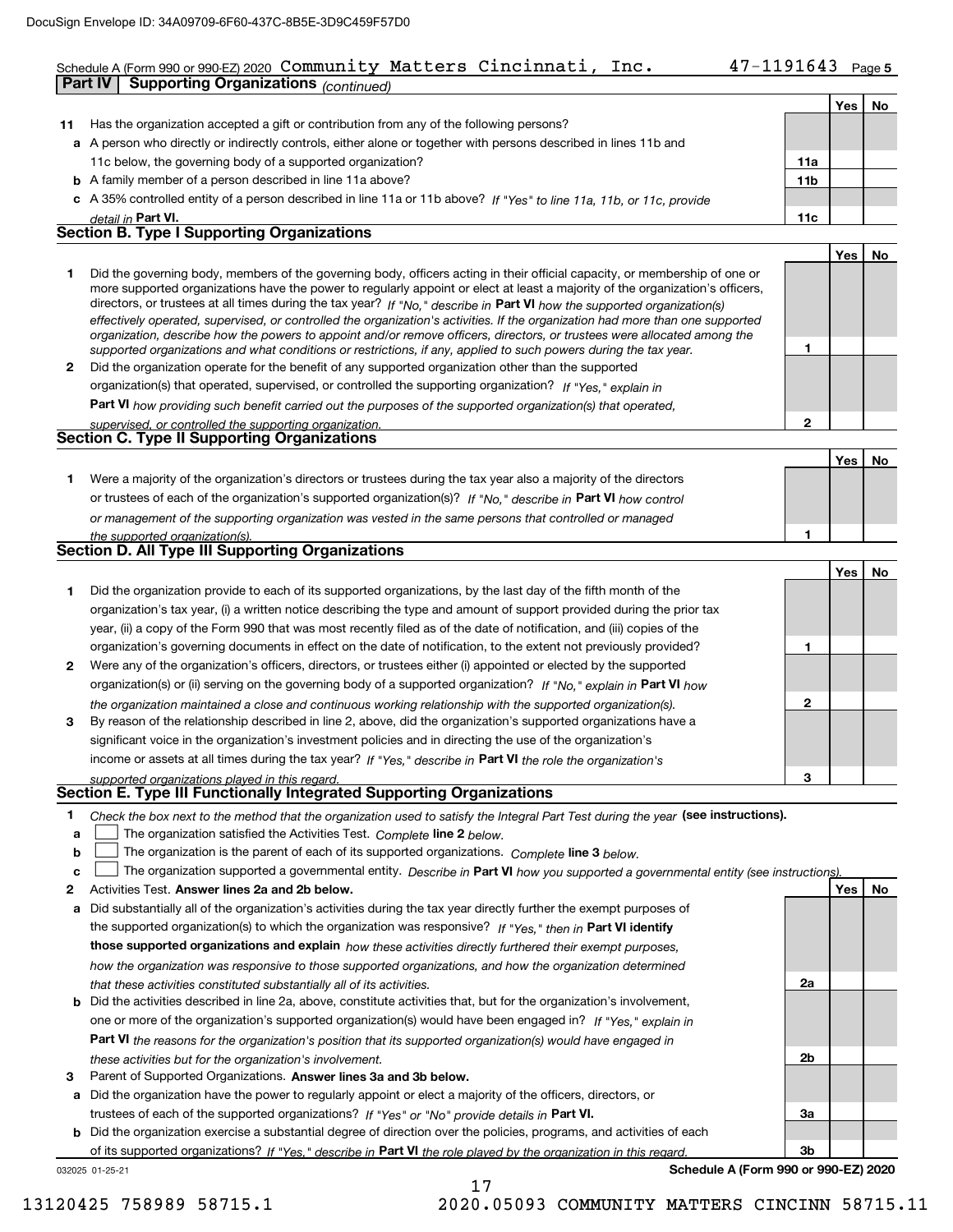### 47-1191643 Page 6 Schedule A (Form 990 or 990-EZ) 2020 Page Community Matters Cincinnati, Inc. 47-1191643 **Part V Type III Non-Functionally Integrated 509(a)(3) Supporting Organizations**

**1**1 Check here if the organization satisfied the Integral Part Test as a qualifying trust on Nov. 20, 1970 (explain in Part VI). See instructions. All other Type III non-functionally integrated supporting organizations must complete Sections A through E.

|              | Section A - Adjusted Net Income                                             | (A) Prior Year | (B) Current Year<br>(optional) |                                |
|--------------|-----------------------------------------------------------------------------|----------------|--------------------------------|--------------------------------|
| 1            | Net short-term capital gain                                                 | 1              |                                |                                |
| 2            | Recoveries of prior-year distributions                                      | $\mathbf{2}$   |                                |                                |
| 3            | Other gross income (see instructions)                                       | 3              |                                |                                |
| 4            | Add lines 1 through 3.                                                      | 4              |                                |                                |
| 5            | Depreciation and depletion                                                  | 5              |                                |                                |
| 6            | Portion of operating expenses paid or incurred for production or            |                |                                |                                |
|              | collection of gross income or for management, conservation, or              |                |                                |                                |
|              | maintenance of property held for production of income (see instructions)    | 6              |                                |                                |
| 7            | Other expenses (see instructions)                                           | $\overline{7}$ |                                |                                |
| 8            | Adjusted Net Income (subtract lines 5, 6, and 7 from line 4)                | 8              |                                |                                |
|              | <b>Section B - Minimum Asset Amount</b>                                     |                | (A) Prior Year                 | (B) Current Year<br>(optional) |
| 1            | Aggregate fair market value of all non-exempt-use assets (see               |                |                                |                                |
|              | instructions for short tax year or assets held for part of year):           |                |                                |                                |
|              | a Average monthly value of securities                                       | 1a             |                                |                                |
|              | <b>b</b> Average monthly cash balances                                      | 1b             |                                |                                |
|              | c Fair market value of other non-exempt-use assets                          | 1c             |                                |                                |
|              | <b>d</b> Total (add lines 1a, 1b, and 1c)                                   | 1d             |                                |                                |
|              | e Discount claimed for blockage or other factors                            |                |                                |                                |
|              | (explain in detail in Part VI):                                             |                |                                |                                |
| $\mathbf{2}$ | Acquisition indebtedness applicable to non-exempt-use assets                | $\mathbf{2}$   |                                |                                |
| 3            | Subtract line 2 from line 1d.                                               | 3              |                                |                                |
| 4            | Cash deemed held for exempt use. Enter 0.015 of line 3 (for greater amount, |                |                                |                                |
|              | see instructions).                                                          | 4              |                                |                                |
| 5            | Net value of non-exempt-use assets (subtract line 4 from line 3)            | 5              |                                |                                |
| 6            | Multiply line 5 by 0.035.                                                   | 6              |                                |                                |
| 7            | Recoveries of prior-year distributions                                      | $\overline{7}$ |                                |                                |
| 8            | Minimum Asset Amount (add line 7 to line 6)                                 | 8              |                                |                                |
|              | <b>Section C - Distributable Amount</b>                                     |                |                                | <b>Current Year</b>            |
| 1            | Adjusted net income for prior year (from Section A, line 8, column A)       | 1              |                                |                                |
| $\mathbf{2}$ | Enter 0.85 of line 1.                                                       | $\mathbf{2}$   |                                |                                |
| 3            | Minimum asset amount for prior year (from Section B, line 8, column A)      | 3              |                                |                                |
| 4            | Enter greater of line 2 or line 3.                                          | 4              |                                |                                |
| 5            | Income tax imposed in prior year                                            | 5              |                                |                                |
| 6            | <b>Distributable Amount.</b> Subtract line 5 from line 4, unless subject to |                |                                |                                |
|              | emergency temporary reduction (see instructions).                           | 6              |                                |                                |
|              |                                                                             |                |                                |                                |

**7**Check here if the current year is the organization's first as a non-functionally integrated Type III supporting organization (see instructions).

**Schedule A (Form 990 or 990-EZ) 2020**

032026 01-25-21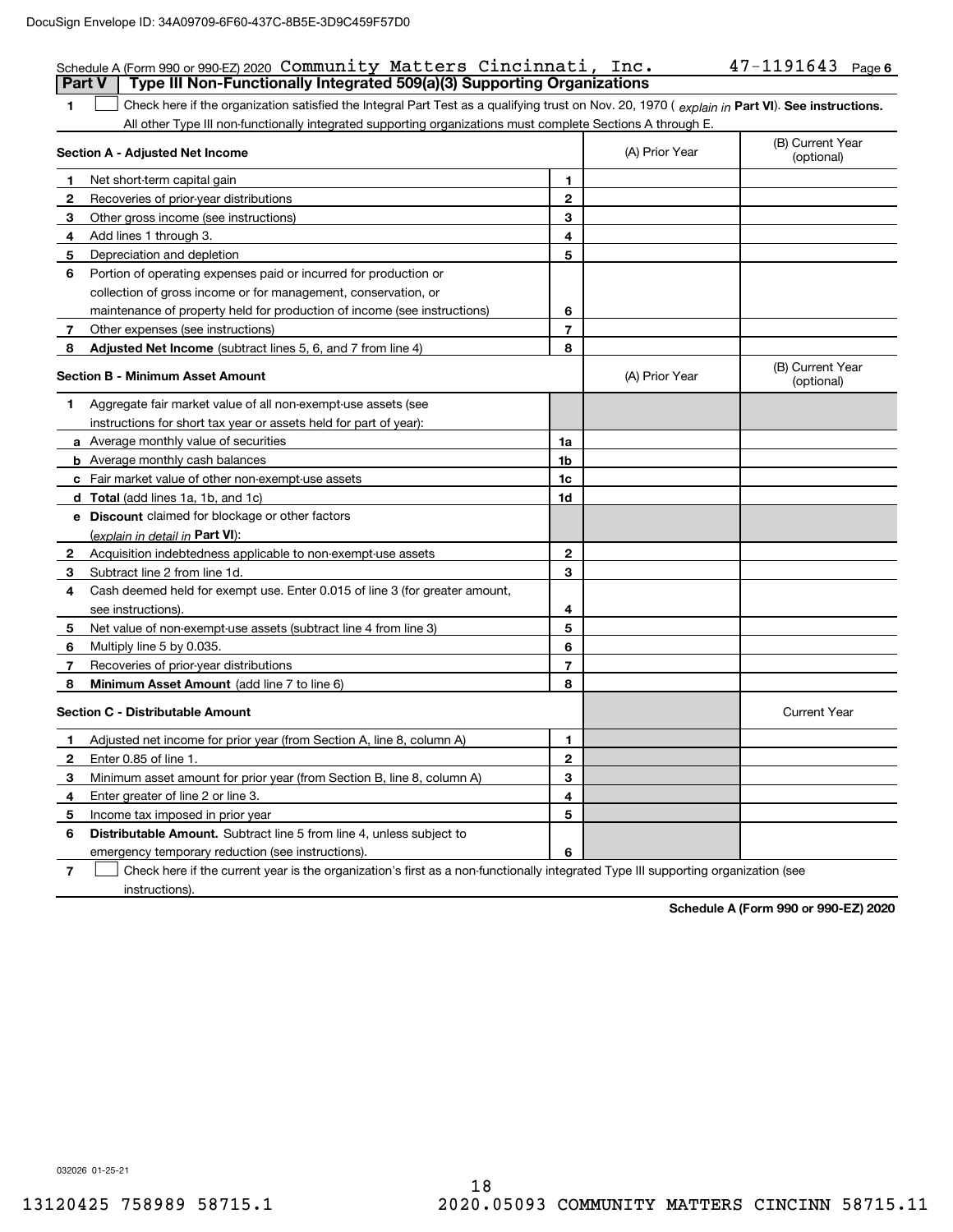| <b>Part V</b> | Schedule A (Form 990 or 990-EZ) 2020 Community Matters Cincinnati, Inc.<br>Type III Non-Functionally Integrated 509(a)(3) Supporting Organizations |                                    |                                               |                | $47 - 1191643$ Page 7                            |
|---------------|----------------------------------------------------------------------------------------------------------------------------------------------------|------------------------------------|-----------------------------------------------|----------------|--------------------------------------------------|
|               |                                                                                                                                                    |                                    | (continued)                                   |                |                                                  |
|               | <b>Section D - Distributions</b>                                                                                                                   |                                    |                                               |                | <b>Current Year</b>                              |
| 1             | Amounts paid to supported organizations to accomplish exempt purposes                                                                              |                                    |                                               | 1              |                                                  |
| 2             | Amounts paid to perform activity that directly furthers exempt purposes of supported                                                               |                                    |                                               |                |                                                  |
|               | organizations, in excess of income from activity                                                                                                   |                                    |                                               | 2              |                                                  |
| 3             | Administrative expenses paid to accomplish exempt purposes of supported organizations                                                              |                                    |                                               | 3              |                                                  |
| 4             | Amounts paid to acquire exempt-use assets                                                                                                          |                                    |                                               | 4              |                                                  |
| 5             | Qualified set aside amounts (prior IRS approval required - provide details in Part VI)                                                             |                                    |                                               | 5              |                                                  |
| 6             | Other distributions ( <i>describe in</i> Part VI). See instructions.                                                                               |                                    |                                               | 6              |                                                  |
| 7             | <b>Total annual distributions.</b> Add lines 1 through 6.                                                                                          |                                    |                                               | $\overline{7}$ |                                                  |
| 8             | Distributions to attentive supported organizations to which the organization is responsive                                                         |                                    |                                               |                |                                                  |
|               | (provide details in Part VI). See instructions.                                                                                                    |                                    |                                               | 8              |                                                  |
| 9             | Distributable amount for 2020 from Section C, line 6                                                                                               |                                    |                                               | 9              |                                                  |
| 10            | Line 8 amount divided by line 9 amount                                                                                                             |                                    |                                               | 10             |                                                  |
|               | <b>Section E - Distribution Allocations</b> (see instructions)                                                                                     | (i)<br><b>Excess Distributions</b> | (ii)<br><b>Underdistributions</b><br>Pre-2020 |                | (iii)<br><b>Distributable</b><br>Amount for 2020 |
| 1             | Distributable amount for 2020 from Section C, line 6                                                                                               |                                    |                                               |                |                                                  |
| 2             | Underdistributions, if any, for years prior to 2020 (reason-                                                                                       |                                    |                                               |                |                                                  |
|               | able cause required - explain in Part VI). See instructions.                                                                                       |                                    |                                               |                |                                                  |
| 3             | Excess distributions carryover, if any, to 2020                                                                                                    |                                    |                                               |                |                                                  |
|               | <b>a</b> From 2015                                                                                                                                 |                                    |                                               |                |                                                  |
|               | $b$ From 2016                                                                                                                                      |                                    |                                               |                |                                                  |
|               | $c$ From 2017                                                                                                                                      |                                    |                                               |                |                                                  |
|               | <b>d</b> From 2018                                                                                                                                 |                                    |                                               |                |                                                  |
|               | e From 2019                                                                                                                                        |                                    |                                               |                |                                                  |
|               | f Total of lines 3a through 3e                                                                                                                     |                                    |                                               |                |                                                  |
|               | g Applied to underdistributions of prior years                                                                                                     |                                    |                                               |                |                                                  |
|               | <b>h</b> Applied to 2020 distributable amount                                                                                                      |                                    |                                               |                |                                                  |
|               | i Carryover from 2015 not applied (see instructions)                                                                                               |                                    |                                               |                |                                                  |
|               | Remainder. Subtract lines 3g, 3h, and 3i from line 3f.                                                                                             |                                    |                                               |                |                                                  |
| 4             | Distributions for 2020 from Section D,                                                                                                             |                                    |                                               |                |                                                  |
|               | \$<br>line $7:$                                                                                                                                    |                                    |                                               |                |                                                  |
|               | <b>a</b> Applied to underdistributions of prior years                                                                                              |                                    |                                               |                |                                                  |
|               | <b>b</b> Applied to 2020 distributable amount                                                                                                      |                                    |                                               |                |                                                  |
|               | <b>c</b> Remainder. Subtract lines 4a and 4b from line 4.                                                                                          |                                    |                                               |                |                                                  |
| 5             | Remaining underdistributions for years prior to 2020, if                                                                                           |                                    |                                               |                |                                                  |
|               | any. Subtract lines 3q and 4a from line 2. For result greater                                                                                      |                                    |                                               |                |                                                  |
|               | than zero, explain in Part VI. See instructions.                                                                                                   |                                    |                                               |                |                                                  |
| 6             | Remaining underdistributions for 2020. Subtract lines 3h                                                                                           |                                    |                                               |                |                                                  |
|               | and 4b from line 1. For result greater than zero, explain in                                                                                       |                                    |                                               |                |                                                  |
|               | <b>Part VI.</b> See instructions.                                                                                                                  |                                    |                                               |                |                                                  |
| 7             | Excess distributions carryover to 2021. Add lines 3j                                                                                               |                                    |                                               |                |                                                  |
|               | and 4c.                                                                                                                                            |                                    |                                               |                |                                                  |
| 8             | Breakdown of line 7:                                                                                                                               |                                    |                                               |                |                                                  |
|               | a Excess from 2016                                                                                                                                 |                                    |                                               |                |                                                  |
|               | <b>b</b> Excess from 2017                                                                                                                          |                                    |                                               |                |                                                  |
|               | c Excess from 2018                                                                                                                                 |                                    |                                               |                |                                                  |
|               | d Excess from 2019                                                                                                                                 |                                    |                                               |                |                                                  |
|               | e Excess from 2020                                                                                                                                 |                                    |                                               |                |                                                  |

**Schedule A (Form 990 or 990-EZ) 2020**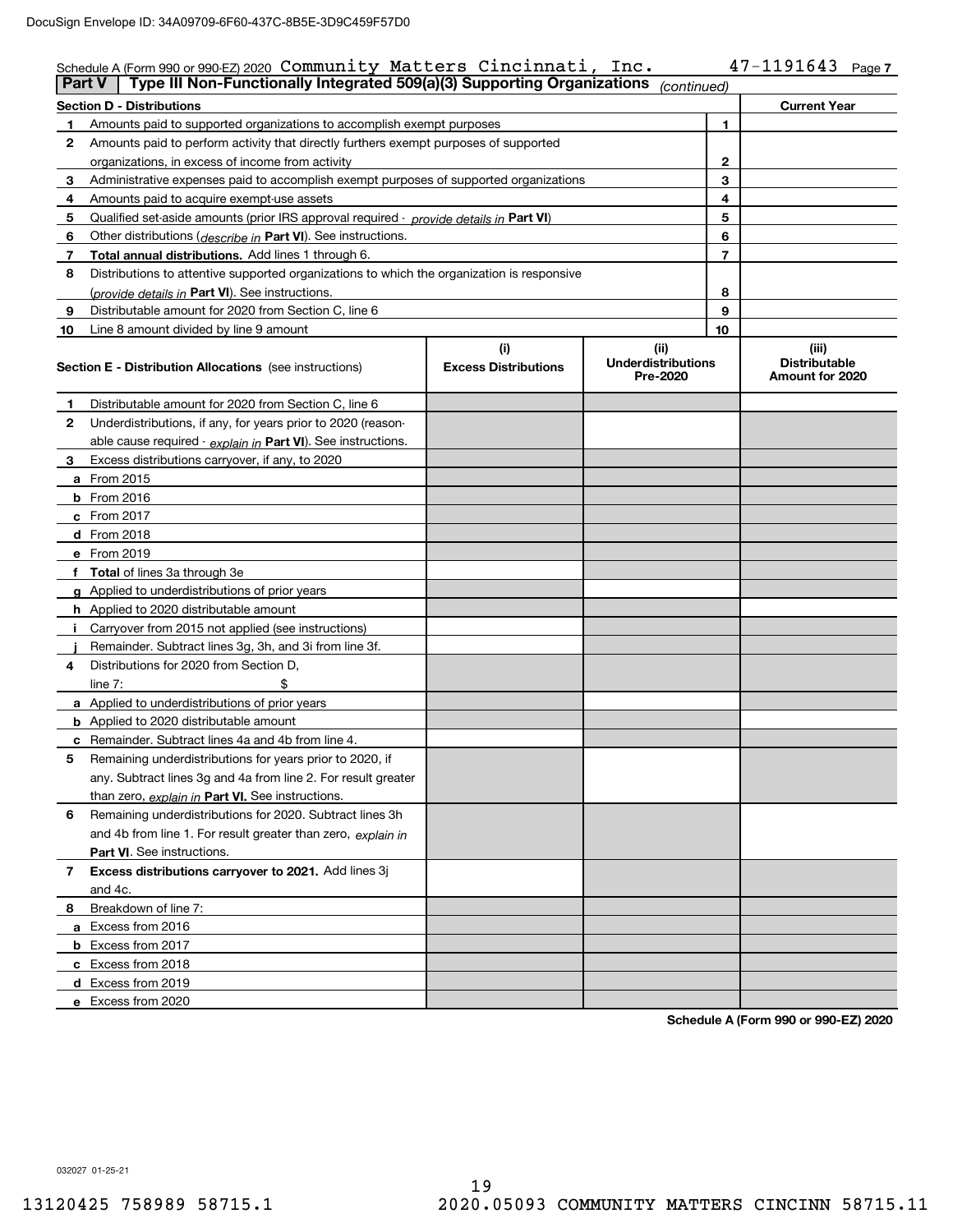#### **8**47-1191643 Schedule A (Form 990 or 990-EZ) 2020 Page Community Matters Cincinnati, Inc.

Part VI | Supplemental Information. Provide the explanations required by Part II, line 10; Part II, line 17a or 17b; Part III, line 12; Part IV, Section A, lines 1, 2, 3b, 3c, 4b, 4c, 5a, 6, 9a, 9b, 9c, 11a, 11b, and 11c; Part IV, Section B, lines 1 and 2; Part IV, Section C, line 1; Part IV, Section D, lines 2 and 3; Part IV, Section E, lines 1c, 2a, 2b, 3a, and 3b; Part V, line 1; Part V, Section B, line 1e; Part V, Section D, lines 5, 6, and 8; and Part V, Section E, lines 2, 5, and 6. Also complete this part for any additional information. (See instructions.)

Schedule A, Part II, Line 10, Explanation for Other Income:

| Other           |         |  |        |                                      |
|-----------------|---------|--|--------|--------------------------------------|
| 2016 Amount: \$ | 2.      |  |        |                                      |
| 2017 Amount: \$ | 3.      |  |        |                                      |
| 2018 Amount: \$ | 145.    |  |        |                                      |
| 2019 Amount: \$ | 30.     |  |        |                                      |
| 2020 Amount: \$ | 11,743. |  |        |                                      |
|                 |         |  |        |                                      |
|                 |         |  |        |                                      |
|                 |         |  |        |                                      |
|                 |         |  |        |                                      |
|                 |         |  |        |                                      |
|                 |         |  |        |                                      |
|                 |         |  |        |                                      |
|                 |         |  |        |                                      |
|                 |         |  |        |                                      |
|                 |         |  |        |                                      |
|                 |         |  |        |                                      |
|                 |         |  |        |                                      |
|                 |         |  |        |                                      |
|                 |         |  |        |                                      |
|                 |         |  |        |                                      |
|                 |         |  |        |                                      |
|                 |         |  |        |                                      |
|                 |         |  |        |                                      |
|                 |         |  |        |                                      |
|                 |         |  |        |                                      |
| 032028 01-25-21 |         |  | $2\,0$ | Schedule A (Form 990 or 990-EZ) 2020 |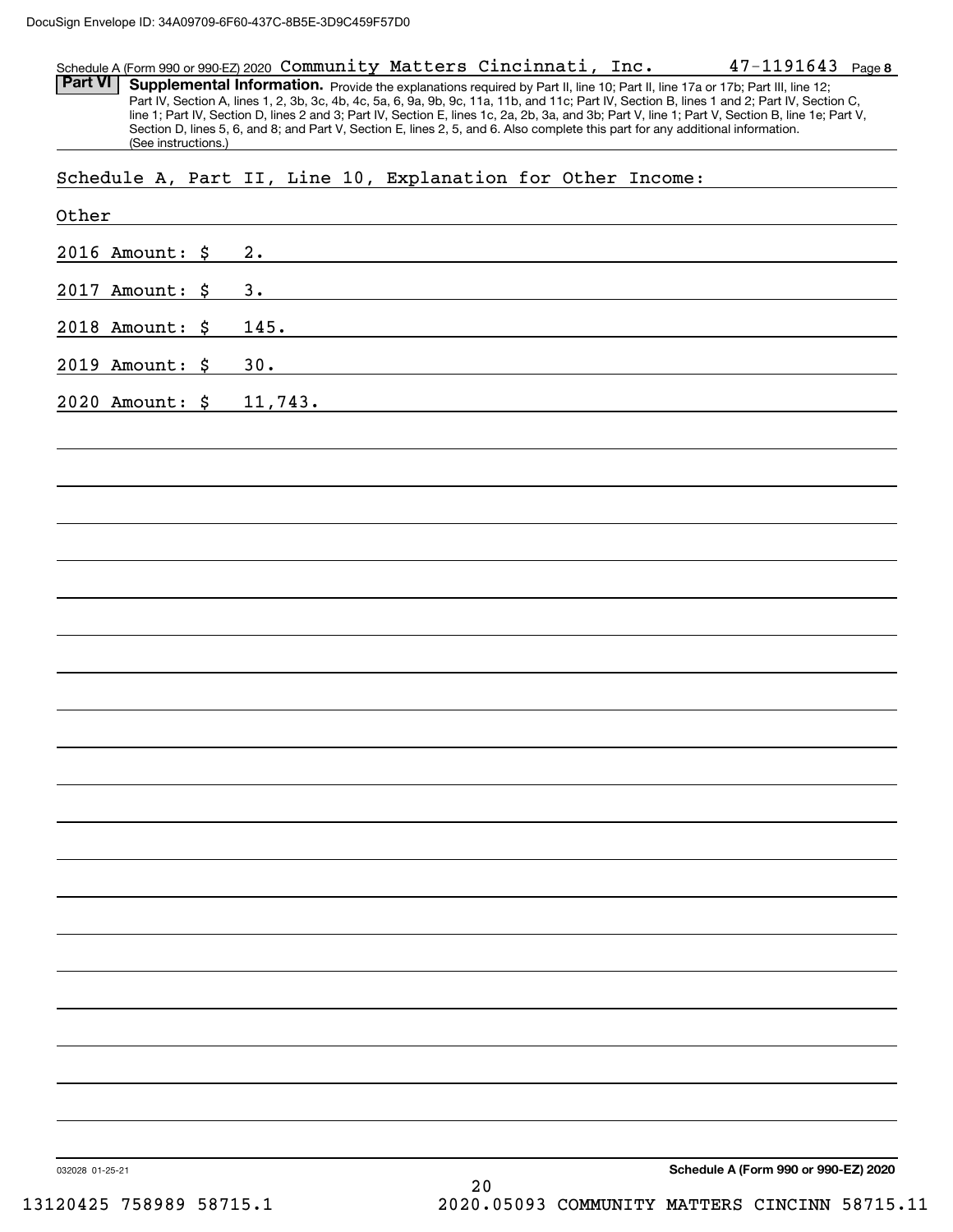${\tt \_SCLOSURE}$  COPY DocuSign Envelope ID: 34A09709-6F60-437C-8B5E-3D9C459F57D0

# **Schedule B**

Department of the Treasury Internal Revenue Service **(Form 990, 990-EZ, or 990-PF)**

### Name of the organization

**| Attach to Form 990, Form 990-EZ, or Form 990-PF. | Go to www.irs.gov/Form990 for the latest information.** OMB No. 1545-0047

# **2020**

**Employer identification number**

|                    | Community Matters Cincinnati, Inc.                                          | 47-1191643 |  |  |  |  |  |  |
|--------------------|-----------------------------------------------------------------------------|------------|--|--|--|--|--|--|
|                    | <b>Organization type (check one):</b>                                       |            |  |  |  |  |  |  |
| Filers of:         | Section:                                                                    |            |  |  |  |  |  |  |
| Form 990 or 990-EZ | $\lfloor \underline{X} \rfloor$ 501(c)( 3) (enter number) organization      |            |  |  |  |  |  |  |
|                    | $4947(a)(1)$ nonexempt charitable trust not treated as a private foundation |            |  |  |  |  |  |  |
|                    | 527 political organization                                                  |            |  |  |  |  |  |  |
| Form 990-PF        | 501(c)(3) exempt private foundation                                         |            |  |  |  |  |  |  |
|                    | 4947(a)(1) nonexempt charitable trust treated as a private foundation       |            |  |  |  |  |  |  |
|                    | 501(c)(3) taxable private foundation                                        |            |  |  |  |  |  |  |
|                    |                                                                             |            |  |  |  |  |  |  |

Check if your organization is covered by the **General Rule** or a **Special Rule. Note:**  Only a section 501(c)(7), (8), or (10) organization can check boxes for both the General Rule and a Special Rule. See instructions.

### **General Rule**

 $\mathcal{L}^{\text{max}}$ 

For an organization filing Form 990, 990-EZ, or 990-PF that received, during the year, contributions totaling \$5,000 or more (in money or property) from any one contributor. Complete Parts I and II. See instructions for determining a contributor's total contributions.

### **Special Rules**

any one contributor, during the year, total contributions of the greater of  $\,$  (1) \$5,000; or **(2)** 2% of the amount on (i) Form 990, Part VIII, line 1h;  $\boxed{\textbf{X}}$  For an organization described in section 501(c)(3) filing Form 990 or 990-EZ that met the 33 1/3% support test of the regulations under sections 509(a)(1) and 170(b)(1)(A)(vi), that checked Schedule A (Form 990 or 990-EZ), Part II, line 13, 16a, or 16b, and that received from or (ii) Form 990-EZ, line 1. Complete Parts I and II.

For an organization described in section 501(c)(7), (8), or (10) filing Form 990 or 990-EZ that received from any one contributor, during the year, total contributions of more than \$1,000 exclusively for religious, charitable, scientific, literary, or educational purposes, or for the prevention of cruelty to children or animals. Complete Parts I (entering "N/A" in column (b) instead of the contributor name and address), II, and III.  $\mathcal{L}^{\text{max}}$ 

purpose. Don't complete any of the parts unless the **General Rule** applies to this organization because it received *nonexclusively* year, contributions <sub>exclusively</sub> for religious, charitable, etc., purposes, but no such contributions totaled more than \$1,000. If this box is checked, enter here the total contributions that were received during the year for an  $\;$ exclusively religious, charitable, etc., For an organization described in section 501(c)(7), (8), or (10) filing Form 990 or 990-EZ that received from any one contributor, during the religious, charitable, etc., contributions totaling \$5,000 or more during the year  $\Box$ — $\Box$   $\Box$  $\mathcal{L}^{\text{max}}$ 

**Caution:**  An organization that isn't covered by the General Rule and/or the Special Rules doesn't file Schedule B (Form 990, 990-EZ, or 990-PF),  **must** but it answer "No" on Part IV, line 2, of its Form 990; or check the box on line H of its Form 990-EZ or on its Form 990-PF, Part I, line 2, to certify that it doesn't meet the filing requirements of Schedule B (Form 990, 990-EZ, or 990-PF).

**For Paperwork Reduction Act Notice, see the instructions for Form 990, 990-EZ, or 990-PF. Schedule B (Form 990, 990-EZ, or 990-PF) (2020)** LHA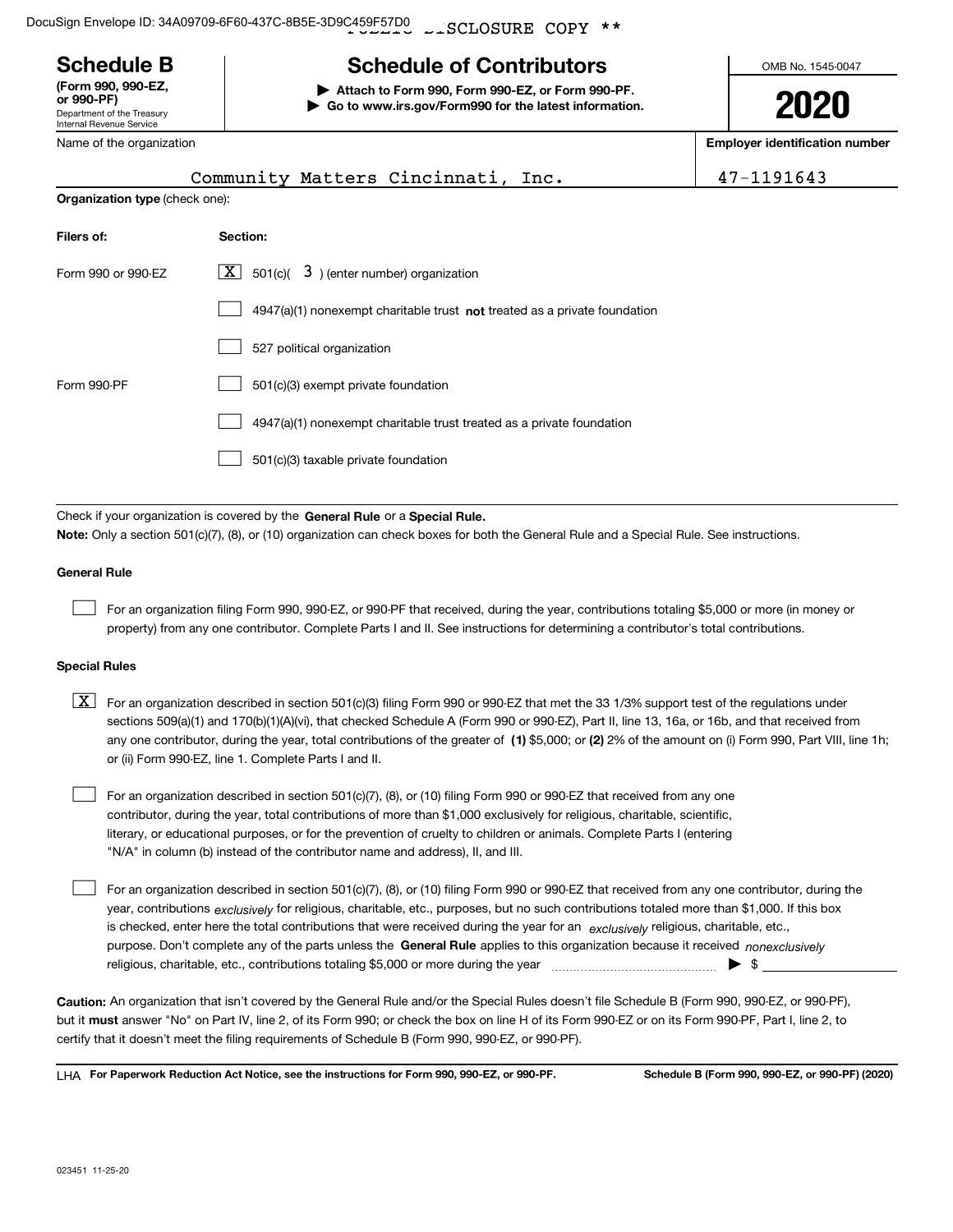Schedule B (Form 990, 990-EZ, or 990-PF) (2020) Page 2

Name of organization

**Employer identification number**

Community Matters Cincinnati, Inc. 47-1191643

(see instructions). Use duplicate copies of Part I if additional space is needed. Employer identification Page 2<br>
lame of organization<br> **2Part I 2Part I Contributors** (see instructions). Use duplicate copies of Part I if additional space is needed.

| ו טונו                      | <b>COTTLIBUTOIS</b> (See instructions). Ose duplicate copies of Part I ii additional space is needed. |                                             |                                                                                                                                                                                   |
|-----------------------------|-------------------------------------------------------------------------------------------------------|---------------------------------------------|-----------------------------------------------------------------------------------------------------------------------------------------------------------------------------------|
| (a)<br>No.                  | (b)<br>Name, address, and ZIP + 4                                                                     | (c)<br><b>Total contributions</b>           | (d)<br>Type of contribution                                                                                                                                                       |
| 1                           |                                                                                                       | 72,950.<br>\$                               | $\overline{\text{X}}$<br>Person<br>Payroll<br>Noncash<br>(Complete Part II for<br>noncash contributions.)                                                                         |
| (a)<br>No.                  | (b)<br>Name, address, and ZIP + 4                                                                     | (c)<br><b>Total contributions</b>           | (d)<br>Type of contribution                                                                                                                                                       |
| 2                           |                                                                                                       | 44,795.<br>\$                               | $\overline{\text{X}}$<br>Person<br>Payroll<br>Noncash<br>(Complete Part II for<br>noncash contributions.)                                                                         |
| (a)<br>No.                  | (b)<br>Name, address, and ZIP + 4                                                                     | (c)<br><b>Total contributions</b>           | (d)<br>Type of contribution                                                                                                                                                       |
| 3                           |                                                                                                       | 53,000.<br>\$                               | $\overline{\mathbf{X}}$<br>Person<br>Payroll<br>Noncash<br>(Complete Part II for<br>noncash contributions.)                                                                       |
| (a)<br>No.                  | (b)<br>Name, address, and ZIP + 4                                                                     | (c)<br><b>Total contributions</b>           | (d)<br>Type of contribution                                                                                                                                                       |
| 4                           |                                                                                                       | 20,000.<br>\$                               | $\overline{\mathbf{X}}$<br>Person<br>Payroll<br>Noncash<br>(Complete Part II for<br>noncash contributions.)                                                                       |
| (a)<br>No.                  | (b)<br>Name, address, and ZIP + 4                                                                     | (c)<br><b>Total contributions</b>           | (d)<br>Type of contribution                                                                                                                                                       |
| 5                           |                                                                                                       | 100,000.<br>\$                              | $\boxed{\text{X}}$<br>Person<br>Payroll<br>Noncash<br>(Complete Part II for<br>noncash contributions.)                                                                            |
| (a)                         | (b)                                                                                                   | (c)                                         | (d)                                                                                                                                                                               |
| No.<br>6<br>023452 11-25-20 | Name, address, and ZIP + 4                                                                            | <b>Total contributions</b><br>50,000.<br>\$ | Type of contribution<br>$\boxed{\text{X}}$<br>Person<br>Payroll<br>Noncash<br>(Complete Part II for<br>noncash contributions.)<br>Schedule B (Form 990, 990-EZ, or 990-PF) (2020) |

13120425 758989 58715.1 2020.05093 COMMUNITY MATTERS CINCINN 58715.11

22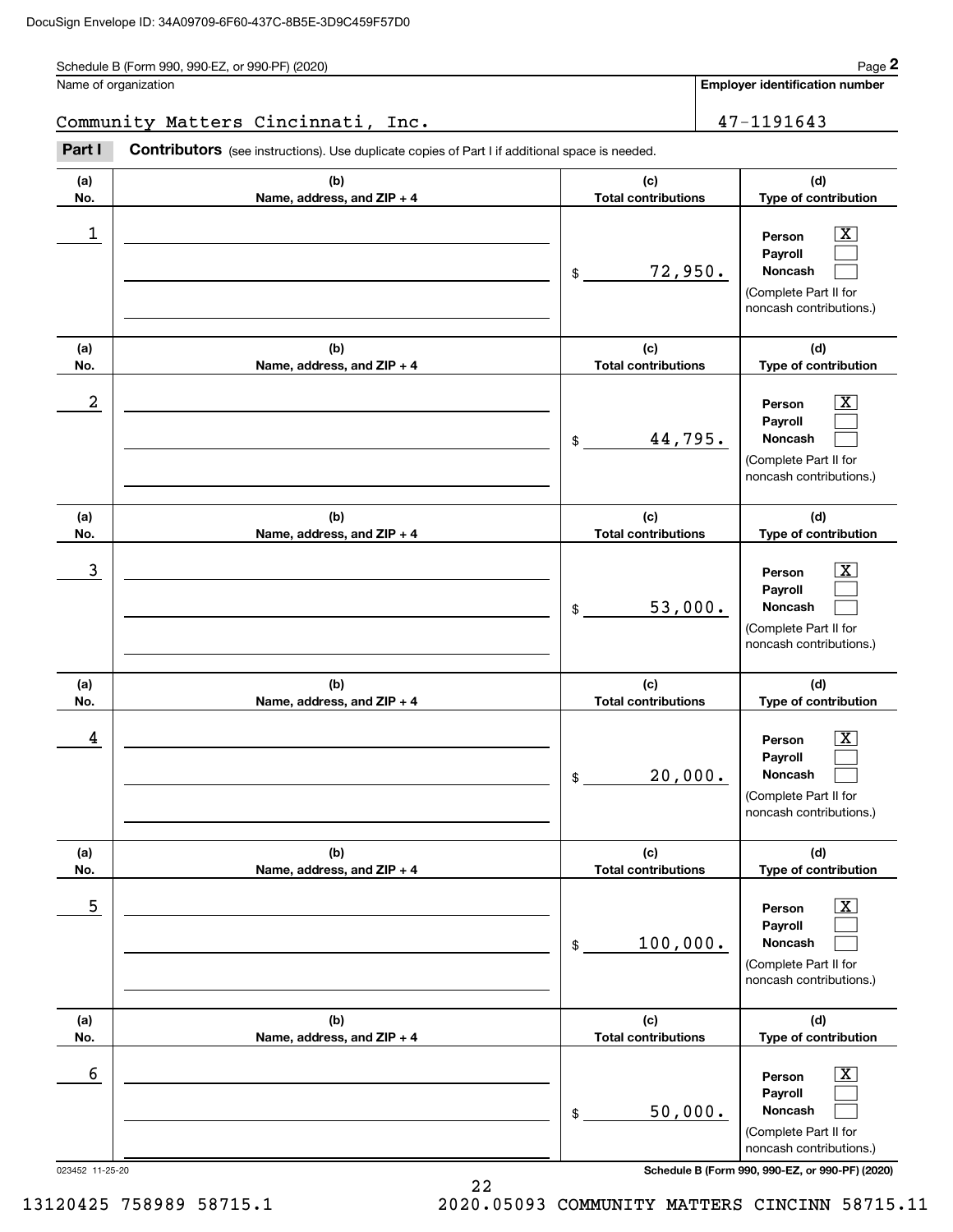Schedule B (Form 990, 990-EZ, or 990-PF) (2020) Page 2

Name of organization

**Employer identification number**

Community Matters Cincinnati, Inc. 47-1191643

Employer identification Page 2<br>
lame of organization<br> **2Part I 2Part I Contributors** (see instructions). Use duplicate copies of Part I if additional space is needed.

| Part I                | Contributors (see instructions). Use duplicate copies of Part I if additional space is needed. |                                   |                                                                                                                                          |
|-----------------------|------------------------------------------------------------------------------------------------|-----------------------------------|------------------------------------------------------------------------------------------------------------------------------------------|
| (a)<br>No.            | (b)<br>Name, address, and ZIP + 4                                                              | (c)<br><b>Total contributions</b> | (d)<br>Type of contribution                                                                                                              |
| 7                     |                                                                                                | 26,995.<br>\$                     | $\overline{\mathbf{X}}$<br>Person<br>Payroll<br>Noncash<br>(Complete Part II for<br>noncash contributions.)                              |
| (a)<br>No.            | (b)<br>Name, address, and ZIP + 4                                                              | (c)<br><b>Total contributions</b> | (d)<br>Type of contribution                                                                                                              |
| 8                     |                                                                                                | 20,000.<br>\$                     | X<br>Person<br>Payroll<br>Noncash<br>(Complete Part II for<br>noncash contributions.)                                                    |
| (a)<br>No.            | (b)<br>Name, address, and ZIP + 4                                                              | (c)<br><b>Total contributions</b> | (d)<br>Type of contribution                                                                                                              |
| 9                     |                                                                                                | 50, 533.<br>\$                    | X.<br>Person<br>Payroll<br>Noncash<br>(Complete Part II for<br>noncash contributions.)                                                   |
| (a)<br>No.            | (b)<br>Name, address, and ZIP + 4                                                              | (c)<br><b>Total contributions</b> | (d)<br>Type of contribution                                                                                                              |
| 10                    |                                                                                                | 25,000.<br>\$                     | X.<br>Person<br>Payroll<br>Noncash<br>(Complete Part II for<br>noncash contributions.)                                                   |
| (a)<br>No.            | (b)<br>Name, address, and ZIP + 4                                                              | (c)<br><b>Total contributions</b> | (d)<br>Type of contribution                                                                                                              |
| 11                    |                                                                                                | 25,082.<br>\$                     | x<br>Person<br>Payroll<br>Noncash<br>(Complete Part II for<br>noncash contributions.)                                                    |
| (a)<br>No.            | (b)<br>Name, address, and ZIP + 4                                                              | (c)<br><b>Total contributions</b> | (d)<br>Type of contribution                                                                                                              |
| 12<br>023452 11-25-20 |                                                                                                | 33,333.<br>\$                     | x<br>Person<br>Payroll<br>Noncash<br>(Complete Part II for<br>noncash contributions.)<br>Schedule B (Form 990, 990-EZ, or 990-PF) (2020) |

23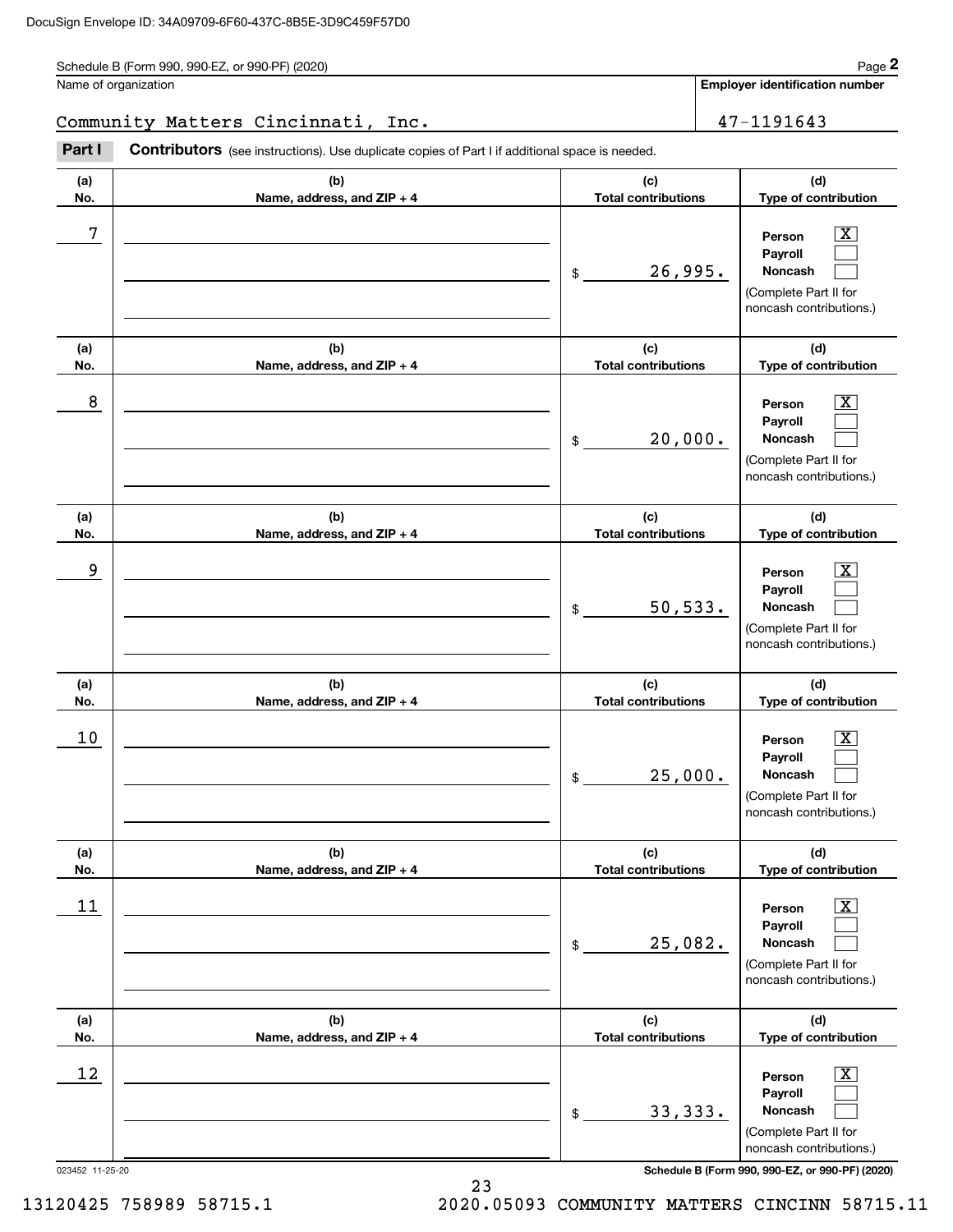Schedule B (Form 990, 990-EZ, or 990-PF) (2020) Page 2

|            | Schedule B (Form 990, 990-EZ, or 990-PF) (2020)                                                       |                                   | Page 2                                                                                                      |
|------------|-------------------------------------------------------------------------------------------------------|-----------------------------------|-------------------------------------------------------------------------------------------------------------|
|            | Name of organization                                                                                  |                                   | <b>Employer identification number</b>                                                                       |
|            | Community Matters Cincinnati, Inc.                                                                    |                                   | 47-1191643                                                                                                  |
| Part I     | <b>Contributors</b> (see instructions). Use duplicate copies of Part I if additional space is needed. |                                   |                                                                                                             |
| (a)<br>No. | (b)<br>Name, address, and ZIP + 4                                                                     | (c)<br><b>Total contributions</b> | (d)<br>Type of contribution                                                                                 |
| 13         |                                                                                                       | 60,100.<br>\$                     | $\overline{\mathbf{X}}$<br>Person<br>Payroll<br>Noncash<br>(Complete Part II for<br>noncash contributions.) |
| (a)<br>No. | (b)<br>Name, address, and ZIP + 4                                                                     | (c)<br><b>Total contributions</b> | (d)<br>Type of contribution                                                                                 |
|            |                                                                                                       | \$                                | Person<br>Payroll<br>Noncash<br>(Complete Part II for<br>noncash contributions.)                            |
| (a)<br>No. | (b)<br>Name, address, and ZIP + 4                                                                     | (c)<br><b>Total contributions</b> | (d)<br>Type of contribution                                                                                 |
|            |                                                                                                       | \$                                | Person<br>Payroll<br>Noncash<br>(Complete Part II for<br>noncash contributions.)                            |
| (a)<br>No. | (b)<br>Name, address, and ZIP + 4                                                                     | (c)<br><b>Total contributions</b> | (d)<br>Type of contribution                                                                                 |
|            |                                                                                                       | \$                                | Person<br>Payroll<br>Noncash<br>(Complete Part II for<br>noncash contributions.)                            |
| (a)<br>No. | (b)<br>Name, address, and ZIP + 4                                                                     | (c)<br><b>Total contributions</b> | (d)<br>Type of contribution                                                                                 |
|            |                                                                                                       | \$                                | Person<br>Payroll<br>Noncash<br>(Complete Part II for<br>noncash contributions.)                            |
| (a)<br>No. | (b)<br>Name, address, and ZIP + 4                                                                     | (c)<br><b>Total contributions</b> | (d)<br>Type of contribution                                                                                 |
|            |                                                                                                       | \$                                | Person<br>Payroll<br>Noncash<br>(Complete Part II for<br>noncash contributions.)                            |

023452 11-25-20 **Schedule B (Form 990, 990-EZ, or 990-PF) (2020)**

24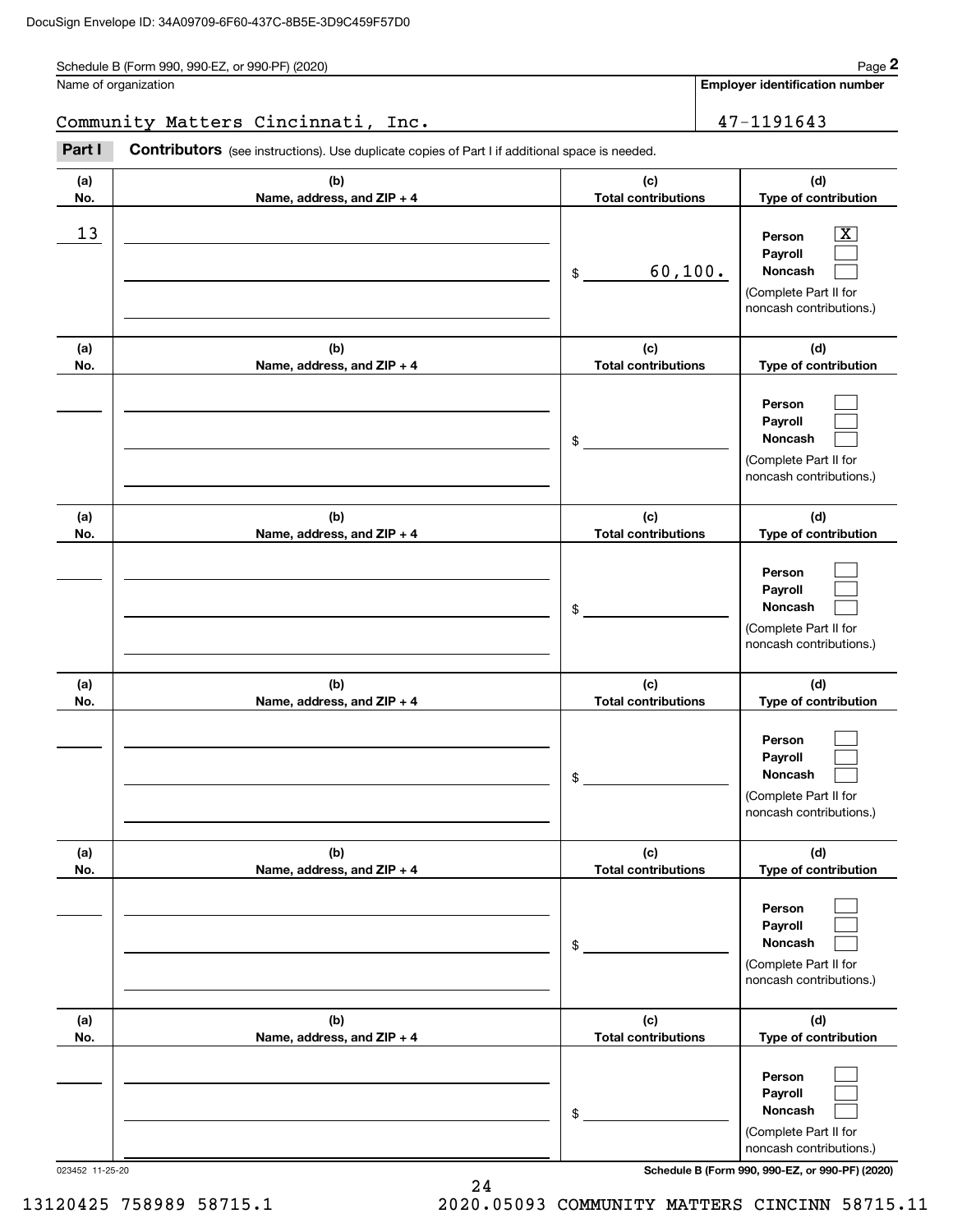| Schedule B (Form 990, 990-EZ, or 990-PF) (2020) | Page |
|-------------------------------------------------|------|
|-------------------------------------------------|------|

|                              | Schedule B (Form 990, 990-EZ, or 990-PF) (2020)                                                     |                                                 | Page 3                                |  |  |
|------------------------------|-----------------------------------------------------------------------------------------------------|-------------------------------------------------|---------------------------------------|--|--|
|                              | Name of organization                                                                                |                                                 | <b>Employer identification number</b> |  |  |
|                              | Community Matters Cincinnati, Inc.                                                                  |                                                 | 47-1191643                            |  |  |
| Part II                      | Noncash Property (see instructions). Use duplicate copies of Part II if additional space is needed. |                                                 |                                       |  |  |
| (a)<br>No.<br>from<br>Part I | (b)<br>Description of noncash property given                                                        | (c)<br>FMV (or estimate)<br>(See instructions.) | (d)<br>Date received                  |  |  |
|                              |                                                                                                     | \$                                              |                                       |  |  |
| (a)<br>No.<br>from<br>Part I | (b)<br>Description of noncash property given                                                        | (c)<br>FMV (or estimate)<br>(See instructions.) | (d)<br>Date received                  |  |  |
|                              |                                                                                                     | \$                                              |                                       |  |  |
| (a)<br>No.<br>from<br>Part I | (b)<br>Description of noncash property given                                                        | (c)<br>FMV (or estimate)<br>(See instructions.) | (d)<br>Date received                  |  |  |
|                              |                                                                                                     | \$                                              |                                       |  |  |
| (a)<br>No.<br>from<br>Part I | (b)<br>Description of noncash property given                                                        | (c)<br>FMV (or estimate)<br>(See instructions.) | (d)<br>Date received                  |  |  |
|                              |                                                                                                     | \$                                              |                                       |  |  |
| (a)<br>No.<br>from<br>Part I | (b)<br>Description of noncash property given                                                        | (c)<br>FMV (or estimate)<br>(See instructions.) | (d)<br>Date received                  |  |  |
|                              |                                                                                                     | \$                                              |                                       |  |  |
| (a)<br>No.<br>from<br>Part I | (b)<br>Description of noncash property given                                                        | (c)<br>FMV (or estimate)<br>(See instructions.) | (d)<br>Date received                  |  |  |
|                              |                                                                                                     | \$                                              |                                       |  |  |

25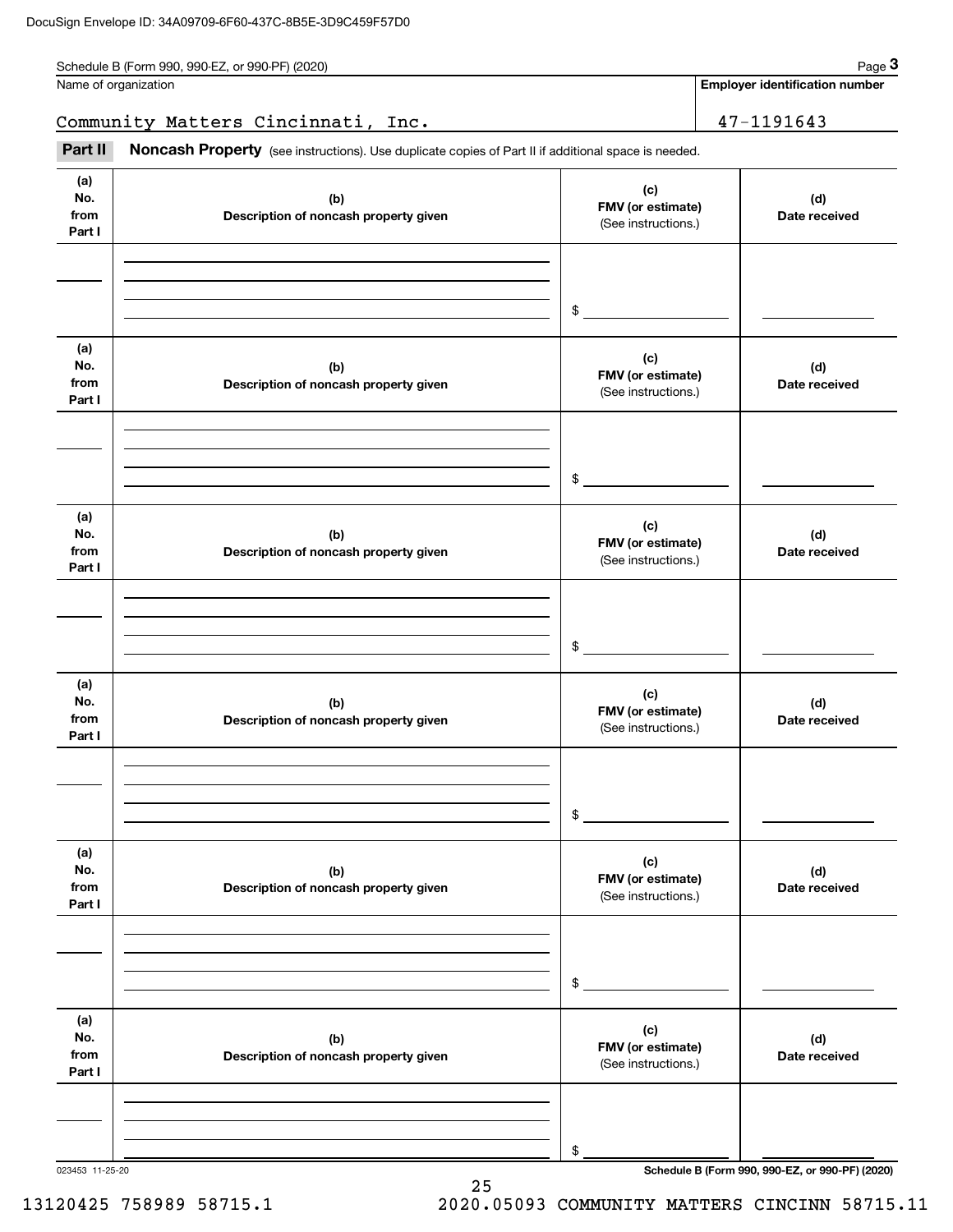|                           | Schedule B (Form 990, 990-EZ, or 990-PF) (2020)                                                                                                                               |                      | Page 4                                                                                                                                                                                                                                                                                                                          |  |  |  |  |
|---------------------------|-------------------------------------------------------------------------------------------------------------------------------------------------------------------------------|----------------------|---------------------------------------------------------------------------------------------------------------------------------------------------------------------------------------------------------------------------------------------------------------------------------------------------------------------------------|--|--|--|--|
| Name of organization      |                                                                                                                                                                               |                      | <b>Employer identification number</b>                                                                                                                                                                                                                                                                                           |  |  |  |  |
|                           | Community Matters Cincinnati, Inc.                                                                                                                                            |                      | 47-1191643                                                                                                                                                                                                                                                                                                                      |  |  |  |  |
| Part III                  | from any one contributor. Complete columns (a) through (e) and the following line entry. For organizations<br>Use duplicate copies of Part III if additional space is needed. |                      | Exclusively religious, charitable, etc., contributions to organizations described in section 501(c)(7), (8), or (10) that total more than \$1,000 for the year<br>completing Part III, enter the total of exclusively religious, charitable, etc., contributions of \$1,000 or less for the year. (Enter this info. once.) ▶ \$ |  |  |  |  |
| (a) No.<br>from<br>Part I | (b) Purpose of gift                                                                                                                                                           | (c) Use of gift      | (d) Description of how gift is held                                                                                                                                                                                                                                                                                             |  |  |  |  |
|                           |                                                                                                                                                                               |                      |                                                                                                                                                                                                                                                                                                                                 |  |  |  |  |
|                           |                                                                                                                                                                               | (e) Transfer of gift |                                                                                                                                                                                                                                                                                                                                 |  |  |  |  |
|                           | Transferee's name, address, and ZIP + 4                                                                                                                                       |                      | Relationship of transferor to transferee                                                                                                                                                                                                                                                                                        |  |  |  |  |
| (a) No.                   |                                                                                                                                                                               |                      |                                                                                                                                                                                                                                                                                                                                 |  |  |  |  |
| from<br>Part I            | (b) Purpose of gift                                                                                                                                                           | (c) Use of gift      | (d) Description of how gift is held                                                                                                                                                                                                                                                                                             |  |  |  |  |
|                           |                                                                                                                                                                               |                      |                                                                                                                                                                                                                                                                                                                                 |  |  |  |  |
|                           | (e) Transfer of gift                                                                                                                                                          |                      |                                                                                                                                                                                                                                                                                                                                 |  |  |  |  |
|                           | Transferee's name, address, and ZIP + 4                                                                                                                                       |                      | Relationship of transferor to transferee                                                                                                                                                                                                                                                                                        |  |  |  |  |
|                           |                                                                                                                                                                               |                      |                                                                                                                                                                                                                                                                                                                                 |  |  |  |  |
| (a) No.<br>from<br>Part I | (b) Purpose of gift                                                                                                                                                           | (c) Use of gift      | (d) Description of how gift is held                                                                                                                                                                                                                                                                                             |  |  |  |  |
|                           |                                                                                                                                                                               |                      |                                                                                                                                                                                                                                                                                                                                 |  |  |  |  |
|                           | (e) Transfer of gift                                                                                                                                                          |                      |                                                                                                                                                                                                                                                                                                                                 |  |  |  |  |
|                           | Transferee's name, address, and ZIP + 4                                                                                                                                       |                      | Relationship of transferor to transferee                                                                                                                                                                                                                                                                                        |  |  |  |  |
| (a) No.                   |                                                                                                                                                                               |                      |                                                                                                                                                                                                                                                                                                                                 |  |  |  |  |
| from<br>Part I            | (b) Purpose of gift                                                                                                                                                           | (c) Use of gift      | (d) Description of how gift is held                                                                                                                                                                                                                                                                                             |  |  |  |  |
|                           |                                                                                                                                                                               |                      |                                                                                                                                                                                                                                                                                                                                 |  |  |  |  |
|                           | (e) Transfer of gift                                                                                                                                                          |                      |                                                                                                                                                                                                                                                                                                                                 |  |  |  |  |
|                           | Transferee's name, address, and ZIP + 4                                                                                                                                       |                      | Relationship of transferor to transferee                                                                                                                                                                                                                                                                                        |  |  |  |  |
|                           |                                                                                                                                                                               |                      |                                                                                                                                                                                                                                                                                                                                 |  |  |  |  |
| 023454 11-25-20           |                                                                                                                                                                               |                      | Schedule B (Form 990, 990-EZ, or 990-PF) (2020)                                                                                                                                                                                                                                                                                 |  |  |  |  |

26

**Schedule B (Form 990, 990-EZ, or 990-PF) (2020)**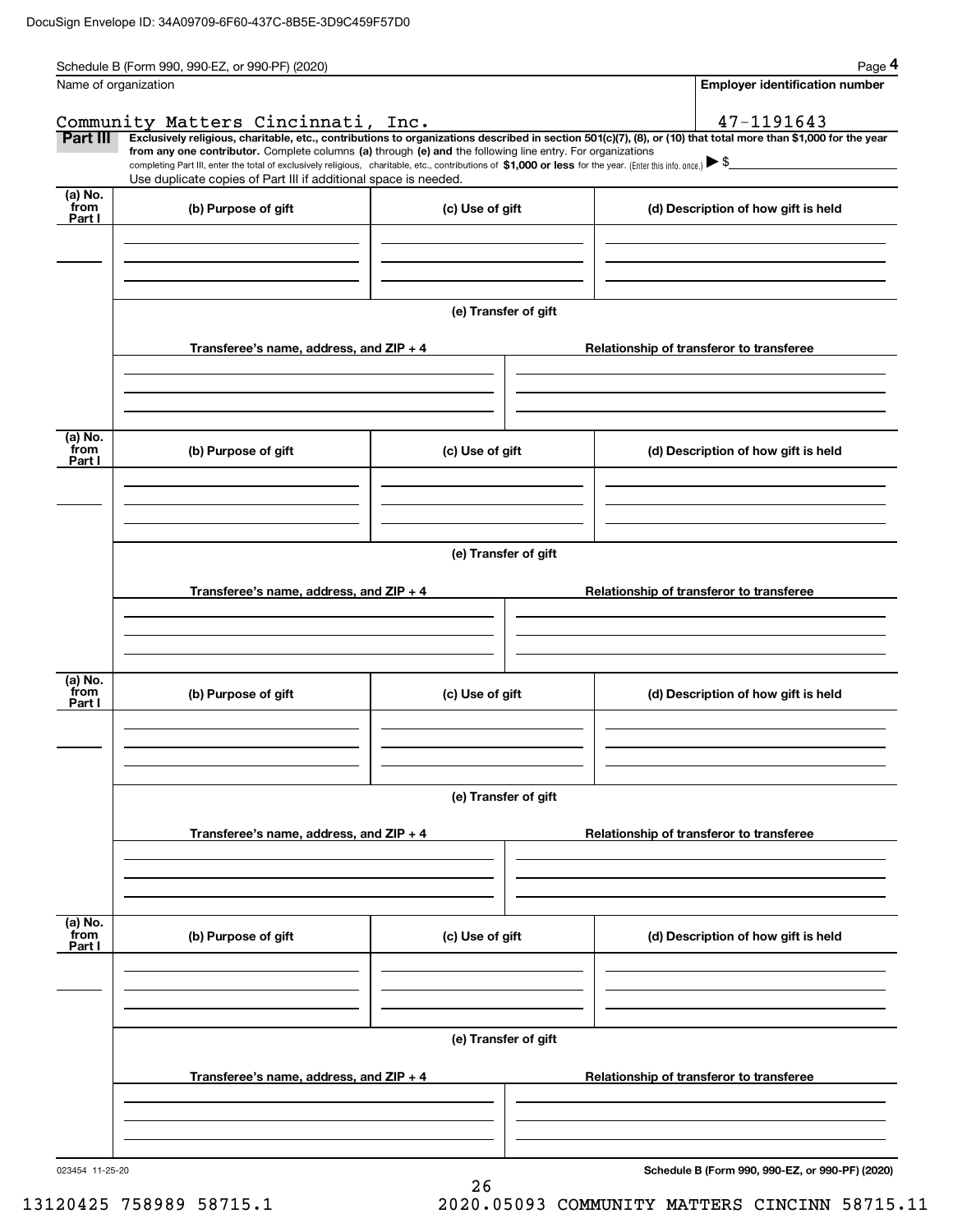DocuSign Envelope ID: 34A09709-6F60-437C-8B5E-3D9C459F57D0

|         | <b>SCHEDULE D</b>                                      |                                                                                                        | <b>Supplemental Financial Statements</b>                                                                                                                                                                                      |    | OMB No. 1545-0047                                  |  |  |  |  |
|---------|--------------------------------------------------------|--------------------------------------------------------------------------------------------------------|-------------------------------------------------------------------------------------------------------------------------------------------------------------------------------------------------------------------------------|----|----------------------------------------------------|--|--|--|--|
|         | (Form 990)                                             |                                                                                                        | Complete if the organization answered "Yes" on Form 990,                                                                                                                                                                      |    |                                                    |  |  |  |  |
|         |                                                        |                                                                                                        | Part IV, line 6, 7, 8, 9, 10, 11a, 11b, 11c, 11d, 11e, 11f, 12a, or 12b.<br>Attach to Form 990.                                                                                                                               |    | Open to Public                                     |  |  |  |  |
|         | Department of the Treasury<br>Internal Revenue Service |                                                                                                        | Go to www.irs.gov/Form990 for instructions and the latest information.                                                                                                                                                        |    | Inspection                                         |  |  |  |  |
|         | Name of the organization                               |                                                                                                        |                                                                                                                                                                                                                               |    | <b>Employer identification number</b>              |  |  |  |  |
|         |                                                        | Community Matters Cincinnati, Inc.                                                                     |                                                                                                                                                                                                                               |    | 47-1191643                                         |  |  |  |  |
| Part I  |                                                        |                                                                                                        | Organizations Maintaining Donor Advised Funds or Other Similar Funds or Accounts. Complete if the                                                                                                                             |    |                                                    |  |  |  |  |
|         |                                                        | organization answered "Yes" on Form 990, Part IV, line 6.                                              | (a) Donor advised funds                                                                                                                                                                                                       |    | (b) Funds and other accounts                       |  |  |  |  |
|         |                                                        |                                                                                                        |                                                                                                                                                                                                                               |    |                                                    |  |  |  |  |
| 1<br>2  |                                                        |                                                                                                        |                                                                                                                                                                                                                               |    |                                                    |  |  |  |  |
| З       | Aggregate value of contributions to (during year)      |                                                                                                        |                                                                                                                                                                                                                               |    |                                                    |  |  |  |  |
| 4       |                                                        |                                                                                                        |                                                                                                                                                                                                                               |    |                                                    |  |  |  |  |
| 5       |                                                        |                                                                                                        | Did the organization inform all donors and donor advisors in writing that the assets held in donor advised funds                                                                                                              |    |                                                    |  |  |  |  |
|         |                                                        |                                                                                                        |                                                                                                                                                                                                                               |    | Yes<br>No                                          |  |  |  |  |
| 6       |                                                        |                                                                                                        | Did the organization inform all grantees, donors, and donor advisors in writing that grant funds can be used only                                                                                                             |    |                                                    |  |  |  |  |
|         |                                                        |                                                                                                        | for charitable purposes and not for the benefit of the donor or donor advisor, or for any other purpose conferring                                                                                                            |    |                                                    |  |  |  |  |
|         |                                                        |                                                                                                        |                                                                                                                                                                                                                               |    | Yes<br>No                                          |  |  |  |  |
| Part II |                                                        |                                                                                                        | Conservation Easements. Complete if the organization answered "Yes" on Form 990, Part IV, line 7.                                                                                                                             |    |                                                    |  |  |  |  |
| 1       |                                                        | Purpose(s) of conservation easements held by the organization (check all that apply).                  |                                                                                                                                                                                                                               |    |                                                    |  |  |  |  |
|         |                                                        | Preservation of land for public use (for example, recreation or education)                             |                                                                                                                                                                                                                               |    | Preservation of a historically important land area |  |  |  |  |
|         |                                                        | Protection of natural habitat                                                                          |                                                                                                                                                                                                                               |    | Preservation of a certified historic structure     |  |  |  |  |
|         |                                                        | Preservation of open space                                                                             |                                                                                                                                                                                                                               |    |                                                    |  |  |  |  |
| 2       |                                                        |                                                                                                        | Complete lines 2a through 2d if the organization held a qualified conservation contribution in the form of a conservation easement on the last                                                                                |    |                                                    |  |  |  |  |
|         | day of the tax year.                                   |                                                                                                        |                                                                                                                                                                                                                               |    | Held at the End of the Tax Year                    |  |  |  |  |
|         |                                                        | Total number of conservation easements                                                                 |                                                                                                                                                                                                                               | 2a |                                                    |  |  |  |  |
| b       |                                                        |                                                                                                        |                                                                                                                                                                                                                               | 2b |                                                    |  |  |  |  |
| с       |                                                        |                                                                                                        | Number of conservation easements on a certified historic structure included in (a) manufacture included in (a)                                                                                                                | 2c |                                                    |  |  |  |  |
|         |                                                        |                                                                                                        | d Number of conservation easements included in (c) acquired after 7/25/06, and not on a historic structure                                                                                                                    |    |                                                    |  |  |  |  |
|         |                                                        |                                                                                                        | listed in the National Register [111] [12] non-matter in the National Register [11] non-matter in the National Register [11] [12] non-matter in the National Register [11] [12] non-matter in the National Register [11] [12] | 2d |                                                    |  |  |  |  |
| З       |                                                        |                                                                                                        | Number of conservation easements modified, transferred, released, extinguished, or terminated by the organization during the tax                                                                                              |    |                                                    |  |  |  |  |
|         | $year \blacktriangleright$                             |                                                                                                        |                                                                                                                                                                                                                               |    |                                                    |  |  |  |  |
| 4       |                                                        | Number of states where property subject to conservation easement is located $\blacktriangleright$      |                                                                                                                                                                                                                               |    |                                                    |  |  |  |  |
| 5       |                                                        | Does the organization have a written policy regarding the periodic monitoring, inspection, handling of |                                                                                                                                                                                                                               |    |                                                    |  |  |  |  |
|         |                                                        | violations, and enforcement of the conservation easements it holds?                                    |                                                                                                                                                                                                                               |    | <b>No</b><br>Yes                                   |  |  |  |  |
| 6       |                                                        |                                                                                                        | Staff and volunteer hours devoted to monitoring, inspecting, handling of violations, and enforcing conservation easements during the year                                                                                     |    |                                                    |  |  |  |  |
|         | ▶                                                      |                                                                                                        |                                                                                                                                                                                                                               |    |                                                    |  |  |  |  |
| 7       |                                                        |                                                                                                        | Amount of expenses incurred in monitoring, inspecting, handling of violations, and enforcing conservation easements during the year                                                                                           |    |                                                    |  |  |  |  |
|         | $\blacktriangleright$ \$                               |                                                                                                        |                                                                                                                                                                                                                               |    |                                                    |  |  |  |  |
| 8       |                                                        |                                                                                                        | Does each conservation easement reported on line 2(d) above satisfy the requirements of section 170(h)(4)(B)(i)                                                                                                               |    | Yes<br>No                                          |  |  |  |  |
| 9       |                                                        |                                                                                                        | In Part XIII, describe how the organization reports conservation easements in its revenue and expense statement and                                                                                                           |    |                                                    |  |  |  |  |
|         |                                                        |                                                                                                        | balance sheet, and include, if applicable, the text of the footnote to the organization's financial statements that describes the                                                                                             |    |                                                    |  |  |  |  |
|         |                                                        | organization's accounting for conservation easements.                                                  |                                                                                                                                                                                                                               |    |                                                    |  |  |  |  |
|         | Part III                                               |                                                                                                        | Organizations Maintaining Collections of Art, Historical Treasures, or Other Similar Assets.                                                                                                                                  |    |                                                    |  |  |  |  |
|         |                                                        | Complete if the organization answered "Yes" on Form 990, Part IV, line 8.                              |                                                                                                                                                                                                                               |    |                                                    |  |  |  |  |
|         |                                                        |                                                                                                        | 1a If the organization elected, as permitted under FASB ASC 958, not to report in its revenue statement and balance sheet works                                                                                               |    |                                                    |  |  |  |  |
|         |                                                        |                                                                                                        | of art, historical treasures, or other similar assets held for public exhibition, education, or research in furtherance of public                                                                                             |    |                                                    |  |  |  |  |
|         |                                                        |                                                                                                        | service, provide in Part XIII the text of the footnote to its financial statements that describes these items.                                                                                                                |    |                                                    |  |  |  |  |
|         |                                                        |                                                                                                        | <b>b</b> If the organization elected, as permitted under FASB ASC 958, to report in its revenue statement and balance sheet works of                                                                                          |    |                                                    |  |  |  |  |
|         |                                                        |                                                                                                        | art, historical treasures, or other similar assets held for public exhibition, education, or research in furtherance of public service,                                                                                       |    |                                                    |  |  |  |  |
|         |                                                        | provide the following amounts relating to these items:                                                 |                                                                                                                                                                                                                               |    |                                                    |  |  |  |  |
|         |                                                        |                                                                                                        |                                                                                                                                                                                                                               |    |                                                    |  |  |  |  |
|         |                                                        | (ii) Assets included in Form 990, Part X                                                               |                                                                                                                                                                                                                               |    |                                                    |  |  |  |  |
| 2       |                                                        |                                                                                                        | If the organization received or held works of art, historical treasures, or other similar assets for financial gain, provide                                                                                                  |    |                                                    |  |  |  |  |
|         |                                                        | the following amounts required to be reported under FASB ASC 958 relating to these items:              |                                                                                                                                                                                                                               |    |                                                    |  |  |  |  |
|         |                                                        |                                                                                                        |                                                                                                                                                                                                                               |    | \$                                                 |  |  |  |  |
|         |                                                        |                                                                                                        |                                                                                                                                                                                                                               |    | - \$                                               |  |  |  |  |
|         |                                                        | LHA For Paperwork Reduction Act Notice, see the Instructions for Form 990.                             |                                                                                                                                                                                                                               |    | Schedule D (Form 990) 2020                         |  |  |  |  |
|         | 032051 12-01-20                                        |                                                                                                        |                                                                                                                                                                                                                               |    |                                                    |  |  |  |  |
|         |                                                        |                                                                                                        | 27                                                                                                                                                                                                                            |    |                                                    |  |  |  |  |

 <sup>13120425 758989 58715.1 2020.05093</sup> COMMUNITY MATTERS CINCINN 58715.11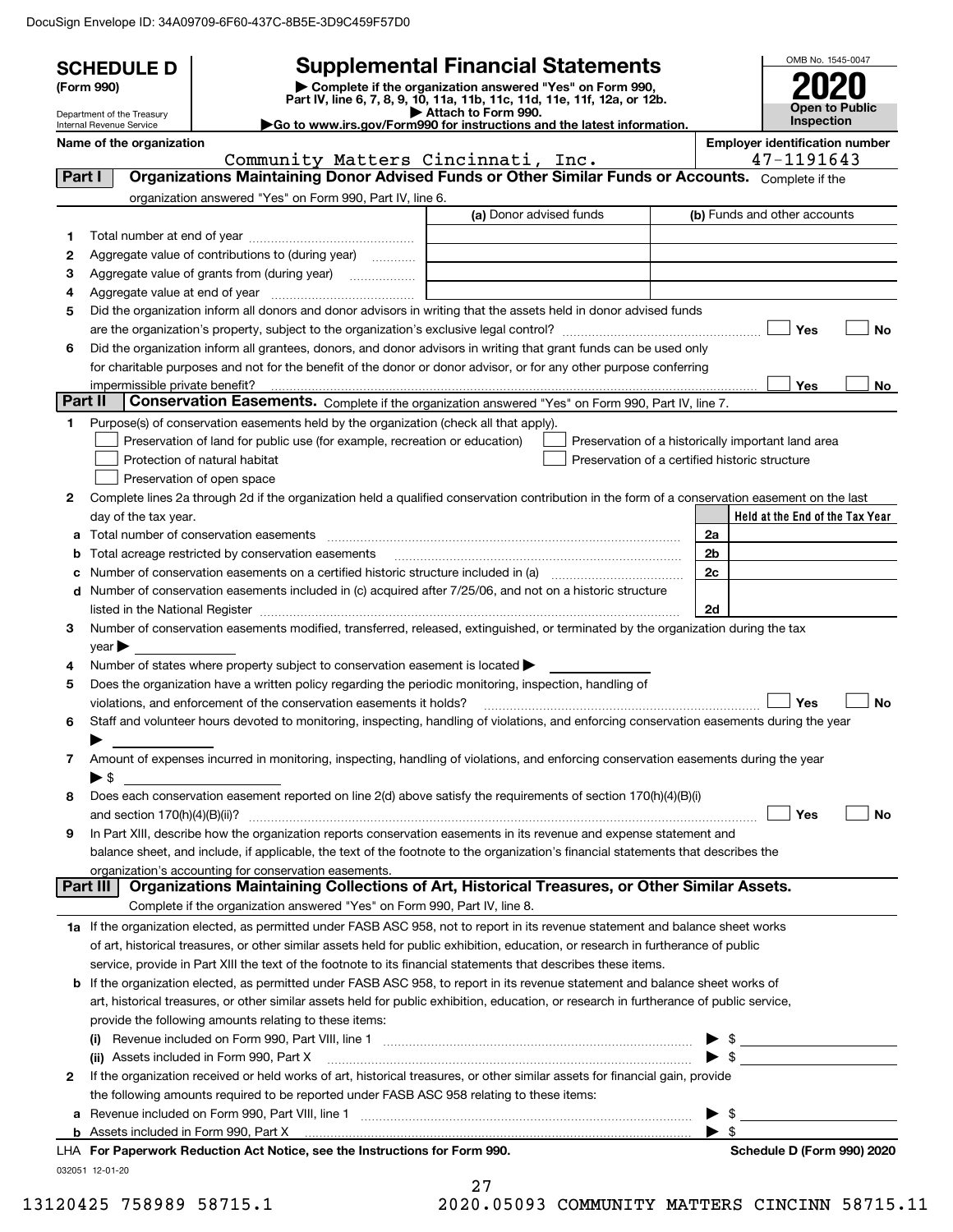| Part III<br>Organizations Maintaining Collections of Art, Historical Treasures, or Other Similar Assets (continued)<br>Using the organization's acquisition, accession, and other records, check any of the following that make significant use of its<br>3<br>collection items (check all that apply):<br>Public exhibition<br>Loan or exchange program<br>d<br>a<br>Other and the contract of the contract of the contract of the contract of the contract of the contract of the contract of the contract of the contract of the contract of the contract of the contract of the contract of the<br>Scholarly research<br>b<br>e<br>Preservation for future generations<br>c<br>Provide a description of the organization's collections and explain how they further the organization's exempt purpose in Part XIII.<br>4<br>During the year, did the organization solicit or receive donations of art, historical treasures, or other similar assets<br>5<br><b>Yes</b><br>No<br>Part IV<br>Escrow and Custodial Arrangements. Complete if the organization answered "Yes" on Form 990, Part IV, line 9, or<br>reported an amount on Form 990, Part X, line 21.<br>1a Is the organization an agent, trustee, custodian or other intermediary for contributions or other assets not included<br>Yes<br>No<br><b>b</b> If "Yes," explain the arrangement in Part XIII and complete the following table:<br>Amount<br>1c<br>c Beginning balance measurements and the contract of the contract of the contract of the contract of the contract of the contract of the contract of the contract of the contract of the contract of the contract of the contr<br>d Additions during the year measurements are all an according to the year measurement of the year measurement<br>1d<br>Distributions during the year measurement contains and all the year measurement of the state of the state of the state of the state of the state of the state of the state of the state of the state of the state of the state<br>1e<br>е<br>1f<br>f.<br>2a Did the organization include an amount on Form 990, Part X, line 21, for escrow or custodial account liability?<br>Yes<br>No<br><b>b</b> If "Yes," explain the arrangement in Part XIII. Check here if the explanation has been provided on Part XIII<br><b>Part V</b><br>Endowment Funds. Complete if the organization answered "Yes" on Form 990, Part IV, line 10.<br>(c) Two years back   (d) Three years back   (e) Four years back<br>(a) Current year<br>(b) Prior year<br>1a Beginning of year balance<br>c Net investment earnings, gains, and losses<br><b>e</b> Other expenditures for facilities<br>and programs<br>End of year balance<br>g<br>Provide the estimated percentage of the current year end balance (line 1g, column (a)) held as:<br>2<br>Board designated or quasi-endowment > ______<br>%<br>a<br>%<br>$\%$<br>$\mathbf c$ Term endowment $\blacktriangleright$<br>The percentages on lines 2a, 2b, and 2c should equal 100%.<br>3a Are there endowment funds not in the possession of the organization that are held and administered for the organization<br>Yes<br>No<br>by:<br>3a(i)<br>3a(ii)<br>3b<br>Describe in Part XIII the intended uses of the organization's endowment funds.<br>4<br>Land, Buildings, and Equipment.<br><b>Part VI</b><br>Complete if the organization answered "Yes" on Form 990, Part IV, line 11a. See Form 990, Part X, line 10.<br>(b) Cost or other<br>(d) Book value<br>Description of property<br>(a) Cost or other<br>(c) Accumulated<br>basis (investment)<br>depreciation<br>basis (other)<br>76,440.<br>76,440.<br>$\overline{514}$ , 063.<br>74,164.<br>439,899.<br>110, 213.<br>53,388.<br>56,825.<br>73,925.<br>142,812.<br>68,887.<br>33,179.<br>20, 158.<br>13,021.<br>655,072.<br>▶ | Schedule D (Form 990) 2020 | Community Matters Cincinnati, Inc. |  |  |  | 47-1191643 | Page 2 |
|-------------------------------------------------------------------------------------------------------------------------------------------------------------------------------------------------------------------------------------------------------------------------------------------------------------------------------------------------------------------------------------------------------------------------------------------------------------------------------------------------------------------------------------------------------------------------------------------------------------------------------------------------------------------------------------------------------------------------------------------------------------------------------------------------------------------------------------------------------------------------------------------------------------------------------------------------------------------------------------------------------------------------------------------------------------------------------------------------------------------------------------------------------------------------------------------------------------------------------------------------------------------------------------------------------------------------------------------------------------------------------------------------------------------------------------------------------------------------------------------------------------------------------------------------------------------------------------------------------------------------------------------------------------------------------------------------------------------------------------------------------------------------------------------------------------------------------------------------------------------------------------------------------------------------------------------------------------------------------------------------------------------------------------------------------------------------------------------------------------------------------------------------------------------------------------------------------------------------------------------------------------------------------------------------------------------------------------------------------------------------------------------------------------------------------------------------------------------------------------------------------------------------------------------------------------------------------------------------------------------------------------------------------------------------------------------------------------------------------------------------------------------------------------------------------------------------------------------------------------------------------------------------------------------------------------------------------------------------------------------------------------------------------------------------------------------------------------------------------------------------------------------------------------------------------------------------------------------------------------------------------------------------------------------------------------------------------------------------------------------------------------------------------------------------------------------------------------------------------------------------------------------------------------------------------------------------------------------------------------------------------------------------------------------------------------------------------------------------------------------------------------------------------------------------------------------|----------------------------|------------------------------------|--|--|--|------------|--------|
|                                                                                                                                                                                                                                                                                                                                                                                                                                                                                                                                                                                                                                                                                                                                                                                                                                                                                                                                                                                                                                                                                                                                                                                                                                                                                                                                                                                                                                                                                                                                                                                                                                                                                                                                                                                                                                                                                                                                                                                                                                                                                                                                                                                                                                                                                                                                                                                                                                                                                                                                                                                                                                                                                                                                                                                                                                                                                                                                                                                                                                                                                                                                                                                                                                                                                                                                                                                                                                                                                                                                                                                                                                                                                                                                                                                                                   |                            |                                    |  |  |  |            |        |
|                                                                                                                                                                                                                                                                                                                                                                                                                                                                                                                                                                                                                                                                                                                                                                                                                                                                                                                                                                                                                                                                                                                                                                                                                                                                                                                                                                                                                                                                                                                                                                                                                                                                                                                                                                                                                                                                                                                                                                                                                                                                                                                                                                                                                                                                                                                                                                                                                                                                                                                                                                                                                                                                                                                                                                                                                                                                                                                                                                                                                                                                                                                                                                                                                                                                                                                                                                                                                                                                                                                                                                                                                                                                                                                                                                                                                   |                            |                                    |  |  |  |            |        |
|                                                                                                                                                                                                                                                                                                                                                                                                                                                                                                                                                                                                                                                                                                                                                                                                                                                                                                                                                                                                                                                                                                                                                                                                                                                                                                                                                                                                                                                                                                                                                                                                                                                                                                                                                                                                                                                                                                                                                                                                                                                                                                                                                                                                                                                                                                                                                                                                                                                                                                                                                                                                                                                                                                                                                                                                                                                                                                                                                                                                                                                                                                                                                                                                                                                                                                                                                                                                                                                                                                                                                                                                                                                                                                                                                                                                                   |                            |                                    |  |  |  |            |        |
|                                                                                                                                                                                                                                                                                                                                                                                                                                                                                                                                                                                                                                                                                                                                                                                                                                                                                                                                                                                                                                                                                                                                                                                                                                                                                                                                                                                                                                                                                                                                                                                                                                                                                                                                                                                                                                                                                                                                                                                                                                                                                                                                                                                                                                                                                                                                                                                                                                                                                                                                                                                                                                                                                                                                                                                                                                                                                                                                                                                                                                                                                                                                                                                                                                                                                                                                                                                                                                                                                                                                                                                                                                                                                                                                                                                                                   |                            |                                    |  |  |  |            |        |
|                                                                                                                                                                                                                                                                                                                                                                                                                                                                                                                                                                                                                                                                                                                                                                                                                                                                                                                                                                                                                                                                                                                                                                                                                                                                                                                                                                                                                                                                                                                                                                                                                                                                                                                                                                                                                                                                                                                                                                                                                                                                                                                                                                                                                                                                                                                                                                                                                                                                                                                                                                                                                                                                                                                                                                                                                                                                                                                                                                                                                                                                                                                                                                                                                                                                                                                                                                                                                                                                                                                                                                                                                                                                                                                                                                                                                   |                            |                                    |  |  |  |            |        |
|                                                                                                                                                                                                                                                                                                                                                                                                                                                                                                                                                                                                                                                                                                                                                                                                                                                                                                                                                                                                                                                                                                                                                                                                                                                                                                                                                                                                                                                                                                                                                                                                                                                                                                                                                                                                                                                                                                                                                                                                                                                                                                                                                                                                                                                                                                                                                                                                                                                                                                                                                                                                                                                                                                                                                                                                                                                                                                                                                                                                                                                                                                                                                                                                                                                                                                                                                                                                                                                                                                                                                                                                                                                                                                                                                                                                                   |                            |                                    |  |  |  |            |        |
|                                                                                                                                                                                                                                                                                                                                                                                                                                                                                                                                                                                                                                                                                                                                                                                                                                                                                                                                                                                                                                                                                                                                                                                                                                                                                                                                                                                                                                                                                                                                                                                                                                                                                                                                                                                                                                                                                                                                                                                                                                                                                                                                                                                                                                                                                                                                                                                                                                                                                                                                                                                                                                                                                                                                                                                                                                                                                                                                                                                                                                                                                                                                                                                                                                                                                                                                                                                                                                                                                                                                                                                                                                                                                                                                                                                                                   |                            |                                    |  |  |  |            |        |
|                                                                                                                                                                                                                                                                                                                                                                                                                                                                                                                                                                                                                                                                                                                                                                                                                                                                                                                                                                                                                                                                                                                                                                                                                                                                                                                                                                                                                                                                                                                                                                                                                                                                                                                                                                                                                                                                                                                                                                                                                                                                                                                                                                                                                                                                                                                                                                                                                                                                                                                                                                                                                                                                                                                                                                                                                                                                                                                                                                                                                                                                                                                                                                                                                                                                                                                                                                                                                                                                                                                                                                                                                                                                                                                                                                                                                   |                            |                                    |  |  |  |            |        |
|                                                                                                                                                                                                                                                                                                                                                                                                                                                                                                                                                                                                                                                                                                                                                                                                                                                                                                                                                                                                                                                                                                                                                                                                                                                                                                                                                                                                                                                                                                                                                                                                                                                                                                                                                                                                                                                                                                                                                                                                                                                                                                                                                                                                                                                                                                                                                                                                                                                                                                                                                                                                                                                                                                                                                                                                                                                                                                                                                                                                                                                                                                                                                                                                                                                                                                                                                                                                                                                                                                                                                                                                                                                                                                                                                                                                                   |                            |                                    |  |  |  |            |        |
|                                                                                                                                                                                                                                                                                                                                                                                                                                                                                                                                                                                                                                                                                                                                                                                                                                                                                                                                                                                                                                                                                                                                                                                                                                                                                                                                                                                                                                                                                                                                                                                                                                                                                                                                                                                                                                                                                                                                                                                                                                                                                                                                                                                                                                                                                                                                                                                                                                                                                                                                                                                                                                                                                                                                                                                                                                                                                                                                                                                                                                                                                                                                                                                                                                                                                                                                                                                                                                                                                                                                                                                                                                                                                                                                                                                                                   |                            |                                    |  |  |  |            |        |
|                                                                                                                                                                                                                                                                                                                                                                                                                                                                                                                                                                                                                                                                                                                                                                                                                                                                                                                                                                                                                                                                                                                                                                                                                                                                                                                                                                                                                                                                                                                                                                                                                                                                                                                                                                                                                                                                                                                                                                                                                                                                                                                                                                                                                                                                                                                                                                                                                                                                                                                                                                                                                                                                                                                                                                                                                                                                                                                                                                                                                                                                                                                                                                                                                                                                                                                                                                                                                                                                                                                                                                                                                                                                                                                                                                                                                   |                            |                                    |  |  |  |            |        |
|                                                                                                                                                                                                                                                                                                                                                                                                                                                                                                                                                                                                                                                                                                                                                                                                                                                                                                                                                                                                                                                                                                                                                                                                                                                                                                                                                                                                                                                                                                                                                                                                                                                                                                                                                                                                                                                                                                                                                                                                                                                                                                                                                                                                                                                                                                                                                                                                                                                                                                                                                                                                                                                                                                                                                                                                                                                                                                                                                                                                                                                                                                                                                                                                                                                                                                                                                                                                                                                                                                                                                                                                                                                                                                                                                                                                                   |                            |                                    |  |  |  |            |        |
|                                                                                                                                                                                                                                                                                                                                                                                                                                                                                                                                                                                                                                                                                                                                                                                                                                                                                                                                                                                                                                                                                                                                                                                                                                                                                                                                                                                                                                                                                                                                                                                                                                                                                                                                                                                                                                                                                                                                                                                                                                                                                                                                                                                                                                                                                                                                                                                                                                                                                                                                                                                                                                                                                                                                                                                                                                                                                                                                                                                                                                                                                                                                                                                                                                                                                                                                                                                                                                                                                                                                                                                                                                                                                                                                                                                                                   |                            |                                    |  |  |  |            |        |
|                                                                                                                                                                                                                                                                                                                                                                                                                                                                                                                                                                                                                                                                                                                                                                                                                                                                                                                                                                                                                                                                                                                                                                                                                                                                                                                                                                                                                                                                                                                                                                                                                                                                                                                                                                                                                                                                                                                                                                                                                                                                                                                                                                                                                                                                                                                                                                                                                                                                                                                                                                                                                                                                                                                                                                                                                                                                                                                                                                                                                                                                                                                                                                                                                                                                                                                                                                                                                                                                                                                                                                                                                                                                                                                                                                                                                   |                            |                                    |  |  |  |            |        |
|                                                                                                                                                                                                                                                                                                                                                                                                                                                                                                                                                                                                                                                                                                                                                                                                                                                                                                                                                                                                                                                                                                                                                                                                                                                                                                                                                                                                                                                                                                                                                                                                                                                                                                                                                                                                                                                                                                                                                                                                                                                                                                                                                                                                                                                                                                                                                                                                                                                                                                                                                                                                                                                                                                                                                                                                                                                                                                                                                                                                                                                                                                                                                                                                                                                                                                                                                                                                                                                                                                                                                                                                                                                                                                                                                                                                                   |                            |                                    |  |  |  |            |        |
|                                                                                                                                                                                                                                                                                                                                                                                                                                                                                                                                                                                                                                                                                                                                                                                                                                                                                                                                                                                                                                                                                                                                                                                                                                                                                                                                                                                                                                                                                                                                                                                                                                                                                                                                                                                                                                                                                                                                                                                                                                                                                                                                                                                                                                                                                                                                                                                                                                                                                                                                                                                                                                                                                                                                                                                                                                                                                                                                                                                                                                                                                                                                                                                                                                                                                                                                                                                                                                                                                                                                                                                                                                                                                                                                                                                                                   |                            |                                    |  |  |  |            |        |
|                                                                                                                                                                                                                                                                                                                                                                                                                                                                                                                                                                                                                                                                                                                                                                                                                                                                                                                                                                                                                                                                                                                                                                                                                                                                                                                                                                                                                                                                                                                                                                                                                                                                                                                                                                                                                                                                                                                                                                                                                                                                                                                                                                                                                                                                                                                                                                                                                                                                                                                                                                                                                                                                                                                                                                                                                                                                                                                                                                                                                                                                                                                                                                                                                                                                                                                                                                                                                                                                                                                                                                                                                                                                                                                                                                                                                   |                            |                                    |  |  |  |            |        |
|                                                                                                                                                                                                                                                                                                                                                                                                                                                                                                                                                                                                                                                                                                                                                                                                                                                                                                                                                                                                                                                                                                                                                                                                                                                                                                                                                                                                                                                                                                                                                                                                                                                                                                                                                                                                                                                                                                                                                                                                                                                                                                                                                                                                                                                                                                                                                                                                                                                                                                                                                                                                                                                                                                                                                                                                                                                                                                                                                                                                                                                                                                                                                                                                                                                                                                                                                                                                                                                                                                                                                                                                                                                                                                                                                                                                                   |                            |                                    |  |  |  |            |        |
|                                                                                                                                                                                                                                                                                                                                                                                                                                                                                                                                                                                                                                                                                                                                                                                                                                                                                                                                                                                                                                                                                                                                                                                                                                                                                                                                                                                                                                                                                                                                                                                                                                                                                                                                                                                                                                                                                                                                                                                                                                                                                                                                                                                                                                                                                                                                                                                                                                                                                                                                                                                                                                                                                                                                                                                                                                                                                                                                                                                                                                                                                                                                                                                                                                                                                                                                                                                                                                                                                                                                                                                                                                                                                                                                                                                                                   |                            |                                    |  |  |  |            |        |
|                                                                                                                                                                                                                                                                                                                                                                                                                                                                                                                                                                                                                                                                                                                                                                                                                                                                                                                                                                                                                                                                                                                                                                                                                                                                                                                                                                                                                                                                                                                                                                                                                                                                                                                                                                                                                                                                                                                                                                                                                                                                                                                                                                                                                                                                                                                                                                                                                                                                                                                                                                                                                                                                                                                                                                                                                                                                                                                                                                                                                                                                                                                                                                                                                                                                                                                                                                                                                                                                                                                                                                                                                                                                                                                                                                                                                   |                            |                                    |  |  |  |            |        |
|                                                                                                                                                                                                                                                                                                                                                                                                                                                                                                                                                                                                                                                                                                                                                                                                                                                                                                                                                                                                                                                                                                                                                                                                                                                                                                                                                                                                                                                                                                                                                                                                                                                                                                                                                                                                                                                                                                                                                                                                                                                                                                                                                                                                                                                                                                                                                                                                                                                                                                                                                                                                                                                                                                                                                                                                                                                                                                                                                                                                                                                                                                                                                                                                                                                                                                                                                                                                                                                                                                                                                                                                                                                                                                                                                                                                                   |                            |                                    |  |  |  |            |        |
|                                                                                                                                                                                                                                                                                                                                                                                                                                                                                                                                                                                                                                                                                                                                                                                                                                                                                                                                                                                                                                                                                                                                                                                                                                                                                                                                                                                                                                                                                                                                                                                                                                                                                                                                                                                                                                                                                                                                                                                                                                                                                                                                                                                                                                                                                                                                                                                                                                                                                                                                                                                                                                                                                                                                                                                                                                                                                                                                                                                                                                                                                                                                                                                                                                                                                                                                                                                                                                                                                                                                                                                                                                                                                                                                                                                                                   |                            |                                    |  |  |  |            |        |
|                                                                                                                                                                                                                                                                                                                                                                                                                                                                                                                                                                                                                                                                                                                                                                                                                                                                                                                                                                                                                                                                                                                                                                                                                                                                                                                                                                                                                                                                                                                                                                                                                                                                                                                                                                                                                                                                                                                                                                                                                                                                                                                                                                                                                                                                                                                                                                                                                                                                                                                                                                                                                                                                                                                                                                                                                                                                                                                                                                                                                                                                                                                                                                                                                                                                                                                                                                                                                                                                                                                                                                                                                                                                                                                                                                                                                   |                            |                                    |  |  |  |            |        |
|                                                                                                                                                                                                                                                                                                                                                                                                                                                                                                                                                                                                                                                                                                                                                                                                                                                                                                                                                                                                                                                                                                                                                                                                                                                                                                                                                                                                                                                                                                                                                                                                                                                                                                                                                                                                                                                                                                                                                                                                                                                                                                                                                                                                                                                                                                                                                                                                                                                                                                                                                                                                                                                                                                                                                                                                                                                                                                                                                                                                                                                                                                                                                                                                                                                                                                                                                                                                                                                                                                                                                                                                                                                                                                                                                                                                                   |                            |                                    |  |  |  |            |        |
|                                                                                                                                                                                                                                                                                                                                                                                                                                                                                                                                                                                                                                                                                                                                                                                                                                                                                                                                                                                                                                                                                                                                                                                                                                                                                                                                                                                                                                                                                                                                                                                                                                                                                                                                                                                                                                                                                                                                                                                                                                                                                                                                                                                                                                                                                                                                                                                                                                                                                                                                                                                                                                                                                                                                                                                                                                                                                                                                                                                                                                                                                                                                                                                                                                                                                                                                                                                                                                                                                                                                                                                                                                                                                                                                                                                                                   |                            |                                    |  |  |  |            |        |
|                                                                                                                                                                                                                                                                                                                                                                                                                                                                                                                                                                                                                                                                                                                                                                                                                                                                                                                                                                                                                                                                                                                                                                                                                                                                                                                                                                                                                                                                                                                                                                                                                                                                                                                                                                                                                                                                                                                                                                                                                                                                                                                                                                                                                                                                                                                                                                                                                                                                                                                                                                                                                                                                                                                                                                                                                                                                                                                                                                                                                                                                                                                                                                                                                                                                                                                                                                                                                                                                                                                                                                                                                                                                                                                                                                                                                   |                            |                                    |  |  |  |            |        |
|                                                                                                                                                                                                                                                                                                                                                                                                                                                                                                                                                                                                                                                                                                                                                                                                                                                                                                                                                                                                                                                                                                                                                                                                                                                                                                                                                                                                                                                                                                                                                                                                                                                                                                                                                                                                                                                                                                                                                                                                                                                                                                                                                                                                                                                                                                                                                                                                                                                                                                                                                                                                                                                                                                                                                                                                                                                                                                                                                                                                                                                                                                                                                                                                                                                                                                                                                                                                                                                                                                                                                                                                                                                                                                                                                                                                                   |                            |                                    |  |  |  |            |        |
|                                                                                                                                                                                                                                                                                                                                                                                                                                                                                                                                                                                                                                                                                                                                                                                                                                                                                                                                                                                                                                                                                                                                                                                                                                                                                                                                                                                                                                                                                                                                                                                                                                                                                                                                                                                                                                                                                                                                                                                                                                                                                                                                                                                                                                                                                                                                                                                                                                                                                                                                                                                                                                                                                                                                                                                                                                                                                                                                                                                                                                                                                                                                                                                                                                                                                                                                                                                                                                                                                                                                                                                                                                                                                                                                                                                                                   |                            |                                    |  |  |  |            |        |
|                                                                                                                                                                                                                                                                                                                                                                                                                                                                                                                                                                                                                                                                                                                                                                                                                                                                                                                                                                                                                                                                                                                                                                                                                                                                                                                                                                                                                                                                                                                                                                                                                                                                                                                                                                                                                                                                                                                                                                                                                                                                                                                                                                                                                                                                                                                                                                                                                                                                                                                                                                                                                                                                                                                                                                                                                                                                                                                                                                                                                                                                                                                                                                                                                                                                                                                                                                                                                                                                                                                                                                                                                                                                                                                                                                                                                   |                            |                                    |  |  |  |            |        |
|                                                                                                                                                                                                                                                                                                                                                                                                                                                                                                                                                                                                                                                                                                                                                                                                                                                                                                                                                                                                                                                                                                                                                                                                                                                                                                                                                                                                                                                                                                                                                                                                                                                                                                                                                                                                                                                                                                                                                                                                                                                                                                                                                                                                                                                                                                                                                                                                                                                                                                                                                                                                                                                                                                                                                                                                                                                                                                                                                                                                                                                                                                                                                                                                                                                                                                                                                                                                                                                                                                                                                                                                                                                                                                                                                                                                                   |                            |                                    |  |  |  |            |        |
|                                                                                                                                                                                                                                                                                                                                                                                                                                                                                                                                                                                                                                                                                                                                                                                                                                                                                                                                                                                                                                                                                                                                                                                                                                                                                                                                                                                                                                                                                                                                                                                                                                                                                                                                                                                                                                                                                                                                                                                                                                                                                                                                                                                                                                                                                                                                                                                                                                                                                                                                                                                                                                                                                                                                                                                                                                                                                                                                                                                                                                                                                                                                                                                                                                                                                                                                                                                                                                                                                                                                                                                                                                                                                                                                                                                                                   |                            |                                    |  |  |  |            |        |
|                                                                                                                                                                                                                                                                                                                                                                                                                                                                                                                                                                                                                                                                                                                                                                                                                                                                                                                                                                                                                                                                                                                                                                                                                                                                                                                                                                                                                                                                                                                                                                                                                                                                                                                                                                                                                                                                                                                                                                                                                                                                                                                                                                                                                                                                                                                                                                                                                                                                                                                                                                                                                                                                                                                                                                                                                                                                                                                                                                                                                                                                                                                                                                                                                                                                                                                                                                                                                                                                                                                                                                                                                                                                                                                                                                                                                   |                            |                                    |  |  |  |            |        |
|                                                                                                                                                                                                                                                                                                                                                                                                                                                                                                                                                                                                                                                                                                                                                                                                                                                                                                                                                                                                                                                                                                                                                                                                                                                                                                                                                                                                                                                                                                                                                                                                                                                                                                                                                                                                                                                                                                                                                                                                                                                                                                                                                                                                                                                                                                                                                                                                                                                                                                                                                                                                                                                                                                                                                                                                                                                                                                                                                                                                                                                                                                                                                                                                                                                                                                                                                                                                                                                                                                                                                                                                                                                                                                                                                                                                                   |                            |                                    |  |  |  |            |        |
|                                                                                                                                                                                                                                                                                                                                                                                                                                                                                                                                                                                                                                                                                                                                                                                                                                                                                                                                                                                                                                                                                                                                                                                                                                                                                                                                                                                                                                                                                                                                                                                                                                                                                                                                                                                                                                                                                                                                                                                                                                                                                                                                                                                                                                                                                                                                                                                                                                                                                                                                                                                                                                                                                                                                                                                                                                                                                                                                                                                                                                                                                                                                                                                                                                                                                                                                                                                                                                                                                                                                                                                                                                                                                                                                                                                                                   |                            |                                    |  |  |  |            |        |
|                                                                                                                                                                                                                                                                                                                                                                                                                                                                                                                                                                                                                                                                                                                                                                                                                                                                                                                                                                                                                                                                                                                                                                                                                                                                                                                                                                                                                                                                                                                                                                                                                                                                                                                                                                                                                                                                                                                                                                                                                                                                                                                                                                                                                                                                                                                                                                                                                                                                                                                                                                                                                                                                                                                                                                                                                                                                                                                                                                                                                                                                                                                                                                                                                                                                                                                                                                                                                                                                                                                                                                                                                                                                                                                                                                                                                   |                            |                                    |  |  |  |            |        |
|                                                                                                                                                                                                                                                                                                                                                                                                                                                                                                                                                                                                                                                                                                                                                                                                                                                                                                                                                                                                                                                                                                                                                                                                                                                                                                                                                                                                                                                                                                                                                                                                                                                                                                                                                                                                                                                                                                                                                                                                                                                                                                                                                                                                                                                                                                                                                                                                                                                                                                                                                                                                                                                                                                                                                                                                                                                                                                                                                                                                                                                                                                                                                                                                                                                                                                                                                                                                                                                                                                                                                                                                                                                                                                                                                                                                                   |                            |                                    |  |  |  |            |        |
|                                                                                                                                                                                                                                                                                                                                                                                                                                                                                                                                                                                                                                                                                                                                                                                                                                                                                                                                                                                                                                                                                                                                                                                                                                                                                                                                                                                                                                                                                                                                                                                                                                                                                                                                                                                                                                                                                                                                                                                                                                                                                                                                                                                                                                                                                                                                                                                                                                                                                                                                                                                                                                                                                                                                                                                                                                                                                                                                                                                                                                                                                                                                                                                                                                                                                                                                                                                                                                                                                                                                                                                                                                                                                                                                                                                                                   |                            |                                    |  |  |  |            |        |
|                                                                                                                                                                                                                                                                                                                                                                                                                                                                                                                                                                                                                                                                                                                                                                                                                                                                                                                                                                                                                                                                                                                                                                                                                                                                                                                                                                                                                                                                                                                                                                                                                                                                                                                                                                                                                                                                                                                                                                                                                                                                                                                                                                                                                                                                                                                                                                                                                                                                                                                                                                                                                                                                                                                                                                                                                                                                                                                                                                                                                                                                                                                                                                                                                                                                                                                                                                                                                                                                                                                                                                                                                                                                                                                                                                                                                   |                            |                                    |  |  |  |            |        |
|                                                                                                                                                                                                                                                                                                                                                                                                                                                                                                                                                                                                                                                                                                                                                                                                                                                                                                                                                                                                                                                                                                                                                                                                                                                                                                                                                                                                                                                                                                                                                                                                                                                                                                                                                                                                                                                                                                                                                                                                                                                                                                                                                                                                                                                                                                                                                                                                                                                                                                                                                                                                                                                                                                                                                                                                                                                                                                                                                                                                                                                                                                                                                                                                                                                                                                                                                                                                                                                                                                                                                                                                                                                                                                                                                                                                                   |                            |                                    |  |  |  |            |        |
|                                                                                                                                                                                                                                                                                                                                                                                                                                                                                                                                                                                                                                                                                                                                                                                                                                                                                                                                                                                                                                                                                                                                                                                                                                                                                                                                                                                                                                                                                                                                                                                                                                                                                                                                                                                                                                                                                                                                                                                                                                                                                                                                                                                                                                                                                                                                                                                                                                                                                                                                                                                                                                                                                                                                                                                                                                                                                                                                                                                                                                                                                                                                                                                                                                                                                                                                                                                                                                                                                                                                                                                                                                                                                                                                                                                                                   |                            |                                    |  |  |  |            |        |
|                                                                                                                                                                                                                                                                                                                                                                                                                                                                                                                                                                                                                                                                                                                                                                                                                                                                                                                                                                                                                                                                                                                                                                                                                                                                                                                                                                                                                                                                                                                                                                                                                                                                                                                                                                                                                                                                                                                                                                                                                                                                                                                                                                                                                                                                                                                                                                                                                                                                                                                                                                                                                                                                                                                                                                                                                                                                                                                                                                                                                                                                                                                                                                                                                                                                                                                                                                                                                                                                                                                                                                                                                                                                                                                                                                                                                   |                            |                                    |  |  |  |            |        |
|                                                                                                                                                                                                                                                                                                                                                                                                                                                                                                                                                                                                                                                                                                                                                                                                                                                                                                                                                                                                                                                                                                                                                                                                                                                                                                                                                                                                                                                                                                                                                                                                                                                                                                                                                                                                                                                                                                                                                                                                                                                                                                                                                                                                                                                                                                                                                                                                                                                                                                                                                                                                                                                                                                                                                                                                                                                                                                                                                                                                                                                                                                                                                                                                                                                                                                                                                                                                                                                                                                                                                                                                                                                                                                                                                                                                                   |                            |                                    |  |  |  |            |        |
|                                                                                                                                                                                                                                                                                                                                                                                                                                                                                                                                                                                                                                                                                                                                                                                                                                                                                                                                                                                                                                                                                                                                                                                                                                                                                                                                                                                                                                                                                                                                                                                                                                                                                                                                                                                                                                                                                                                                                                                                                                                                                                                                                                                                                                                                                                                                                                                                                                                                                                                                                                                                                                                                                                                                                                                                                                                                                                                                                                                                                                                                                                                                                                                                                                                                                                                                                                                                                                                                                                                                                                                                                                                                                                                                                                                                                   |                            |                                    |  |  |  |            |        |
|                                                                                                                                                                                                                                                                                                                                                                                                                                                                                                                                                                                                                                                                                                                                                                                                                                                                                                                                                                                                                                                                                                                                                                                                                                                                                                                                                                                                                                                                                                                                                                                                                                                                                                                                                                                                                                                                                                                                                                                                                                                                                                                                                                                                                                                                                                                                                                                                                                                                                                                                                                                                                                                                                                                                                                                                                                                                                                                                                                                                                                                                                                                                                                                                                                                                                                                                                                                                                                                                                                                                                                                                                                                                                                                                                                                                                   |                            |                                    |  |  |  |            |        |
|                                                                                                                                                                                                                                                                                                                                                                                                                                                                                                                                                                                                                                                                                                                                                                                                                                                                                                                                                                                                                                                                                                                                                                                                                                                                                                                                                                                                                                                                                                                                                                                                                                                                                                                                                                                                                                                                                                                                                                                                                                                                                                                                                                                                                                                                                                                                                                                                                                                                                                                                                                                                                                                                                                                                                                                                                                                                                                                                                                                                                                                                                                                                                                                                                                                                                                                                                                                                                                                                                                                                                                                                                                                                                                                                                                                                                   |                            |                                    |  |  |  |            |        |
|                                                                                                                                                                                                                                                                                                                                                                                                                                                                                                                                                                                                                                                                                                                                                                                                                                                                                                                                                                                                                                                                                                                                                                                                                                                                                                                                                                                                                                                                                                                                                                                                                                                                                                                                                                                                                                                                                                                                                                                                                                                                                                                                                                                                                                                                                                                                                                                                                                                                                                                                                                                                                                                                                                                                                                                                                                                                                                                                                                                                                                                                                                                                                                                                                                                                                                                                                                                                                                                                                                                                                                                                                                                                                                                                                                                                                   |                            |                                    |  |  |  |            |        |
|                                                                                                                                                                                                                                                                                                                                                                                                                                                                                                                                                                                                                                                                                                                                                                                                                                                                                                                                                                                                                                                                                                                                                                                                                                                                                                                                                                                                                                                                                                                                                                                                                                                                                                                                                                                                                                                                                                                                                                                                                                                                                                                                                                                                                                                                                                                                                                                                                                                                                                                                                                                                                                                                                                                                                                                                                                                                                                                                                                                                                                                                                                                                                                                                                                                                                                                                                                                                                                                                                                                                                                                                                                                                                                                                                                                                                   |                            |                                    |  |  |  |            |        |
|                                                                                                                                                                                                                                                                                                                                                                                                                                                                                                                                                                                                                                                                                                                                                                                                                                                                                                                                                                                                                                                                                                                                                                                                                                                                                                                                                                                                                                                                                                                                                                                                                                                                                                                                                                                                                                                                                                                                                                                                                                                                                                                                                                                                                                                                                                                                                                                                                                                                                                                                                                                                                                                                                                                                                                                                                                                                                                                                                                                                                                                                                                                                                                                                                                                                                                                                                                                                                                                                                                                                                                                                                                                                                                                                                                                                                   |                            |                                    |  |  |  |            |        |
|                                                                                                                                                                                                                                                                                                                                                                                                                                                                                                                                                                                                                                                                                                                                                                                                                                                                                                                                                                                                                                                                                                                                                                                                                                                                                                                                                                                                                                                                                                                                                                                                                                                                                                                                                                                                                                                                                                                                                                                                                                                                                                                                                                                                                                                                                                                                                                                                                                                                                                                                                                                                                                                                                                                                                                                                                                                                                                                                                                                                                                                                                                                                                                                                                                                                                                                                                                                                                                                                                                                                                                                                                                                                                                                                                                                                                   |                            |                                    |  |  |  |            |        |
|                                                                                                                                                                                                                                                                                                                                                                                                                                                                                                                                                                                                                                                                                                                                                                                                                                                                                                                                                                                                                                                                                                                                                                                                                                                                                                                                                                                                                                                                                                                                                                                                                                                                                                                                                                                                                                                                                                                                                                                                                                                                                                                                                                                                                                                                                                                                                                                                                                                                                                                                                                                                                                                                                                                                                                                                                                                                                                                                                                                                                                                                                                                                                                                                                                                                                                                                                                                                                                                                                                                                                                                                                                                                                                                                                                                                                   |                            |                                    |  |  |  |            |        |
|                                                                                                                                                                                                                                                                                                                                                                                                                                                                                                                                                                                                                                                                                                                                                                                                                                                                                                                                                                                                                                                                                                                                                                                                                                                                                                                                                                                                                                                                                                                                                                                                                                                                                                                                                                                                                                                                                                                                                                                                                                                                                                                                                                                                                                                                                                                                                                                                                                                                                                                                                                                                                                                                                                                                                                                                                                                                                                                                                                                                                                                                                                                                                                                                                                                                                                                                                                                                                                                                                                                                                                                                                                                                                                                                                                                                                   |                            |                                    |  |  |  |            |        |

**Schedule D (Form 990) 2020**

032052 12-01-20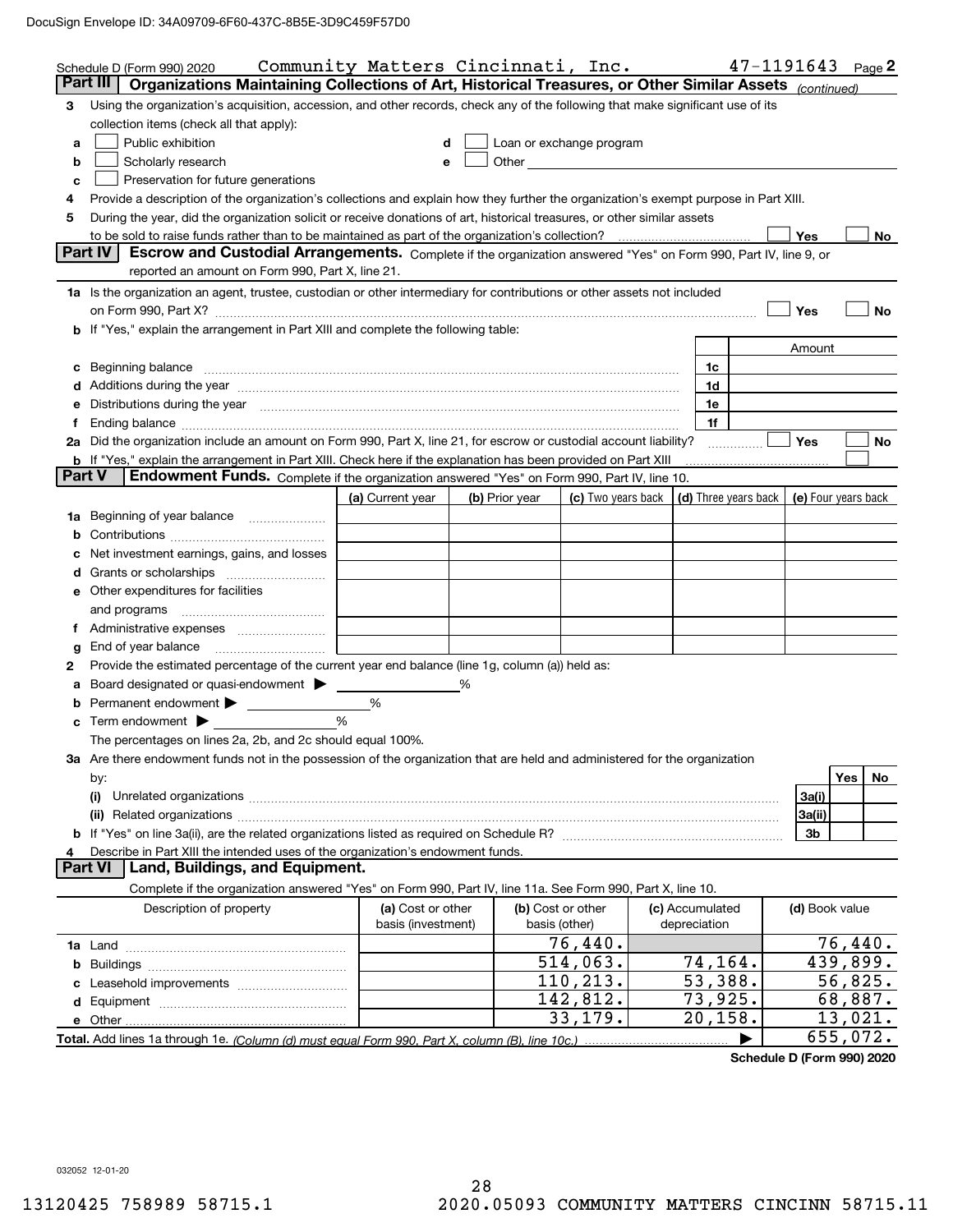| Schedule D (Form 990) 2020<br>Part VII Investments - Other Securities.                                                                      | Community Matters Cincinnati, Inc. |                                                           | $47 - 1191643$ Page 3 |
|---------------------------------------------------------------------------------------------------------------------------------------------|------------------------------------|-----------------------------------------------------------|-----------------------|
| Complete if the organization answered "Yes" on Form 990, Part IV, line 11b. See Form 990, Part X, line 12.                                  |                                    |                                                           |                       |
| (a) Description of security or category (including name of security)                                                                        | (b) Book value                     | (c) Method of valuation: Cost or end-of-year market value |                       |
| (1) Financial derivatives                                                                                                                   |                                    |                                                           |                       |
| Closely held equity interests [111] [11] Closely held equity interests<br>(2)                                                               |                                    |                                                           |                       |
| (3) Other                                                                                                                                   |                                    |                                                           |                       |
| (A)                                                                                                                                         |                                    |                                                           |                       |
| (B)                                                                                                                                         |                                    |                                                           |                       |
| (C)                                                                                                                                         |                                    |                                                           |                       |
| (D)                                                                                                                                         |                                    |                                                           |                       |
| (E)                                                                                                                                         |                                    |                                                           |                       |
| (F)                                                                                                                                         |                                    |                                                           |                       |
| (G)                                                                                                                                         |                                    |                                                           |                       |
| (H)                                                                                                                                         |                                    |                                                           |                       |
| Total. (Col. (b) must equal Form 990, Part X, col. (B) line 12.)                                                                            |                                    |                                                           |                       |
| Part VIII Investments - Program Related.                                                                                                    |                                    |                                                           |                       |
| Complete if the organization answered "Yes" on Form 990, Part IV, line 11c. See Form 990, Part X, line 13.<br>(a) Description of investment |                                    | (c) Method of valuation: Cost or end-of-year market value |                       |
|                                                                                                                                             | (b) Book value                     |                                                           |                       |
| (1)                                                                                                                                         |                                    |                                                           |                       |
| (2)                                                                                                                                         |                                    |                                                           |                       |
| (3)                                                                                                                                         |                                    |                                                           |                       |
| (4)<br>(5)                                                                                                                                  |                                    |                                                           |                       |
| (6)                                                                                                                                         |                                    |                                                           |                       |
| (7)                                                                                                                                         |                                    |                                                           |                       |
| (8)                                                                                                                                         |                                    |                                                           |                       |
| (9)                                                                                                                                         |                                    |                                                           |                       |
| Total. (Col. (b) must equal Form 990, Part X, col. (B) line 13.)                                                                            |                                    |                                                           |                       |
| <b>Other Assets.</b><br>Part IX                                                                                                             |                                    |                                                           |                       |
| Complete if the organization answered "Yes" on Form 990, Part IV, line 11d. See Form 990, Part X, line 15.                                  |                                    |                                                           |                       |
|                                                                                                                                             | (a) Description                    |                                                           | (b) Book value        |
| (1)                                                                                                                                         |                                    |                                                           |                       |
| (2)                                                                                                                                         |                                    |                                                           |                       |
| (3)                                                                                                                                         |                                    |                                                           |                       |
| (4)                                                                                                                                         |                                    |                                                           |                       |
| (5)                                                                                                                                         |                                    |                                                           |                       |
| (6)                                                                                                                                         |                                    |                                                           |                       |
| (7)                                                                                                                                         |                                    |                                                           |                       |
| (8)                                                                                                                                         |                                    |                                                           |                       |
| (9)                                                                                                                                         |                                    |                                                           |                       |
| Total. (Column (b) must equal Form 990. Part X, col. (B) line 15.)<br><b>Other Liabilities.</b><br>Part X                                   |                                    |                                                           |                       |
| Complete if the organization answered "Yes" on Form 990, Part IV, line 11e or 11f. See Form 990, Part X, line 25.                           |                                    |                                                           |                       |
| (a) Description of liability                                                                                                                |                                    |                                                           | (b) Book value        |
| 1.<br>(1)<br>Federal income taxes                                                                                                           |                                    |                                                           |                       |
| Due to Education Matters<br>(2)                                                                                                             |                                    |                                                           | 43,514.               |
| (3)                                                                                                                                         |                                    |                                                           |                       |
| (4)                                                                                                                                         |                                    |                                                           |                       |
| (5)                                                                                                                                         |                                    |                                                           |                       |
| (6)                                                                                                                                         |                                    |                                                           |                       |
| (7)                                                                                                                                         |                                    |                                                           |                       |
| (8)                                                                                                                                         |                                    |                                                           |                       |
| (9)                                                                                                                                         |                                    |                                                           |                       |
|                                                                                                                                             |                                    |                                                           |                       |

**Total.**  *(Column (b) must equal Form 990, Part X, col. (B) line 25.)* |

**2.** Liability for uncertain tax positions. In Part XIII, provide the text of the footnote to the organization's financial statements that reports the organization's liability for uncertain tax positions under FASB ASC 740. Check here if the text of the footnote has been provided in Part XIII  $\boxed{\text{X}}$ 

**Schedule D (Form 990) 2020**

032053 12-01-20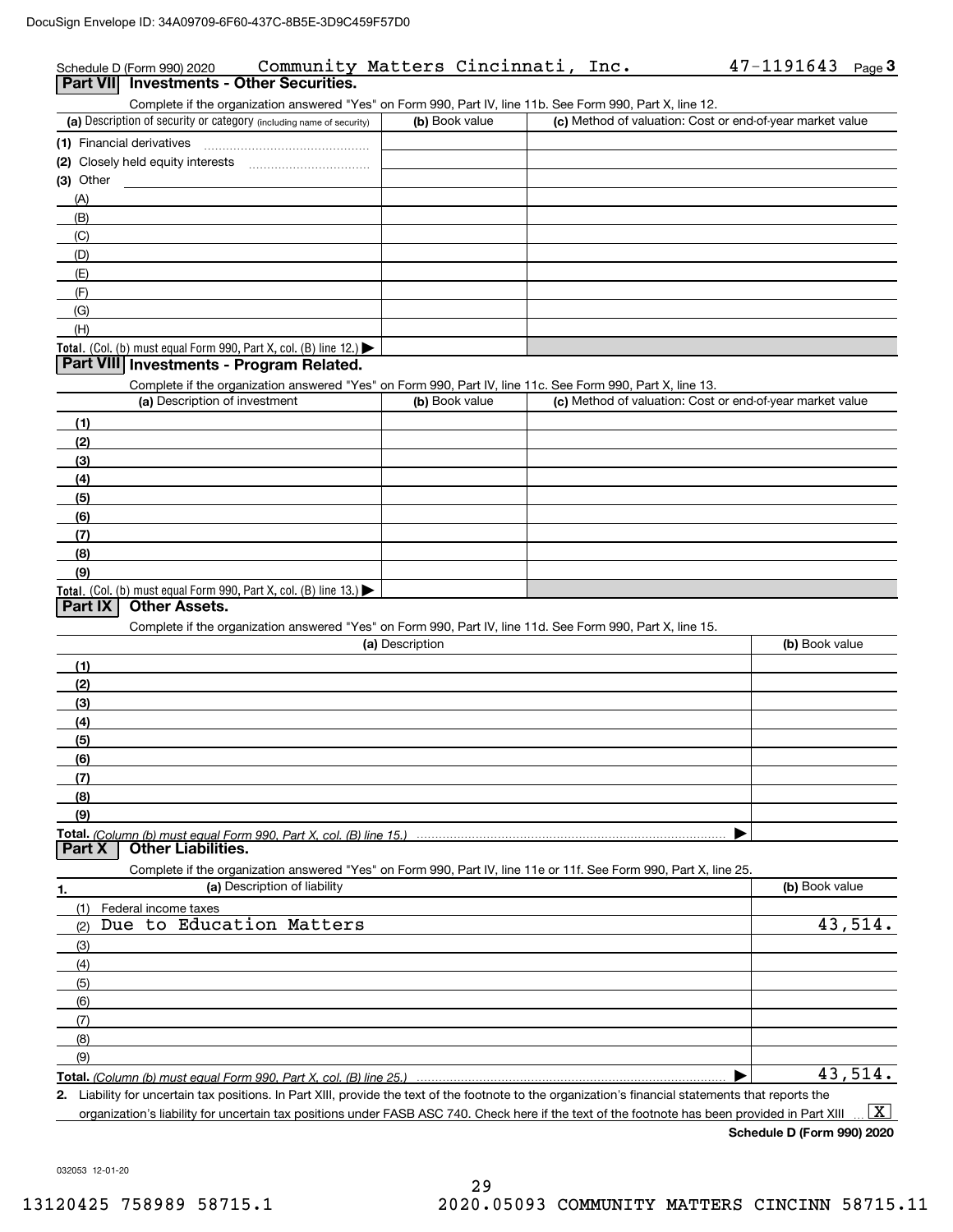|    | Community Matters Cincinnati, Inc.<br>Schedule D (Form 990) 2020                                                                                                                                                                    |                |                        |                | $47 - 1191643$ Page 4 |
|----|-------------------------------------------------------------------------------------------------------------------------------------------------------------------------------------------------------------------------------------|----------------|------------------------|----------------|-----------------------|
|    | <b>Part XI</b><br>Reconciliation of Revenue per Audited Financial Statements With Revenue per Return.                                                                                                                               |                |                        |                |                       |
|    | Complete if the organization answered "Yes" on Form 990, Part IV, line 12a.                                                                                                                                                         |                |                        |                |                       |
| 1  | Total revenue, gains, and other support per audited financial statements                                                                                                                                                            |                |                        | $\blacksquare$ | 1,179,722.            |
| 2  | Amounts included on line 1 but not on Form 990, Part VIII, line 12:                                                                                                                                                                 |                |                        |                |                       |
| a  | Net unrealized gains (losses) on investments [11] matter contracts and the unrealized gains (losses) on investments                                                                                                                 | 2a             |                        |                |                       |
| b  |                                                                                                                                                                                                                                     | 2 <sub>b</sub> | 22,057.                |                |                       |
| с  |                                                                                                                                                                                                                                     | 2c             |                        |                |                       |
| d  | Other (Describe in Part XIII.)                                                                                                                                                                                                      | 2d             | $\overline{70}$ , 558. |                |                       |
| е  | Add lines 2a through 2d                                                                                                                                                                                                             |                |                        | <b>2e</b>      | 92,615.               |
| 3  | Subtract line 2e from line 1 <b>Manual Community of the Community</b> Subtract line 2e from line 1                                                                                                                                  |                |                        | 3              | 1,087,107.            |
| 4  | Amounts included on Form 990, Part VIII, line 12, but not on line 1:                                                                                                                                                                |                |                        |                |                       |
| a  | Investment expenses not included on Form 990, Part VIII, line 7b [11, 111, 111, 111]                                                                                                                                                | 4a             |                        |                |                       |
| b  | Other (Describe in Part XIII.)                                                                                                                                                                                                      | 4 <sub>b</sub> | 55,000.                |                |                       |
|    | Add lines 4a and 4b                                                                                                                                                                                                                 |                |                        | 4c             | 55,000.               |
| 5. |                                                                                                                                                                                                                                     |                |                        | 5              | 1,142,107.            |
|    | Part XII   Reconciliation of Expenses per Audited Financial Statements With Expenses per Return.                                                                                                                                    |                |                        |                |                       |
|    | Complete if the organization answered "Yes" on Form 990, Part IV, line 12a.                                                                                                                                                         |                |                        |                |                       |
| 1  |                                                                                                                                                                                                                                     |                |                        | $\mathbf{1}$   | 825, 885.             |
| 2  | Amounts included on line 1 but not on Form 990, Part IX, line 25:                                                                                                                                                                   |                |                        |                |                       |
| а  |                                                                                                                                                                                                                                     | 2a             | 22,057.                |                |                       |
| b  |                                                                                                                                                                                                                                     | 2 <sub>b</sub> |                        |                |                       |
|    | Other losses                                                                                                                                                                                                                        | 2c             |                        |                |                       |
|    |                                                                                                                                                                                                                                     | 2d             | 2,392.                 |                |                       |
| е  | Add lines 2a through 2d <b>contained a contained a contained a contained a</b> contained a contact the state of the state of the state of the state of the state of the state of the state of the state of the state of the state o |                |                        | <b>2e</b>      | 24,449.               |
| 3  | Subtract line 2e from line 1 <b>Manual Community and Community</b> Subtract line 2e from line 1                                                                                                                                     |                |                        | 3              | 801,436.              |
| 4  | Amounts included on Form 990, Part IX, line 25, but not on line 1:                                                                                                                                                                  |                |                        |                |                       |
| a  | Investment expenses not included on Form 990, Part VIII, line 7b [11, 111, 111, 111]                                                                                                                                                | 4a             |                        |                |                       |
|    |                                                                                                                                                                                                                                     | 4 <sub>b</sub> | 55,000.                |                |                       |
|    | c Add lines 4a and 4b                                                                                                                                                                                                               |                |                        | 4c             | 55,000.               |
| 5. |                                                                                                                                                                                                                                     |                |                        | 5              | 856,436.              |
|    | Part XIII Supplemental Information.                                                                                                                                                                                                 |                |                        |                |                       |

Provide the descriptions required for Part II, lines 3, 5, and 9; Part III, lines 1a and 4; Part IV, lines 1b and 2b; Part V, line 4; Part X, line 2; Part XI, lines 2d and 4b; and Part XII, lines 2d and 4b. Also complete this part to provide any additional information.

## Part X, Line 2:

| Community Matters Cincinnati, Inc. is exempt from income taxes under        |
|-----------------------------------------------------------------------------|
| Section $501(c)(3)$ of the Internal Revenue Code and a similar provision of |
| Ohio law. However, it is subject to federal income tax on any unrelated     |
| business taxable income. Community Matters Holdings, LLC is treated as a    |
| disregarded entity of Community Matters Cincinnati, Inc. for tax purposes   |
| and profits and losses pass-through directly to Community Matters           |
| Cincinnati, Inc.                                                            |
|                                                                             |
| The Organization's IRS Form 990 is subject to review and examination by     |
| federal and state authorities. The Organization believes it has             |
| appropriate support for any tax positions taken, and therefore, does not    |
| Schedule D (Form 990) 2020<br>032054 12-01-20                               |

30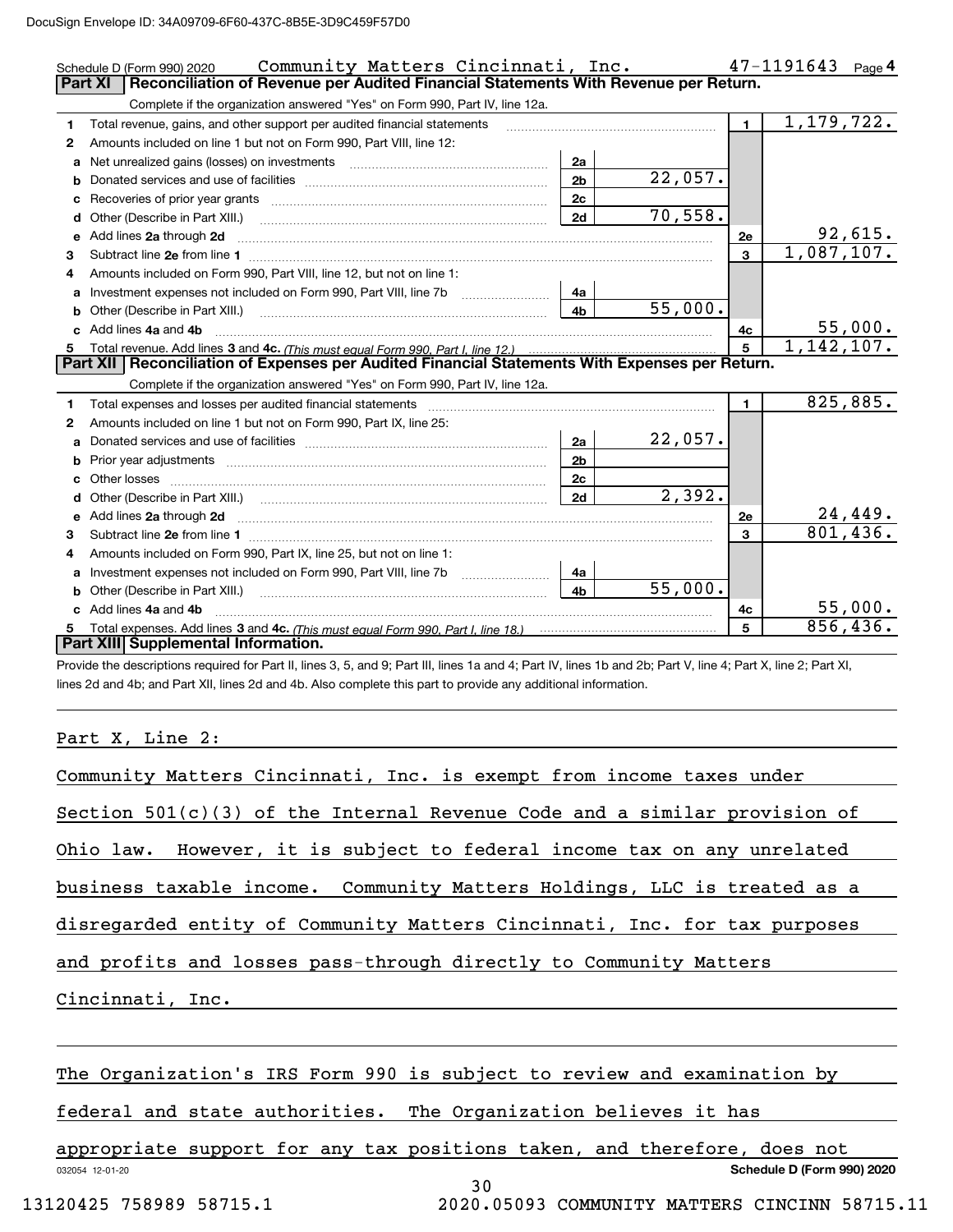| Community Matters Cincinnati, Inc.<br>Schedule D (Form 990) 2020 | $47 - 1191643$ Page 5      |
|------------------------------------------------------------------|----------------------------|
| Part XIII Supplemental Information (continued)                   |                            |
| have any uncertain income tax positions that are material to the |                            |
| consolidated financial statements.                               |                            |
|                                                                  |                            |
|                                                                  |                            |
| Part XI, Line 2d - Other Adjustments:                            |                            |
| Fundraising Expenses                                             | 2,392.                     |
| Net Asset transfer from Healthy Homes Block by Block             | 68,166.                    |
| Total to Schedule D, Part XI, Line 2d                            | 70,558.                    |
|                                                                  |                            |
| Part XI, Line 4b - Other Adjustments:                            |                            |
|                                                                  |                            |
| Reclassed as grant expense                                       | 55,000.                    |
|                                                                  |                            |
| Part XII, Line 2d - Other Adjustments:                           |                            |
| Fundraising Expenses                                             | 2,392.                     |
|                                                                  |                            |
|                                                                  |                            |
| Part XII, Line 4b - Other Adjustments:                           |                            |
| Reclassed as grant expense                                       | 55,000.                    |
|                                                                  |                            |
|                                                                  |                            |
|                                                                  |                            |
|                                                                  |                            |
|                                                                  |                            |
|                                                                  |                            |
|                                                                  |                            |
|                                                                  |                            |
|                                                                  |                            |
|                                                                  |                            |
|                                                                  |                            |
|                                                                  |                            |
|                                                                  |                            |
|                                                                  |                            |
|                                                                  |                            |
|                                                                  |                            |
|                                                                  | Schedule D (Form 990) 2020 |

032055 12-01-20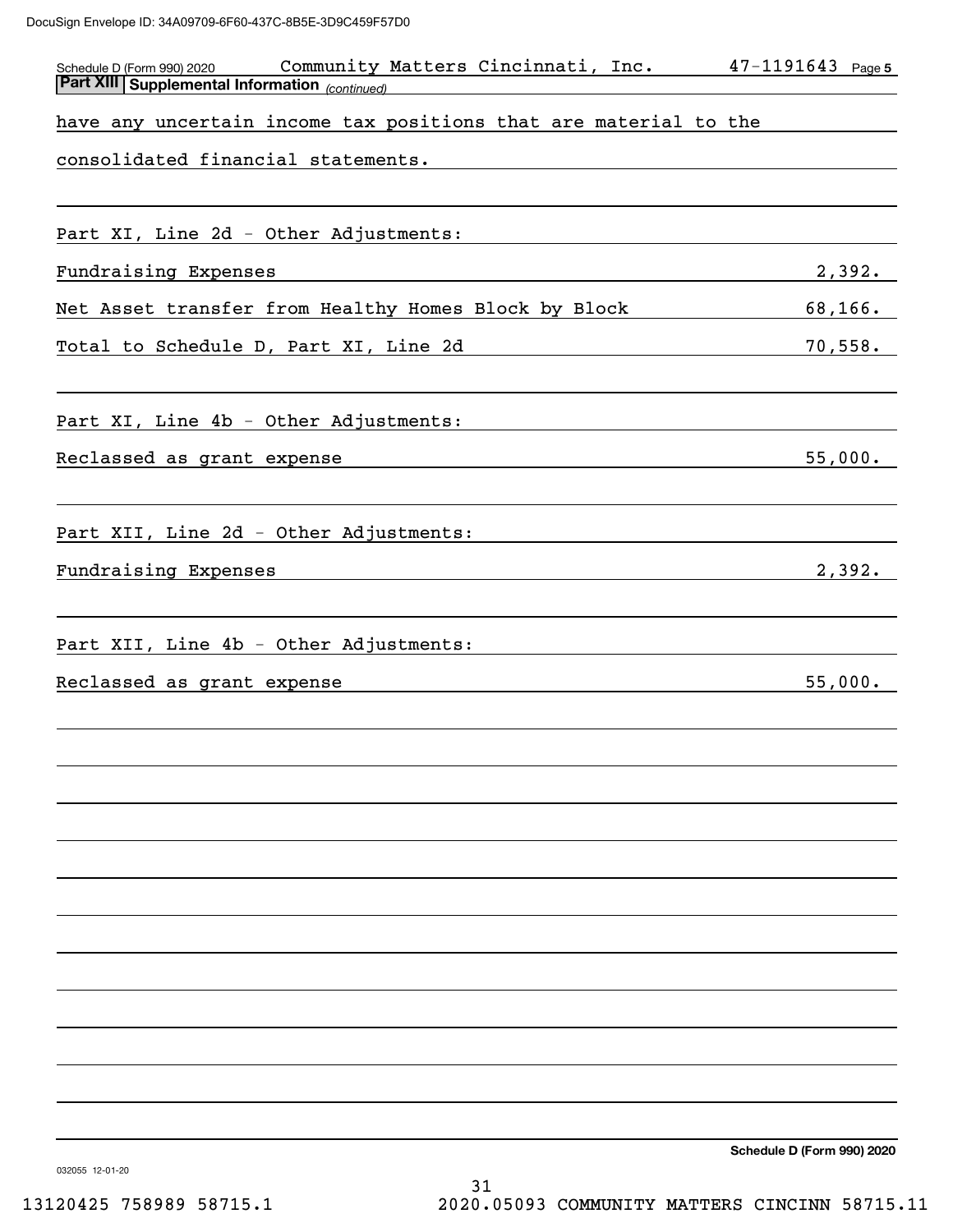| Supplemental Information Regarding Fundraising or Gaming Activities<br><b>SCHEDULE G</b> |                                                                                                                                                                     |                                                                                                                                                    |                                 |    |                                       | OMB No. 1545-0047 |                                   |                                         |
|------------------------------------------------------------------------------------------|---------------------------------------------------------------------------------------------------------------------------------------------------------------------|----------------------------------------------------------------------------------------------------------------------------------------------------|---------------------------------|----|---------------------------------------|-------------------|-----------------------------------|-----------------------------------------|
| (Form 990 or 990-EZ)                                                                     | Complete if the organization answered "Yes" on Form 990, Part IV, line 17, 18, or 19, or if the<br>organization entered more than \$15,000 on Form 990-EZ, line 6a. |                                                                                                                                                    |                                 |    |                                       |                   |                                   |                                         |
| Department of the Treasury<br>Internal Revenue Service                                   |                                                                                                                                                                     | Attach to Form 990 or Form 990-EZ.<br>Go to www.irs.gov/Form990 for instructions and the latest information.                                       |                                 |    |                                       |                   |                                   | <b>Open to Public</b><br>Inspection     |
| Name of the organization                                                                 |                                                                                                                                                                     |                                                                                                                                                    |                                 |    |                                       |                   |                                   | <b>Employer identification number</b>   |
|                                                                                          |                                                                                                                                                                     | Community Matters Cincinnati, Inc.                                                                                                                 |                                 |    |                                       |                   | 47-1191643                        |                                         |
| Part I                                                                                   | required to complete this part.                                                                                                                                     | Fundraising Activities. Complete if the organization answered "Yes" on Form 990, Part IV, line 17. Form 990-EZ filers are not                      |                                 |    |                                       |                   |                                   |                                         |
|                                                                                          |                                                                                                                                                                     | 1 Indicate whether the organization raised funds through any of the following activities. Check all that apply.                                    |                                 |    |                                       |                   |                                   |                                         |
| Mail solicitations<br>a                                                                  |                                                                                                                                                                     | e                                                                                                                                                  |                                 |    | Solicitation of non-government grants |                   |                                   |                                         |
| b                                                                                        | Internet and email solicitations                                                                                                                                    | f                                                                                                                                                  |                                 |    | Solicitation of government grants     |                   |                                   |                                         |
| Phone solicitations<br>c<br>In-person solicitations<br>d                                 |                                                                                                                                                                     | Special fundraising events<br>g                                                                                                                    |                                 |    |                                       |                   |                                   |                                         |
|                                                                                          |                                                                                                                                                                     | 2 a Did the organization have a written or oral agreement with any individual (including officers, directors, trustees, or                         |                                 |    |                                       |                   |                                   |                                         |
|                                                                                          |                                                                                                                                                                     | key employees listed in Form 990, Part VII) or entity in connection with professional fundraising services?                                        |                                 |    |                                       |                   | Yes                               | No                                      |
| compensated at least \$5,000 by the organization.                                        |                                                                                                                                                                     | <b>b</b> If "Yes," list the 10 highest paid individuals or entities (fundraisers) pursuant to agreements under which the fundraiser is to be       |                                 |    |                                       |                   |                                   |                                         |
|                                                                                          |                                                                                                                                                                     |                                                                                                                                                    | (iii) Did                       |    |                                       |                   | (v) Amount paid                   |                                         |
| (i) Name and address of individual                                                       |                                                                                                                                                                     | (ii) Activity                                                                                                                                      | fundraiser<br>have custody      |    | (iv) Gross receipts                   |                   | to (or retained by)<br>fundraiser | (vi) Amount paid<br>to (or retained by) |
| or entity (fundraiser)                                                                   |                                                                                                                                                                     |                                                                                                                                                    | or control of<br>contributions? |    | from activity                         |                   | listed in col. (i)                | organization                            |
|                                                                                          |                                                                                                                                                                     |                                                                                                                                                    | Yes                             | No |                                       |                   |                                   |                                         |
|                                                                                          |                                                                                                                                                                     |                                                                                                                                                    |                                 |    |                                       |                   |                                   |                                         |
|                                                                                          |                                                                                                                                                                     |                                                                                                                                                    |                                 |    |                                       |                   |                                   |                                         |
|                                                                                          |                                                                                                                                                                     |                                                                                                                                                    |                                 |    |                                       |                   |                                   |                                         |
|                                                                                          |                                                                                                                                                                     |                                                                                                                                                    |                                 |    |                                       |                   |                                   |                                         |
|                                                                                          |                                                                                                                                                                     |                                                                                                                                                    |                                 |    |                                       |                   |                                   |                                         |
|                                                                                          |                                                                                                                                                                     |                                                                                                                                                    |                                 |    |                                       |                   |                                   |                                         |
|                                                                                          |                                                                                                                                                                     |                                                                                                                                                    |                                 |    |                                       |                   |                                   |                                         |
|                                                                                          |                                                                                                                                                                     |                                                                                                                                                    |                                 |    |                                       |                   |                                   |                                         |
|                                                                                          |                                                                                                                                                                     |                                                                                                                                                    |                                 |    |                                       |                   |                                   |                                         |
|                                                                                          |                                                                                                                                                                     |                                                                                                                                                    |                                 |    |                                       |                   |                                   |                                         |
|                                                                                          |                                                                                                                                                                     |                                                                                                                                                    |                                 |    |                                       |                   |                                   |                                         |
| Total                                                                                    |                                                                                                                                                                     |                                                                                                                                                    |                                 |    |                                       |                   |                                   |                                         |
|                                                                                          |                                                                                                                                                                     | 3 List all states in which the organization is registered or licensed to solicit contributions or has been notified it is exempt from registration |                                 |    |                                       |                   |                                   |                                         |
| or licensing.                                                                            |                                                                                                                                                                     |                                                                                                                                                    |                                 |    |                                       |                   |                                   |                                         |
|                                                                                          |                                                                                                                                                                     |                                                                                                                                                    |                                 |    |                                       |                   |                                   |                                         |
|                                                                                          |                                                                                                                                                                     |                                                                                                                                                    |                                 |    |                                       |                   |                                   |                                         |
|                                                                                          |                                                                                                                                                                     |                                                                                                                                                    |                                 |    |                                       |                   |                                   |                                         |
|                                                                                          |                                                                                                                                                                     |                                                                                                                                                    |                                 |    |                                       |                   |                                   |                                         |
|                                                                                          |                                                                                                                                                                     |                                                                                                                                                    |                                 |    |                                       |                   |                                   |                                         |
|                                                                                          |                                                                                                                                                                     |                                                                                                                                                    |                                 |    |                                       |                   |                                   |                                         |
|                                                                                          |                                                                                                                                                                     |                                                                                                                                                    |                                 |    |                                       |                   |                                   |                                         |
|                                                                                          |                                                                                                                                                                     |                                                                                                                                                    |                                 |    |                                       |                   |                                   |                                         |
|                                                                                          |                                                                                                                                                                     |                                                                                                                                                    |                                 |    |                                       |                   |                                   |                                         |
|                                                                                          |                                                                                                                                                                     | LHA For Paperwork Reduction Act Notice, see the Instructions for Form 990 or 990-EZ.                                                               |                                 |    |                                       |                   |                                   | Schedule G (Form 990 or 990-EZ) 2020    |

032081 11-25-20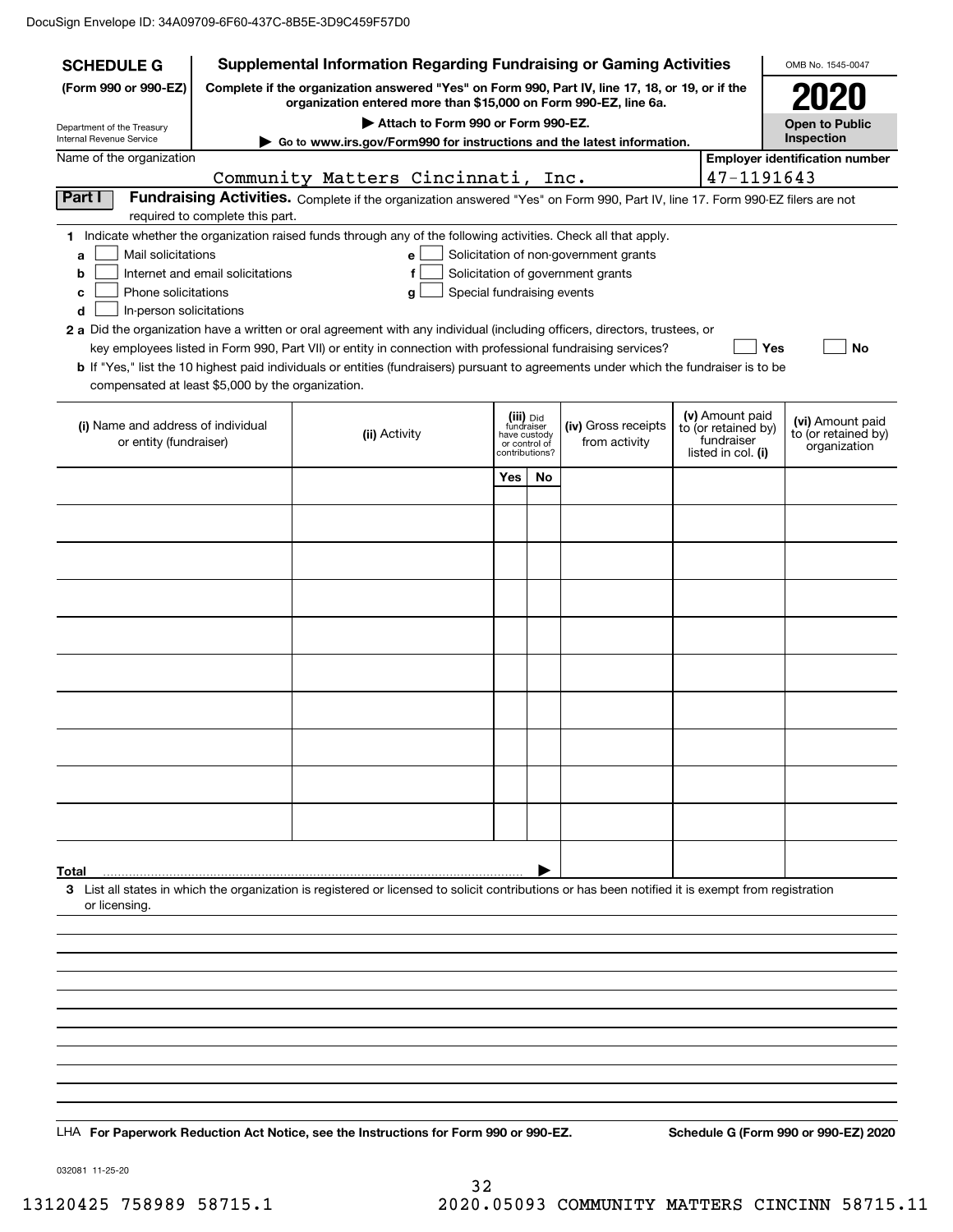### **2** Schedule G (Form 990 or 990-EZ) 2020 Page Community Matters Cincinnati, Inc. 47-1191643

**Part II** | Fundraising Events. Complete if the organization answered "Yes" on Form 990, Part IV, line 18, or reported more than \$15,000 of fundraising event contributions and gross income on Form 990-EZ, lines 1 and 6b. List events with gross receipts greater than \$5,000.

|                 |          | or iuridiaising event contributions and gross income on Form 990-EZ, lines T and 6D. Elst events with gross receipts greater than \$5,000. |                |                                                  |                          |                                                     |
|-----------------|----------|--------------------------------------------------------------------------------------------------------------------------------------------|----------------|--------------------------------------------------|--------------------------|-----------------------------------------------------|
|                 |          |                                                                                                                                            | (a) Event $#1$ | (b) Event $#2$                                   | (c) Other events<br>None | (d) Total events                                    |
|                 |          |                                                                                                                                            | Gala           | Golf Event                                       |                          | (add col. (a) through                               |
|                 |          |                                                                                                                                            | (event type)   | (event type)                                     | (total number)           | col. (c)                                            |
|                 |          |                                                                                                                                            |                |                                                  |                          |                                                     |
| Revenue         | 1        |                                                                                                                                            | 64,040.        | 134,565.                                         |                          | 198,605.                                            |
|                 |          |                                                                                                                                            | 62,339.        | 133,475.                                         |                          | 195,814.                                            |
|                 | 3        | Gross income (line 1 minus line 2)                                                                                                         | 1,701.         | 1,090.                                           |                          | 2,791.                                              |
|                 | 4        |                                                                                                                                            |                |                                                  |                          |                                                     |
|                 | 5        |                                                                                                                                            |                |                                                  |                          |                                                     |
| Direct Expenses | 6        |                                                                                                                                            |                | 24,784.                                          |                          | 24,784.                                             |
|                 |          | 7 Food and beverages                                                                                                                       |                |                                                  |                          |                                                     |
|                 |          |                                                                                                                                            |                |                                                  |                          |                                                     |
|                 | 8<br>9   |                                                                                                                                            | 2,392.         | 1,769.                                           |                          | 4,161.                                              |
|                 | 10       | Direct expense summary. Add lines 4 through 9 in column (d)                                                                                |                |                                                  |                          | 28,945.                                             |
|                 |          | 11 Net income summary. Subtract line 10 from line 3, column (d)                                                                            |                |                                                  |                          | $-26, 154.$                                         |
|                 | Part III | Gaming. Complete if the organization answered "Yes" on Form 990, Part IV, line 19, or reported more than                                   |                |                                                  |                          |                                                     |
|                 |          | \$15,000 on Form 990-EZ, line 6a.                                                                                                          |                |                                                  |                          |                                                     |
| Revenue         |          |                                                                                                                                            | (a) Bingo      | (b) Pull tabs/instant<br>bingo/progressive bingo | (c) Other gaming         | (d) Total gaming (add<br>col. (a) through col. (c)) |
|                 | 1        |                                                                                                                                            |                |                                                  |                          |                                                     |
|                 | 2        |                                                                                                                                            |                |                                                  |                          |                                                     |
|                 | 3        |                                                                                                                                            |                |                                                  |                          |                                                     |
| Direct Expenses | 4        |                                                                                                                                            |                |                                                  |                          |                                                     |
|                 |          | 5 Other direct expenses                                                                                                                    |                |                                                  |                          |                                                     |
|                 |          |                                                                                                                                            | Yes<br>%       | Yes<br>%                                         | Yes<br>%                 |                                                     |
|                 | 6        | Volunteer labor                                                                                                                            | No             | No                                               | No                       |                                                     |
|                 | 7        | Direct expense summary. Add lines 2 through 5 in column (d)                                                                                |                |                                                  |                          |                                                     |
|                 | 8        |                                                                                                                                            |                |                                                  |                          |                                                     |
|                 |          |                                                                                                                                            |                |                                                  |                          |                                                     |
| 9               |          | Enter the state(s) in which the organization conducts gaming activities:                                                                   |                |                                                  |                          |                                                     |
|                 |          |                                                                                                                                            |                |                                                  |                          | <b>Yes</b><br>No                                    |
|                 |          | <b>b</b> If $"No,"$ explain:                                                                                                               |                |                                                  |                          |                                                     |
|                 |          |                                                                                                                                            |                |                                                  |                          |                                                     |
|                 |          |                                                                                                                                            |                |                                                  |                          |                                                     |
|                 |          |                                                                                                                                            |                |                                                  |                          | Yes<br>No                                           |
|                 |          |                                                                                                                                            |                |                                                  |                          |                                                     |
|                 |          |                                                                                                                                            |                |                                                  |                          |                                                     |
|                 |          |                                                                                                                                            |                |                                                  |                          |                                                     |
|                 |          | 032082 11-25-20                                                                                                                            |                |                                                  |                          | Schedule G (Form 990 or 990-EZ) 2020                |

**Schedule G (Form 990 or 990-EZ) 2020**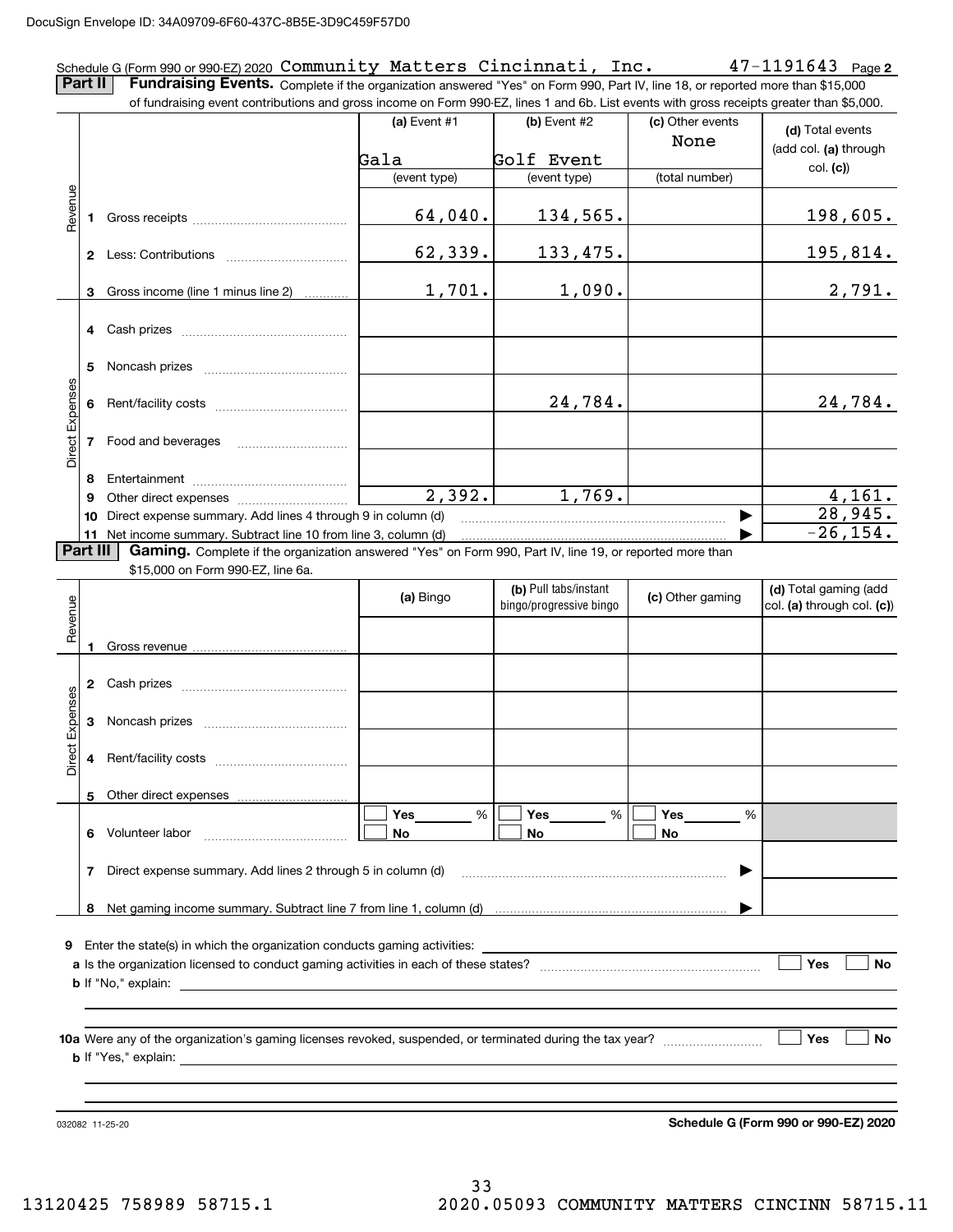| Schedule G (Form 990 or 990-EZ) 2020 $\texttt{Community}$ Matters $\texttt{Cincinnati}$ , $\texttt{Inc.}$                                                                                                                                                             | 47-1191643      | Page 3    |
|-----------------------------------------------------------------------------------------------------------------------------------------------------------------------------------------------------------------------------------------------------------------------|-----------------|-----------|
|                                                                                                                                                                                                                                                                       | Yes             | <b>No</b> |
| 12 Is the organization a grantor, beneficiary or trustee of a trust, or a member of a partnership or other entity formed                                                                                                                                              | Yes             | No        |
| 13 Indicate the percentage of gaming activity conducted in:                                                                                                                                                                                                           |                 |           |
|                                                                                                                                                                                                                                                                       | 13a             | %         |
| <b>b</b> An outside facility <b>contained an according to the contract of the contract of the contract of the contract of the contract of the contract of the contract of the contract of the contract of the contract of the contrac</b>                             | 13 <sub>b</sub> | %         |
| 14 Enter the name and address of the person who prepares the organization's gaming/special events books and records:                                                                                                                                                  |                 |           |
|                                                                                                                                                                                                                                                                       |                 |           |
| Address $\blacktriangleright$<br><u>state and the state of the state of the state of the state of the state of the state of the state of the state of the state of the state of the state of the state of the state of the state of the state of the state of the</u> |                 |           |
|                                                                                                                                                                                                                                                                       | Yes             | No        |
|                                                                                                                                                                                                                                                                       |                 |           |
|                                                                                                                                                                                                                                                                       |                 |           |
| c If "Yes," enter name and address of the third party:                                                                                                                                                                                                                |                 |           |
| Name $\blacktriangleright$ $\bot$                                                                                                                                                                                                                                     |                 |           |
| Address $\blacktriangleright$                                                                                                                                                                                                                                         |                 |           |
|                                                                                                                                                                                                                                                                       |                 |           |
| 16 Gaming manager information:                                                                                                                                                                                                                                        |                 |           |
| $Name \rightarrow$                                                                                                                                                                                                                                                    |                 |           |
| Gaming manager compensation > \$                                                                                                                                                                                                                                      |                 |           |
|                                                                                                                                                                                                                                                                       |                 |           |
|                                                                                                                                                                                                                                                                       |                 |           |
|                                                                                                                                                                                                                                                                       |                 |           |
| Director/officer<br>Employee<br>Independent contractor                                                                                                                                                                                                                |                 |           |
|                                                                                                                                                                                                                                                                       |                 |           |
| <b>17</b> Mandatory distributions:<br>a Is the organization required under state law to make charitable distributions from the gaming proceeds to                                                                                                                     |                 |           |
| retain the state gaming license?                                                                                                                                                                                                                                      | $\Box$ Yes      | $\Box$ No |
| <b>b</b> Enter the amount of distributions required under state law to be distributed to other exempt organizations or spent in the                                                                                                                                   |                 |           |
| organization's own exempt activities during the tax year $\triangleright$ \$                                                                                                                                                                                          |                 |           |
| Part IV<br>Supplemental Information. Provide the explanations required by Part I, line 2b, columns (iii) and (v); and Part III, lines 9, 9b, 10b,<br>15b, 15c, 16, and 17b, as applicable. Also provide any additional information. See instructions.                 |                 |           |
|                                                                                                                                                                                                                                                                       |                 |           |
|                                                                                                                                                                                                                                                                       |                 |           |
|                                                                                                                                                                                                                                                                       |                 |           |
|                                                                                                                                                                                                                                                                       |                 |           |
|                                                                                                                                                                                                                                                                       |                 |           |
|                                                                                                                                                                                                                                                                       |                 |           |
|                                                                                                                                                                                                                                                                       |                 |           |
|                                                                                                                                                                                                                                                                       |                 |           |
|                                                                                                                                                                                                                                                                       |                 |           |
|                                                                                                                                                                                                                                                                       |                 |           |
| Schedule G (Form 990 or 990-EZ) 2020<br>032083 11-25-20                                                                                                                                                                                                               |                 |           |
| 34                                                                                                                                                                                                                                                                    |                 |           |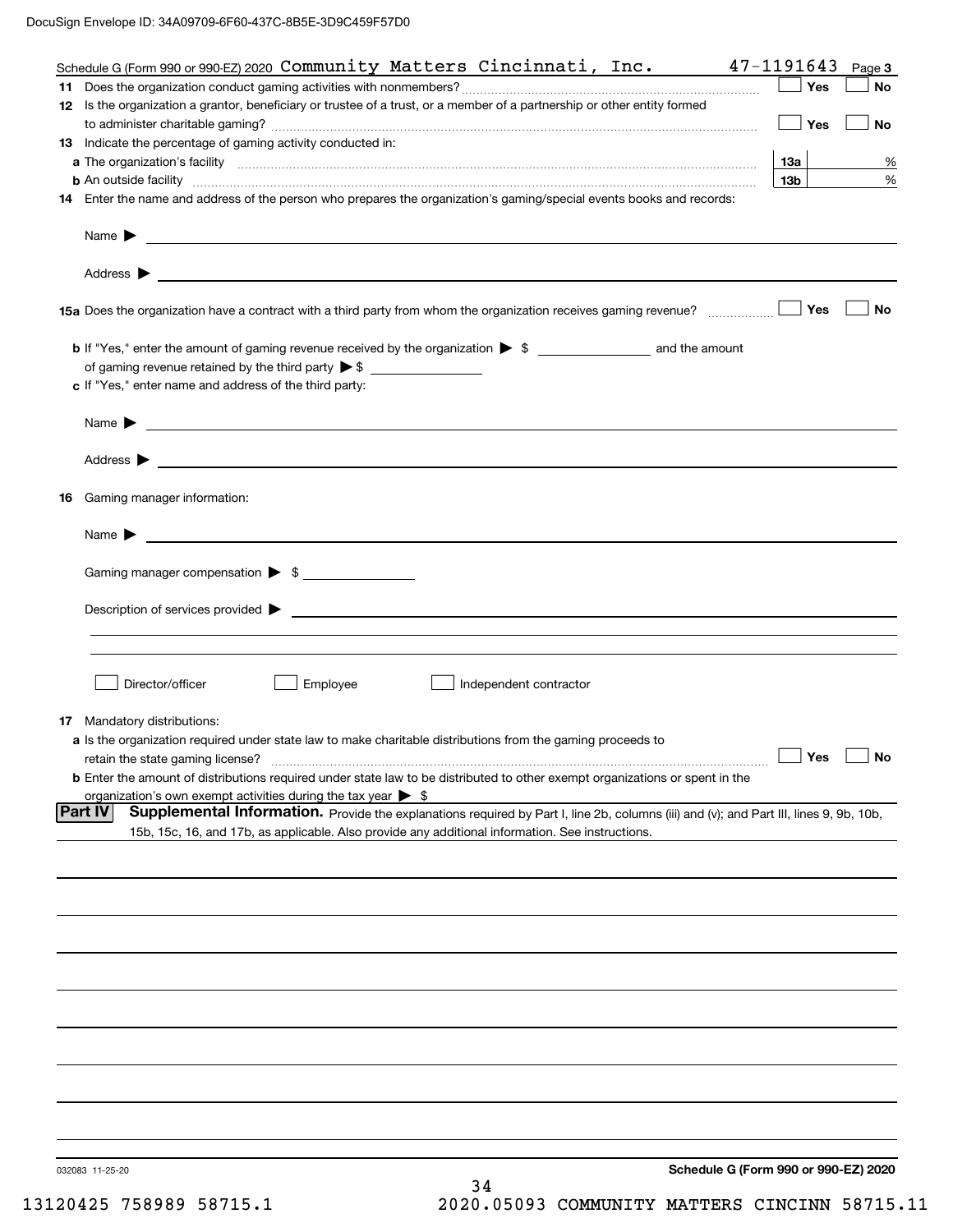|  |                                                                                                                               |  | <u>47-1191643 Page 4</u>        |  |
|--|-------------------------------------------------------------------------------------------------------------------------------|--|---------------------------------|--|
|  | Schedule G (Form 990 or 990 EZ) Community Matters Cincinnati, Inc.<br>Part IV Supplemental Information <sub>(continued)</sub> |  |                                 |  |
|  |                                                                                                                               |  |                                 |  |
|  |                                                                                                                               |  |                                 |  |
|  |                                                                                                                               |  |                                 |  |
|  |                                                                                                                               |  |                                 |  |
|  |                                                                                                                               |  |                                 |  |
|  |                                                                                                                               |  |                                 |  |
|  |                                                                                                                               |  |                                 |  |
|  |                                                                                                                               |  |                                 |  |
|  |                                                                                                                               |  |                                 |  |
|  |                                                                                                                               |  |                                 |  |
|  |                                                                                                                               |  |                                 |  |
|  |                                                                                                                               |  |                                 |  |
|  |                                                                                                                               |  |                                 |  |
|  |                                                                                                                               |  |                                 |  |
|  |                                                                                                                               |  |                                 |  |
|  |                                                                                                                               |  |                                 |  |
|  |                                                                                                                               |  |                                 |  |
|  |                                                                                                                               |  |                                 |  |
|  |                                                                                                                               |  |                                 |  |
|  |                                                                                                                               |  |                                 |  |
|  |                                                                                                                               |  |                                 |  |
|  |                                                                                                                               |  |                                 |  |
|  |                                                                                                                               |  |                                 |  |
|  |                                                                                                                               |  |                                 |  |
|  |                                                                                                                               |  |                                 |  |
|  |                                                                                                                               |  |                                 |  |
|  |                                                                                                                               |  |                                 |  |
|  |                                                                                                                               |  |                                 |  |
|  |                                                                                                                               |  |                                 |  |
|  |                                                                                                                               |  |                                 |  |
|  |                                                                                                                               |  |                                 |  |
|  |                                                                                                                               |  |                                 |  |
|  |                                                                                                                               |  |                                 |  |
|  |                                                                                                                               |  |                                 |  |
|  |                                                                                                                               |  |                                 |  |
|  |                                                                                                                               |  |                                 |  |
|  |                                                                                                                               |  |                                 |  |
|  |                                                                                                                               |  |                                 |  |
|  |                                                                                                                               |  |                                 |  |
|  |                                                                                                                               |  |                                 |  |
|  |                                                                                                                               |  |                                 |  |
|  |                                                                                                                               |  |                                 |  |
|  |                                                                                                                               |  |                                 |  |
|  |                                                                                                                               |  |                                 |  |
|  |                                                                                                                               |  |                                 |  |
|  |                                                                                                                               |  |                                 |  |
|  |                                                                                                                               |  |                                 |  |
|  |                                                                                                                               |  |                                 |  |
|  |                                                                                                                               |  |                                 |  |
|  |                                                                                                                               |  |                                 |  |
|  |                                                                                                                               |  |                                 |  |
|  |                                                                                                                               |  |                                 |  |
|  |                                                                                                                               |  |                                 |  |
|  |                                                                                                                               |  |                                 |  |
|  |                                                                                                                               |  |                                 |  |
|  |                                                                                                                               |  |                                 |  |
|  |                                                                                                                               |  |                                 |  |
|  |                                                                                                                               |  |                                 |  |
|  |                                                                                                                               |  |                                 |  |
|  |                                                                                                                               |  |                                 |  |
|  |                                                                                                                               |  | Schedule G (Form 990 or 990-EZ) |  |
|  |                                                                                                                               |  |                                 |  |

032084 04-01-20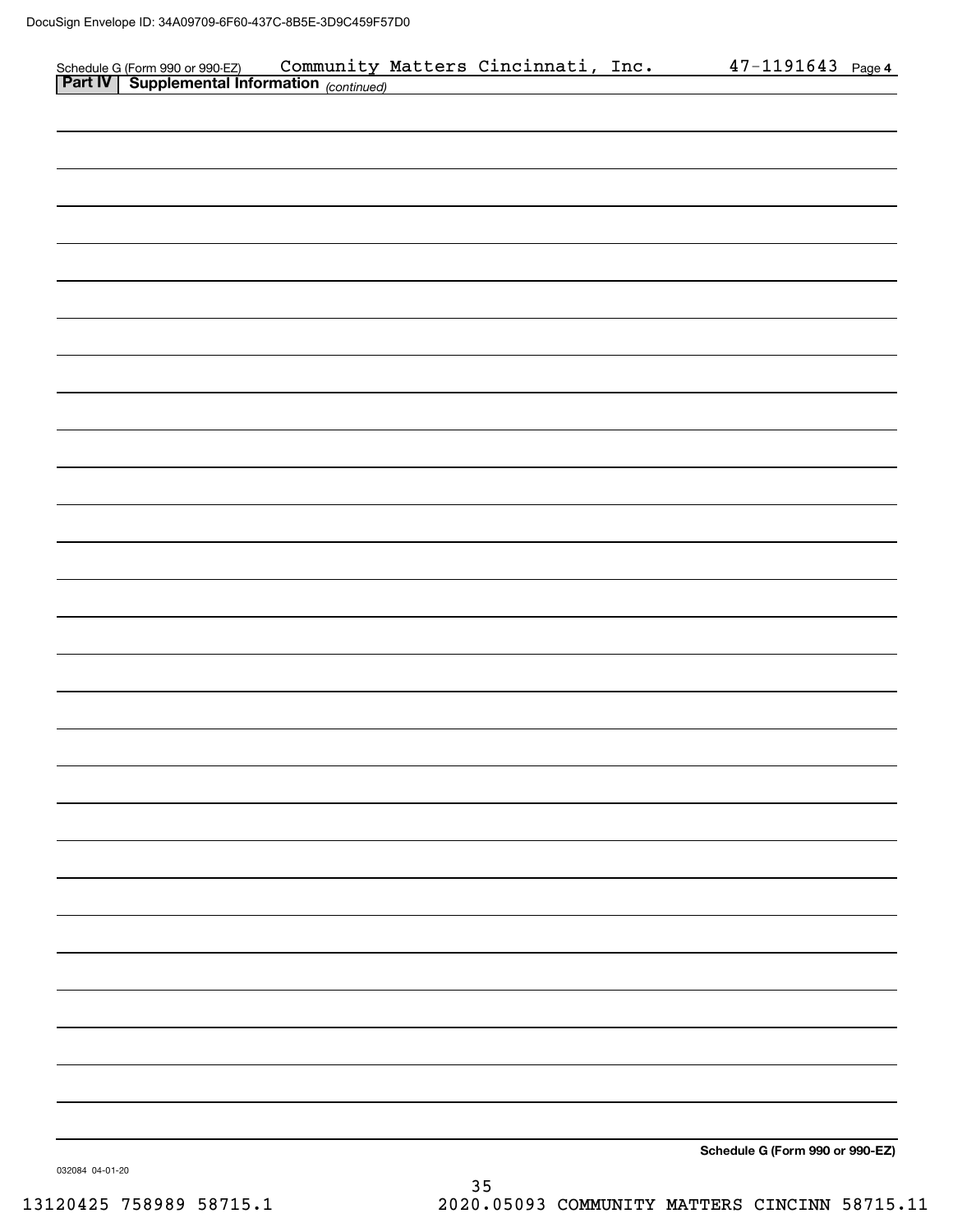| <b>SCHEDULE I</b><br>(Form 990)                                                                                                                                                                                                                                                                                          |                            | <b>Grants and Other Assistance to Organizations,</b><br>Governments, and Individuals in the United States |                                                                              |                                         |                                                                |                                          | OMB No. 1545-0047                     |                  |
|--------------------------------------------------------------------------------------------------------------------------------------------------------------------------------------------------------------------------------------------------------------------------------------------------------------------------|----------------------------|-----------------------------------------------------------------------------------------------------------|------------------------------------------------------------------------------|-----------------------------------------|----------------------------------------------------------------|------------------------------------------|---------------------------------------|------------------|
| Department of the Treasury<br>Internal Revenue Service                                                                                                                                                                                                                                                                   |                            | Complete if the organization answered "Yes" on Form 990, Part IV, line 21 or 22.                          | Attach to Form 990.<br>Go to www.irs.gov/Form990 for the latest information. |                                         |                                                                |                                          | <b>Open to Public</b><br>Inspection   |                  |
| Name of the organization                                                                                                                                                                                                                                                                                                 |                            |                                                                                                           |                                                                              |                                         |                                                                |                                          | <b>Employer identification number</b> |                  |
| Part I<br><b>General Information on Grants and Assistance</b>                                                                                                                                                                                                                                                            |                            | Community Matters Cincinnati, Inc.                                                                        |                                                                              |                                         |                                                                |                                          | 47-1191643                            |                  |
| Does the organization maintain records to substantiate the amount of the grants or assistance, the grantees' eligibility for the grants or assistance, and the selection<br>$\mathbf 1$<br>Describe in Part IV the organization's procedures for monitoring the use of grant funds in the United States.<br>$\mathbf{2}$ |                            |                                                                                                           |                                                                              |                                         |                                                                |                                          | $\boxed{\text{X}}$ Yes                | No               |
| Part II<br>Grants and Other Assistance to Domestic Organizations and Domestic Governments. Complete if the organization answered "Yes" on Form 990, Part IV, line 21, for any                                                                                                                                            |                            |                                                                                                           |                                                                              |                                         |                                                                |                                          |                                       |                  |
| recipient that received more than \$5,000. Part II can be duplicated if additional space is needed.                                                                                                                                                                                                                      |                            |                                                                                                           |                                                                              |                                         |                                                                |                                          |                                       |                  |
| 1 (a) Name and address of organization<br>or government                                                                                                                                                                                                                                                                  | $(b)$ EIN                  | (c) IRC section<br>(if applicable)                                                                        | (d) Amount of<br>cash grant                                                  | (e) Amount of<br>non-cash<br>assistance | (f) Method of<br>valuation (book,<br>FMV, appraisal,<br>other) | (g) Description of<br>noncash assistance | (h) Purpose of grant<br>or assistance |                  |
| Education Matters<br>2104 Saint Michael Street<br>Cincinnati, OH 45204                                                                                                                                                                                                                                                   | $23 - 7121512$ $501(C)(3)$ |                                                                                                           | 20,581.                                                                      | 0.                                      |                                                                |                                          | Support of programs                   |                  |
| Santa Maria Community Services/Joe<br>Williams Family Center - 2312<br>Glenway Ave - Cincinnati, OH 45204                                                                                                                                                                                                                | $31-0537141$ $501(C)(3)$   |                                                                                                           | 40,000,                                                                      | $\mathbf{0}$ .                          |                                                                |                                          | Support of programs                   |                  |
| Cincinnati Works<br>708 Walnut Street<br>cincinnati, OH 45202                                                                                                                                                                                                                                                            | $31 - 1656186$ $501(C)(3)$ |                                                                                                           | 15,000.                                                                      | $\mathbf{0}$ .                          |                                                                |                                          | Support of programs                   |                  |
|                                                                                                                                                                                                                                                                                                                          |                            |                                                                                                           |                                                                              |                                         |                                                                |                                          |                                       |                  |
|                                                                                                                                                                                                                                                                                                                          |                            |                                                                                                           |                                                                              |                                         |                                                                |                                          |                                       |                  |
|                                                                                                                                                                                                                                                                                                                          |                            |                                                                                                           |                                                                              |                                         |                                                                |                                          |                                       |                  |
| Enter total number of section $501(c)(3)$ and government organizations listed in the line 1 table<br>$\mathbf{2}$<br>Enter total number of other organizations listed in the line 1 table<br>3                                                                                                                           |                            |                                                                                                           |                                                                              |                                         |                                                                |                                          |                                       | $\overline{3}$ . |

**For Paperwork Reduction Act Notice, see the Instructions for Form 990. Schedule I (Form 990) 2020** LHA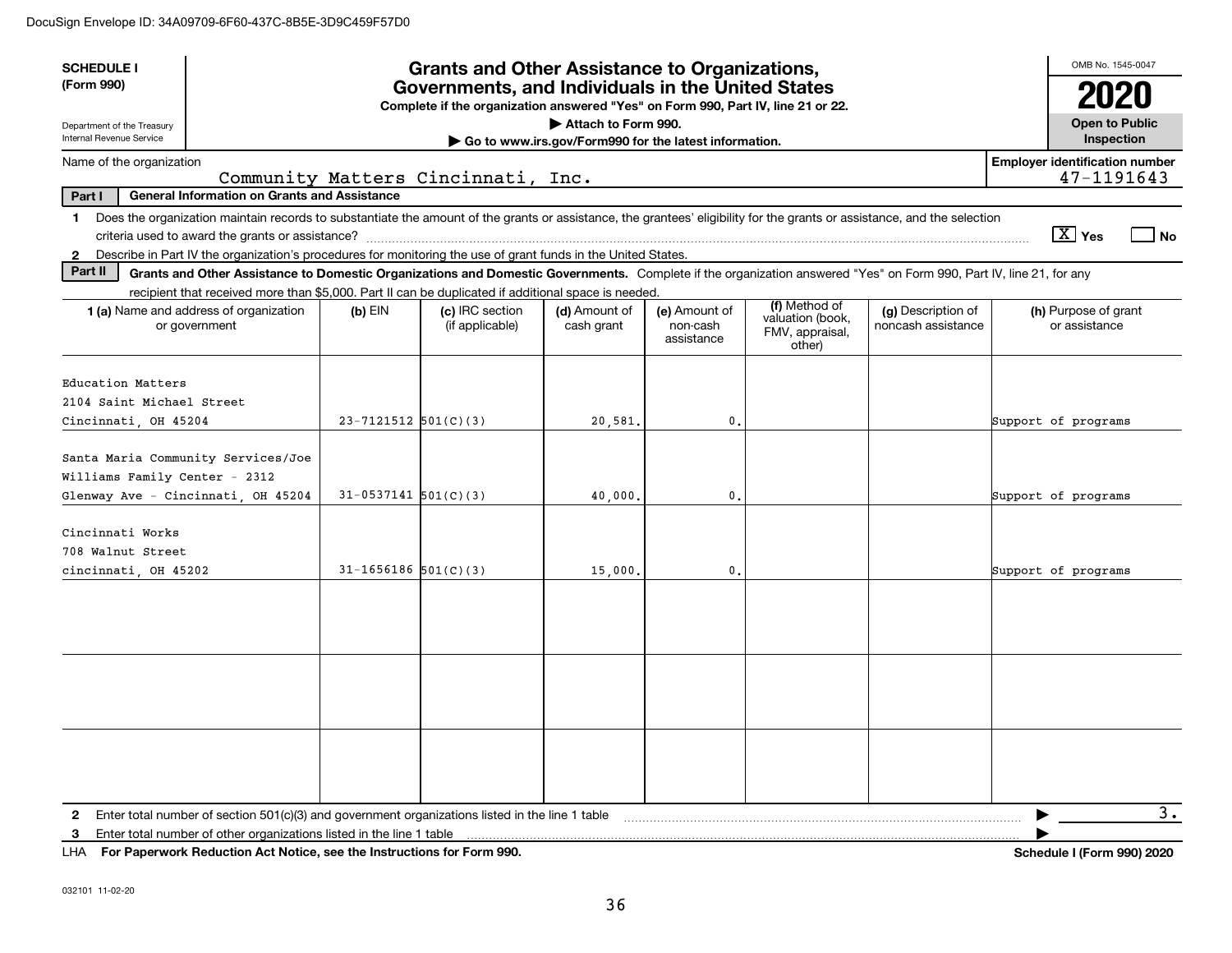### Schedule I (Form 990)2020 CO**mmunity Matters Cincinnati, Inc.** 47-1191643 Page

| (a) Type of grant or assistance | (b) Number of<br>recipients | (c) Amount of<br>cash grant | (d) Amount of non-<br>cash assistance | (e) Method of valuation<br>(book, FMV, appraisal, other) | (f) Description of noncash assistance |
|---------------------------------|-----------------------------|-----------------------------|---------------------------------------|----------------------------------------------------------|---------------------------------------|
|                                 |                             |                             |                                       |                                                          |                                       |
|                                 |                             |                             |                                       |                                                          |                                       |
|                                 |                             |                             |                                       |                                                          |                                       |
|                                 |                             |                             |                                       |                                                          |                                       |
|                                 |                             |                             |                                       |                                                          |                                       |
|                                 |                             |                             |                                       |                                                          |                                       |
|                                 |                             |                             |                                       |                                                          |                                       |
|                                 |                             |                             |                                       |                                                          |                                       |
|                                 |                             |                             |                                       |                                                          |                                       |
|                                 |                             |                             |                                       |                                                          |                                       |

Part IV | Supplemental Information. Provide the information required in Part I, line 2; Part III, column (b); and any other additional information.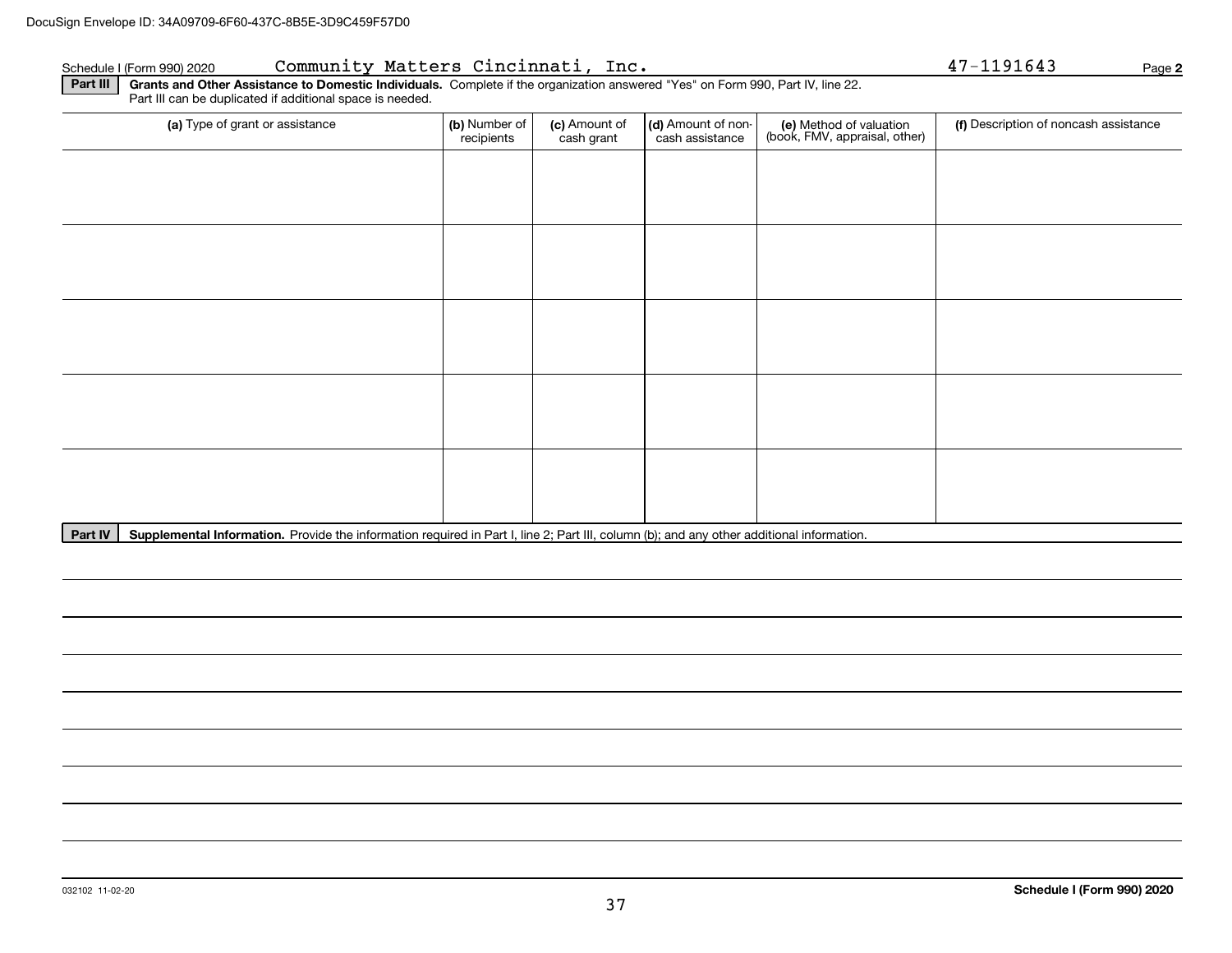|        | <b>SCHEDULE M</b>                                      |                                                                                                               |                               | <b>Noncash Contributions</b>         |                                                                                                                                |                              | OMB No. 1545-0047                     |     |    |
|--------|--------------------------------------------------------|---------------------------------------------------------------------------------------------------------------|-------------------------------|--------------------------------------|--------------------------------------------------------------------------------------------------------------------------------|------------------------------|---------------------------------------|-----|----|
|        | (Form 990)                                             |                                                                                                               |                               |                                      | ▶ Complete if the organizations answered "Yes" on Form 990, Part IV, lines 29 or 30.                                           |                              | 2020                                  |     |    |
|        | Department of the Treasury<br>Internal Revenue Service | Attach to Form 990.                                                                                           |                               |                                      |                                                                                                                                |                              | <b>Open to Public</b><br>Inspection   |     |    |
|        | Name of the organization                               |                                                                                                               |                               |                                      | Go to www.irs.gov/Form990 for instructions and the latest information.                                                         |                              | <b>Employer identification number</b> |     |    |
|        |                                                        | Community Matters Cincinnati, Inc.                                                                            |                               |                                      |                                                                                                                                |                              | 47-1191643                            |     |    |
| Part I |                                                        | <b>Types of Property</b>                                                                                      |                               |                                      |                                                                                                                                |                              |                                       |     |    |
|        |                                                        |                                                                                                               | (a)<br>Check if<br>applicable | (b)<br>Number of<br>contributions or | (c)<br>Noncash contribution<br>amounts reported on<br>items contributed Form 990, Part VIII, line 1g                           | noncash contribution amounts | (d)<br>Method of determining          |     |    |
| 1      |                                                        |                                                                                                               |                               |                                      |                                                                                                                                |                              |                                       |     |    |
| 2      |                                                        |                                                                                                               |                               |                                      |                                                                                                                                |                              |                                       |     |    |
| з      |                                                        | Art - Fractional interests                                                                                    |                               |                                      |                                                                                                                                |                              |                                       |     |    |
| 4      |                                                        |                                                                                                               |                               |                                      |                                                                                                                                |                              |                                       |     |    |
| 5      |                                                        | Clothing and household goods                                                                                  |                               |                                      |                                                                                                                                |                              |                                       |     |    |
| 6      |                                                        |                                                                                                               |                               |                                      |                                                                                                                                |                              |                                       |     |    |
| 7      |                                                        |                                                                                                               |                               |                                      |                                                                                                                                |                              |                                       |     |    |
| 8      |                                                        |                                                                                                               |                               |                                      |                                                                                                                                |                              |                                       |     |    |
| 9      |                                                        | Securities - Publicly traded                                                                                  |                               |                                      |                                                                                                                                |                              |                                       |     |    |
| 10     |                                                        | Securities - Closely held stock                                                                               |                               |                                      |                                                                                                                                |                              |                                       |     |    |
| 11     | Securities - Partnership, LLC, or                      |                                                                                                               |                               |                                      |                                                                                                                                |                              |                                       |     |    |
|        | trust interests                                        |                                                                                                               |                               |                                      |                                                                                                                                |                              |                                       |     |    |
| 12     |                                                        | Securities - Miscellaneous                                                                                    |                               |                                      |                                                                                                                                |                              |                                       |     |    |
| 13     | Qualified conservation contribution -                  |                                                                                                               |                               |                                      |                                                                                                                                |                              |                                       |     |    |
|        |                                                        |                                                                                                               |                               |                                      |                                                                                                                                |                              |                                       |     |    |
| 14     |                                                        | Qualified conservation contribution - Other                                                                   |                               |                                      |                                                                                                                                |                              |                                       |     |    |
| 15     |                                                        |                                                                                                               |                               |                                      |                                                                                                                                |                              |                                       |     |    |
| 16     |                                                        | Real estate - Commercial                                                                                      |                               |                                      |                                                                                                                                |                              |                                       |     |    |
| 17     |                                                        |                                                                                                               |                               |                                      |                                                                                                                                |                              |                                       |     |    |
| 18     |                                                        |                                                                                                               |                               |                                      |                                                                                                                                |                              |                                       |     |    |
| 19     |                                                        |                                                                                                               |                               |                                      |                                                                                                                                |                              |                                       |     |    |
| 20     |                                                        | Drugs and medical supplies                                                                                    |                               |                                      |                                                                                                                                |                              |                                       |     |    |
| 21     |                                                        |                                                                                                               |                               |                                      |                                                                                                                                |                              |                                       |     |    |
| 22     |                                                        |                                                                                                               |                               |                                      |                                                                                                                                |                              |                                       |     |    |
| 23     |                                                        |                                                                                                               |                               |                                      |                                                                                                                                |                              |                                       |     |    |
| 24     | Archeological artifacts                                |                                                                                                               |                               |                                      |                                                                                                                                |                              |                                       |     |    |
| 25     | Other                                                  | Food, books,                                                                                                  | X                             | 200                                  | 37,282.FMV                                                                                                                     |                              |                                       |     |    |
| 26     | Other                                                  |                                                                                                               |                               |                                      |                                                                                                                                |                              |                                       |     |    |
| 27     | Other                                                  |                                                                                                               |                               |                                      |                                                                                                                                |                              |                                       |     |    |
| 28     | Other                                                  |                                                                                                               |                               |                                      |                                                                                                                                |                              |                                       |     |    |
| 29     |                                                        | Number of Forms 8283 received by the organization during the tax year for contributions                       |                               |                                      |                                                                                                                                |                              |                                       |     |    |
|        |                                                        | for which the organization completed Form 8283, Part V, Donee Acknowledgement                                 |                               |                                      | 29                                                                                                                             |                              |                                       |     |    |
|        |                                                        |                                                                                                               |                               |                                      |                                                                                                                                |                              |                                       | Yes | No |
|        |                                                        |                                                                                                               |                               |                                      | 30a During the year, did the organization receive by contribution any property reported in Part I, lines 1 through 28, that it |                              |                                       |     |    |
|        |                                                        |                                                                                                               |                               |                                      | must hold for at least three years from the date of the initial contribution, and which isn't required to be used for          |                              |                                       |     |    |
|        |                                                        | exempt purposes for the entire holding period?                                                                |                               |                                      |                                                                                                                                |                              | 30a                                   |     | х  |
|        |                                                        | <b>b</b> If "Yes," describe the arrangement in Part II.                                                       |                               |                                      |                                                                                                                                |                              |                                       |     |    |
| 31     |                                                        |                                                                                                               |                               |                                      | Does the organization have a gift acceptance policy that requires the review of any nonstandard contributions?                 |                              | 31                                    | х   |    |
| 32a    | contributions?                                         | Does the organization hire or use third parties or related organizations to solicit, process, or sell noncash |                               |                                      |                                                                                                                                |                              | 32a                                   |     | x  |
|        | <b>b</b> If "Yes," describe in Part II.                |                                                                                                               |                               |                                      |                                                                                                                                |                              |                                       |     |    |
| 33     |                                                        |                                                                                                               |                               |                                      | If the organization didn't report an amount in column (c) for a type of property for which column (a) is checked,              |                              |                                       |     |    |
|        | describe in Part II.                                   |                                                                                                               |                               |                                      |                                                                                                                                |                              |                                       |     |    |
| LHA    |                                                        | For Paperwork Reduction Act Notice, see the Instructions for Form 990.                                        |                               |                                      |                                                                                                                                |                              | Schedule M (Form 990) 2020            |     |    |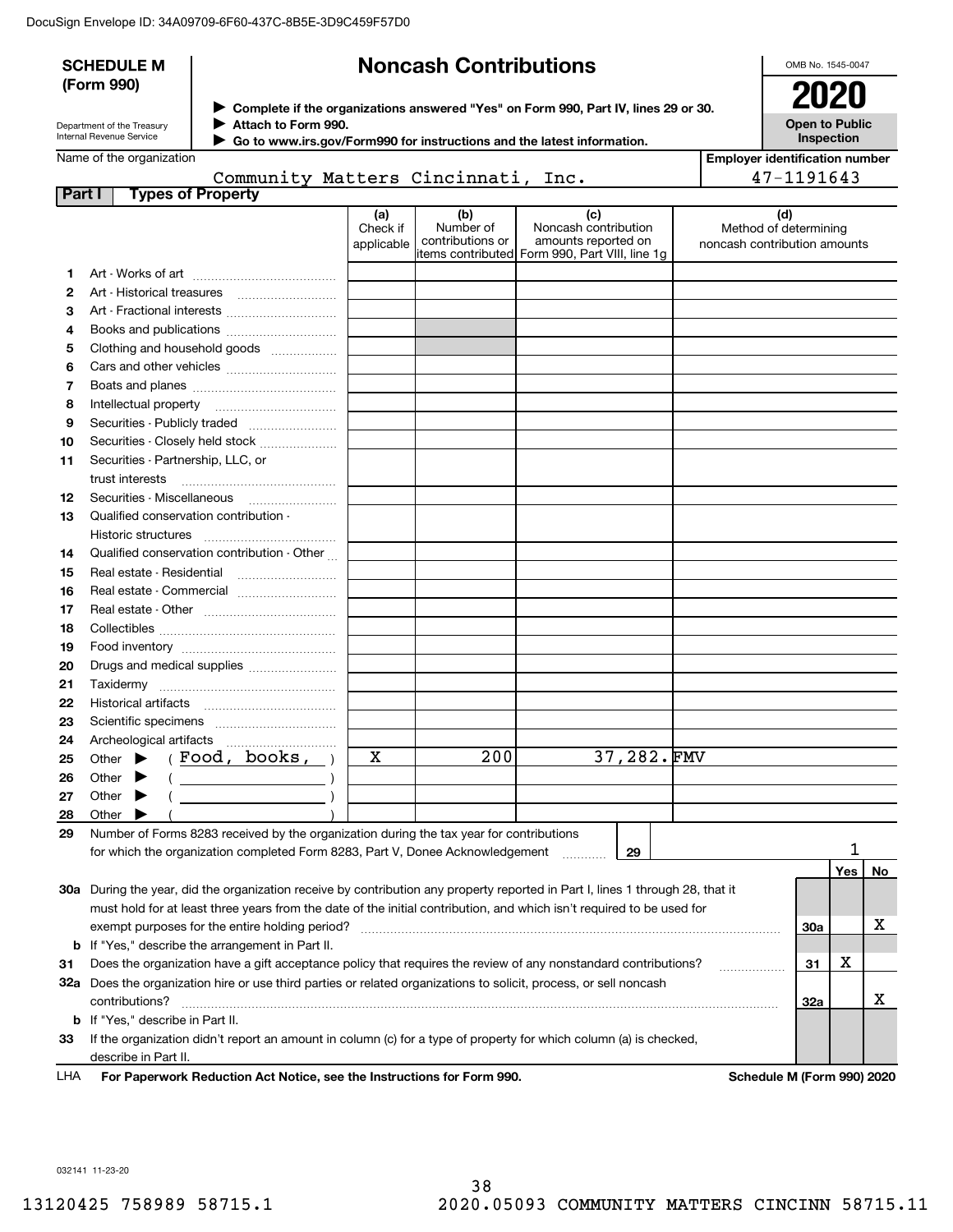| Part II<br><b>Supplemental Information.</b> Provide the information required by Part I, lines 30b, 32b, and 33, and whether the organization is reporting in Part I, column (b), the number of contributions, the number of items received, or<br>this part for any additional information. |  |
|---------------------------------------------------------------------------------------------------------------------------------------------------------------------------------------------------------------------------------------------------------------------------------------------|--|
|                                                                                                                                                                                                                                                                                             |  |
|                                                                                                                                                                                                                                                                                             |  |
|                                                                                                                                                                                                                                                                                             |  |
|                                                                                                                                                                                                                                                                                             |  |
|                                                                                                                                                                                                                                                                                             |  |
|                                                                                                                                                                                                                                                                                             |  |
|                                                                                                                                                                                                                                                                                             |  |
|                                                                                                                                                                                                                                                                                             |  |
|                                                                                                                                                                                                                                                                                             |  |
|                                                                                                                                                                                                                                                                                             |  |
|                                                                                                                                                                                                                                                                                             |  |
|                                                                                                                                                                                                                                                                                             |  |
|                                                                                                                                                                                                                                                                                             |  |
|                                                                                                                                                                                                                                                                                             |  |
|                                                                                                                                                                                                                                                                                             |  |
|                                                                                                                                                                                                                                                                                             |  |
|                                                                                                                                                                                                                                                                                             |  |
|                                                                                                                                                                                                                                                                                             |  |
|                                                                                                                                                                                                                                                                                             |  |
|                                                                                                                                                                                                                                                                                             |  |
|                                                                                                                                                                                                                                                                                             |  |
|                                                                                                                                                                                                                                                                                             |  |
|                                                                                                                                                                                                                                                                                             |  |
|                                                                                                                                                                                                                                                                                             |  |
|                                                                                                                                                                                                                                                                                             |  |
|                                                                                                                                                                                                                                                                                             |  |
|                                                                                                                                                                                                                                                                                             |  |
|                                                                                                                                                                                                                                                                                             |  |
|                                                                                                                                                                                                                                                                                             |  |
|                                                                                                                                                                                                                                                                                             |  |
|                                                                                                                                                                                                                                                                                             |  |
|                                                                                                                                                                                                                                                                                             |  |
| Schedule M (Form 990) 2020<br>032142 11-23-20<br>$\sim$ $\sim$                                                                                                                                                                                                                              |  |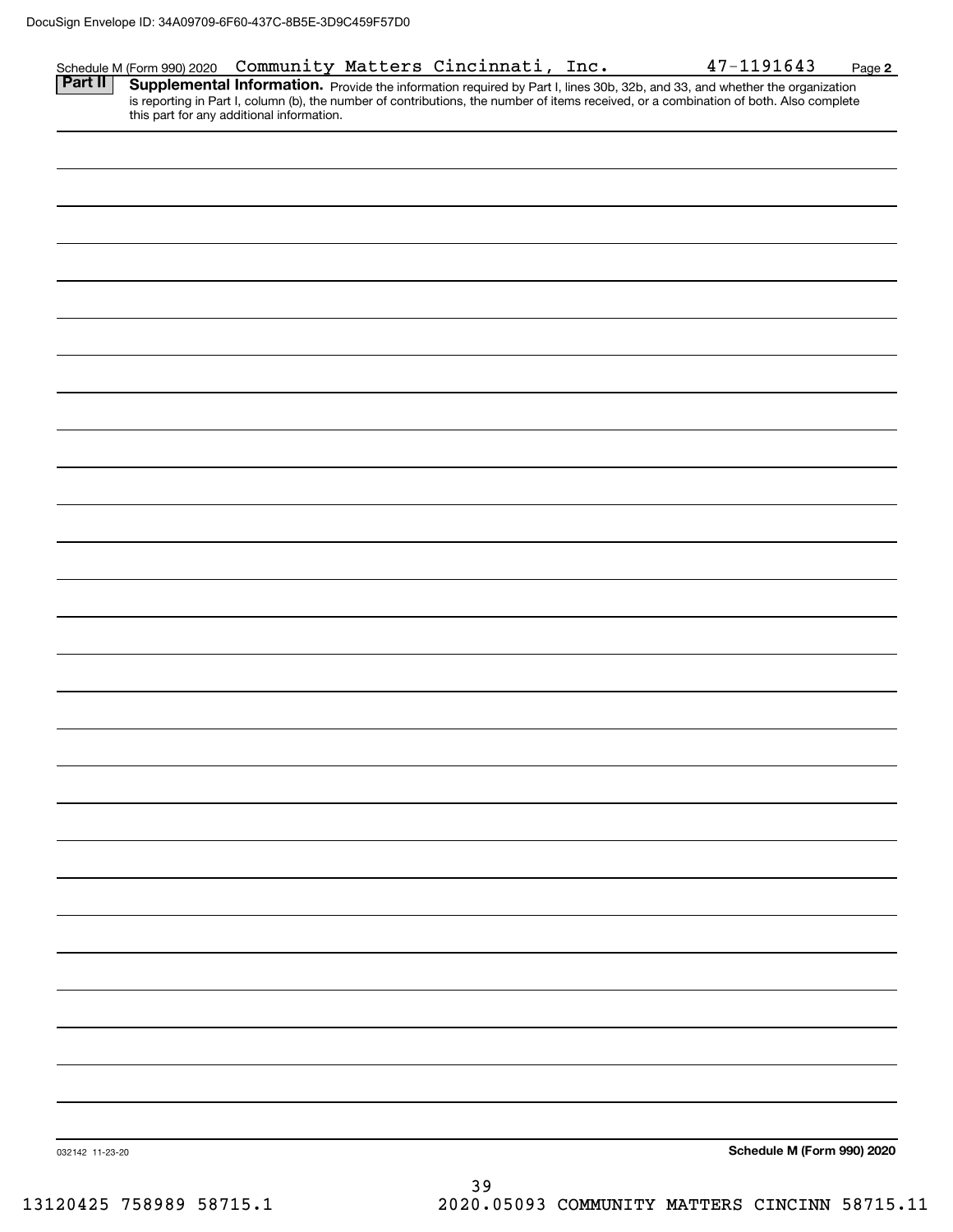DocuSign Envelope ID: 34A09709-6F60-437C-8B5E-3D9C459F57D0

| <b>SCHEDULE O</b>                                      | OMB No. 1545-0047                                   |  |  |
|--------------------------------------------------------|-----------------------------------------------------|--|--|
| (Form 990 or 990-EZ)                                   | 2020                                                |  |  |
| Department of the Treasury<br>Internal Revenue Service | <b>Open to Public</b><br><b>Inspection</b>          |  |  |
| Name of the organization                               | <b>Employer identification number</b><br>47-1191643 |  |  |
| $\sim$ $\sim$ $\sim$                                   |                                                     |  |  |

Form 990, Part III, Line 1, Description of Organization Mission:

To this end, Community Matters goes beyond the traditional nonprofit social service model to build a thriving community by forming partnerships with residents instead of viewing them only as clients to be provided a service. This approach empowers resident leaders to co-create and implement the opportunities that they believe will create a more vibrant Lower Price Hill. Our current programs fall within three core, strategic pillars: 1) Family Sustainability, all families have the resources to achieve their goals; 2) Resident Leadership, residents spearhead community development and hold power in community institutions; and 3) Thriving Community, Lower Price Hill is an

affordable and vibrant place to live.

Form 990, Part III, Line 4b, Program Service Accomplishments:

Each year, we partner with more than 60 neighbors on identifying community needs, organizing resident voices, supporting leadership development, and launching community initiatives.

Form 990, Part VI, Section A, line 3:

Officers of organization are paid by Education Matters under a Memorandum

of Understanding. Compensation was paid by Education Matters to Emily

Eskridge, CFO \$75,073 and Mary Delaney, CEO 84,918 during 2020.

LHA For Paperwork Reduction Act Notice, see the Instructions for Form 990 or 990-EZ. Schedule O (Form 990 or 990-EZ) 2020 Form 990, Part VI, Section B, line 11b:

032211 11-20-20

40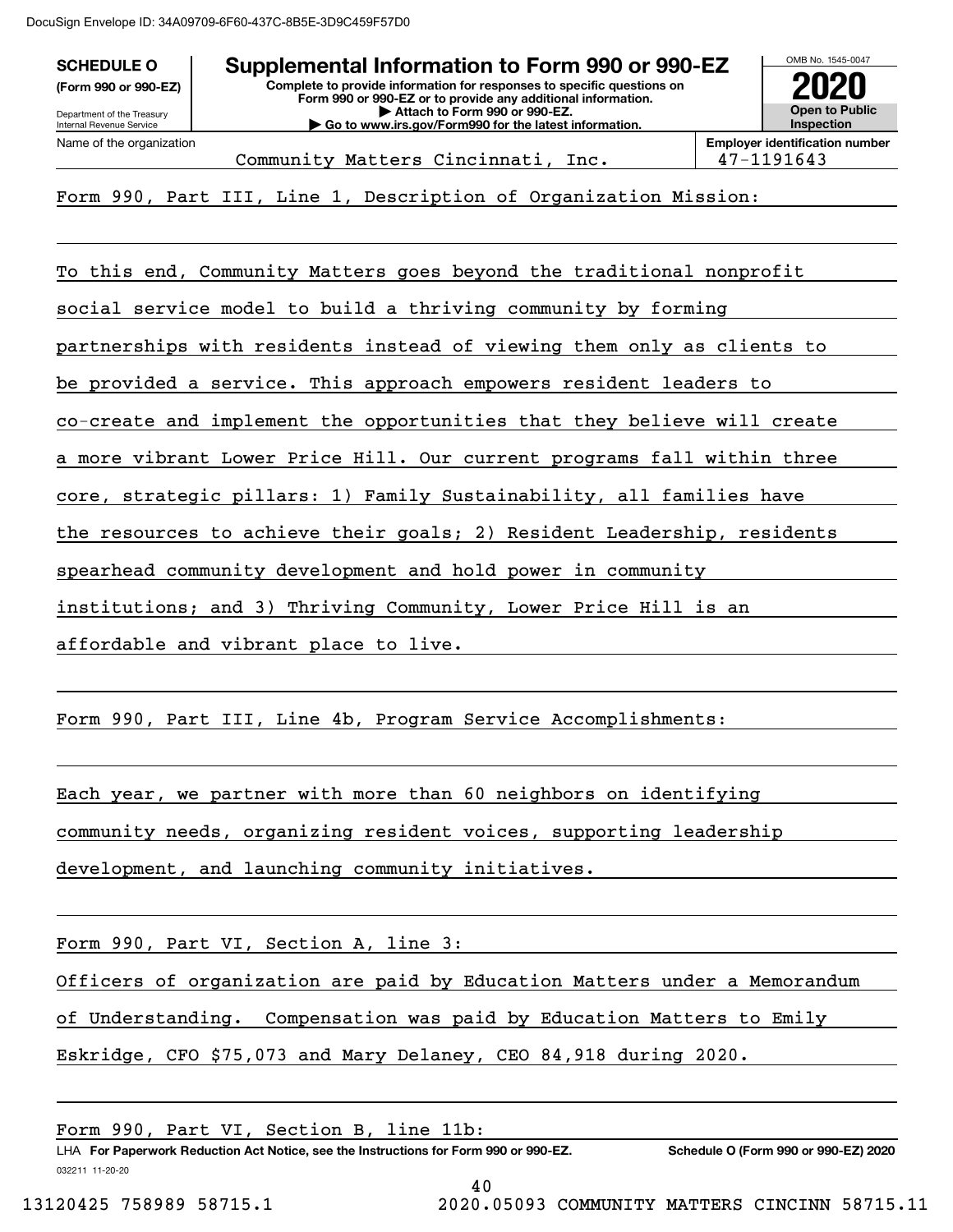| Schedule O (Form 990 or 990-EZ) 2020<br>Name of the organization<br>Community Matters Cincinnati, Inc. | Page 2<br><b>Employer identification number</b><br>47-1191643 |
|--------------------------------------------------------------------------------------------------------|---------------------------------------------------------------|
| The finance committee will review the document in detail. The board will                               |                                                               |
| have an opportunity to review before submitting.                                                       |                                                               |
| Form 990, Part VI, Section B, Line 12c:                                                                |                                                               |
| The organization has a written conflict of interest policy that it adheres                             |                                                               |
| to.                                                                                                    |                                                               |
| Form 990, Part VI, Section B, Line 15:                                                                 |                                                               |
| The administrative staff obtain comparability data from other non-profit                               |                                                               |
| organizations in the community. This data is shared with the finance                                   |                                                               |
| committee during our budget process. The committee makes their                                         |                                                               |
| recommendations to the budget, then the budget is brought before the entire                            |                                                               |
| board for approval. The board is responsible for reviewing the Executive                               |                                                               |
| Director.                                                                                              |                                                               |
|                                                                                                        |                                                               |
| Form 990, Part VI, Section C, Line 19:                                                                 |                                                               |
| The governing documents are available on the Secretary of State's website.                             |                                                               |
| The conflict of interest policy and financial statements are available upon                            |                                                               |
| request.<br><u> 1989 - Johann Stein, fransk politik (d. 1989)</u>                                      |                                                               |
| Form 990, Part XI, line 9, Changes in Net Assets:                                                      |                                                               |
| Transfer of Net Assets from Healthy Homes Block by Block 68,166.                                       |                                                               |
|                                                                                                        |                                                               |
| No changes from the prior year.                                                                        |                                                               |

032212 11-20-20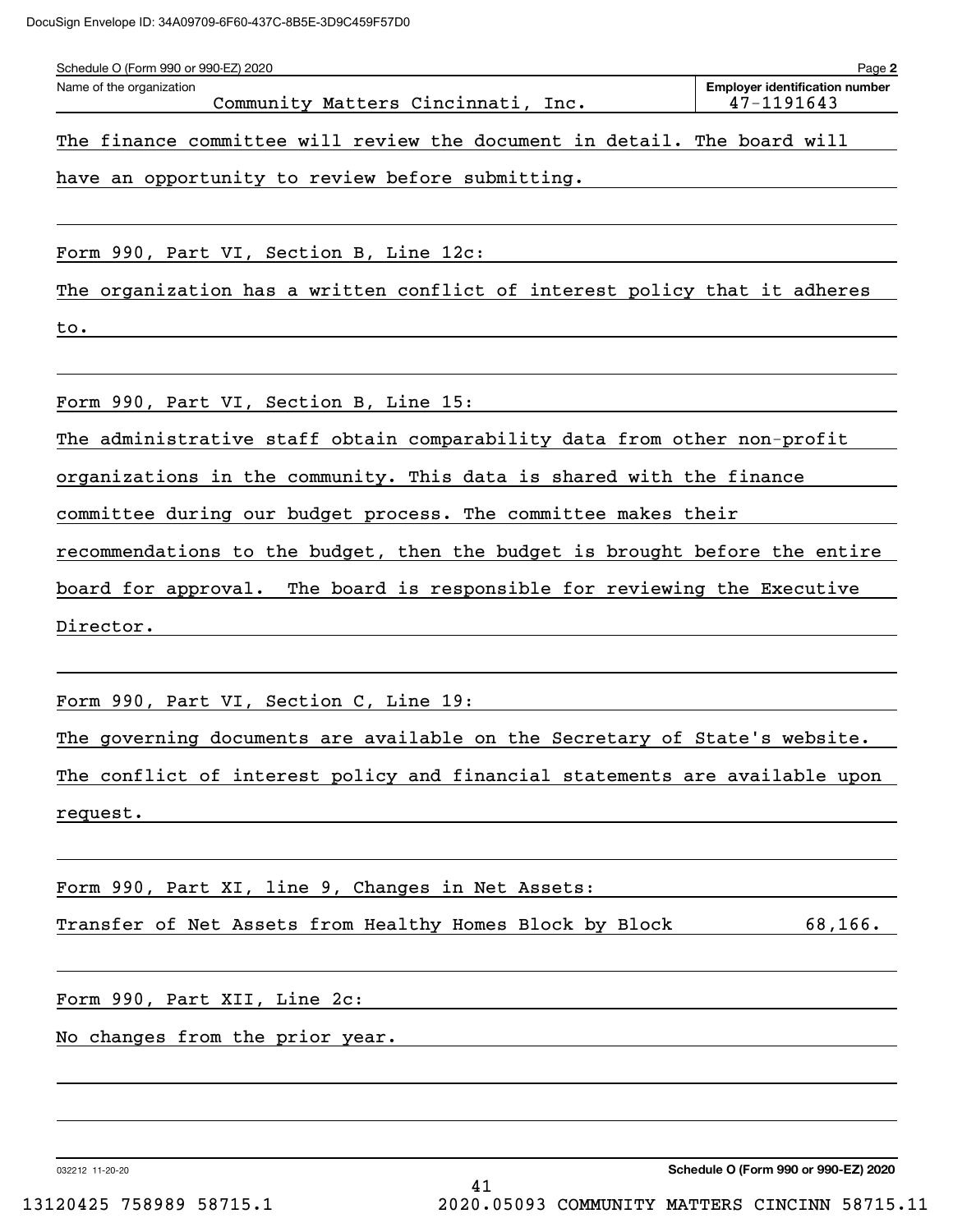| <b>SCHEDULE R</b>          | <b>Related Organizations and Unrelated Partnerships</b>                                          | OMB No. 1545-0047                |
|----------------------------|--------------------------------------------------------------------------------------------------|----------------------------------|
| (Form 990)                 | ▶ Complete if the organization answered "Yes" on Form 990, Part IV, line 33, 34, 35b, 36, or 37. | 2020                             |
| Department of the Treasury | Attach to Form 990.                                                                              | Open to Public                   |
| Internal Revenue Service   | $\triangleright$ Go to www.irs.gov/Form990 for instructions and the latest information.          | <b>Inspection</b>                |
| Name of the organization   |                                                                                                  | l Emplover identification number |

Community Matters Cincinnati, Inc.

**Part I Identification of Disregarded Entities.**  Complete if the organization answered "Yes" on Form 990, Part IV, line 33.

| (a)                                    | (b)                     | (c)                      | (d)            | (e)                | (f)                |
|----------------------------------------|-------------------------|--------------------------|----------------|--------------------|--------------------|
| Name, address, and EIN (if applicable) | Primary activity        | Legal domicile (state or | Total income   | End-of-year assets | Direct controlling |
| of disregarded entity                  |                         | foreign country)         |                |                    | entity             |
|                                        |                         |                          |                |                    |                    |
| Community Matters Holdings LLC         |                         |                          |                |                    |                    |
| 2110 Saint Michael Street              |                         |                          |                |                    |                    |
| Cincinnati, OH 45204                   | Acquiring real property | <b>Chio</b>              | $\mathbf{0}$ . | $\mathbf{0}$ .     |                    |
|                                        |                         |                          |                |                    |                    |
|                                        |                         |                          |                |                    |                    |
|                                        |                         |                          |                |                    |                    |
|                                        |                         |                          |                |                    |                    |
|                                        |                         |                          |                |                    |                    |
|                                        |                         |                          |                |                    |                    |
|                                        |                         |                          |                |                    |                    |
|                                        |                         |                          |                |                    |                    |
|                                        |                         |                          |                |                    |                    |

**Identification of Related Tax-Exempt Organizations.** Complete if the organization answered "Yes" on Form 990, Part IV, line 34, because it had one or more related tax-exempt **Part II** organizations during the tax year.

| (a)<br>Name, address, and EIN<br>of related organization | (b)<br>Primary activity | (c)<br>Legal domicile (state or<br>foreign country) | (d)<br><b>Exempt Code</b><br>section | (e)<br>Public charity<br>status (if section | (f)<br>Direct controlling<br>entity | $(g)$<br>Section 512(b)(13) | controlled<br>entity? |
|----------------------------------------------------------|-------------------------|-----------------------------------------------------|--------------------------------------|---------------------------------------------|-------------------------------------|-----------------------------|-----------------------|
|                                                          |                         |                                                     |                                      | 501(c)(3)                                   |                                     | Yes                         | No                    |
|                                                          |                         |                                                     |                                      |                                             |                                     |                             |                       |
|                                                          |                         |                                                     |                                      |                                             |                                     |                             |                       |
|                                                          |                         |                                                     |                                      |                                             |                                     |                             |                       |

**For Paperwork Reduction Act Notice, see the Instructions for Form 990. Schedule R (Form 990) 2020**

47-1191643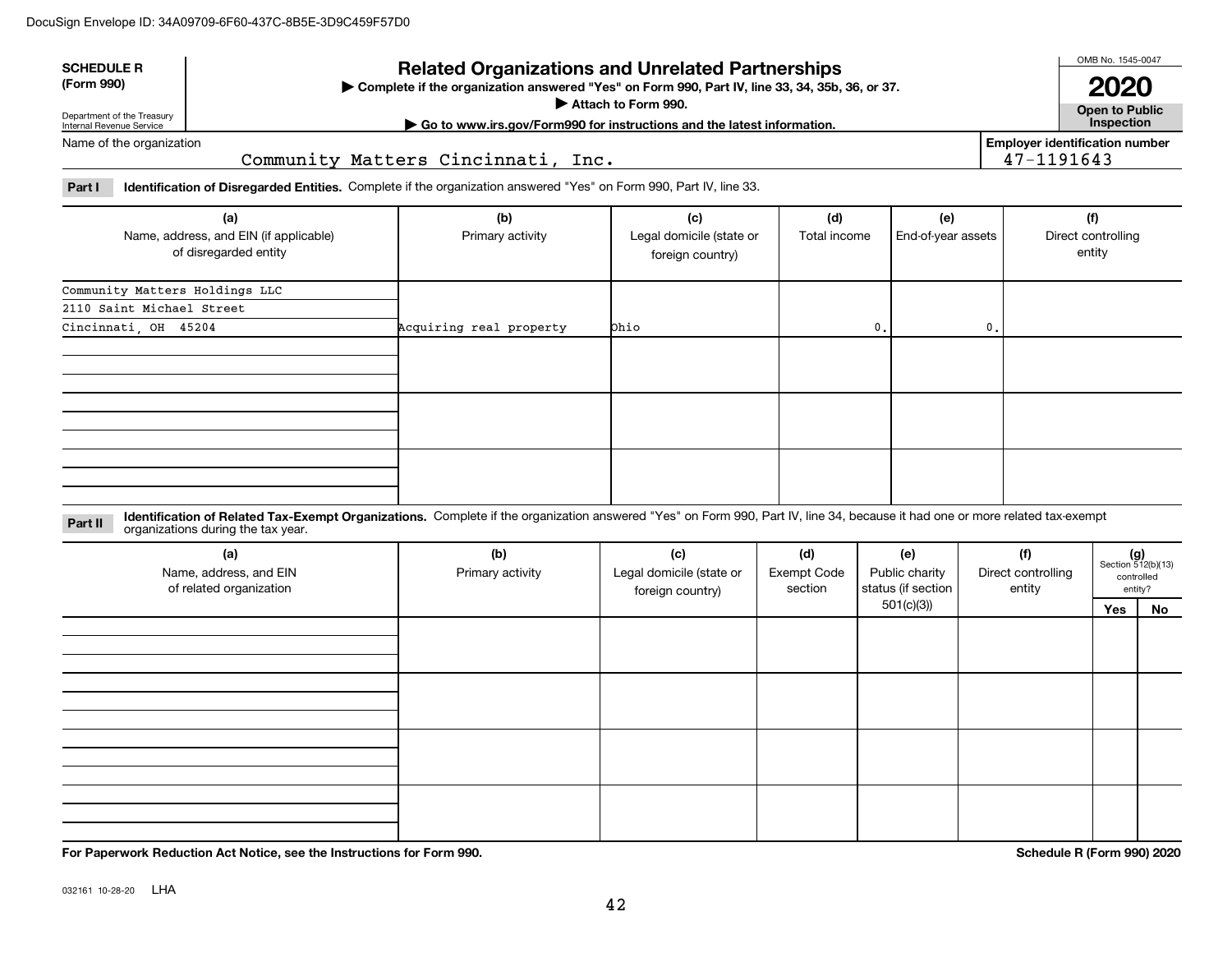## Schedule R (Form 990) 2020 Community Matters Cincinnati, Inc. 47-1191643 <sub>Page</sub>

**2**

**Identification of Related Organizations Taxable as a Partnership.** Complete if the organization answered "Yes" on Form 990, Part IV, line 34, because it had one or more related **Part III** organizations treated as a partnership during the tax year.

| $\checkmark$                                      | ັ                | $\overline{\phantom{a}}$       |                              |                                                                                            |                          |                         |         |                                  |                                               |     |                                                         |  |  |  |  |  |  |  |  |  |  |  |  |  |  |  |  |  |  |  |  |  |  |  |  |  |  |  |  |  |  |  |  |
|---------------------------------------------------|------------------|--------------------------------|------------------------------|--------------------------------------------------------------------------------------------|--------------------------|-------------------------|---------|----------------------------------|-----------------------------------------------|-----|---------------------------------------------------------|--|--|--|--|--|--|--|--|--|--|--|--|--|--|--|--|--|--|--|--|--|--|--|--|--|--|--|--|--|--|--|--|
| (a)                                               | (b)              | (c)                            | (d)                          | (e)                                                                                        | (f)                      | (g)                     |         | (h)                              | (i)                                           | (j) | (k)                                                     |  |  |  |  |  |  |  |  |  |  |  |  |  |  |  |  |  |  |  |  |  |  |  |  |  |  |  |  |  |  |  |  |
| Name, address, and EIN<br>of related organization | Primary activity | Legal<br>domicile<br>(state or | Direct controlling<br>entity | Predominant income<br>(related, unrelated,<br>excluded from tax under<br>sections 512-514) | Share of total<br>income | Share of<br>end-of-year |         | Disproportionate<br>allocations? | Code V-UBI<br>amount in box<br>20 of Schedule |     | General or Percentage<br>managing ownership<br>partner? |  |  |  |  |  |  |  |  |  |  |  |  |  |  |  |  |  |  |  |  |  |  |  |  |  |  |  |  |  |  |  |  |
|                                                   |                  | foreign<br>country)            |                              |                                                                                            |                          | assets                  | Yes $ $ | No                               | K-1 (Form 1065) Yes No                        |     |                                                         |  |  |  |  |  |  |  |  |  |  |  |  |  |  |  |  |  |  |  |  |  |  |  |  |  |  |  |  |  |  |  |  |
|                                                   |                  |                                |                              |                                                                                            |                          |                         |         |                                  |                                               |     |                                                         |  |  |  |  |  |  |  |  |  |  |  |  |  |  |  |  |  |  |  |  |  |  |  |  |  |  |  |  |  |  |  |  |
|                                                   |                  |                                |                              |                                                                                            |                          |                         |         |                                  |                                               |     |                                                         |  |  |  |  |  |  |  |  |  |  |  |  |  |  |  |  |  |  |  |  |  |  |  |  |  |  |  |  |  |  |  |  |
|                                                   |                  |                                |                              |                                                                                            |                          |                         |         |                                  |                                               |     |                                                         |  |  |  |  |  |  |  |  |  |  |  |  |  |  |  |  |  |  |  |  |  |  |  |  |  |  |  |  |  |  |  |  |
|                                                   |                  |                                |                              |                                                                                            |                          |                         |         |                                  |                                               |     |                                                         |  |  |  |  |  |  |  |  |  |  |  |  |  |  |  |  |  |  |  |  |  |  |  |  |  |  |  |  |  |  |  |  |
|                                                   |                  |                                |                              |                                                                                            |                          |                         |         |                                  |                                               |     |                                                         |  |  |  |  |  |  |  |  |  |  |  |  |  |  |  |  |  |  |  |  |  |  |  |  |  |  |  |  |  |  |  |  |
|                                                   |                  |                                |                              |                                                                                            |                          |                         |         |                                  |                                               |     |                                                         |  |  |  |  |  |  |  |  |  |  |  |  |  |  |  |  |  |  |  |  |  |  |  |  |  |  |  |  |  |  |  |  |
|                                                   |                  |                                |                              |                                                                                            |                          |                         |         |                                  |                                               |     |                                                         |  |  |  |  |  |  |  |  |  |  |  |  |  |  |  |  |  |  |  |  |  |  |  |  |  |  |  |  |  |  |  |  |
|                                                   |                  |                                |                              |                                                                                            |                          |                         |         |                                  |                                               |     |                                                         |  |  |  |  |  |  |  |  |  |  |  |  |  |  |  |  |  |  |  |  |  |  |  |  |  |  |  |  |  |  |  |  |
|                                                   |                  |                                |                              |                                                                                            |                          |                         |         |                                  |                                               |     |                                                         |  |  |  |  |  |  |  |  |  |  |  |  |  |  |  |  |  |  |  |  |  |  |  |  |  |  |  |  |  |  |  |  |
|                                                   |                  |                                |                              |                                                                                            |                          |                         |         |                                  |                                               |     |                                                         |  |  |  |  |  |  |  |  |  |  |  |  |  |  |  |  |  |  |  |  |  |  |  |  |  |  |  |  |  |  |  |  |
|                                                   |                  |                                |                              |                                                                                            |                          |                         |         |                                  |                                               |     |                                                         |  |  |  |  |  |  |  |  |  |  |  |  |  |  |  |  |  |  |  |  |  |  |  |  |  |  |  |  |  |  |  |  |
|                                                   |                  |                                |                              |                                                                                            |                          |                         |         |                                  |                                               |     |                                                         |  |  |  |  |  |  |  |  |  |  |  |  |  |  |  |  |  |  |  |  |  |  |  |  |  |  |  |  |  |  |  |  |
|                                                   |                  |                                |                              |                                                                                            |                          |                         |         |                                  |                                               |     |                                                         |  |  |  |  |  |  |  |  |  |  |  |  |  |  |  |  |  |  |  |  |  |  |  |  |  |  |  |  |  |  |  |  |
|                                                   |                  |                                |                              |                                                                                            |                          |                         |         |                                  |                                               |     |                                                         |  |  |  |  |  |  |  |  |  |  |  |  |  |  |  |  |  |  |  |  |  |  |  |  |  |  |  |  |  |  |  |  |
|                                                   |                  |                                |                              |                                                                                            |                          |                         |         |                                  |                                               |     |                                                         |  |  |  |  |  |  |  |  |  |  |  |  |  |  |  |  |  |  |  |  |  |  |  |  |  |  |  |  |  |  |  |  |
|                                                   |                  |                                |                              |                                                                                            |                          |                         |         |                                  |                                               |     |                                                         |  |  |  |  |  |  |  |  |  |  |  |  |  |  |  |  |  |  |  |  |  |  |  |  |  |  |  |  |  |  |  |  |

**Identification of Related Organizations Taxable as a Corporation or Trust.** Complete if the organization answered "Yes" on Form 990, Part IV, line 34, because it had one or more related **Part IV** organizations treated as a corporation or trust during the tax year.

| (a)<br>Name, address, and EIN<br>of related organization | (b)<br>Primary activity | (c)<br>Legal domicile<br>(state or<br>foreign | (d)<br>Direct controlling<br>entity | (e)<br>Type of entity<br>(C corp, S corp,<br>or trust) | (f)<br>Share of total<br>income | (g)<br>Share of<br>end-of-year<br>assets | (h)<br>Percentage<br>ownership | (i)<br>Section<br>512(b)(13)<br>controlled | entity? |
|----------------------------------------------------------|-------------------------|-----------------------------------------------|-------------------------------------|--------------------------------------------------------|---------------------------------|------------------------------------------|--------------------------------|--------------------------------------------|---------|
|                                                          |                         | country)                                      |                                     |                                                        |                                 |                                          |                                |                                            | Yes No  |
|                                                          |                         |                                               |                                     |                                                        |                                 |                                          |                                |                                            |         |
|                                                          |                         |                                               |                                     |                                                        |                                 |                                          |                                |                                            |         |
|                                                          |                         |                                               |                                     |                                                        |                                 |                                          |                                |                                            |         |
|                                                          |                         |                                               |                                     |                                                        |                                 |                                          |                                |                                            |         |
|                                                          |                         |                                               |                                     |                                                        |                                 |                                          |                                |                                            |         |
|                                                          |                         |                                               |                                     |                                                        |                                 |                                          |                                |                                            |         |
|                                                          |                         |                                               |                                     |                                                        |                                 |                                          |                                |                                            |         |
|                                                          |                         |                                               |                                     |                                                        |                                 |                                          |                                |                                            |         |
|                                                          |                         |                                               |                                     |                                                        |                                 |                                          |                                |                                            |         |
|                                                          |                         |                                               |                                     |                                                        |                                 |                                          |                                |                                            |         |
|                                                          |                         |                                               |                                     |                                                        |                                 |                                          |                                |                                            |         |
|                                                          |                         |                                               |                                     |                                                        |                                 |                                          |                                |                                            |         |
|                                                          |                         |                                               |                                     |                                                        |                                 |                                          |                                |                                            |         |
|                                                          |                         |                                               |                                     |                                                        |                                 |                                          |                                |                                            |         |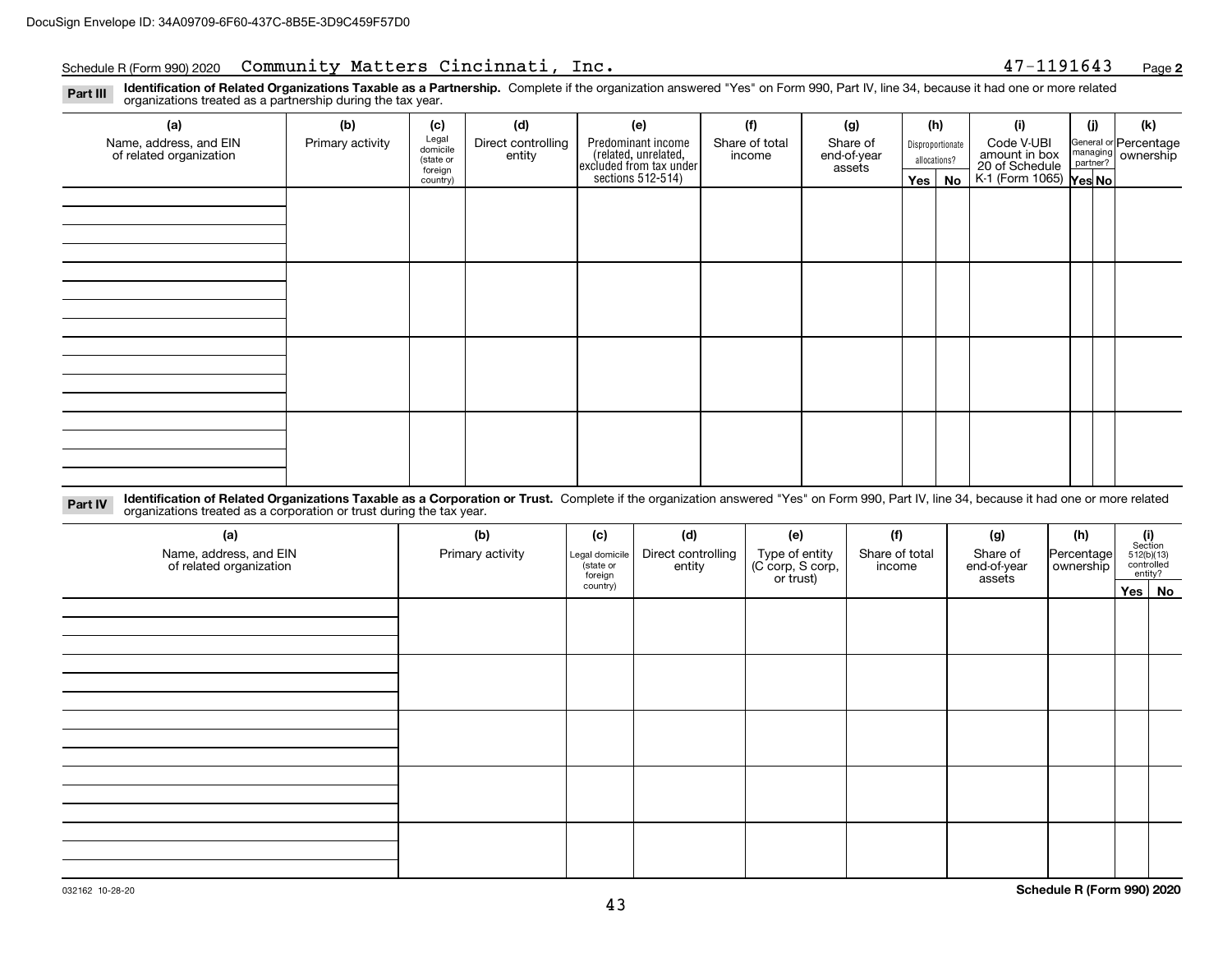### Schedule R (Form 990) 2020 Community Matters Cincinnati, Inc. 47-1191643 <sub>Page</sub>

| 47-1191643 | Page 3 |
|------------|--------|
|------------|--------|

**Part V** T**ransactions With Related Organizations.** Complete if the organization answered "Yes" on Form 990, Part IV, line 34, 35b, or 36.

| Note: Complete line 1 if any entity is listed in Parts II, III, or IV of this schedule.                                                                                                                                        |                | Yes I | No |
|--------------------------------------------------------------------------------------------------------------------------------------------------------------------------------------------------------------------------------|----------------|-------|----|
| During the tax year, did the organization engage in any of the following transactions with one or more related organizations listed in Parts II-IV?                                                                            |                |       |    |
|                                                                                                                                                                                                                                | 1a             |       |    |
| <b>b</b> Gift, grant, or capital contribution to related organization(s)                                                                                                                                                       | 1b             |       |    |
|                                                                                                                                                                                                                                | 1c             |       |    |
|                                                                                                                                                                                                                                | 1 <sub>d</sub> |       |    |
| e Loans or loan guarantees by related organization(s) encontraction contains and contain a construction of the state of the state organization (s) encoderation and construction of the state of the state of the state of the | 1e             |       |    |
|                                                                                                                                                                                                                                |                |       |    |
| f Dividends from related organization(s) manufactured and content to the content of the content of the content of the content of the content of the content of the content of the content of the content of the content of the | 1f             |       |    |
| g Sale of assets to related organization(s) material contents and content and content of the set of assets to related organization(s)                                                                                          | 1g             |       |    |
| h Purchase of assets from related organization(s) manufactured and content to the content of the content of the content of the content of the content of the content of the content of the content of the content of the conte | 1h             |       |    |
| Exchange of assets with related organization(s) www.assettion.com/www.assettion.com/www.assettion.com/www.assettion.com/www.assettion.com/www.assettion.com/www.assettion.com/www.assettion.com/www.assettion.com/www.assettio | 1i             |       |    |
|                                                                                                                                                                                                                                | 1i.            |       |    |
|                                                                                                                                                                                                                                |                |       |    |
| <b>k</b> Lease of facilities, equipment, or other assets from related organization(s)                                                                                                                                          | 1k             |       |    |
| Performance of services or membership or fundraising solicitations for related organization(s)                                                                                                                                 | 11             |       |    |
| m Performance of services or membership or fundraising solicitations by related organization(s)                                                                                                                                | 1 <sub>m</sub> |       |    |
|                                                                                                                                                                                                                                | 1n             |       |    |
| <b>o</b> Sharing of paid employees with related organization(s)                                                                                                                                                                | 1o             |       |    |
|                                                                                                                                                                                                                                |                |       |    |
| p Reimbursement paid to related organization(s) for expenses [111] All and the content of the content of the content of the content of the content of the content of the content of the content of the content of the content  | 1p             |       |    |
|                                                                                                                                                                                                                                | 1a             |       |    |
|                                                                                                                                                                                                                                |                |       |    |
| r Other transfer of cash or property to related organization(s)                                                                                                                                                                | 1r             |       |    |
|                                                                                                                                                                                                                                | 1s             |       |    |
|                                                                                                                                                                                                                                |                |       |    |

**2**If the answer to any of the above is "Yes," see the instructions for information on who must complete this line, including covered relationships and transaction thresholds.

| (a)<br>Name of related organization | (b)<br>Transaction<br>type (a-s) | (c)<br>Amount involved | (d)<br>Method of determining amount involved |
|-------------------------------------|----------------------------------|------------------------|----------------------------------------------|
| (1)                                 |                                  |                        |                                              |
| (2)                                 |                                  |                        |                                              |
| (3)                                 |                                  |                        |                                              |
| (4)                                 |                                  |                        |                                              |
| (5)                                 |                                  |                        |                                              |
| (6)                                 |                                  |                        |                                              |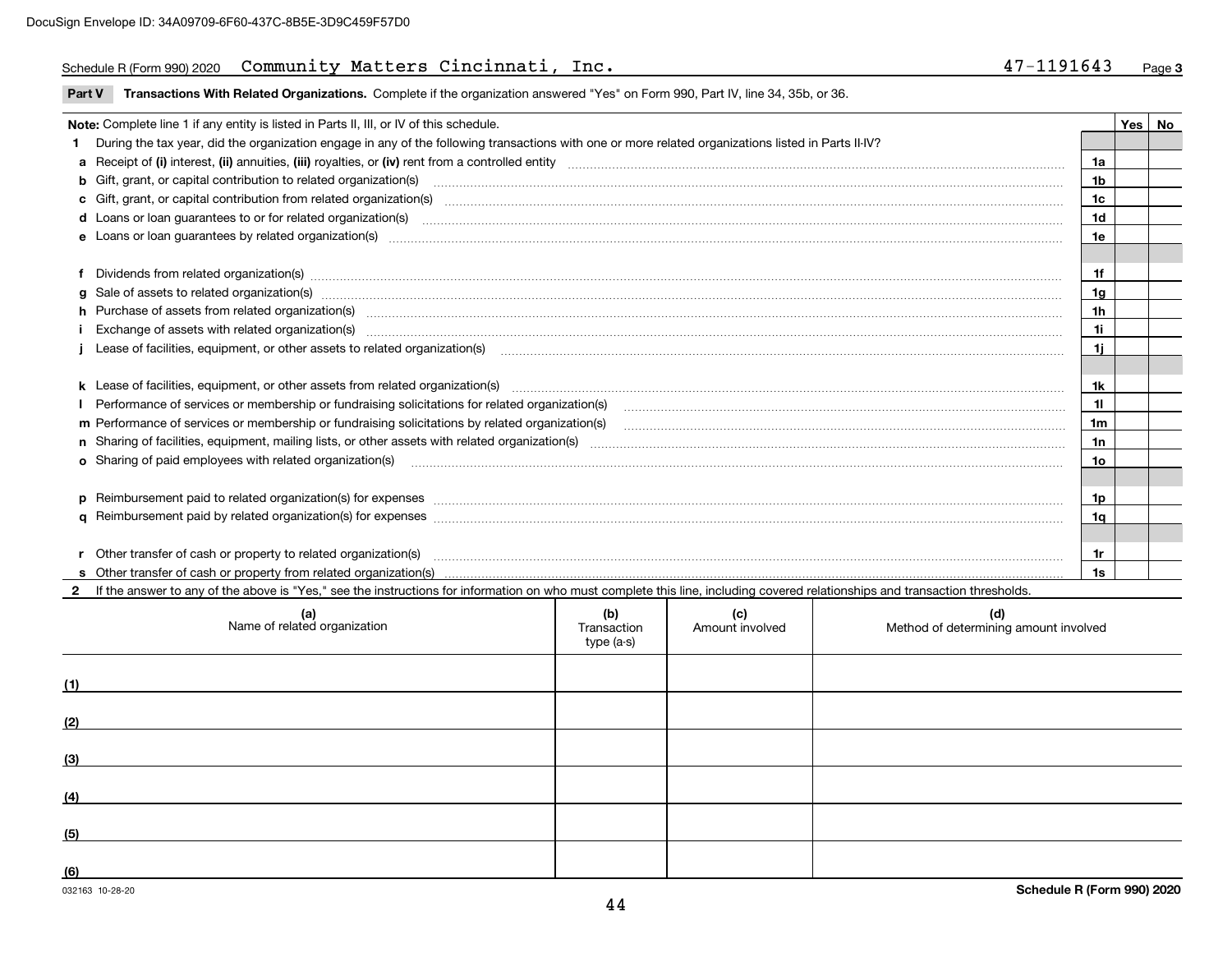### Schedule R (Form 990) 2020 Community Matters Cincinnati, Inc. 47-1191643 <sub>Page</sub>

### **4**

**Part VI Unrelated Organizations Taxable as a Partnership. Complete if the organization answered "Yes" on Form 990, Part IV, line 37.** 

Provide the following information for each entity taxed as a partnership through which the organization conducted more than five percent of its activities (measured by total assets or gross revenue) that was not a related organization. See instructions regarding exclusion for certain investment partnerships.

| (a)<br>Name, address, and EIN<br>of entity | ັ<br>(b)<br>Primary activity | (c)<br>Legal domicile<br>(state or foreign<br>country) | (d)<br>Predominant income<br>(related, unrelated,<br>excluded from tax under<br>sections 512-514) | $(e)$<br>Are all<br>partners sec.<br>$501(c)(3)$<br>orgs.? | (f)<br>Share of<br>total<br>income | (g)<br>Share of<br>end-of-year<br>assets | (h)<br>Dispropor-<br>tionate<br>allocations? | (i)<br>Code V-UBI<br>amount in box 20 managing<br>of Schedule K-1<br>(Form 1065)<br>$\overline{Yes}$ No | (i)    | $(\mathsf{k})$ |
|--------------------------------------------|------------------------------|--------------------------------------------------------|---------------------------------------------------------------------------------------------------|------------------------------------------------------------|------------------------------------|------------------------------------------|----------------------------------------------|---------------------------------------------------------------------------------------------------------|--------|----------------|
|                                            |                              |                                                        |                                                                                                   | Yes No                                                     |                                    |                                          | Yes No                                       |                                                                                                         | Yes No |                |
|                                            |                              |                                                        |                                                                                                   |                                                            |                                    |                                          |                                              |                                                                                                         |        |                |
|                                            |                              |                                                        |                                                                                                   |                                                            |                                    |                                          |                                              |                                                                                                         |        |                |
|                                            |                              |                                                        |                                                                                                   |                                                            |                                    |                                          |                                              |                                                                                                         |        |                |
|                                            |                              |                                                        |                                                                                                   |                                                            |                                    |                                          |                                              |                                                                                                         |        |                |
|                                            |                              |                                                        |                                                                                                   |                                                            |                                    |                                          |                                              |                                                                                                         |        |                |
|                                            |                              |                                                        |                                                                                                   |                                                            |                                    |                                          |                                              |                                                                                                         |        |                |
|                                            |                              |                                                        |                                                                                                   |                                                            |                                    |                                          |                                              |                                                                                                         |        |                |
|                                            |                              |                                                        |                                                                                                   |                                                            |                                    |                                          |                                              |                                                                                                         |        |                |

**Schedule R (Form 990) 2020**